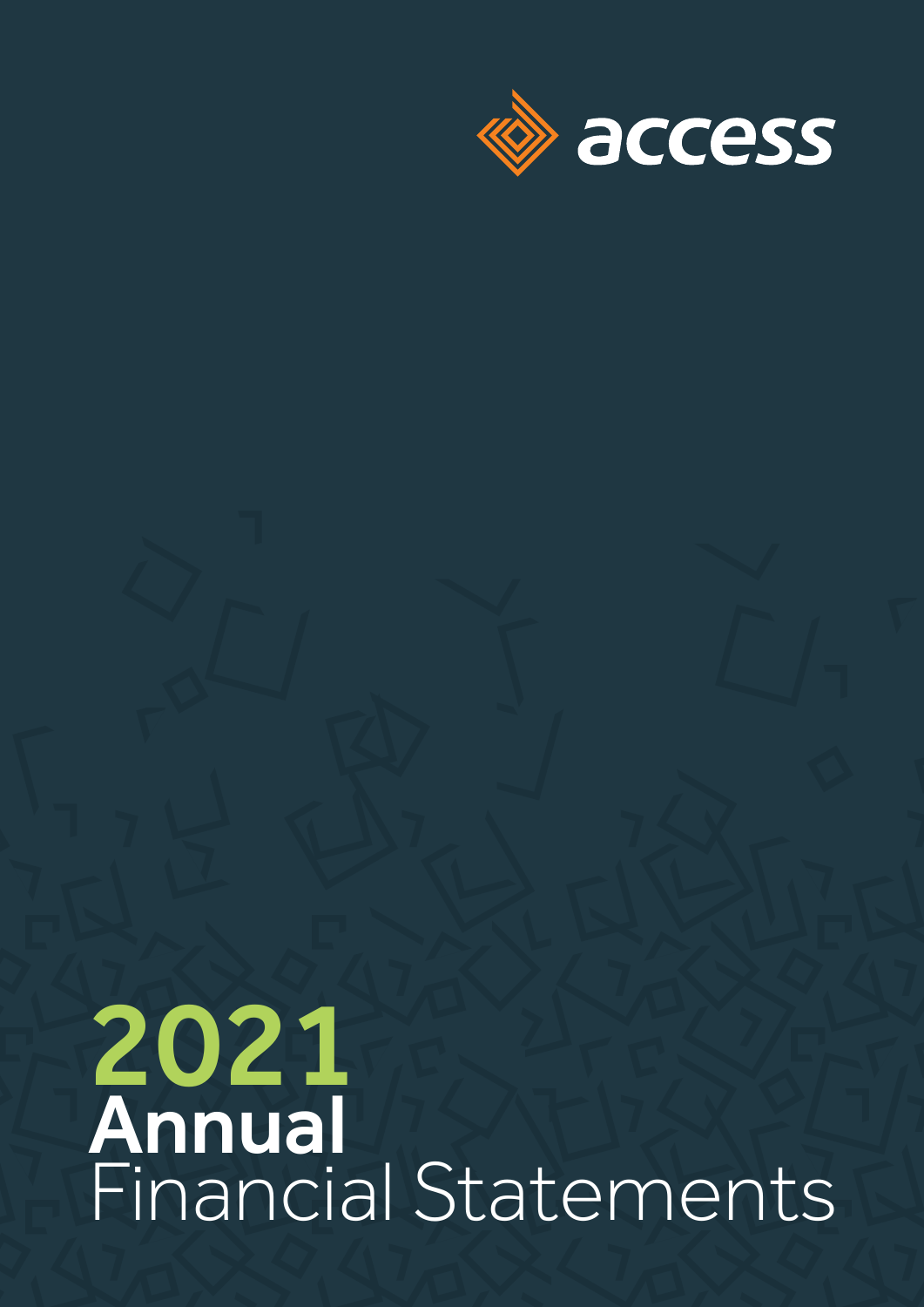

# **Access Bank South Africa**

**Audited Annual Financial Statements**

for the year ended 31 December 2021

in compliance with Companies Act of South Africa Prepared by: Chrisanthi Michaelides CA (SA) Chief Financial Officer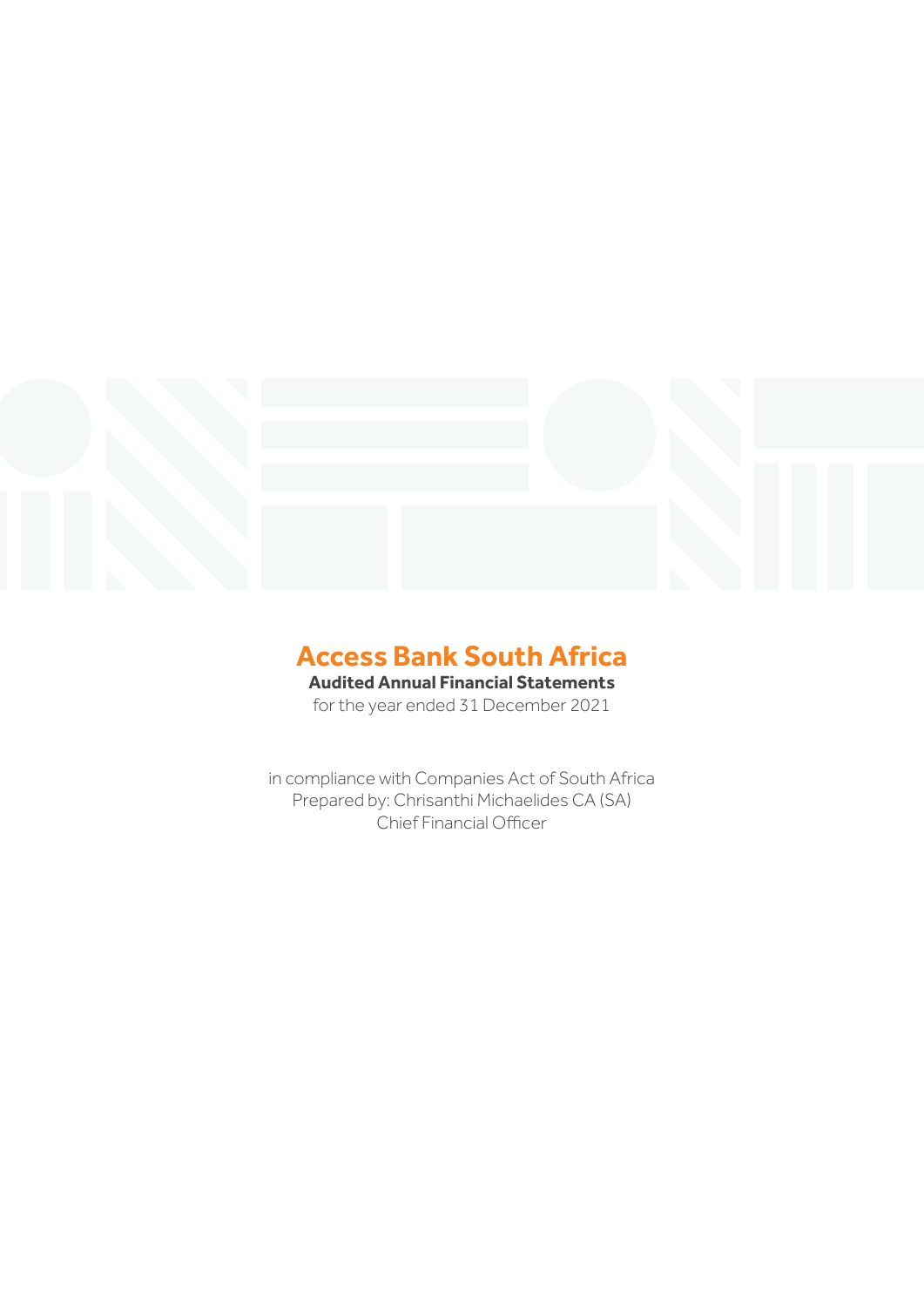# Index to Annual Financial Statements

- **04** Directors' Responsibilities and Approval
- **06** Certificate by the Company Secretary
- **08** Independent Auditor's Report
- 12 Directors' Report
- 16 Report from the Chairman of the Audit and Compliance Committee
- 19 Statement of Financial Position
- Statement of Profit or Loss and Other **20** Comprehensive Income
- **21** Statement of Changes in Equity
- 22 Statement of Cash Flows
- 23 Accounting Policies
- Notes to the Annual Financial Statements **36**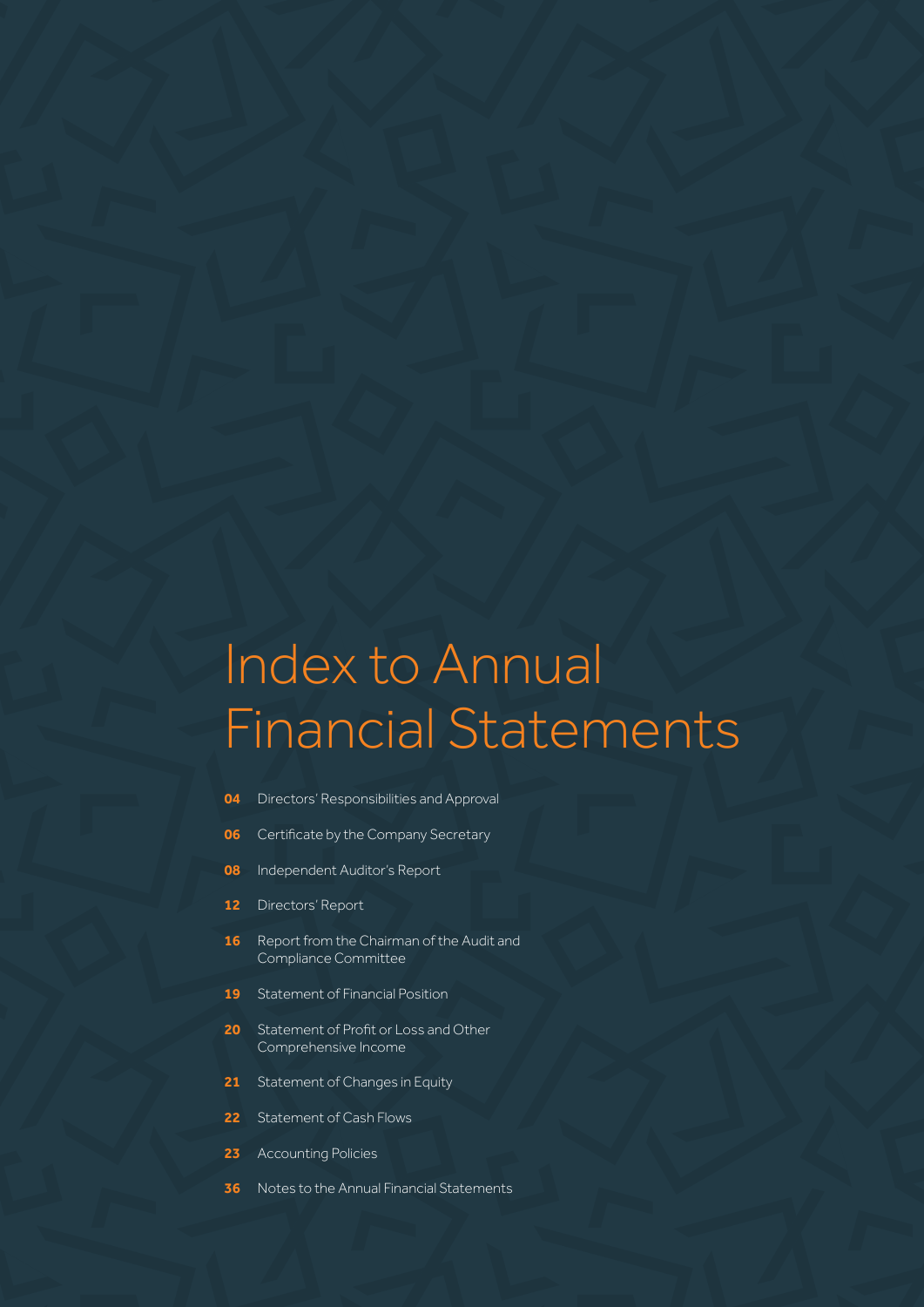Directors' responsibilities and approval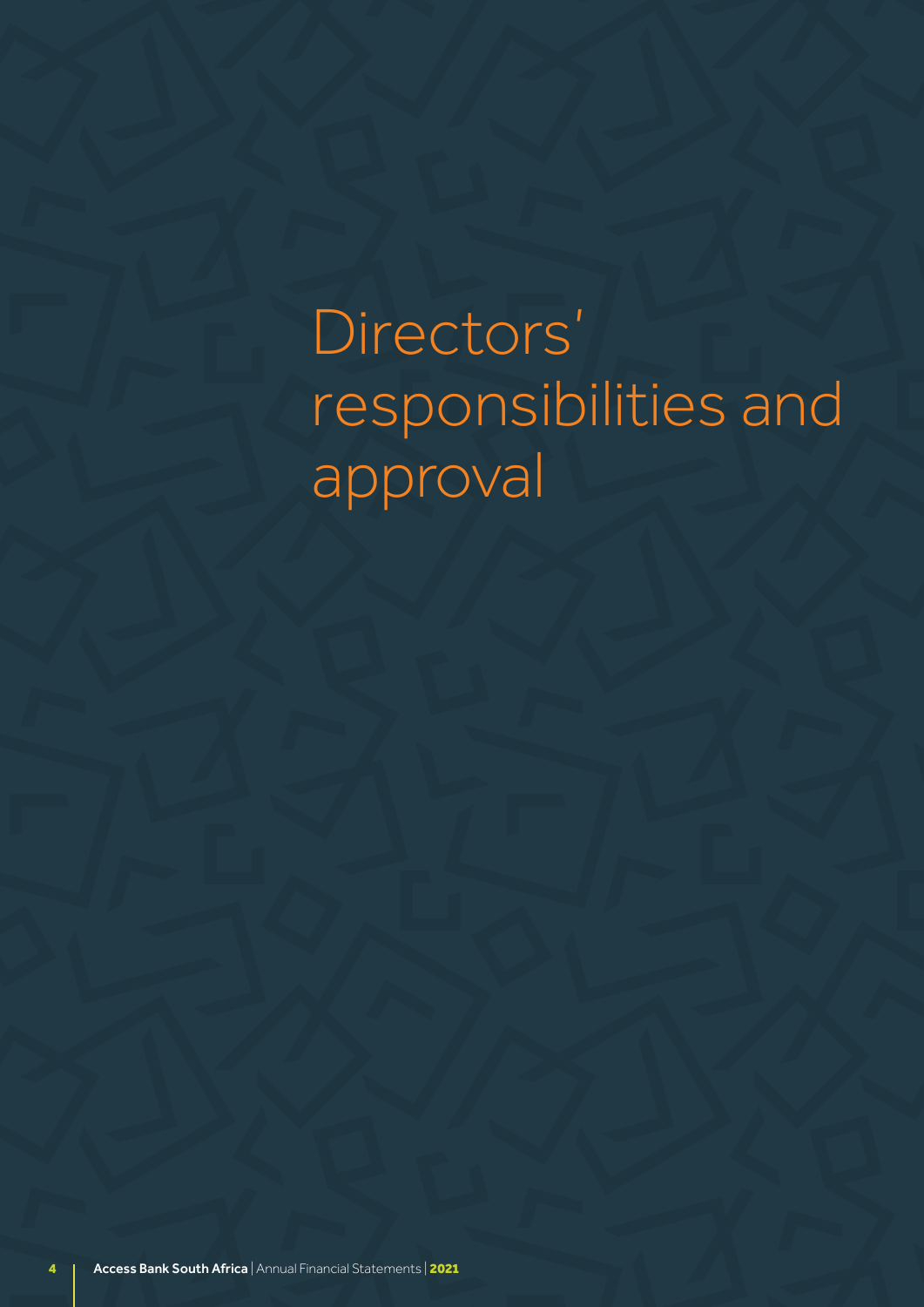

The Directors are responsible for the preparation and integrity of the Annual Financial Statements and related information included in this report. In order for the Board to discharge its responsibilities, management has developed and continues to maintain systems of internal control. The Board has ultimate responsibility for the systems of internal control and reviews their effectiveness, primarily through the Audit and Compliance Committee. As part of the systems of internal controls, the Bank's Internal Audit department conducts operational, financial and specific audits, and reports directly to the Audit Committee. The external auditors are responsible for reporting on the Annual Financial Statements. The majority shareholder is Access Bank Plc operating from Nigeria. The Directors have no reason to believe that the Bank will not be a going concern in the year ahead and have continued to adopt the going concern basis in preparing the financial statements. Refer to the directors' report, going concern section, for further guidance in this regard.

The Annual Financial Statements have been prepared in accordance with the provisions of the Companies Act and comply with International Financial Reporting Standards. The Annual Financial Statements are based on appropriate accounting policies, consistently applied and supported by reasonable and prudent judgments and estimates.

The Annual Financial Statements for the year ended 31 December 2021 were approved by the Board of Directors on the 17 May 2022 and are signed on its behalf by:

**BP Mathidi** Chairman Johannesburg 17 May 2022

**S Reddy** Chief Executive Officer Johannesburg 17 May 2022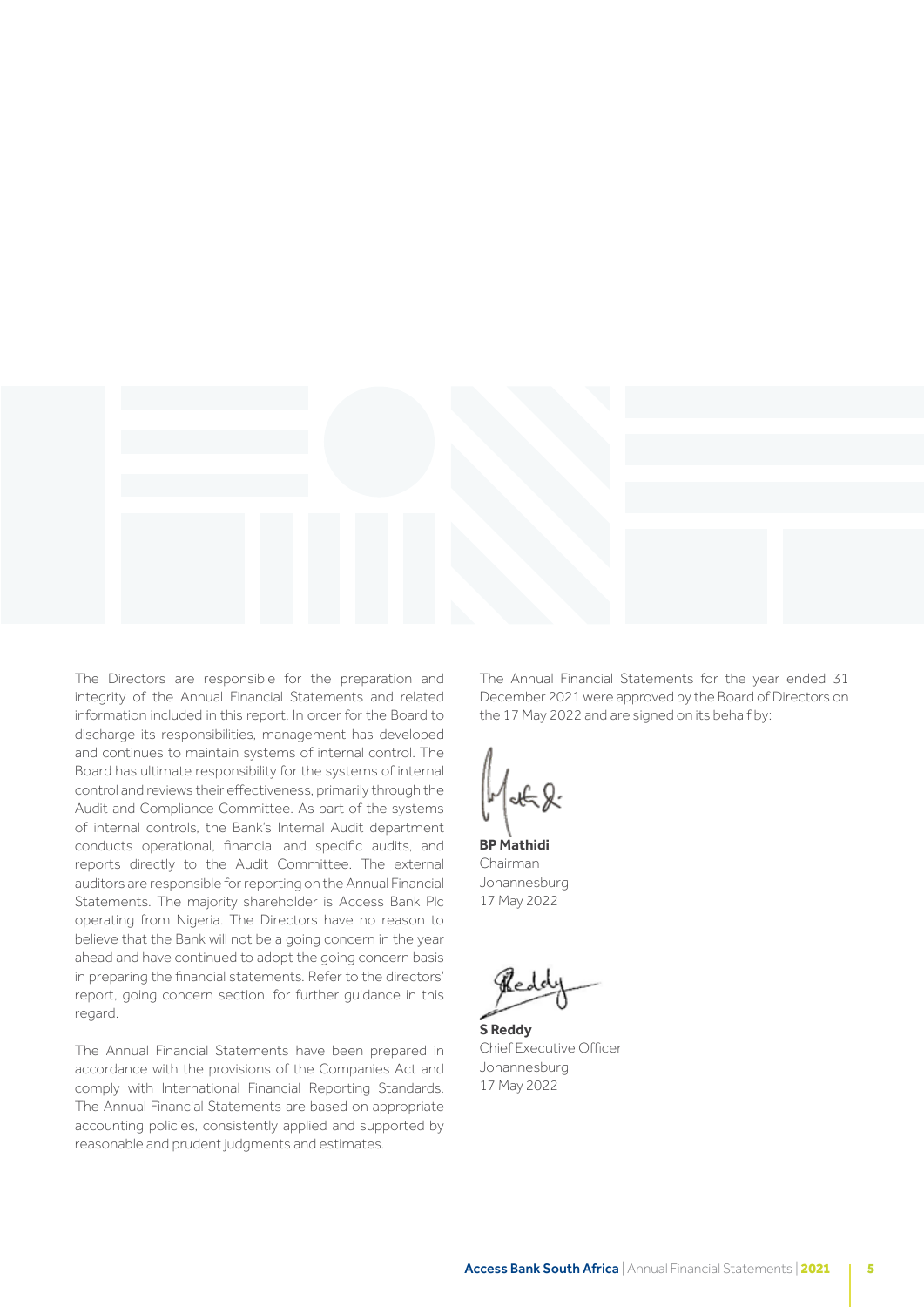Certificate by the Company Secretary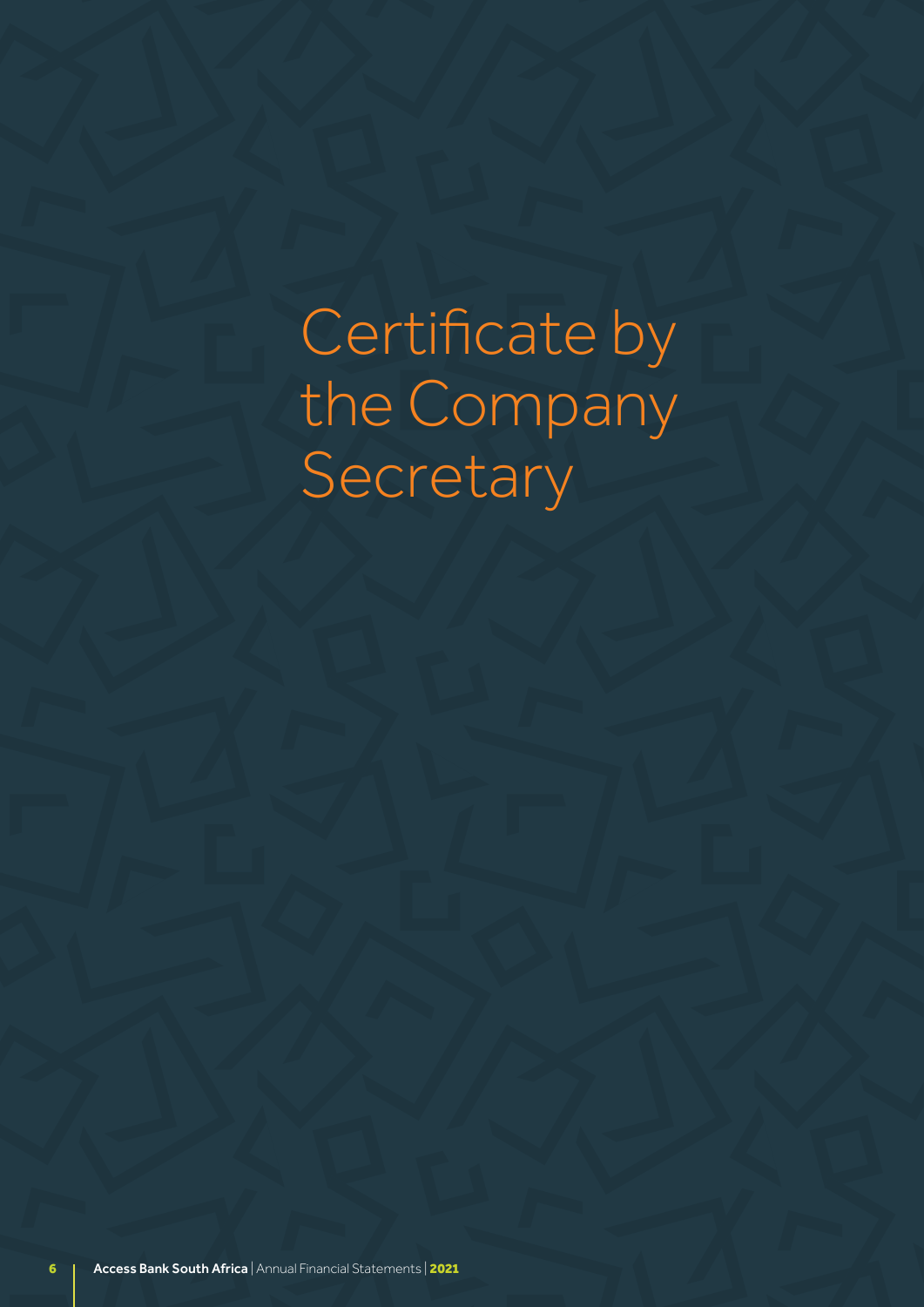

The Company Secretary of Access Bank (South Africa) Limited certifies that, in terms of section 88(2)(e) of the Companies Act, No.71 of 2008 as amended, the Bank has lodged with the Companies and Intellectual Property Commission of South Africa all returns and notices as required by a public company in terms of the Act and that all such returns are true, correct and up to date in respect of the financial year ended 31 December 2021.

Company Secretary Contractor : C Reddy 17 May 2022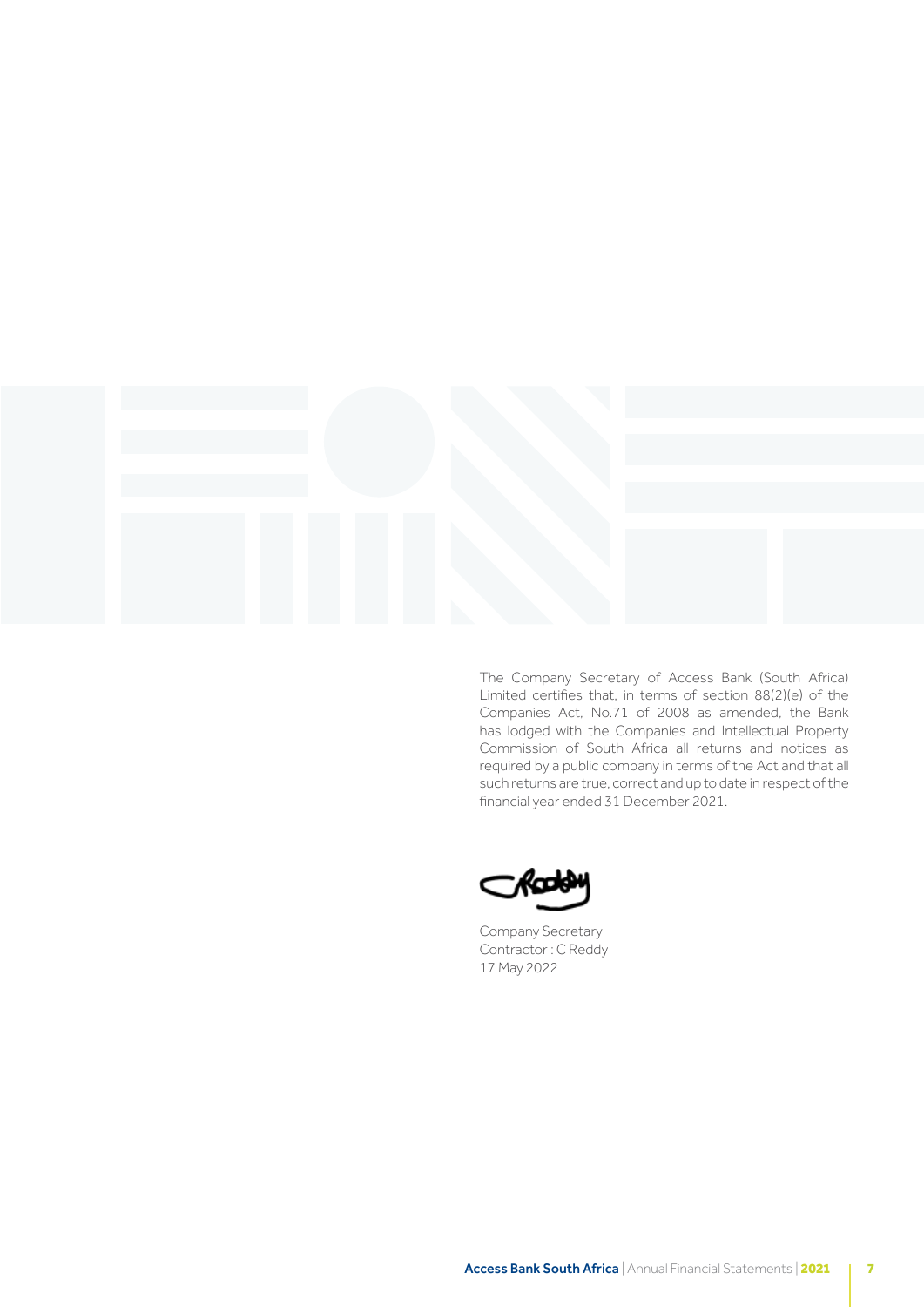# Independent auditor's report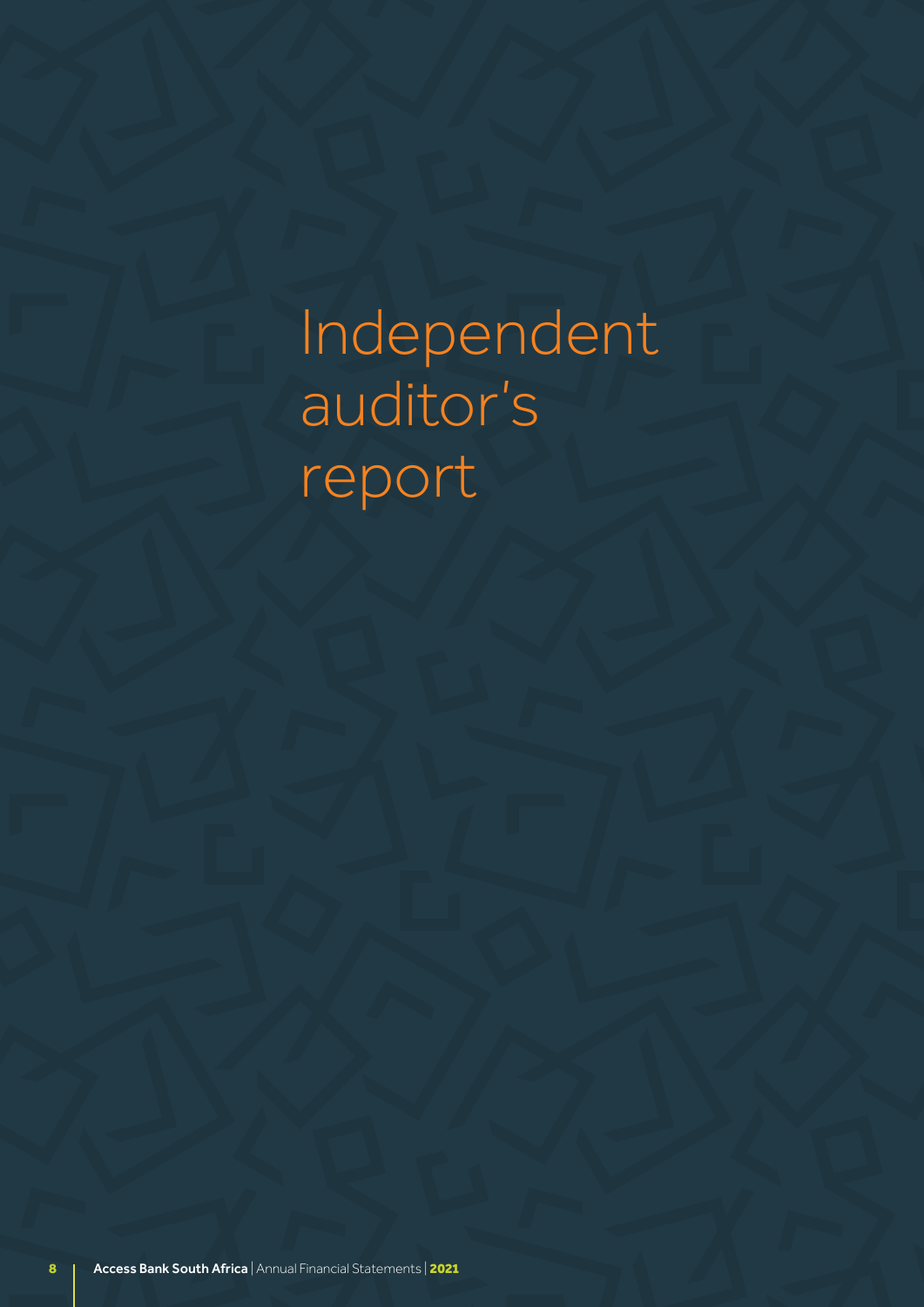

#### **TO THE SHAREHOLDERS OF ACCESS BANK (SOUTH AFRICA) LIMITED ON THE AUDIT OF FINANCIAL STATEMENTS.**

#### **Opinion**

We have audited the financial statements of Access Bank (South Africa) set out on pages 19 to 73, which comprise the statement of financial position as of 31 December 2021, and the statement of profit or loss and other comprehensive income, the statement of changes in equity and the statement of cash flows for the year then ended, and the notes to the financial statements, including a summary of significant accounting policies.

In our opinion, the financial statements present fairly, in all material respects, the financial position as at 31 December 2021, and its financial performance and cash flows for the year then ended in accordance with International Financial Reporting Standards (IFRSs) and the requirements of the Companies Act of South Africa.

#### **Other Information**

The directors are responsible for the other information. The other information comprises the information included in the document titled "Access Bank (South Africa) Annual Financial Statements for the year ended 31 December 2021" which includes the Directors' Report as required by the Companies Act of South Africa. The other information does not include the financial statements and our auditor's report thereon.

Our opinion on the financial statements does not cover the other information and we do not express an audit opinion or any form of assurance conclusion thereon.

In connection with our audit of the financial statements, our responsibility is to read the other information and, in doing so, consider whether the other information is materially inconsistent with the financial statements or our knowledge obtained in the audit, or otherwise appears to be materially misstated.

If, based on the work we have performed, we conclude that there is a material misstatement of this other information, we are required to report that fact. We have nothing to report in this regard.

#### **Responsibilities of the Directors for the Financial Statements**

The directors are responsible for the preparation and fair presentation of the financial statements in accordance with International Financial Reporting Standards and the requirements of the Companies Act of South Africa, and for such internal control as the directors determine is necessary to enable the preparation of financial statements that are free from material misstatement, whether due to fraud or error.

In preparing the financial statements, the directors are responsible for assessing the Company's ability to continue as a going concern, disclosing, as applicable, matters related to going concern and using the going concern basis of accounting unless the Directors either intend to liquidate the Company or to cease operations, or have no realistic alternative but to do so.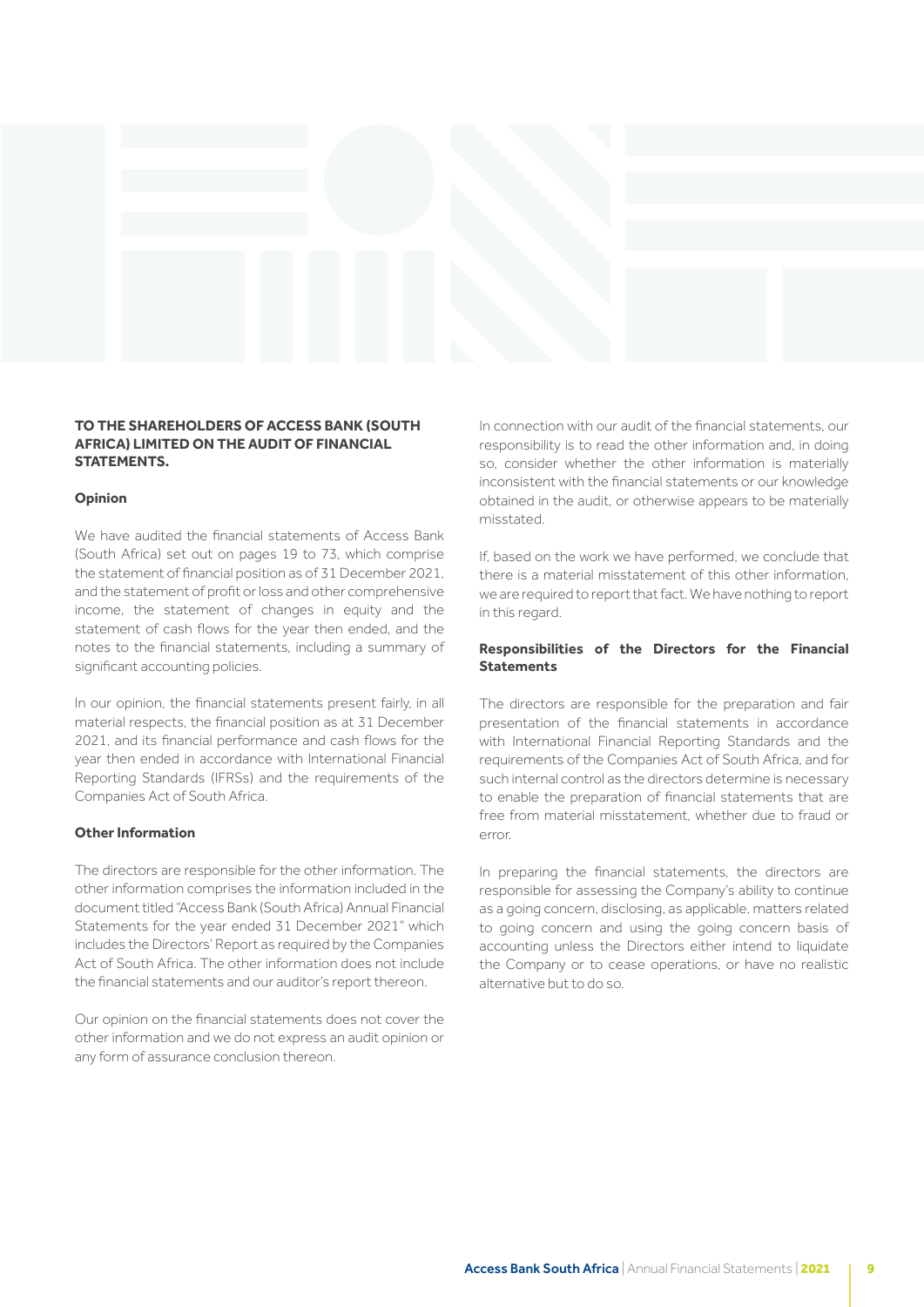

#### **Auditor's Responsibilities for the Audit of the Financial Statements**

Our objectives are to obtain reasonable assurance about whether the financial statements as a whole are free from material misstatement, whether due to fraud or error, and to issue an auditor's report that includes our opinion. Reasonable assurance is a high level of assurance, but is not a guarantee that an audit conducted in accordance with ISAs will always detect a material misstatement when it exists. Misstatements can arise from fraud or error and are considered material if, individually or in the aggregate, they could reasonably be expected to influence the economic decisions of users taken on the basis of these financial statements.

As part of an audit in accordance with ISAs, we exercise professional judgement and maintain professional scepticism throughout the audit. We also:

• Identify and assess the risks of material misstatement of the financial statements, whether due to fraud or error, design and perform audit procedures responsive to those risks, and obtain audit evidence that is sufficient and appropriate to provide a basis for our opinion. The risk of not detecting a material misstatement resulting from fraud is higher than for one resulting from error, as fraud may involve collusion, forgery, intentional omissions, misrepresentations, or the override of internal control.

- Obtain an understanding of internal control relevant to the audit in order to design audit procedures that are appropriate in the circumstances, but not for the purpose of expressing an opinion on the effectiveness of the Company's internal control.
- Evaluate the appropriateness of accounting policies used and the reasonableness of accounting estimates and related disclosures made by the directors.
- Conclude on the appropriateness of the directors' use of the going concern basis of accounting and based on the audit evidence obtained, whether a material uncertainty exists related to events or conditions that may cast significant doubt on the Company's ability to continue as a going concern. If we conclude that a material uncertainty exists, we are required to draw attention in our auditor's report to the related disclosures in the financial statements or, if such disclosures are inadequate, to modify our opinion. Our conclusions are based on the audit evidence obtained up to the date of our auditor's report. However, future events or conditions may cause the Company to cease to continue as a going concern.
- Evaluate the overall presentation, structure and content of the financial statements, including the disclosures, and whether the financial statements represent the underlying transactions and events in a manner that achieves fair presentation.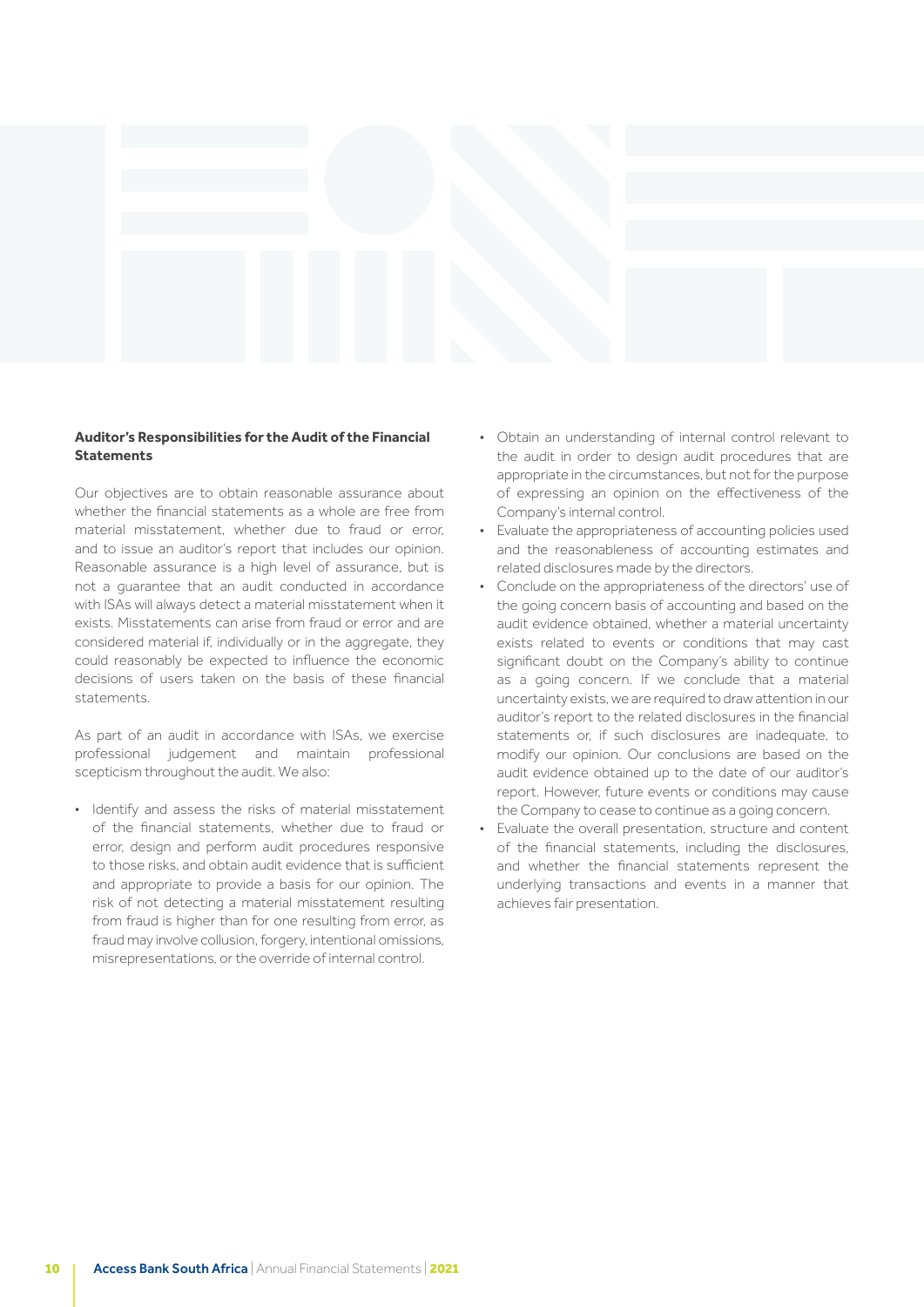

We communicate with the directors regarding, among other matters, the planned scope and timing of the audit and significant audit findings, including any significant deficiencies in internal control that we identify during our audit.

Delatte " Touche

**Deloitte & Touche** Registered Auditor Justin Dziruni Partner

17 May 2022

5 Magwa Crescent Waterfall City Johannesburg 2090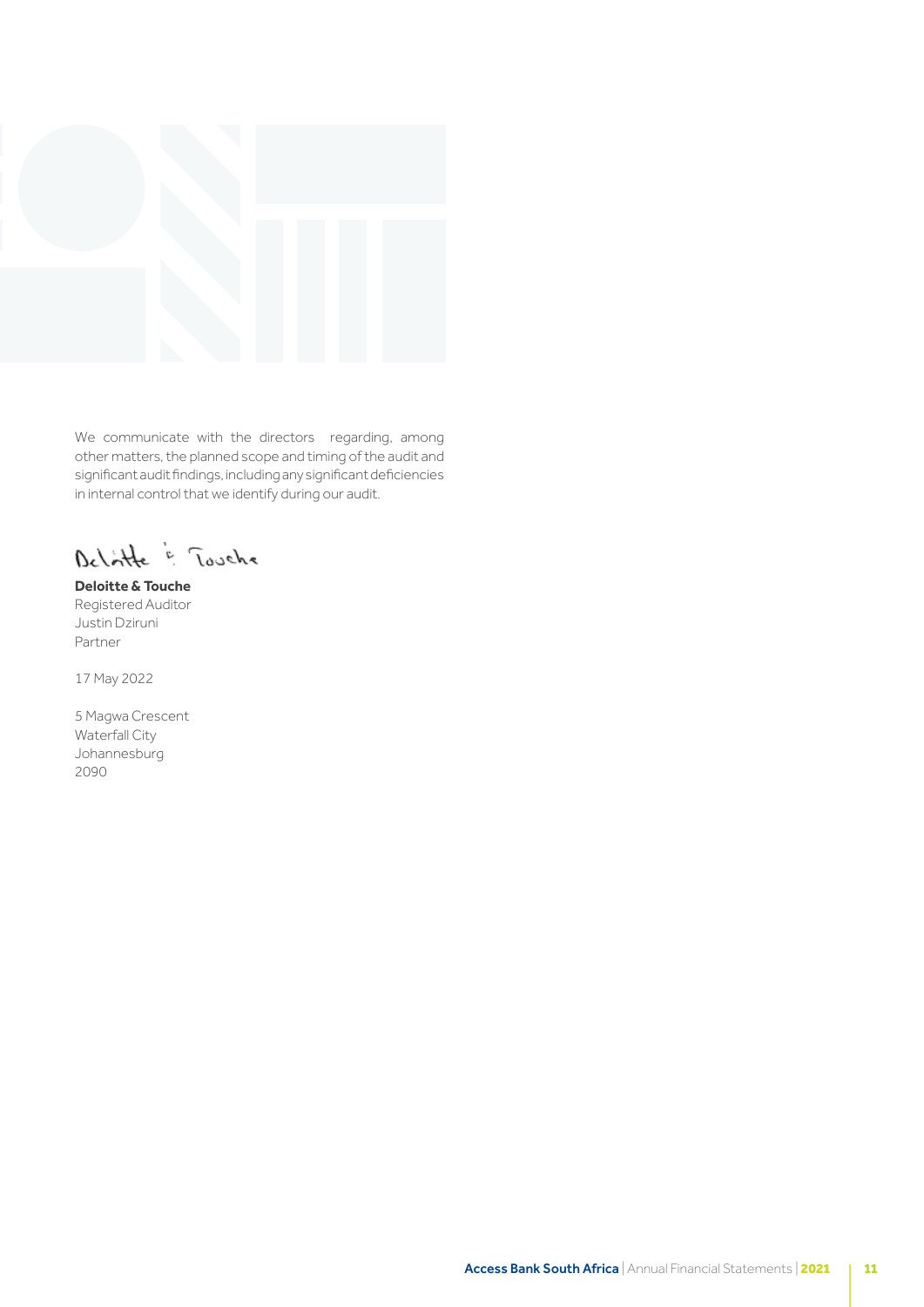# Directors' report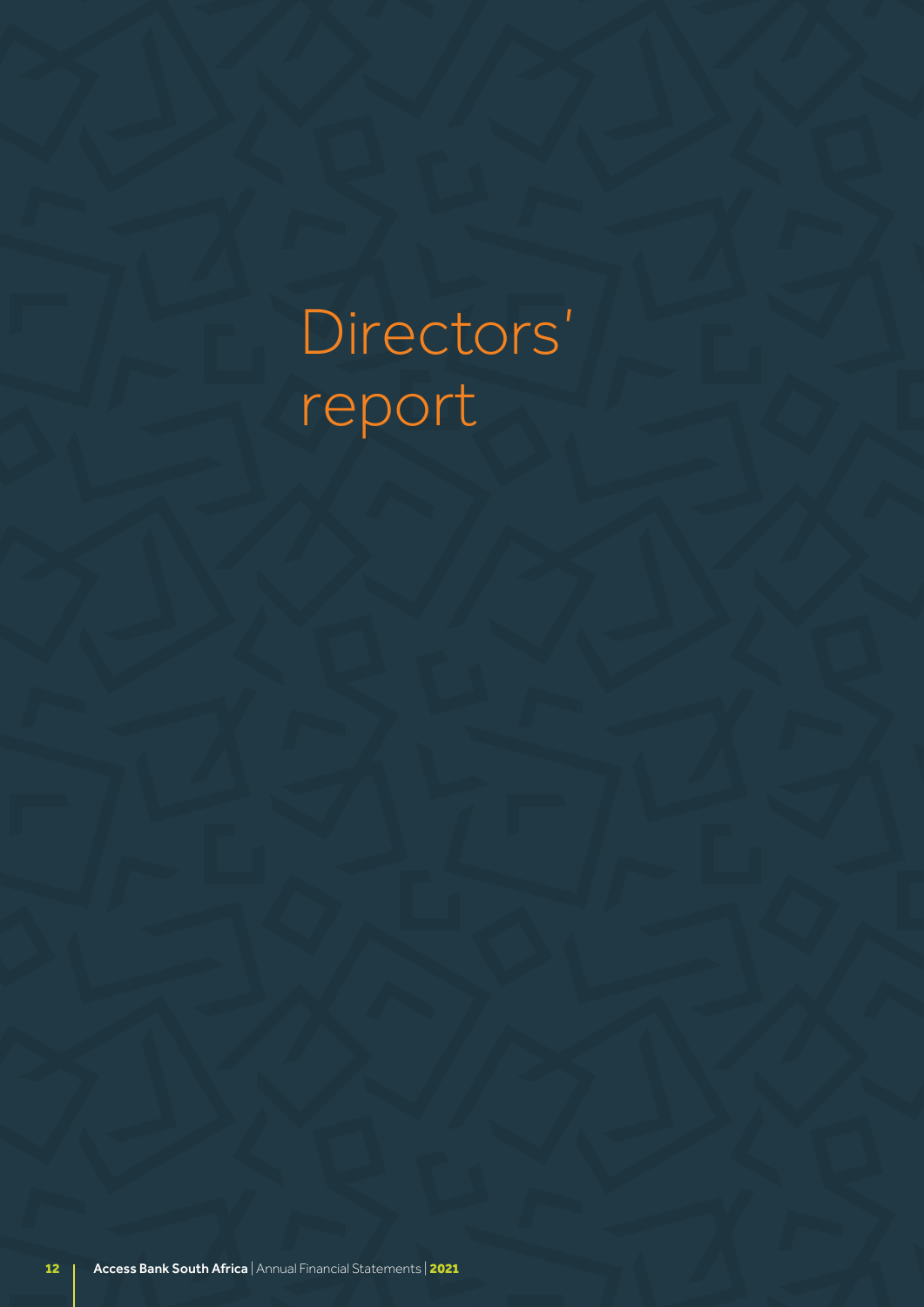

The directors present their report for the year ended 31 December 2021.

The annual financial statements have been prepared on the basis of accounting policies applicable to a going concern. This basis presumes that funds will be available to finance future operations and that the realisation of assets and settlement of liabilities, contingent obligations and commitments will occur in the ordinary course of business.

# NATURE OF THE BUSINESS

Access Bank (South Africa) Limited (The Bank) is focused on developing and delivering banking services to corporates, medium-sized businesses and individuals, driven by a unique combination of retail, corporate, business and alliance banking.

#### *Business and Commercial Banking*

Business and Commercial Banking is focused on the cornerstones of business banking (transactional banking, lending and deposit services) and targets the small and medium sized business customer. To facilitate international business transactions Business and Commercial banking is fully integrated with the Treasury and Global Transactional Services ("GTS") business (see below). Access Bank South Africa also offers risk and investment solutions from leading providers in the industry which includes short and long term insurance as well as investment management services. These solutions are delivered through three business suites situated in key business centers across South Africa.

#### *Treasury and Global Transaction Services*

The Bank's GTS business is focused on providing professional and personalised foreign exchange (import and export) services to the small and medium sized business customer. GTS's range of products include spot and forward contracts, foreign currency accounts, letters of credit, collection of foreign currency, cross border payments and exchange control applications.

#### *Alliance Banking*

The Alliance Banking business model focuses on banking products developed and offered to identified market segments or groups through a leveraged partner system. The Bank strategically partners with established retailers and innovative financial technology (FinTech) companies to deliver these solutions.

#### *Corporate Banking*

Corporate Banking provides innovative financial solutions to their customers which include working capital facilities, longterm debt solutions, trade finance solutions and currency hedging solutions.

#### *Trade Finance*

The Bank provides financing to importers and exporters of goods through letters of credit and other bespoke trade solutions.

#### *Retail Banking*

This is a new segment of the bank launched in later part of 2021 to provide transactional products to individuals and micro enterprises. The initial focus is on transactional banking and deposits, but loan financing will be introduced in 2022. Three retail branches were opened (two in Gauteng and one in Cape Town) and one mobile banking unit was launched.

Additional information can be accessed from Access Bank South Africa's website.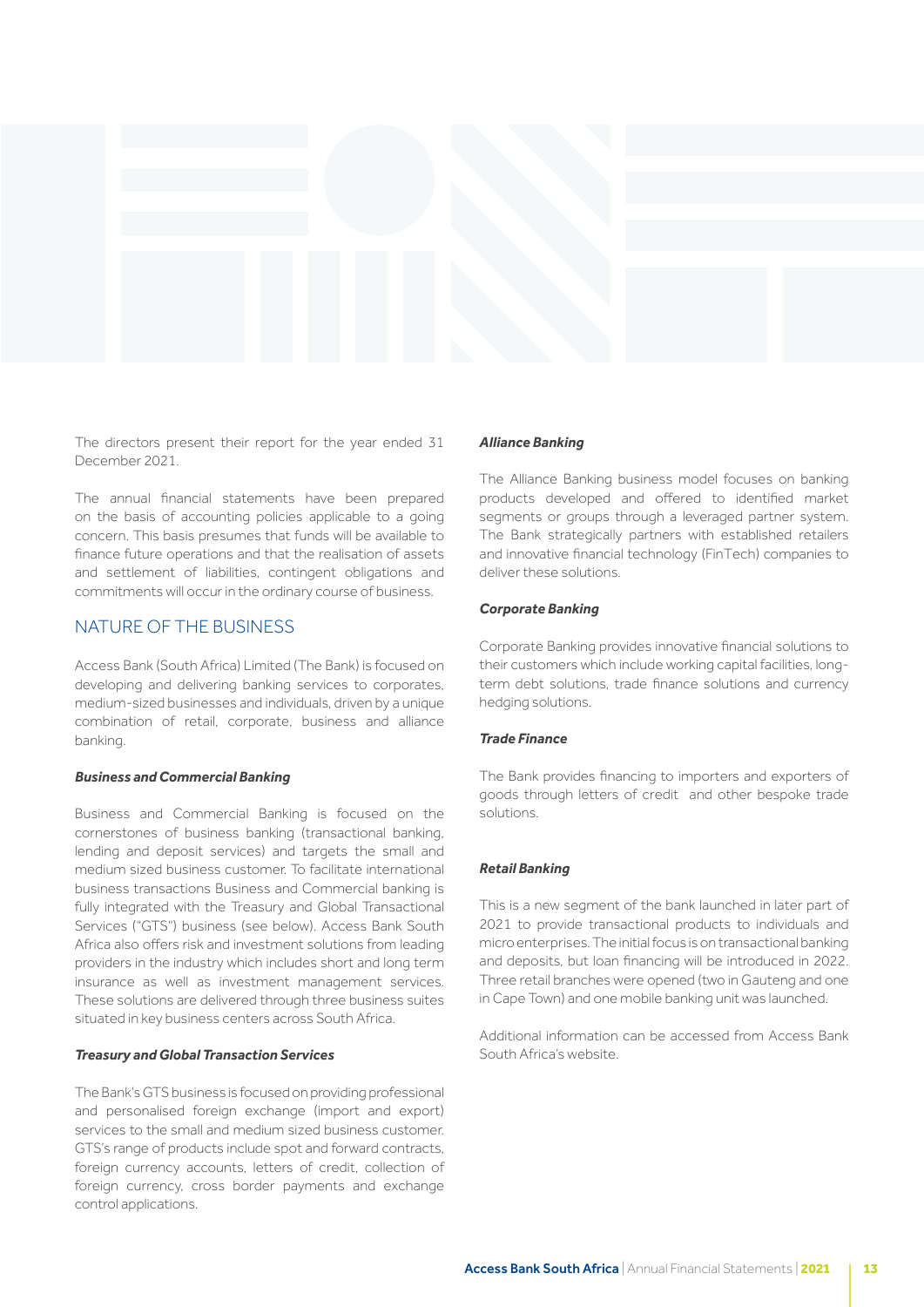# CAPITAL STRUCTURE

The unissued shares are under the control of the Directors subject to the notification to and specific approval by Access Bank Plc.

During the year capital raising exercises totaling R400 million were undertaken.

- May 2021 R100,000,000 share capital was raised by issuing 87 719 298 shares at R1,14 per share.
- May 2021 R300,000,000 share capital was raised by issuing 769 230 769 shares at R0,39 per share. (see note 15 and 16).

#### **DIVIDEND**

No dividend has been proposed or declared for the year under review (2020: Nil).

#### **HOLDING COMPANY**

The holding company is Access Bank Plc operating from Nigeria

#### **Shareholders are:**

Access Bank Plc - 90.35% GroCapital Holdings - 9.64% Other Minorities - 0.01%

#### **GOING CONCERN**

The Bank has made a loss in the financial year ended 2021 of R214 million and in the financial year ended 2020 of R354 million however, the Bank is solvent and has a current net asset value of R361 million and R176 million in 2020.

On the 25 March 2021, the Prudential Authority and the Minister of Finance approved that the application of Access Bank Plc to become the controlling shareholder of Access Bank (South Africa) previously known as Grobank.

After making due enquiries and having carefully considered all of the factors that may impact the Bank's going concern status, including the Bank's capital adequacy, liquidity for the next 12 months from the date of approving the annual financial statements, the Directors consider that the Bank has adequate resources to continue operating as a going concern for the foreseeable future.

The factors considered were:

- The new capital injection from Access Bank Plc of R375 million was injected into the Bank on 28 March 2022,
- The letter of support from Access Bank Plc pledging capital and funding support in the event of any capital or liquidity shortfall, under any market conditions.

The financial statements have therefore been prepared on the going concern basis.

#### **POST BALANCE SHEET EVENTS**

On the 28 March 2022, the Bank raised R375m in ordinary share capital from its shareholders. This new capital injection has resulted in the change of shareholder percentages to:

Access Bank Plc 95.210% GroCapital Holdings 4.787% Other Minorities 0.003%

The Bank's holding company was established and approved by the PA in 2022.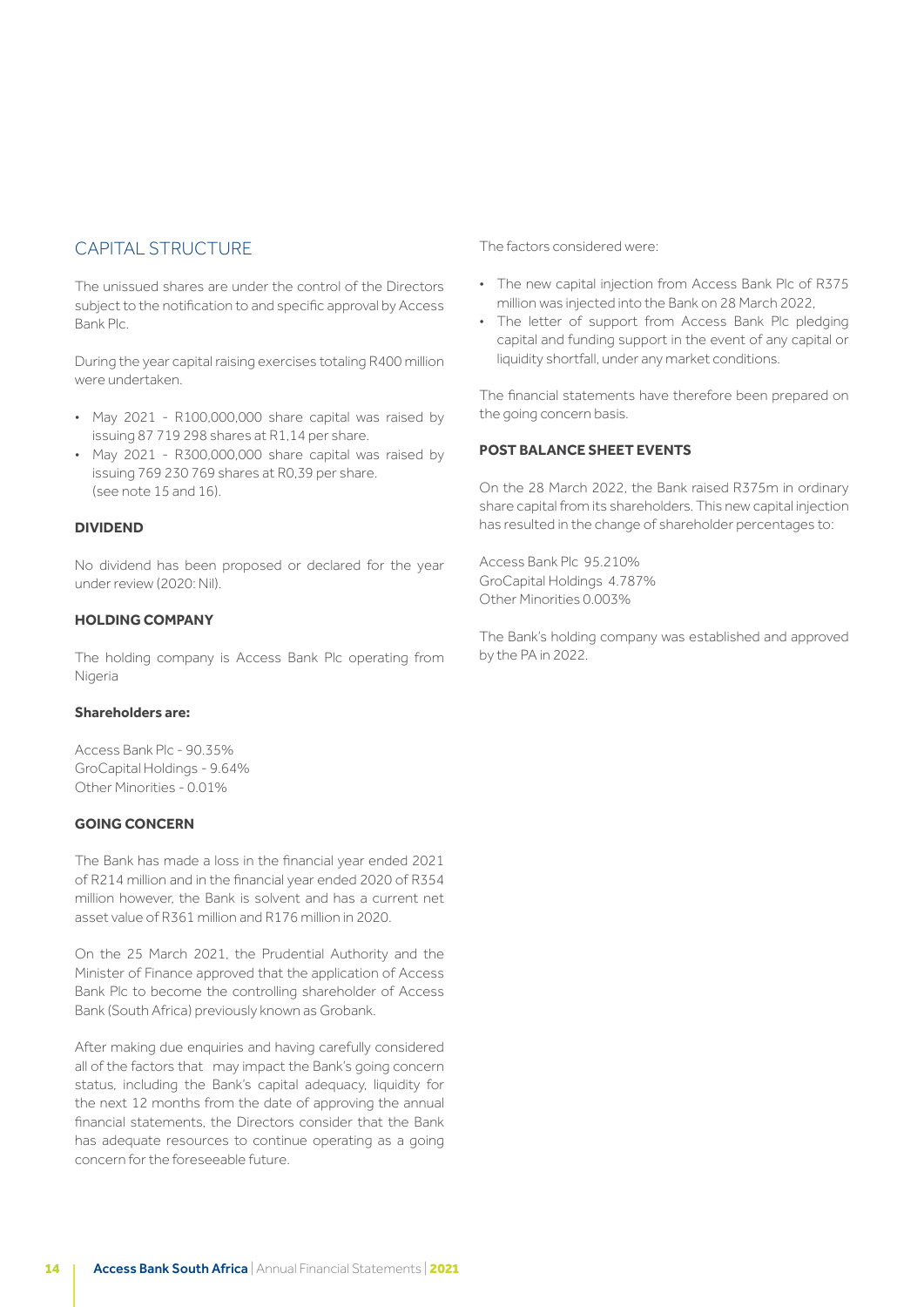# DIRECTORATE AND SECRETARY

The Directors of The Bank as at 17 May 2022 are:

#### **Non-executive:**

- R M Y Giles
- R M Ogbonna
- C N Ajene

### **Independent, Non executive:**

- R A Shough (resigned 9 June 2021)
- W J Krüger (resigned 9 June 2021)
- A E M Beck
- B P Mathidi (Chairman of the Board)
- N M Nene
- P Hadebe (resigned 31 March 2022)
- B Barungi
- J E O'Neill

#### **Executive:**

- B van Rooy (resigned 31 August 2021)
- C Michaelides (resigned with effect from 31 May 2022)
- S Reddy (Chief Executive Officer) (appointed 19 January 2022)

#### **Registered address:**

Block 3, Inanda Greens Business Park 54 Wierda Road West, Wierda Valley, Sandton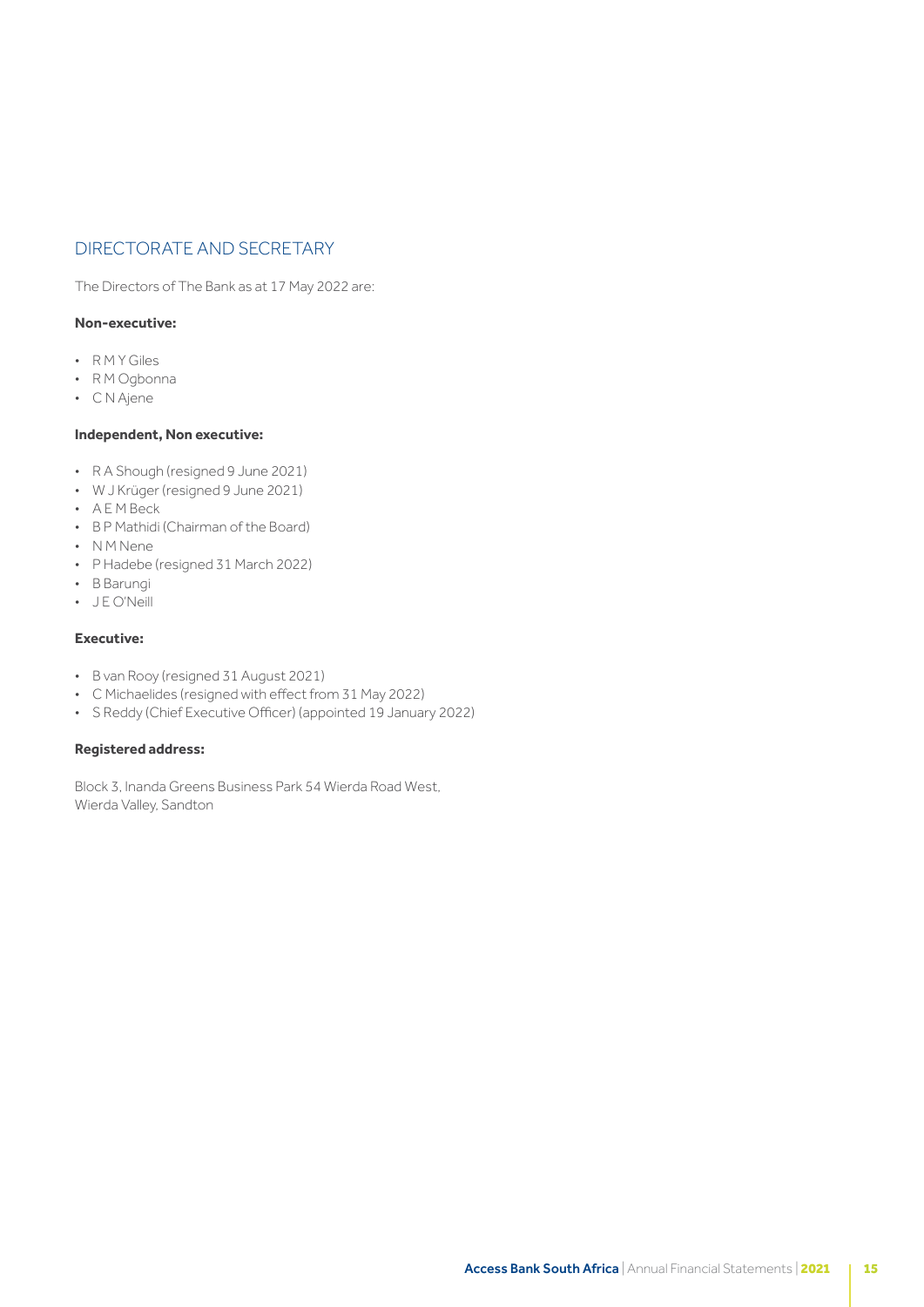Report from the chairman of the audit and compliance committee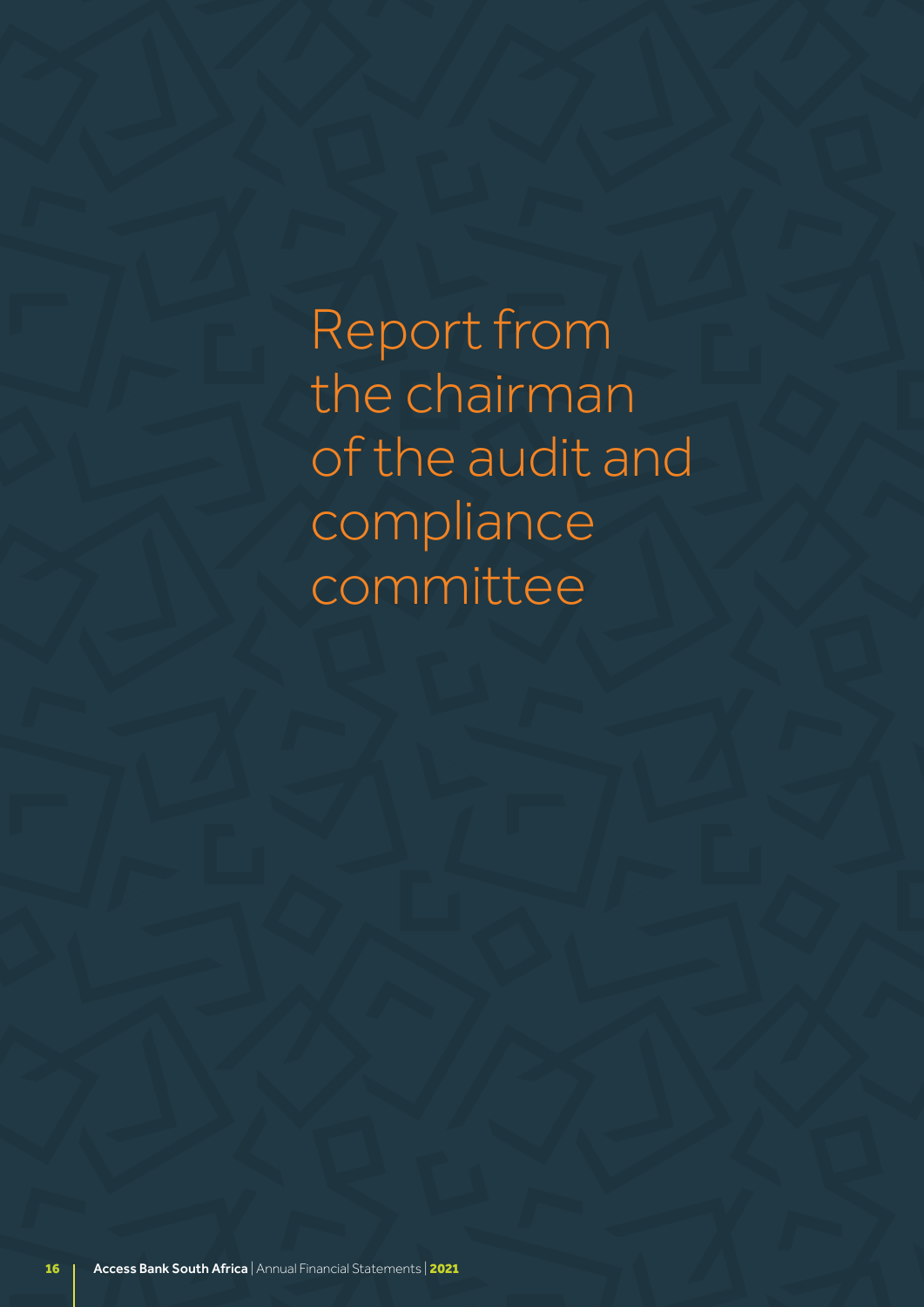

This report provides an overview of Access Bank (South Africa) Audit and Compliance Committee (ACC) and its activities and the manner in which it has discharged its responsibilities for the financial year ended December 2021. The ACC is an independent and formal statutory committee appointed by the shareholders. Further duties are delegated to the ACC by the Board of Access Bank South Africa.

The ACC has used the King IV principles to continue to drive and embed good corporate governance at The Bank. The committee's objectives include fostering an ethical culture, sustainable value creation, a good reputation and legitimacy, and trusted financial reporting supported by effective financial processes, controls and assurance.

#### **COMPOSITION**

Access Bank South Africa's Audit and Compliance Committee comprises of independent non-executive directors who are elected annually at the company's Annual General Meeting (AGM).

#### **The members are:**

Ms A E M Beck (Chairperson, non-executive independent) Mr J E O'Neill (non-executive independent director) Ms B Barungi (non-executive independent director) Mr P Hadebe (non-executive independent director) (resigned 31 March 2022)

The members possess the necessary expertise to execute their duties in relation to the committee as provided in section 94 of the Companies Act and have adequate knowledge and experience to carry out their duties. The composition of the ACC meets the requirements of the Companies Act, the Banks Act and King IV.

The ACC operates independently of management and of the shareholders, is free of any organisational restraint or pressure and acts in accordance with its statutory duties and the Board's delegated authority. The Committee holds private closed sessions without management with the external auditors, the Head: Internal Audit, the Head: Compliance and Legal, and the Chief Financial Officer, all of whom have direct access to the committee. The Chief Executive Officer (CEO), Chief Financial Officer (CFO), Chief Risk Officer, Head of Compliance and Legal Services, the Head of Internal Audit, and the external auditors are invitees to the Committee meetings. Other risk and related assurance providers attend meetings by invitation only.

The effectiveness of the ACC and its members is assessed on an annual basis.

#### **RESPONSIBILITIES OF THE COMMITTEE**

The statutory duties of the Committee are set out in the Companies Act. The functions of the Committee are outlined in its charter. The ACC is accountable to the shareholders and the Board and relevant regulatory authorities. The responsibility and functions of the Committee include the review of financial reporting and their recommendation for approval to the Board and reviewing the basis on which the company has been determined a going concern. The Committee's charter allows it to consult with external consultants to assist it with the performance of its functions.

#### **ANNUAL CONFIRMATIONS OF KEY FUNCTIONS FOR THE YEAR**

#### **External auditor appointment and independence**

Deloitte were appointed as external auditors of the Bank for the 2021 financial year. The ACC is satisfied that Deloitte are independent of the Bank and are able to conduct their audit functions without any influence from the Bank. Requisite assurance was sought and provided by the auditor that internal governance processes within Deloitte support and demonstrate its independence.

The committee reviewed and agreed to the auditor's terms of engagement, audit plan and budgeted audit fees for the 2021 year and is satisfied with the results of its appraisal of Deloitte's expertise and audit quality. Feedback was provided to Deloitte regarding our appraisal of their performance in completing the 2021 audit. During the year the committee met with the external audit partners without management being present.

Our established procedure that governs the consideration and approval of non-audit services provided by the auditor, was followed. During 2021 Deloitte provided non-audit services of an immaterial value relating to due diligences on new alliance partners in terms of the Alliance partner on-boarding framework. The Committee further approved that non-audit services of this nature to the value of 25% of the audit fee will be allowed before reverting back to the committee for further approval.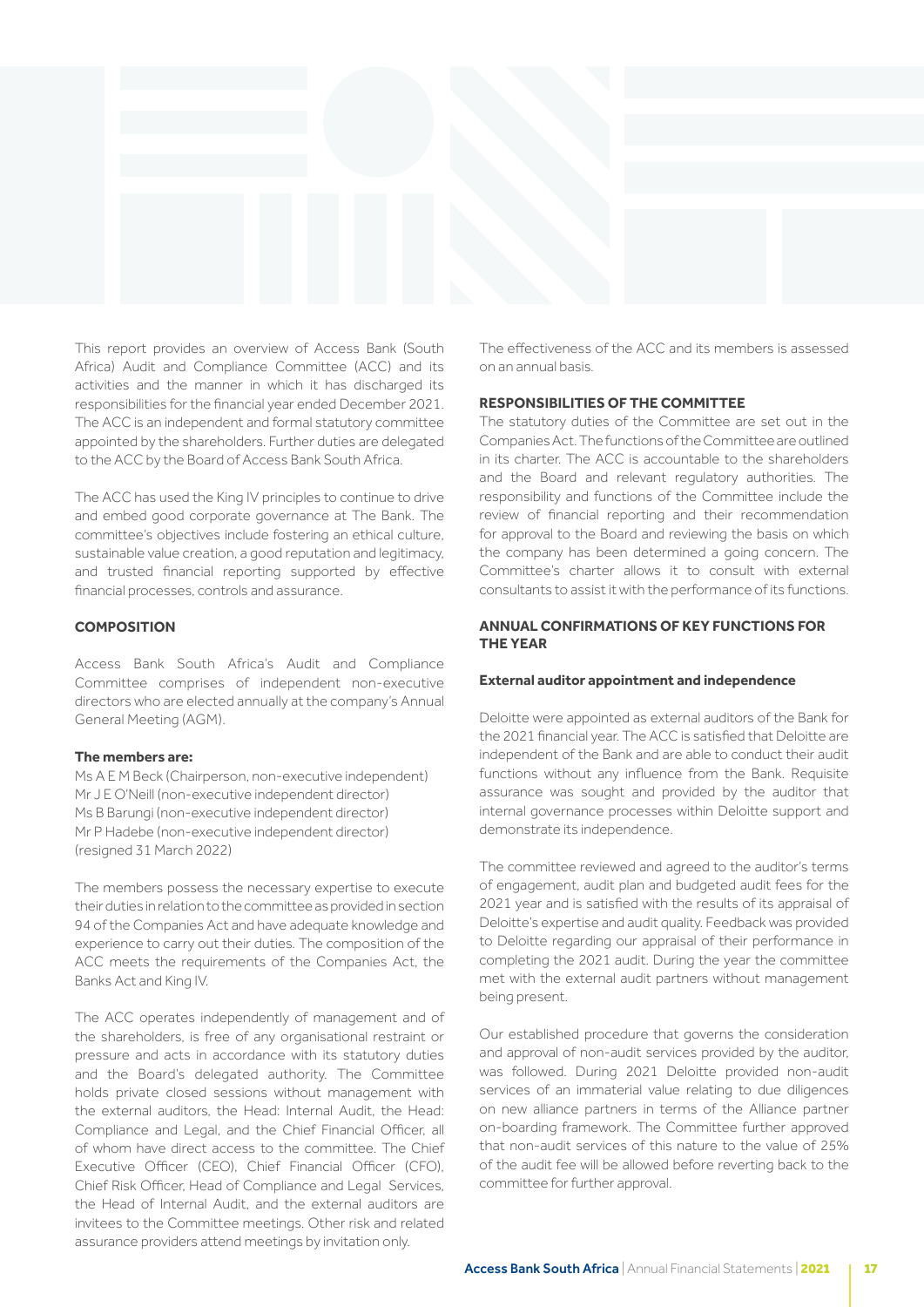#### **Annual financial statements and accounting practices**

The ACC has reviewed the accounting policies and the annual financial statements of The Bank and is satisfied that they are appropriate and comply with International Financial Reporting Standards. There were no matters of concern or complaint as envisaged by section 94(7) (g) of the Companies Act, 2008, received from within or outside the company which came to the attention of the ACC in the past financial year.

#### **Internal financial controls**

During the year the ACC receives continuous feedback and assurances on the effectiveness of the Bank's system of internal control and risk management, including internal financial controls, from management and various assurance providers. The Bank's Head: Internal Audit provides an overall assessment of the effectiveness of those same systems and internal controls. This assessment as well as assurance received from other assurance providers in terms of the Bank's continuous combined assurance activities, form the basis for the ACC's recommendation in this regard to the Board, in order for the board to report thereon. The ACC has assessed the internal financial controls as satisfactory, for the purposes of producing reliable Annual Financial Statements free of material error or misstatement.

#### **Internal audit**

The ACC is responsible for ensuring that the Bank's Internal Audit function is independent and has the necessary resources, standing and authority within the Bank to enable it to discharge its duties. Furthermore, the committee oversees cooperation between the internal and external auditors, and serves as a link between the Board of Directors and these functions. The ACC considered and recommended the internal audit charter for approval by the Board. The Internal Audit function's annual audit plan was approved by the ACC. The Internal Audit function has responsibility for reviewing and providing assurance on the adequacy of the internal control environment across all of the Bank's operations. The Head of Internal Audit reports the findings of the internal audit work against the agreed internal audit plan to the ACC on a regular basis. The Head of Internal Audit reports directly to the ACC, and meets regularly with the chairperson of the ACC to report back on the function's status, progress and findings. During the year the committee met with the Head: Internal Audit without management being present.

#### **Compliance**

The Bank's compliance plan for the year is reviewed and approved by the ACC to ensure adequate coverage of all the key areas. Findings are reported regularly to the ACC to ensure that the compliance function effectively discharges its responsibility. The Head of Compliance and Legal Services reports directly to the ACC, and meets regularly with the chairman of the ACC to report back on the function's status, progress and findings. During the year the committee met with the Head of Compliance and Legal Services without other members of management being present.

#### **Governance of risk**

The Board has assigned oversight of the Bank's risk management function to the Enterprise Risk and Capital Management Committee (ERCM). The chairperson of the ACC is a member of the ERCM committee, ensuring that information relevant to these committees is transferred regularly. The ACC fulfils an oversight role regarding financial reporting risks, internal financial controls, fraud risk as it relates to financial reporting and information technology risks as it relates to financial reporting.

#### **Evaluation of the expertise and experience of the financial director and the finance function**

The ACC has considered, and has satisfied itself regarding the appropriateness of the expertise and the adequacy of the resources of the finance function. It has also considered and satisfied itself of the expertise and experience of the Chief Financial Officer and senior members of management responsible for the finance function. During the year the committee met with the Chief Financial Officer without other members of management being present.

#### **Combined assurance**

The Bank's combined assurance framework has been developed and approved, and stakeholder engagement is established. Processes for maintaining and continuous updating of the framework are under ongoing development as part of a phased implementation. The understanding and culture of combined assurance is strong within the bank's leadership, and use of the framework by executives and board members is steadily increasing. The board and executive management are committed to a journey towards an appropriate level of combined assurance maturity.

#### **IN CONCLUSION**

The Committee is satisfied that it had fulfilled its responsibilities in terms of its charter during the year under review and believes that it complied with its legal, regulatory and governance responsibilities as set out in the Companies Act.

A EM Beck

**Ms A E M Beck** 17 May 2022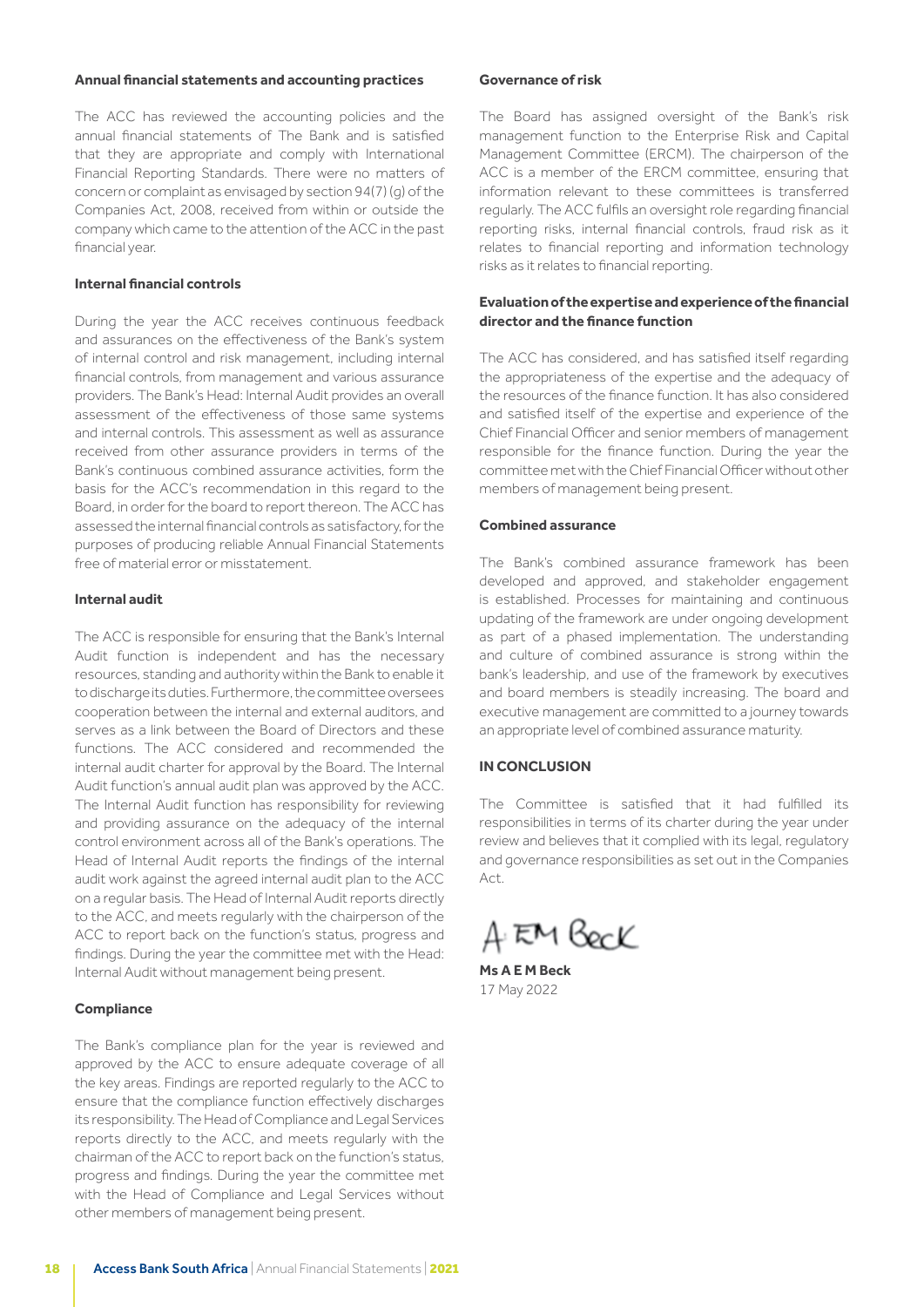# Statement of Financial Position

|                                                              |                | 2021         | 2020         |
|--------------------------------------------------------------|----------------|--------------|--------------|
|                                                              | <b>Notes</b>   | <b>R'000</b> | <b>R'000</b> |
| <b>Assets</b>                                                |                |              |              |
| Cash and cash equivalents                                    | $\overline{2}$ | 923,017      | 618.568      |
| Derivative financial instruments                             | 3              | 54,734       | 52,644       |
| Short-term negotiable securities                             | $\overline{4}$ |              | 60,051       |
| Government bonds - Fair value through comprehensive income   | 5              | 135,062      |              |
| Accounts receivable and prepayments                          | 6              | 80,843       | 29,029       |
| Other assets                                                 | $\overline{7}$ | 2.401        |              |
| Other investments                                            | 8              | 15           | 15           |
| Government bonds - Amortised cost                            | 9              | 1,612,162    | 139.539      |
| Loans and Advances - Amortised cost                          | 10             | 1,615,012    | 1,593,652    |
| Loans and Advances - Fair value through comprehensive income | 10             |              | 350.000      |
| Property, plant and equipment                                | 12             | 23,350       | 17,696       |
| Intangible assets                                            | 13             | 83,991       | 71,922       |
| Right of use of asset                                        | 14             | 40,534       | 6.115        |
| <b>Total assets</b>                                          |                | 4,571,121    | 2,939,231    |
| <b>Equity and liabilities</b>                                |                |              |              |
| Share capital                                                | 15             | 948,432      | 91,482       |
| Share premium                                                | 16             | 277,888      | 734,838      |
| Accumulated loss                                             |                | (864, 331)   | (650, 675)   |
| Non-distributable reserves                                   |                | (649)        |              |
| <b>Total equity</b>                                          |                | 361,340      | 175,645      |
| <b>Liabilities</b>                                           |                |              |              |
| Deposits and current accounts                                | 17             | 3,732,640    | 2.450.217    |
| Derivative financial instruments                             | 3              | 41,528       | 56,722       |
| Accounts payable                                             | 18             | 137,379      | 100,672      |
| Lease liabilities                                            | 14             | 40,073       | 5,975        |
| Institutional loans                                          | 19             | 75,000       | 150,000      |
| Debenture Instruments                                        | 20             | 183,161      |              |
| <b>Total liabilities</b>                                     |                | 4,209,781    | 2,763,586    |
| <b>Total equity and liabilities</b>                          |                | 4,571,121    | 2,939,231    |
|                                                              |                |              |              |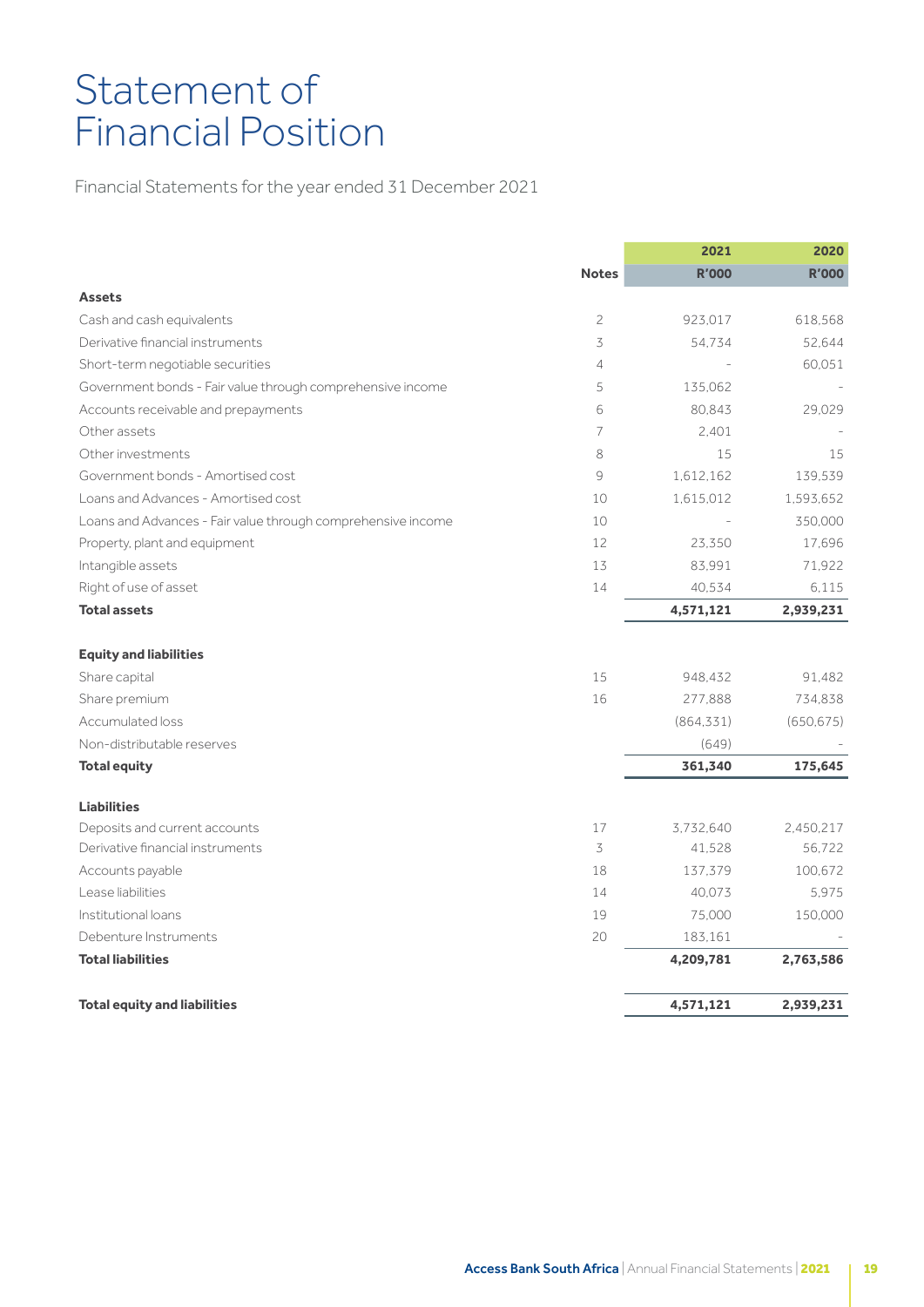# Statements of Comprehensive Income

|                                                        |              | 2021         | 2020         |
|--------------------------------------------------------|--------------|--------------|--------------|
|                                                        | <b>Notes</b> | <b>R'000</b> | <b>R'000</b> |
|                                                        |              |              |              |
| Interest income                                        | 22.1         | 199,614      | 205,653      |
| Interest expense                                       | 22.2         | (115, 207)   | (104, 703)   |
| Net interest income from banking activities            |              | 84,407       | 100,950      |
| Interest expense from non banking activities           | 22.3         | (1,734)      | (4,803)      |
| Net interest income                                    |              | 82,673       | 96,147       |
| Net charge for bad and doubtful advances               | 11           | 3,510        | (71, 108)    |
| Non-interest income                                    | 22.4         | 126,070      | 97,254       |
| <b>Operating income</b>                                |              | 212,253      | 122,293      |
| Staff cost                                             | 22.5         | (158, 833)   | (169, 268)   |
| Depreciation and amortisation                          | 22.5         | (47, 226)    | (63, 116)    |
| Loss on scrapping of fixed assets                      | 22.5         | (287)        | (3,847)      |
| Other operating expenses                               | 22.5         | (219, 563)   | (240, 192)   |
| Loss before tax                                        |              | (213, 656)   | (354, 130)   |
| Income tax expense                                     | 23           |              |              |
| Loss for the year                                      |              | (213, 656)   | (354, 130)   |
| Other comprehensive loss net of taxation               |              |              |              |
| Total comprehensive loss for the year                  |              | (213, 656)   | (354, 130)   |
| Loss for the year attributable to:                     |              |              |              |
| Holding company                                        |              | (193.047)    | (353, 918)   |
| Minority shareholders                                  |              | (20.609)     | (212)        |
|                                                        |              | (213, 656)   | (354, 130)   |
| Total comprehensive loss for the year attributable to: |              |              |              |
| Holding company                                        |              | (193, 047)   | (353, 918)   |
| Minority shareholders                                  |              | (20, 609)    | (212)        |
|                                                        |              | (213, 656)   | (354, 130)   |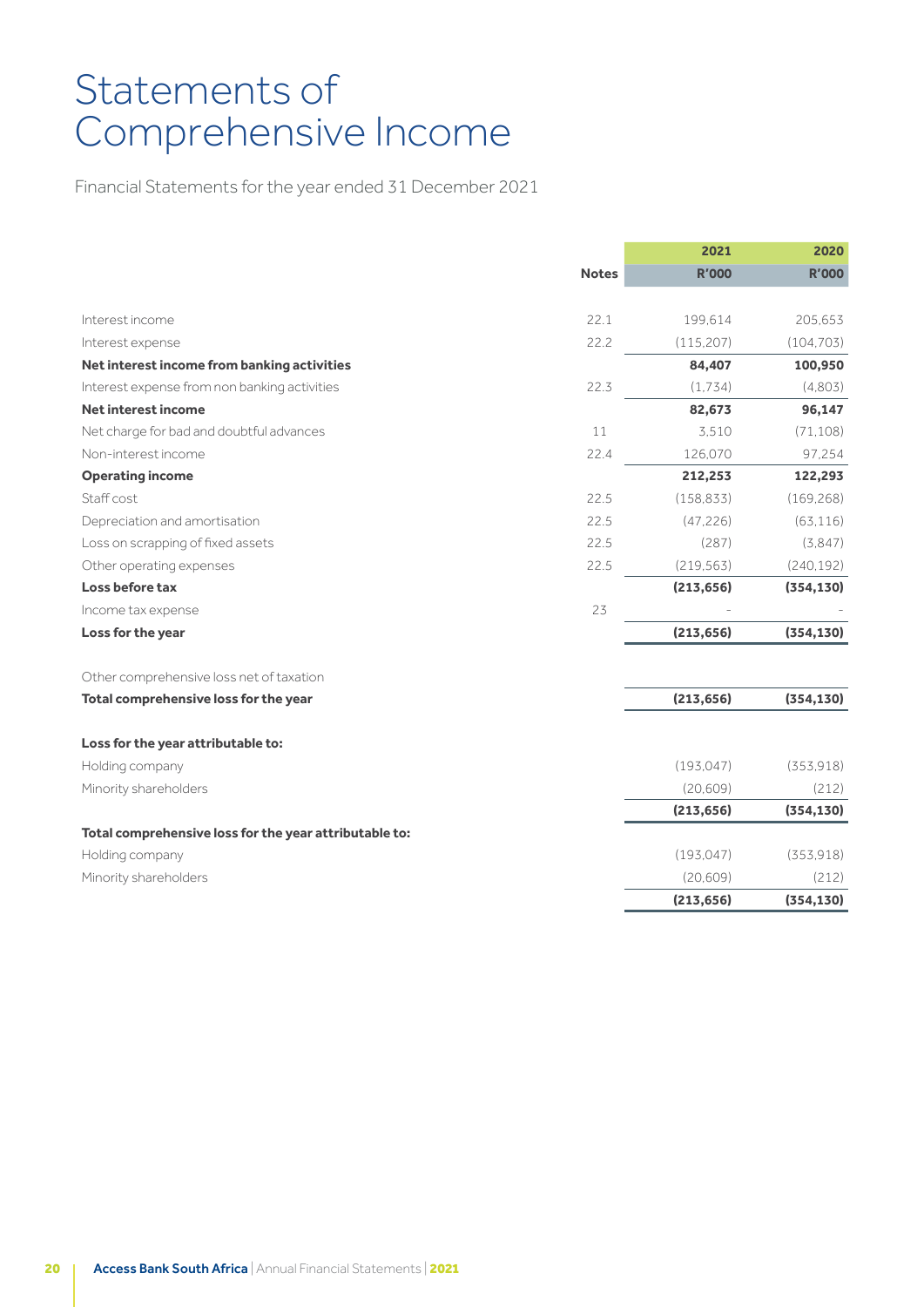# Changes in Shareholders' Equity

|                                      | <b>Share</b>   | <b>Share</b>             | <b>Fair value</b>        | <b>Accumulated</b>       |              |
|--------------------------------------|----------------|--------------------------|--------------------------|--------------------------|--------------|
|                                      | <b>Capital</b> | premium                  | adjustment               | loss                     | <b>Total</b> |
|                                      | <b>R'000</b>   | <b>R'000</b>             | <b>R'000</b>             | <b>R'000</b>             | <b>R'000</b> |
| <b>Balance at 1 January 2020</b>     | 67.856         | 626.927                  | $\overline{\phantom{a}}$ | (296.545)                | 398.238      |
| Loss for the year                    |                |                          | -                        | (354.130)                | (354.130)    |
| Issue of ordinary shares             | 23.626         | 107.911                  | $\overline{\phantom{0}}$ | $\overline{\phantom{0}}$ | 131.537      |
| <b>Balance at 31 December 2020</b>   | 91.482         | 734.838                  | ۰                        | (650.675)                | 175,645      |
| Loss for the year                    |                |                          | -                        | (213.656)                | (213, 656)   |
| Issue of ordinary shares             | 856.950        | (456.950)                |                          | $\overline{\phantom{0}}$ | 400.000      |
| Mark to Market valuation adjustments |                | $\overline{\phantom{0}}$ | (649)                    | $\overline{\phantom{0}}$ | (649)        |
| <b>Balance at 31 December 2021</b>   | 948.432        | 277.888                  | (649)                    | (864.331)                | 361,340      |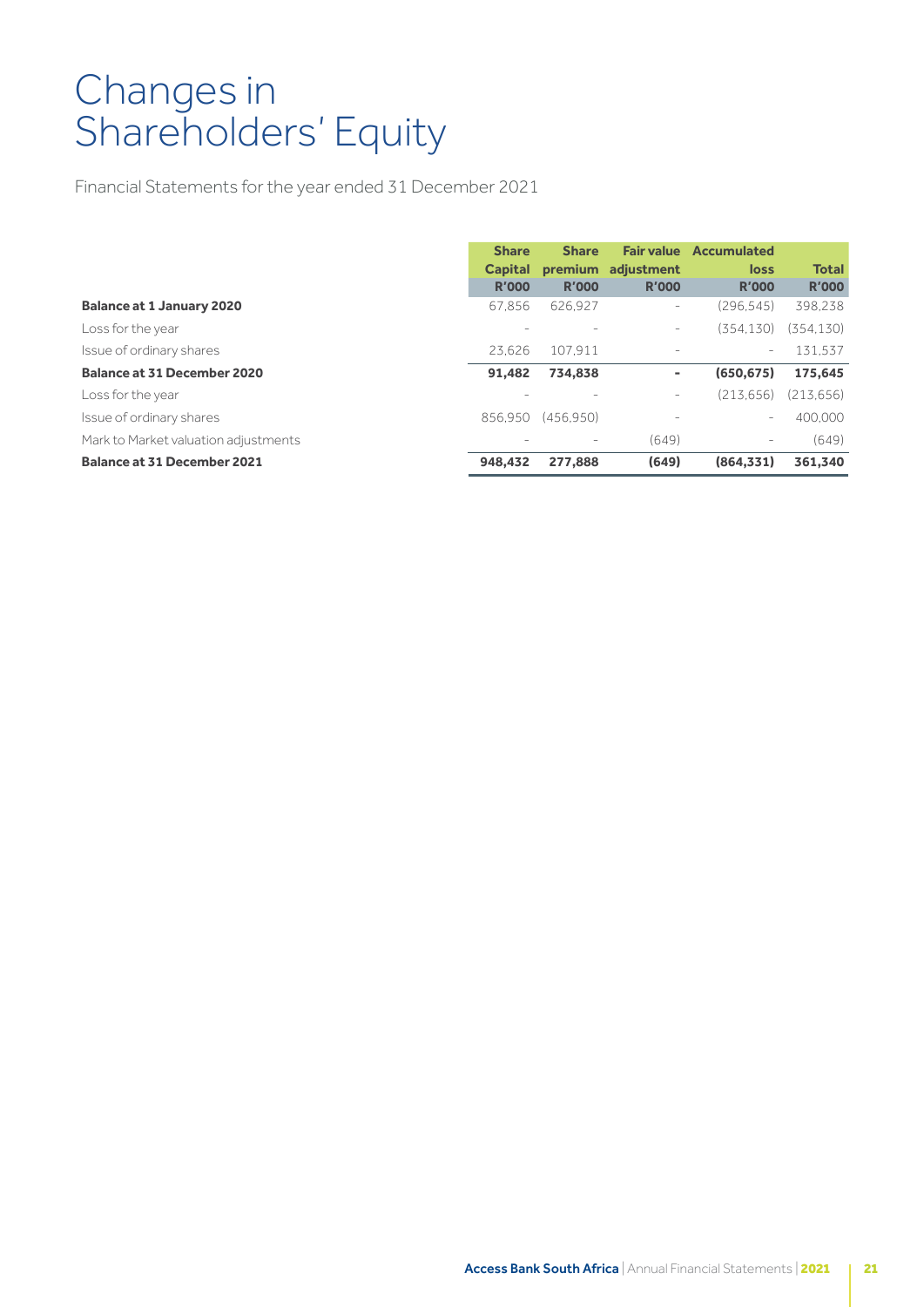# Statement of Cash Flows

|                                                        |              | 2021         | 2020         |
|--------------------------------------------------------|--------------|--------------|--------------|
|                                                        | <b>Notes</b> | <b>R'000</b> | <b>R'000</b> |
| Cash receipts from customers                           | 28.1         | 313,367      | 291,599      |
| Cash paid to customers, suppliers and employees        | 28.2         | (548.533)    | (541,887)    |
| <b>Cash utilised from operations</b>                   |              | (235, 166)   | (250, 288)   |
| Net decrease in income earning assets                  | 28.3         | 313,711      | 168,833      |
| Net increase (decrease) in deposits and other accounts | 28.4         | 1,319,130    | (245, 813)   |
| Net cash inflow (outflow) from operating activities    |              | 1,397,675    | (327, 268)   |
| <b>Cash flows from investing activities</b>            |              |              |              |
| Purchase of intangible assets                          |              | (45.893)     | (30, 132)    |
| Purchase of equipment                                  |              | (11, 749)    | (12, 716)    |
| Purchase of Government bonds                           | 28.6         | (2,334,325)  | (298, 630)   |
| Proceeds received from sale of Government bonds        | 28.7         | 781,122      | 354,610      |
| Net cash (outflow) inflow from investing activities    |              | (1,610,845)  | 13,132       |
| <b>Cash flows from financing activities</b>            |              |              |              |
| Proceeds received from institutional loan              |              |              | 150,000      |
| Institutional loan repaid                              |              | (75,000)     |              |
| Proceeds from issue of equity instruments              |              | 400.000      | 131,537      |
| Proceeds from issue of debenture instruments           |              | 183,161      |              |
| Operating lease liability payments                     |              | (9.649)      | (12, 538)    |
| Proceeds on sale of fixed assets                       |              | 299          |              |
| Net cash inflow from financing activities              |              | 498,811      | 268,999      |
| Net cash inflow (outflow) for the year                 |              | 285,641      | (45, 137)    |
| Net cash flow effect of exchange rate movements        |              | 18.808       | 14,905       |
| Cash and cash equivalents at the beginning of the year |              | 618,568      | 648,800      |
| Cash and cash equivalents at the end of the year       |              | 923,017      | 618,568      |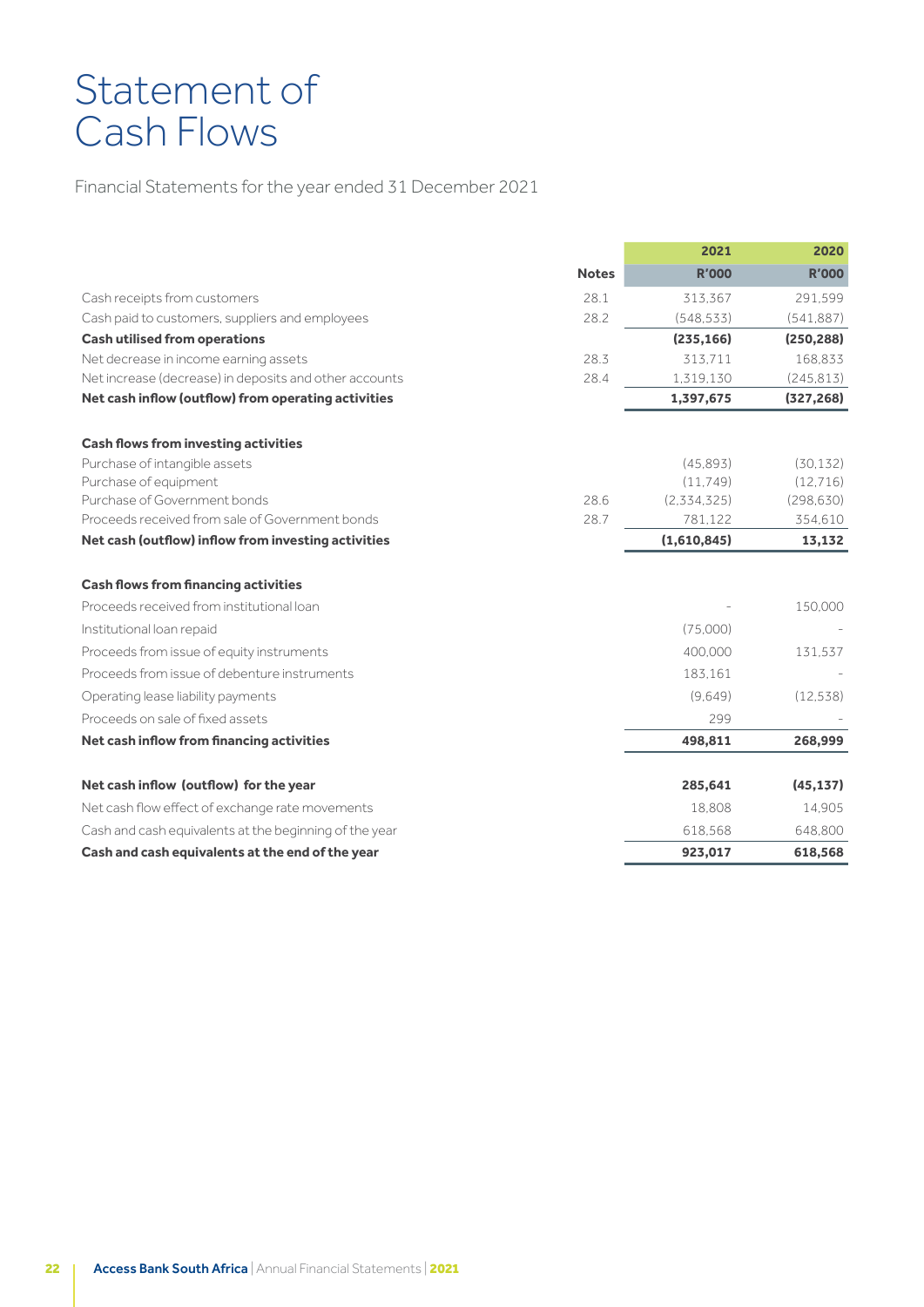# Accounting Policies

Financial Statements for the year ended 31 December 2021

# 1.1 STATEMENT OF COMPLIANCE

The Financial Statements of the Bank have been prepared in accordance with International Financial Reporting Standards ("IFRS") and are stated in South African Rands, rounded to the nearest thousand (unless otherwise stated).

# 1.2 BASIS OF PREPARATION

The financial statements have been prepared on the historical cost basis, except for financial assets and financial liabilities held at fair value through profit or loss and derivative contracts, which have been measured at fair value. Historical cost is generally based on the fair value of the consideration given in exchange for assets. The preparation of financial statements in conformity with IFRS requires the use of estimates and assumptions that affect the reported amounts of assets and liabilities, the disclosure of contingent assets and liabilities at the date of the financial statements and the reported amounts of revenues and expenses during the reporting period.

# NEW AND REVISED INTERNATIONAL FINANCIAL REPORTING STANDARDS (IFRS)

# 1.3 ADOPTION OF NEW AND REVISED INTERNATIONAL FINANCIAL REPORTING STANDARDS (IFRS)

The Bank did not adopt any new standards in the current financial year

# 1.4 NEW AND REVISED IFRS STANDARDS IN ISSUE BUT NOT YET EFFECTIVE

There are a number of new or revised standard in issue that are not yet effective and that the Bank does not have plans to early adopt. The following standards could be applicable to the business of the Bank and might have an impact on future financial statements. The impact of initial application of the following standards or intepretation is not expected to be significant to the Bank.

At the date of authorisation of these financial statements, the Bank has not applied the following new and revised IFRS Standards that have been issued but are not yet effective.

| <b>Standard</b>  | <b>Standard title and detail</b>                                                             | <b>Effective Date</b>      |
|------------------|----------------------------------------------------------------------------------------------|----------------------------|
| IFRS 17          | <b>Insurance Contracts</b>                                                                   | Annual periods beginning   |
|                  | Establishes the principles for the recognition, measurement, presentation and disclosure     | on or after 1 January 2023 |
|                  | of insurance.                                                                                |                            |
| <b>IFRS 3</b>    | <b>Reference to the Conceptual Framework</b>                                                 | Annual periods beginning   |
|                  | Updated reference to 2018 Conceptual framework.                                              | on or after 1 January 2022 |
|                  | Add requirements within the scope of IAS 37 and IFRIC 21.                                    |                            |
|                  | Clarifies recognition criteria in business combinations.                                     |                            |
| IAS <sub>1</sub> | <b>Presentation of Financial Statements</b>                                                  | Annual periods beginning   |
|                  | Classification of Liabilities as Current or Non-current: Narrow-scope amendments to          | on or after 1 January 2023 |
|                  | clarify how to classify debt and other liabilities as current or non-current.                |                            |
| <b>IAS 16</b>    | Property and equipment-Proceeds before Intended Use                                          | Annual periods beginning   |
|                  | Clarifies treatment of any proceeds from selling items produced before that asset is         | on or after 1 January 2022 |
|                  | available for use and also clarifies the meaning of 'testing whether an asset is functioning |                            |
|                  | properly'                                                                                    |                            |
| <b>IAS 37</b>    | <b>Onerous Contracts-Cost of Fulfilling a Contract</b>                                       | Annual periods beginning   |
|                  | Specifies what the cost of fulfilling a contract comprises of.                               | on or after 1 January 2022 |
| <b>IAS 28</b>    | Sale or Contribution of Assets between an Investor and its Associate or Joint                | Not yet set                |
| IFRS 10          | Venture.                                                                                     |                            |
|                  | Clarifies treatement of gains or losses resulting from the loss of control of a subsidiary.  |                            |
|                  | <b>Annual Improvements to IFRS Standards 2018-2020</b>                                       |                            |
| IFRS 1           | First-time Adoption of International Financial Reporting Standards                           | Annual periods beginning   |
|                  | Provides additional relief to a subsidiary which becomes a first-time adopter later than its | on or after 1 January 2022 |
|                  | parent in respect of accounting for cumulative translation differences.                      |                            |
| <b>IFRS9</b>     | <b>Financial Instruments</b>                                                                 | Annual periods beginning   |
|                  | Clarifies test to derecognise financial liabilities                                          | on or after 1 January 2022 |
| <b>IFRS41</b>    | <b>Agriculture</b>                                                                           | Annual periods beginning   |
|                  | Amends measurement of Fair Value                                                             | on or after 1 January 2022 |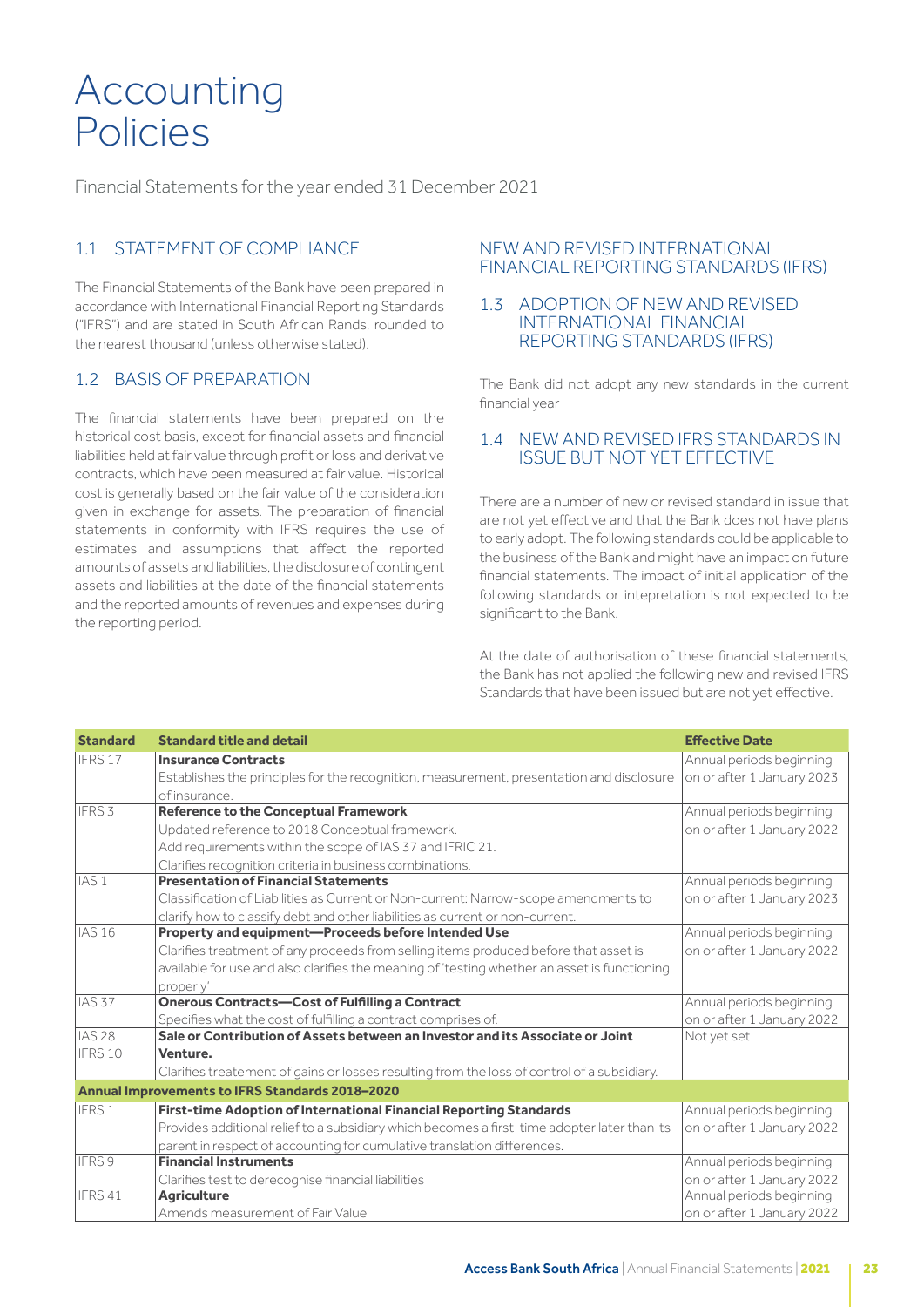# 1.5 LEASES AS LESSEE

#### **Definition**

A lease is a contract, or part of a contract, that conveys the right to use an asset for a period of time in exchange for consideration.

#### **Identification of a lease**

At inception of a contract, it is assessed to determine whether the contract is, or contains, a lease. A contract is, or contains, a lease if the contract conveys the right to control the use of an identified asset for a period of time in exchange for consideration. If the terms and conditions of a contract are changed, it is reassessed to once again determine if the contract is still or now contains a lease.

Where a contract contains a lease, each lease component with the contract is accounted for separately from the nonlease components. The consideration is then allocated to each lease component on the basis of the relative standalone price of the lease component and the aggregate stand-alone price of the non-lease components. The relative stand-alone price of lease and non-lease components are determined on the basis of the price the lessor, or a similar supplier, would charge an entity for that component, or a similar component, separately. If an observable stand-alone price is not readily available, an estimate of the stand-alone price is made, maximising the use of observable information in each case. All non-lease components are accounted for in accordance with whatever other policy is applicable to them.

For class of underlying asset, the practical expedient allowed by IFRS16 is elected, and therefore the non-lease components are not separated from the lease components. Each lease component and any associated non-lease component is treated as a single lease component.

#### **Lease term**

The lease term of a lease is determined as the noncancellable period of the lease, together with the periods covered by an option to extend the lease where there is reasonable certainty that the option will be exercised, and periods covered by an option to terminate the lease if there is reasonable certainty that the option will not be exercised.

The assessment of the reasonable certainty of the exercising of options to extend the lease or not exercising of options to terminate the lease is reassessed upon the occurrence of either a significant event or a significant change in circumstances that is within the company's control and it affects the reasonable certainty assumptions.

The assessment of the lease term is revised if there is a change in the non-cancellable lease period.

#### **Measurement**

Right-of-use assets are initially measured at cost, comprising the following:

- the amount of the initial measurement of the lease liability;
- any lease payments made at or before the commencement date, less any lease incentives received;
- any initial direct costs incurred; and
- an estimate of costs to be incurred in dismantling and removing the underlying asset, restoring the site on which it is located or restoring the underlying asset to the condition required by the terms and conditions of the lease, unless those costs are incurred to produce inventories. The obligation for those costs are incurred either at the commencement date or as a consequence of having used the underlying asset during a particular period.

Subsequently, right-of-use assets are measured using the cost model.

Where a lease transfers ownership of the underlying asset by the end of the lease term or if the cost of the right-ofuse asset reflects a purchase option will be exercised, the right-of-use asset is depreciated from the commencement date to the end of the useful life of the underlying asset. Otherwise, the right-of-use asset is depreciated from the commencement date to the earlier of the end of the useful life of the right-of-use asset or the end of the lease term.

The lease liability is initially measured at the present value of the lease payments that are not yet paid at the commencement date. Lease payments are discounted using the interest rate implicit in the lease, if the rate can be readily determined, else it is based on the company's incremental borrowing rate. The following lease payments are included where they are not paid at the commencement date:

- fixed payments, less any lease incentives receivable;
- variable lease payments that depend on an index or a rate, initially measured using the index or rate as at the commencement date;
- amounts expected to be payable under residual value guarantees;
- the exercise price of a purchase option if there is reasonably certainty that the option will be exercised; and
- payments of penalties for terminating the lease, if the lease term reflects the exercising an option to terminate the lease.

Subsequently, the lease liability is measured by:

- increasing the carrying amount to reflect interest on the lease liability;
- reducing the carrying amount to reflect the lease payments made; and
- remeasuring the carrying amount to reflect any reassessment or lease modifications or to reflect revised in- substance fixed lease payments.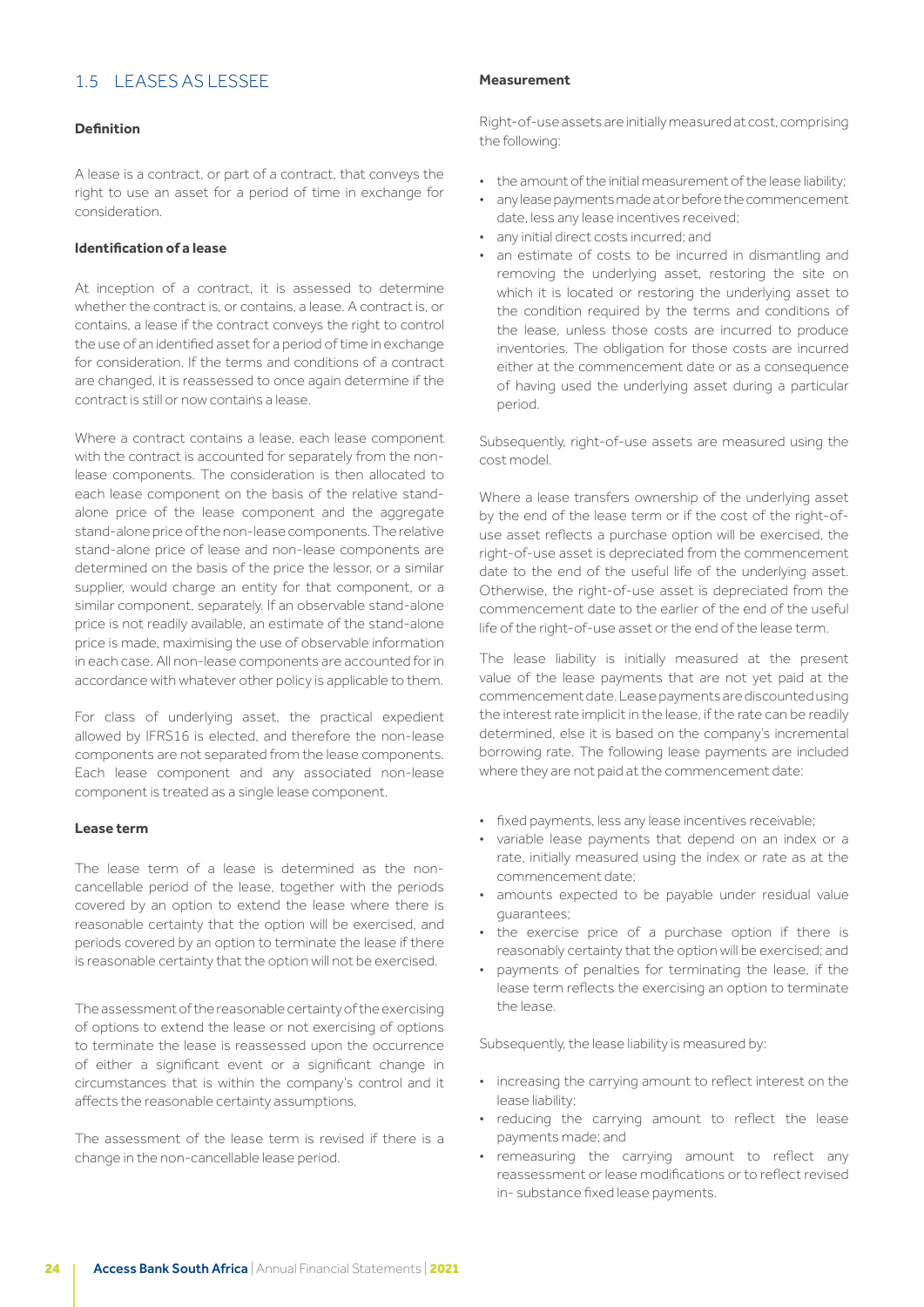Interest on the lease liability in each period during the lease term is the amount that produces a constant periodic rate of interest on the remaining balance of the lease liability. The periodic rate of interest is the discount rate described above, or if applicable the revised discount rate described below.

Profit or loss for the year will include the interest expense on the lease liability, and the variable costs not included in the measurement of the lease liability are included in the year in which the event of condition that triggers the payment of the variable costs occurs.

The remeasurement is performed by discounting the revised lease payments if there is a change in the amounts expected to be payable under a residual value guarantee, or if there is a change in the future lease payments resulting from a change in an index or a rate used to determine those payments. This remeasurement will use an unchanged discount rate unless the change in lease payments resulted from a change in a floating interest rate.

#### **Lease modifications**

A lease modification is treated as a separate lease if both: the modification increases the scope of the lease by adding the right to use one or more underlying assets, and the consideration for the lease increases by an amount commensurate with the stand-alone price for the increase in scope and any appropriate adjustments to that stand-alone price to reflect the circumstances of the particular contract.

Where the lease modification is not accounted for as a separate lease, at the effective date of the lease modification the following changes are made:

- allocate the consideration in the modified contract;
- determine the lease term of the modified lease; and
- remeasure the lease liability by discounting the revised lease payments using a revised discount rate. The revised discount rate is determined as the interest rate implicit in the lease for the remainder of the lease term, if that rate can be readily determined, or the company's incremental borrowing rate at the effective date of the modification, if the interest rate implicit in the lease cannot be readily determined.

Where the lease modification is not accounted for as a separate lease, the remeasurement of the lease liability is accounted for by:

- decreasing the carrying amount of the right-of-use asset to reflect the partial or full termination of the lease for lease modifications that decrease the scope of the lease. Any gain or loss relating to the partial or full termination of the lease is recognised in profit or loss.
- making a corresponding adjustment to the right-of-use asset for all other lease modifications.

# 1.6 FOREIGN CURRENCY TRANSLATION

Items included in the financial statements of the Bank are measured using the currency that best reflects the economic substance of the underlying events and circumstances relevant to the entity ("the functional currency"). The financial statements of the Bank are presented in thousands of South African Rands (ZAR), which is the functional currency of the Bank. Foreign currency transactions are translated into the functional currency at the exchange rates prevailing at the dates of the transactions

Foreign exchange gains and losses resulting from the settlement of such transactions and from the translation of monetary assets and liabilities denominated in foreign currencies are recognised in the Statement of Comprehensive Income. Translation differences on debt securities and other monetary financial assets re- measured at fair value are included in foreign exchange gains and losses.

Translation differences on non-monetary financial assets are a component of the change in their fair value and are recognised in profit and loss for equity securities held for trading, or in other comprehensive income for equity securities classified as Fair value through comprehensive income investment securities. Non-monetary items that are measured in terms of historical cost in a foreign currency shall be translated using the exchange rate at the date of the transaction.

Depending on the classification of a non – monetary financial asset, translation differences are either recognised in the Statement of Comprehensive Income or within shareholders' equity, if non monetary financial assets are classified as Fair value through comprehensive income investment securities

## 1.7 FINANCIAL INSTRUMENTS

Financial assets and financial liabilities are recognised when the Bank becomes a party to the contractual provisions of the instrument. Financial assets and financial liabilities are initially measured at fair value. Transaction costs that are directly attributable to the acquisition or issue of financial assets and financial liabilities (other than financial assets and financial liabilities at fair value through profit or loss) are added to or deducted from the fair value of the financial assets or financial liabilities, as appropriate, on initial recognition. Transaction costs directly attributable to the acquisition of financial assets or financial liabilities at fair value through profit or loss are recognised immediately in profit or loss.

The Bank determines the classification of its financial assets at initial recognition. The Bank classifies its financial assets into the following measurement categories:

- Those to be measured at fair value through profit and loss (designated held for trading)
- Those to be measured at fair value through other comprehensive income
- Those measured at amortised cost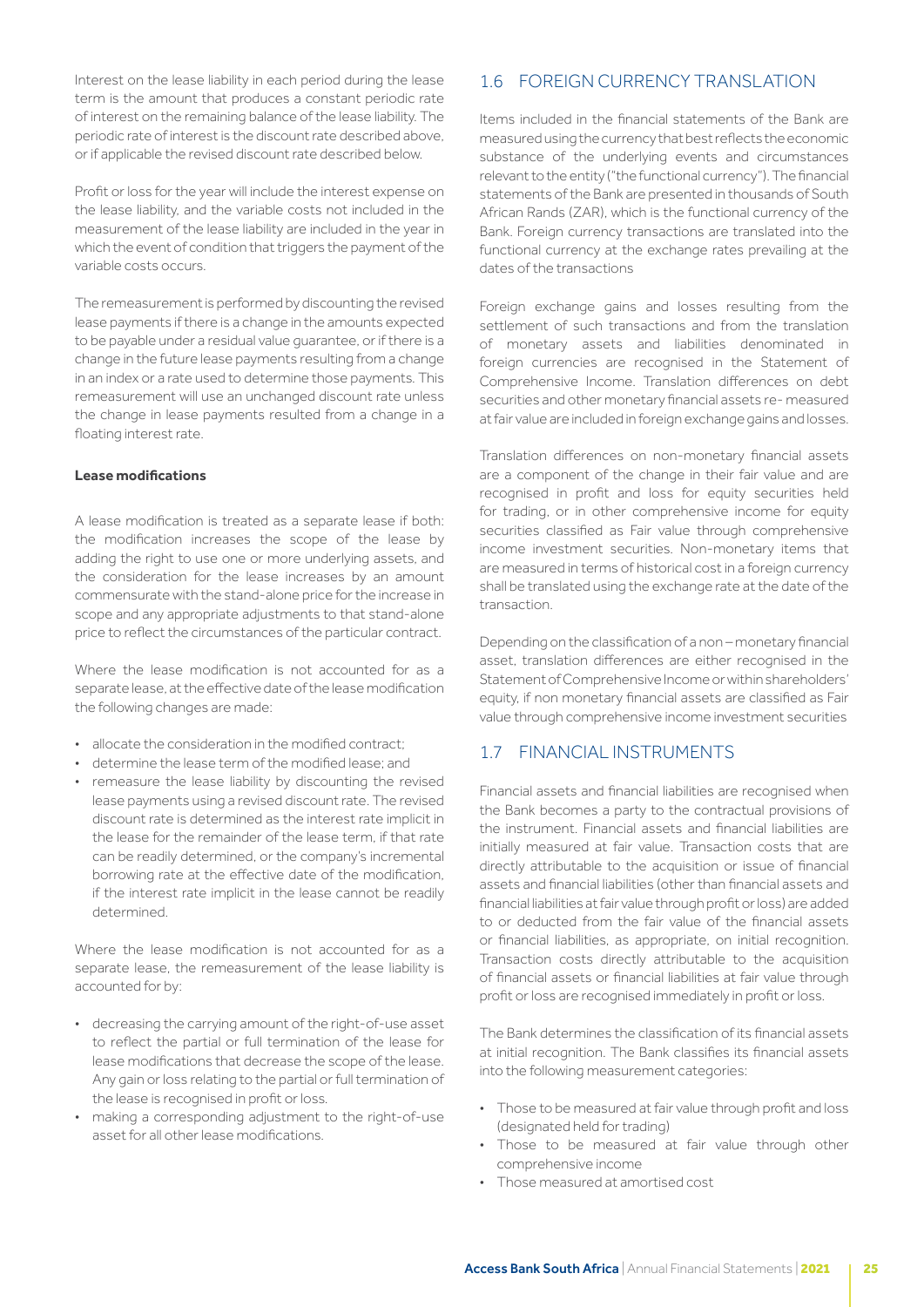#### **1.7.1 FINANCIAL ASSETS AND LIABILITIES AT FAIR VALUE THROUGH PROFIT AND LOSS**

The Bank designates at initial recognition certain financial assets or liabilities as at fair value through profit or loss when:

- Doing so eliminates or significantly reduces a measurement or recognition inconsistency (sometimes referred to as "an accounting mismatch") that would otherwise arise if the related derivatives were treated as held for trading and the underlying financial instruments were carried at amortised cost.
- A book of financial assets, financial liabilities or both is managed and its performance is evaluated on a fair value basis, in accordance with a documented risk management or investment strategy, and information about the Bank is provided internally on that basis to key management personnel, for example the Board of Directors and the Chief Executive Officer;

The fair value designation, once made, is irrevocable.

#### **1.7.2 FINANCIAL ASSETS AND LIABILITIES AT FAIR VALUE THROUGH OTHER COMPREHENSIVE INCOME**

Financial assets held for a business model that is achieved by both collecting contractual cash flows and selling and which contain contractual terms that give rise on specified dates to cash flows that are solely payments of principal and interest are measured at fair value through other comprehensive income ('FVOCI'). These comprise primarily debt securities.

They are recognised on the trade date when the Bank enters into contractual arrangements to purchase and are normally derecognised when they are either sold or redeemed. They are subsequently remeasured at fair value and changes therein (except for those relating to impairment, interest income and foreign currency exchange gains and losses) are recognised in other comprehensive income until the assets are sold. Upon disposal, the cumulative gains or losses in other comprehensive income are recognised in the income statement as 'Gains less losses from financial instruments'.

Financial assets measured at FVOCI are included in the impairment calculations and impairment is recognised in profit or loss or OCI.

#### **1.7.3 FINANCIAL ASSETS AND LIABILITIES AT AMORTISED COST**

#### **Financial assets are measured at amortised cost where they:**

- are held to collect the contractual cash flows and which contain contractual terms that give rise on specified dates
- cash flows that are solely payments of principal and interest on the principle amount outstanding are measured at amortised cost.
- are held within a business model whose objective is achieved by holding to collect contractual cash flows.

Such financial assets include most loans and advances to banks and customers and some debt securities. In addition, most financial liabilities are measured at amortised cost.

The Bank accounts for regular way amortised cost financial instruments using trade date accounting. The carrying value of these financial assets at initial recognition includes any directly attributable transactions costs. If the initial fair value is lower than the cash amount advanced, such as in the case of some leveraged finance and syndicated lending activities, the difference is deferred and recognised over the life of the loan through the recognition of interest income.

## 1.8 DERIVATIVE FINANCIAL INSTRUMENTS

Derivative financial instruments including foreign exchange contracts, forward rate agreements, currency and interest rate swaps, interest rate futures, currency and interest rate options (both written and purchased) and other derivative financial instruments are initially recognised in the Statement of Financial position at fair value and subsequently remeasured at their fair value.

Derivatives are presented in assets when favourable to the Bank and in liabilities when unfavourable to the Bank. Fair values are obtained from quoted market prices, dealer price quotations or discounted cash flow models, as appropriate.

Derivatives are not entered into for trading nor speculative purposes. Changes in the fair value of derivatives are recognised in the Statement of Comprehensive Income.

Certain derivative instruments transacted as effective economic hedges under the Bank's risk management positions, do not qualify for hedge accounting and are therefore treated in the same way as derivative instruments held for trading purposes, i.e. fair value gains and losses are recognised in the Statement of Comprehensive non interest Income.

# 1.9 INVESTMENT SECURITIES

Investment securities are initially recognised at fair value (including transaction costs) and classified as held for trading. Investment securities are recognised on the trade date, which is the date that the Bank commits to purchase or sell the asset. Investments, where it is impracticable to determine fair value, are carried at cost.

Held for trading investment securities are measured subsequent to initial recognition at fair value based on quoted bid prices in active markets, dealer price quotations or discounted expected cash flows. Fair value for unquoted equity instruments are held at amortised cost.

Held for trading short term negotiable securities may be sold in response to needs for liquidity or changes in interest rates, foreign exchange rate or equity prices. When held for trading investment security is disposed of or impaired, the accumulated unrealised gain or loss included in shareholders' equity is transferred to the income statement for the period and reported as gains/losses from investment securities.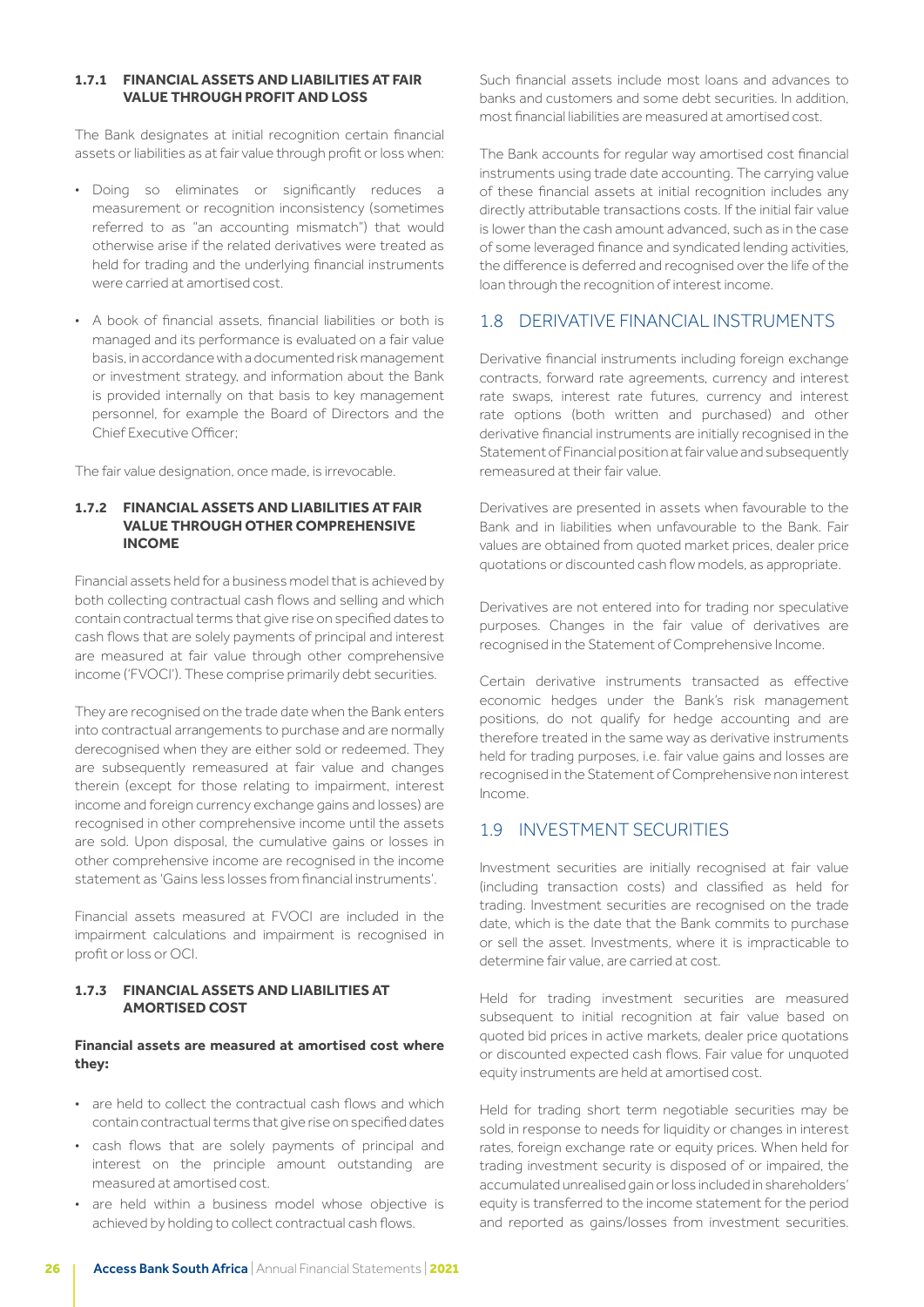Gains and losses on disposal are determined using the moving average cost method.

Short term negotiable instruments which are Amortised cost consist of non - derivative, securities that are quoted in an active market, with fixed or determinable payments and fixed maturities, which the management has the positive intent and ability to hold to maturity.

Short term negotiable instrument are carried at amortised cost using the effective interest rate method, less any provision for impairment. Amortised cost is calculated by taking into account any fees, points paid or received, transaction costs and any discount or premium on acquisition.

Impairment: The Bank assesses at each reporting date, the loss allowance for a financial instrument at an amount equal to the lifetime expected credit losses if the credit risk has increased significantly.

The objective is to recognise lifetime expected credit losses whether assessed on an individual or collective basis considering all reasonable and supportable information, including that which is forward-looking. If, at the reporting date, the credit risk on a financial instrument has not increased significantly since initial recognition, the Bank shall measure the loss allowance at an amount equal to 12-months ECL.

Interest earned while holding investment securities is reported as interest income. Dividend income is recognised when the right to receive payment is established (Declaration date) for equity securities and is separately reported and included in Net other income.

### 1.10 RECLASSIFICATION OF FINANCIAL INSTRUMENTS

The Bank reclassifies non-derivative debt instruments out of the trading and amortised cost categories and into the loans and receivables category if the instruments meet the definition of this category at the date of reclassification and the Bank has the intention and ability to hold the instruments for the foreseeable future or until maturity.

When rare circumstances cause significant deterioration in the trading activity or substantially affect the observable prices of non-derivative financial assets classified in the trading category, the Bank reclassifies such financial assets out of the trading category and into the held- tomaturity or amortised cost categories, provided the assets meet definition of the respective category at the date of reclassification and the Bank does not have the intention to sell them in the near term.

If there is a change in intention or ability to hold a debt financial Instrument to maturity, the Bank reclassifies such instruments out of the held for trading category and into the held-tomaturity category, provided the instruments meet the definition of the latter at the date of reclassification.

For financial assets reclassified as described above, the fair value at the date of reclassification becomes the new amortised cost at that date.

When the instruments reclassified out of the trading category include embedded derivatives, the Bank reassesses at the reclassification date whether the embedded derivatives need to be separated from the host contract, on the basis of the circumstances that existed when the Bank became a party to the contract.

## 1.11 FAIR VALUE OF FINANCIAL INSTRUMENTS

The Bank measures the fair value of its financial instruments based on a framework for measuring fair value that categorises financial instruments based on a three-level hierarchy of the inputs to the valuation technique, as discussed below.

Level 1: Quoted prices in active markets for identical assets or liabilities. Level 1 assets and liabilities include debt and equity securities and derivative contracts that are traded in an active exchange market.

Level 2: Observable inputs other than Level 1 quoted prices, such as quoted prices for similar assets or liabilities, quoted prices in markets that are not active, or other inputs that are observable or can be corroborated by observable market data (for example derived from prices) for substantially the full term of the assets or liabilities. Level 2 assets and liabilities include debt securities with quoted prices that are traded less frequently than exchange-traded instruments, as well as debt securities without quoted prices and certain derivative contracts whose values are determined using pricing models, discounted cash flow methodologies, or similar techniques with inputs that are observable in the market or can be derived principally from or corroborated by observable market data. This category generally includes government and corporate debt securities with prices in markets that are not active and certain over-the-counter (OTC) derivative contracts.

Level 3: Unobservable inputs that are supported by little or no market activity and that are significant to the fair value of the assets or liabilities. If a fair value measurement uses observable inputs that require significant adjustment based on unobservable inputs, that measurement is a level 3 measurement. Level 3 assets and liabilities include financial instruments whose value is determined using pricing models, discounted cash flow methodologies, or similar techniques, as well as instruments for which the determination of fair value requires significant management judgment or estimation.

The level in the fair value hierarchy within which the fair value measurement is categorised in its entirety, is determined on the basis of the lowest level input that is significant to the fair value measurement in its entirety. For this purpose, the significance of an input is assessed against the fair value measurement in its entirety.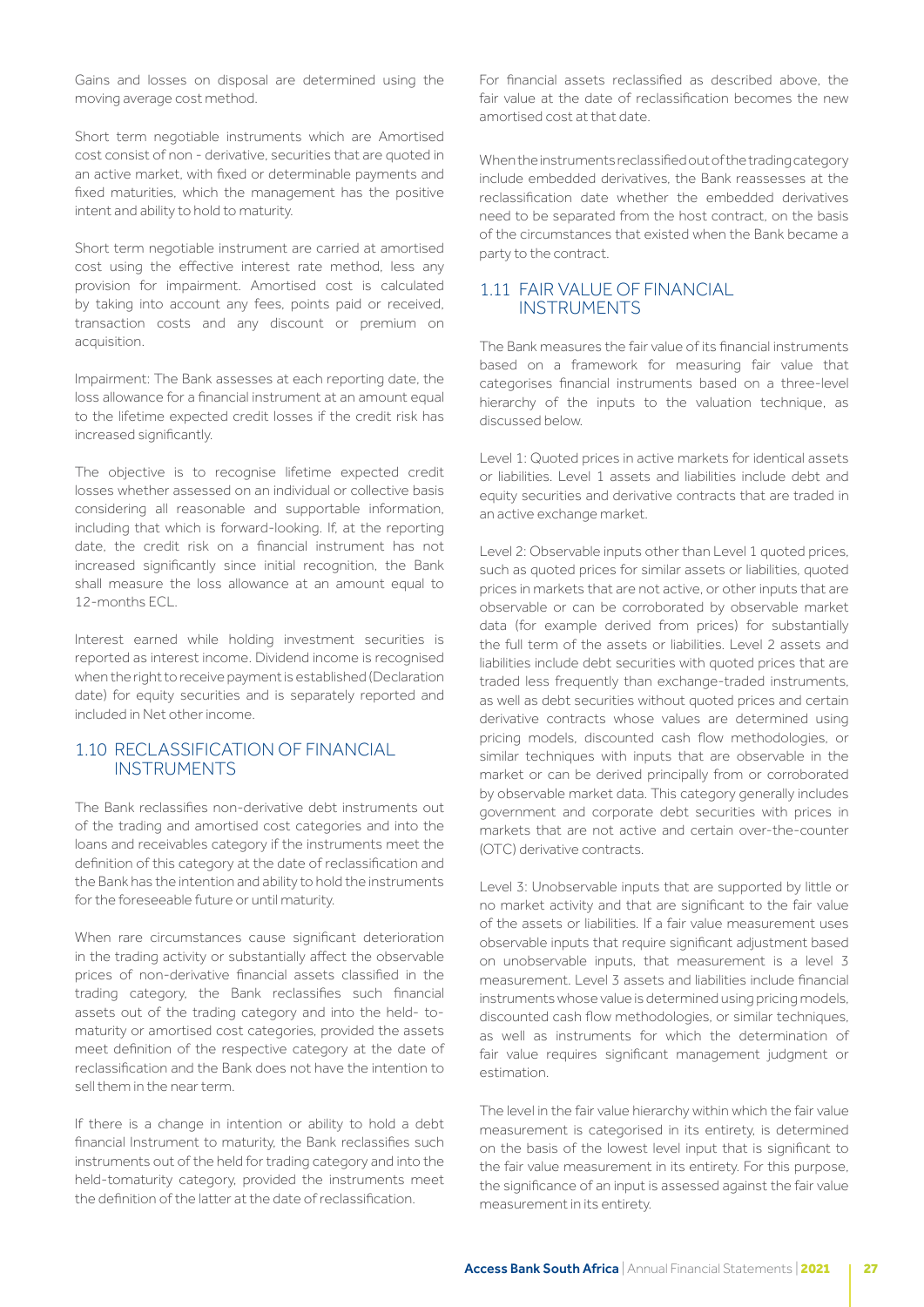## 1.12 RECOGNITION OF DEFERRED DAY 1 PROFIT OR LOSS

When the fair value is determined using valuation models forwhich not all inputs are market observable prices or rates, the Bank initially recognises a financial instrument at the transaction price, which is the best indicator of fair value, although the value obtained from the relevant valuation model may differ. Such a difference between the transaction price and the model value is commonly referred to as "Day 1 profit or loss". The Bank does not recognise that initial difference, immediately in profit or loss.

Deferred Day 1 profit or loss is amortised over the life of the instrument, deferred until fair value can be determined using market observable inputs, or realised through settlement. In all instances any unrecognised Day 1 profit or loss is immediately released to income if fair value of the financial instrument in question can be determined either by using market observable model inputs or by reference to a quoted price for the same product in an active market or upon settlement.

After entering into a transaction, the Bank measures the financial instrument at fair value, adjusted for the deferred Day 1 profit or loss. Subsequent changes in fair value are recognised immediately in the income without reversal of deferred Day 1 profits and losses.

# 1.13 LOANS AND ADVANCES

Loans and advances originated by the Bank, where money is provided directly to the borrower, other than those that are originated with the intent to be sold (if any), in which case they are recorded as held for trading investments securities.

Loans originated by the Bank are recognised when cash is advanced to borrowers. Loans and advances to customers are initially recorded at fair value including any transaction costs, and are subsequently valued at amortised cost using the effective interest rate method. The effective interest rate approximates contract interest rates for loans and advances.

Interest on loans and advances is included in interest income and is recognised on an effective interest rate method. Fees and direct costs relating to a loan origination, financing or restructuring and to loan commitments are treated as part of the cost of the transaction and are deferred and amortised to non interest income over the life of the loan using the term of the contract, unless they are designated as at "fair value through profit and loss."

#### **IMPAIRMENT LOSSES ON LOANS AND ADVANCES**

Expected credit losses ('ECL') are recognised for loans and advances to banks and customers, non-trading reverse repurchase agreements, other financial assets held at amortised cost, debt instruments measured at FVOCI, and certain loan commitments and financial guarantee contracts.

At initial recognition, allowance (or provision in the case of some loan commitments and financial guarantees) is required for ECL resulting from default events that are possible within the next 12 months, or less, where the remaining life is less than 12 months ('12-month ECL').

In the event of a significant increase in credit risk, allowance (or provision) is required for ECL resulting from all possible default events over the expected life of the financial instrument ('lifetime ECL').

Financial assets where 12-month ECL is recognised are considered to be 'stage 1';

Financial assets that are considered to have experienced a significant increase in credit risk are in 'stage 2' (Lifetime  $FCI$ )

Financial assets for which there is objective evidence of impairment so are considered to be in default or otherwise credit impaired are in 'stage 3' ('lifetime ECL').

#### Credit impaired (stage 3)

The Bank determines that a financial instrument is credit impaired and in stage 3 by considering relevant objective evidence, primarily whether:

Quantitative Indicators:

- Loan and interest payments are more than 90 days past due.
- There has been a deterioration in account behavior to a point where drawings are regularly unpaid and the exposure on the account does not fluctuate.

Qualitative guidelines:

- The borrower has been placed under debt review.
- The borrower has been placed in business rescue.
- Legal proceedings vs. Sequestration / Liquidation have been instituted against the borrower.
- The borrower / key individual is deceased.
- The borrower has ceased trading / no longer has an income.
- There are no signs of improvement on an advance already on the bank's watch list.

The definitions of credit impaired and default are aligned as far as possible so that stage 3 represents all loans that are considered defaulted or otherwise credit impaired.

#### **Write-off**

Financial assets (and the related impairment allowances) are normally written off, either partially or in full, when there is no realistic prospect of recovery. Where loans are secured, this is generally after receipt of any proceeds from the realisation of security. In circumstances where the net realisable value of any collateral has been determined and there is no reasonable expectation of further recovery, write-off may be earlier.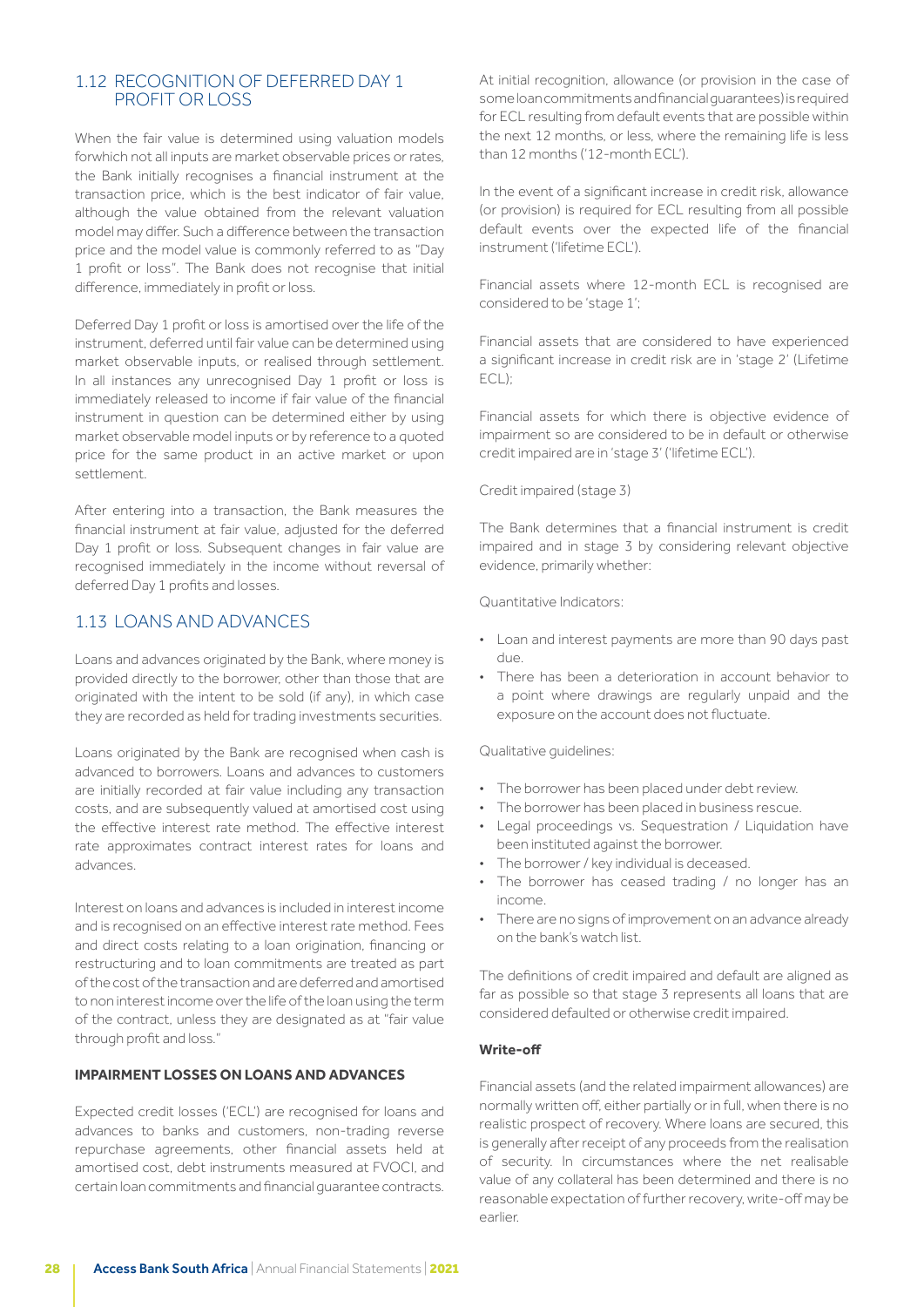#### **Renegotiation**

Loans are identified as renegotiated and classified as credit impaired when the Bank modify the contractual payment terms due to significant credit distress of the borrower. Renegotiated loans remain classified as credit impaired until there is sufficient evidence to demonstrate a significant reduction in the risk of non-payment of future cash flows and retain the designation of renegotiated until maturity or derecognition.

A loan that is renegotiated is derecognised if the existing agreement is cancelled and a new agreement is made on substantially different terms, or if the terms of an existing agreement are modified such that the renegotiated loan is a substantially different financial instrument. Any new loans that arise following derecognition events in these circumstances are considered to be POCI and will continue to be disclosed as renegotiated loans. Other than originated credit-impaired loans, all other modified loans could be transferred out of stage 3 if they no longer exhibit any evidence of being credit impaired and, in the case of renegotiated loans, there is sufficient evidence to demonstrate a significant reduction in the risk of non-payment of future cash flows over the minimum observation period, and there are no other indicators of impairment. These loans could be transferred to stage 1 or 2 based on the mechanism as described below by comparing the risk of a default occurring at the reporting date (based on the modified contractual terms) and the risk of a default occurring at initial recognition (based on the original, unmodified contractual terms). Any amount written off as a result of the modification of contractual terms would not be reversed.

#### **Loan modifications that are not credit impaired**

Loan modifications that are not identified as renegotiated are considered to be commercial restructuring. Where a commercial restructuring results in a modification (whether legalised through an amendment to the existing terms or the issuance of a new loan contract) such that the Bank's rights to the cash flows under the original contract have expired, the old loan is derecognised and the new loan is recognised at fair value. The rights to cash flows are generally considered to have expired if the commercial restructure is at market rates and no payment-related concession has been provided.

#### **Stage 2**

Significant increase in credit risk (SICR) (stage 2)

The Bank manages clients and not individual loans, thus the status of an exposure is driven by the worst status of all the exposures that the client has, hence all accounts linked to the client will have the same staging (stage 1 or stage 2) based on the worse staging of its account. The measurement of stage 2 ECL is a life time ECL whereas, stage 1 is a 12 month ECL. An assessment of whether credit risk has increased significantly since initial recognition is performed at each reporting period by considering the change in the risk of default occurring over the remaining life of the financial instrument. The assessment explicitly or implicitly compares the risk of default occurring at the reporting date compared with that at initial recognition, taking into account reasonable and supportable information, including information about past events, current conditions and future economic conditions. The assessment is unbiased, probability-weighted, and to the extent relevant, uses forward- looking information consistent with that used in the measurement of ECL.

The credit rating of a facility at origination establishes the probability of default (PD) over the lifetime of the loan, which reflects the Bank's view of the perceived or expected risk over the entire lifetime of the loan. Any significant change in the risk of the loan relative to the view as at origination of the loan, in particular an increase in the remaining lifetime PDs, would suggest a SICR. The PD could increase at specific points during the life of the instrument, however, if this was the expectation of the rating evolution at initial recognition then it should be treated as such. Hence, the assessment of whether a SICR has occurred at each subsequent reporting date should be performed in relation to the rating expected for that period at origination. This can be achieved at subsequent measurement by assessing (a) the annualised lifetime PD over the remaining life of the loan against (b) the annualised lifetime PD over the remaining life of the loan as expected at initial recognition.

The table below shows per risk grading the lower and upper limits of PD's that are used to demonstrate SICR when accounts move between risk grading from origination to reporting date.

| <b>RISK GRADING</b> | <b>LOWER PD</b> | <b>MIDPD</b> | <b>UPPER PD</b> | <b>WEIGHTED PD</b> |
|---------------------|-----------------|--------------|-----------------|--------------------|
|                     | $0.00\%$        | 0.68%        | 1.84%           | 0.32%              |
| $\overline{c}$      | 1.84%           | 2.34%        | 9.05%           | 0.06%              |
| 3                   | 9.05%           | 14.92%       | 58.59%          | 0.05%              |
| A                   | $0.00\%$        | 0.33%        | 0.71%           | 0.05%              |
| B                   | 0.71%           | 0.85%        | 1.04%           | 0.14%              |
| С                   | 1.04%           | 1.11%        | 1.65%           | 0.27%              |
| D                   | 1.65%           | 1.74%        | 3.09%           | $0.22\%$           |
| E                   | 3.09%           | 3.99%        | 54.31%          | 0.14%              |
|                     |                 |              |                 | 1.25%              |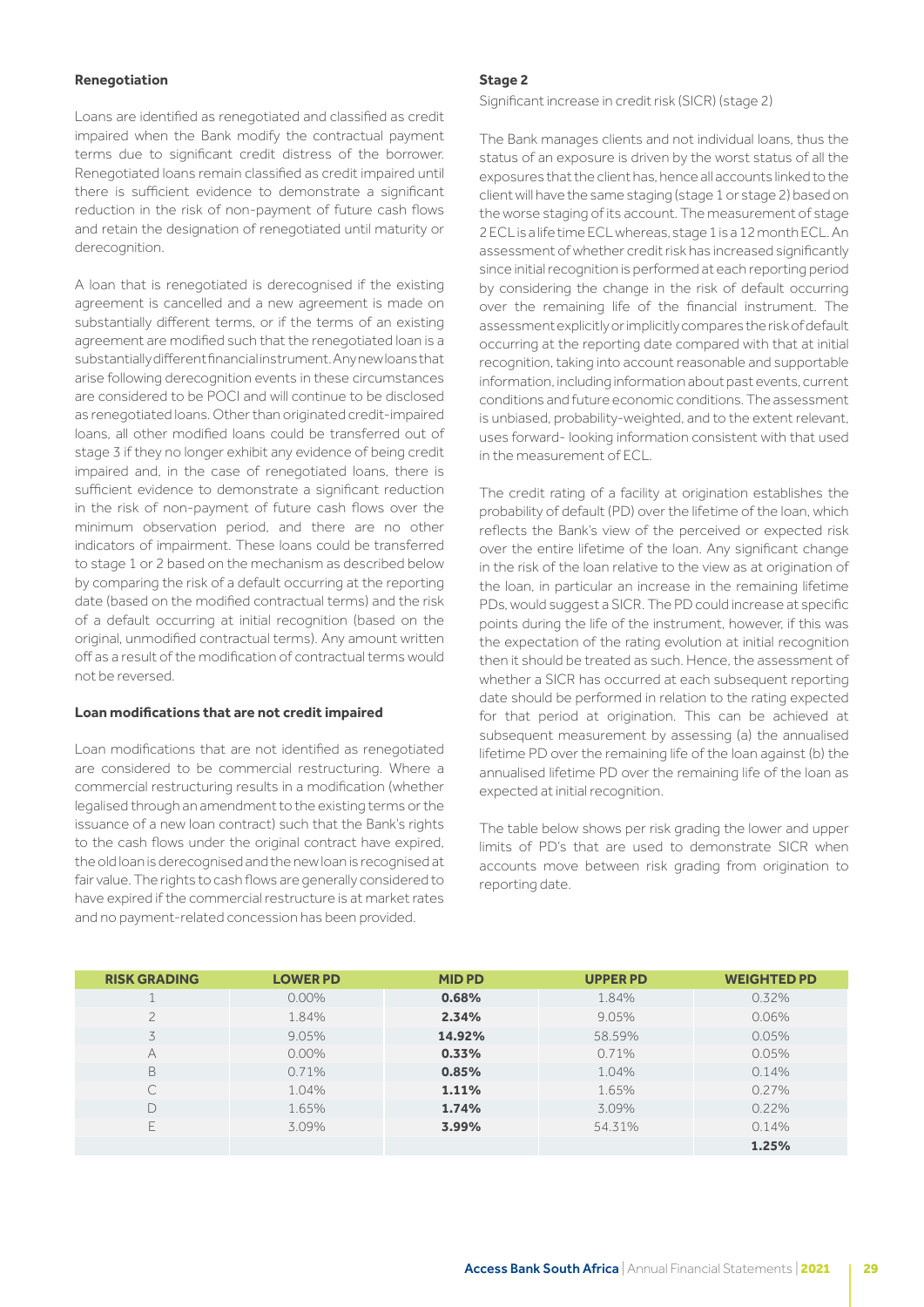However, there are other circumstances that warrant that financial assets are deemed to have suffered a significant increase in credit risk other than defined above and these circumstances are:

In Arrears:

- The capital and/or interest is overdue for more than 1 day but not greater than 89 days.
- All arrears that are more than the percentage as defined in Technical Arrears will be classified as Arrears.
- for exposures with a month end balance less than R1000 the arrears ratio is considered to be technical and will remain in Stage 1.
- for accounts where the month end balance is more than R1000 the arrears ratio is defined by calculating the number of days since last deposit (month end date – last deposit date), and dividing by 30.4375 (average days in a month). The arrears ratio buckets are assigned as below:

| Days since last deposit / 30.4375 | <b>Arrears Ratio</b> |
|-----------------------------------|----------------------|
| <1                                |                      |
| $\geq$ 1 and < 2                  |                      |
| $>= 2$ and $< 3$                  |                      |
| $>= 3$                            |                      |

#### **On Watch List**

An advance is classified as watch list where one or more of the following indicators has been triggered: Quantitative indicators:

- There are early signs of liquidity problems, such as past due loan payments or drawings not being provided for.
- Loans are past due for more than 30 days but not more than 89 days.
- A credit review of the advance is more than 3 months past due and updated financial information remains unavailable.
- The value of collateral provided is under question.

#### Qualitative indicators:

- The borrower is not co-operative or unreachable.
- There is a slowdown or adverse trend in the borrower's business activity.
- There is a volatility in economic or market conditions that may affect the particular borrower directly in the not too distant future.
- The industry in which the borrower operates is performing poorly.
- The borrower or a key person in the borrowing company is in ill health.
- The Bank is aware that the borrower is experiencing difficulty servicing other borrowings.
- The Bank becomes aware of any significant deterioration in the credit record of the borrower.
- There is a significant deterioration in the borrower's financial position.
- The advance has been restructured due to distress and 6 consecutive payments need to be met before the loan is removed from the watch list.
- Any event that is perceived as a change in the risk to the Bank for the worse.

#### **Managed Accounts**

The advance is classified as managed where one or more of the following indicators has been triggered: Quantitative indicators:

• The borrower is adhering to a settlement agreement made order of court for a minimum period of 6 months and the Bank is comfortable with its collateral position should the borrower default.

Qualitative indicator:

• The advance was in the current book or on the watch list yet there was little progress with recovery being made at the relationship manager level due to a relationship break down.

#### **Future Economic variables**

The Bank has procured the services of the Bureau of Economic Research Stellenbosch University (BER) as it does not have an internal economics house. The significant assumptions used for the ECL estimates are set out in the table below. The scenarios base, positive and negative were applied to all loan and advances in stage 1 and in stage 2. The variables were only applied to the PD's determined at reporting date and not on the PD's at origination as the economic variables were not determined at origination dates.

#### **Stage 1**

Advances that don't present any of the above criteria are considered current and are allocated to stage 1. Stage 1 advances, have a 12 month ECL.

#### **Movement between stages**

Financial assets can be transferred between the different categories depending on their relative increase in credit risk since initial recognition. Financial instruments are transferred out of stage 2 if their credit risk is no longer considered to be significantly increased since initial recognition based on the assessments described above. Except for renegotiated loans, financial instruments are transferred out of stage 3 when they no longer exhibit any evidence of credit impairment as described above.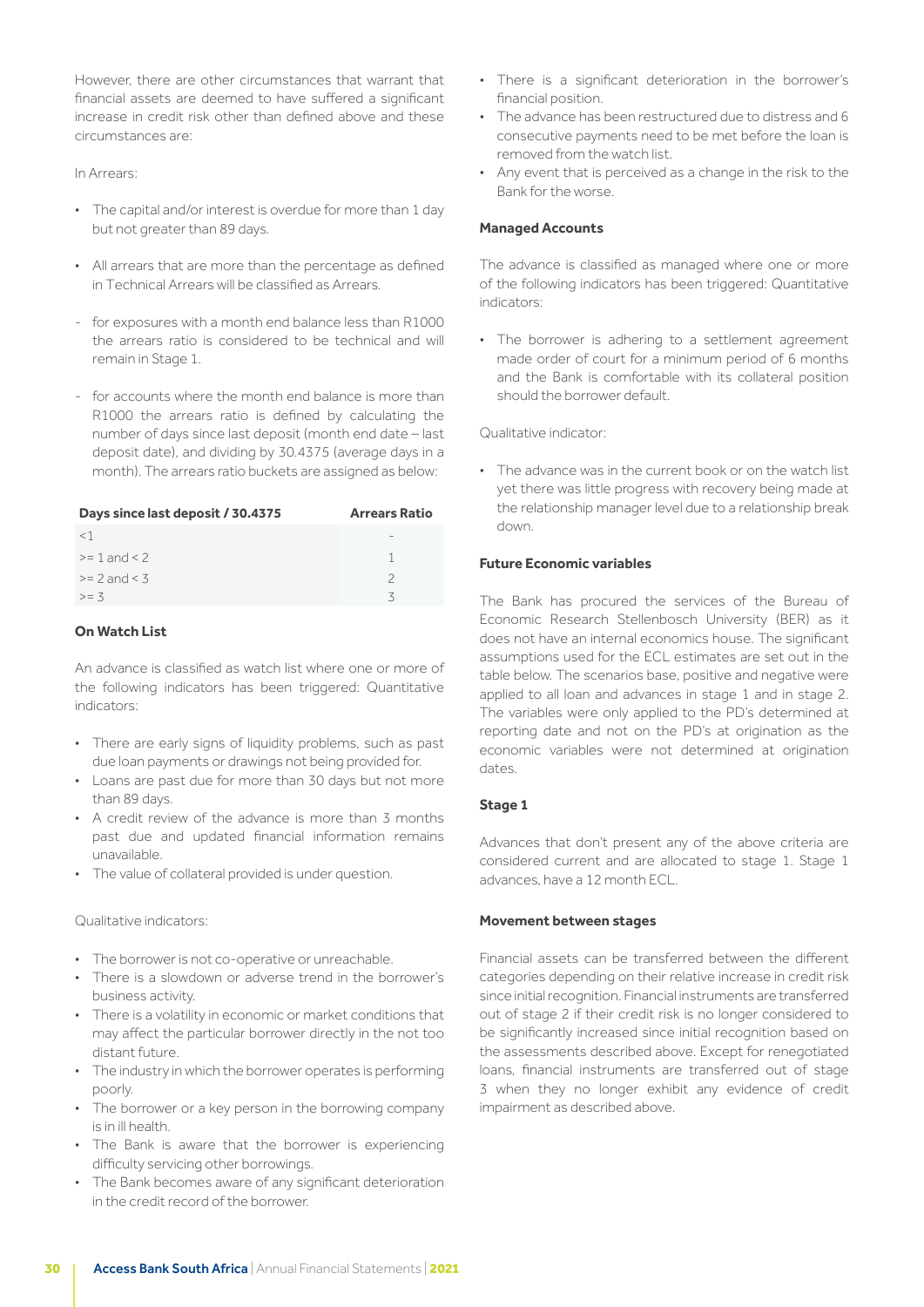The table below depicts the future economic variables used in the IFRS 9 modeling.

| y-o-y % change<br>(unless otherwise stated) | <b>Average</b><br>2014-20 | 2021    | 2022    | 2023  | 2024            | 2025  | 2026  | <b>Average over</b><br>2021-26 |
|---------------------------------------------|---------------------------|---------|---------|-------|-----------------|-------|-------|--------------------------------|
| <b>Main economic indicators</b>             | <b>Actual</b>             |         |         |       | <b>Forecast</b> |       |       |                                |
| Real effective firm lending rate (%)        |                           |         |         |       |                 |       |       |                                |
| <b>Baseline</b>                             |                           | $-0.32$ | 0.20    | 0.77  | 1.14            | 1.02  | 0.91  | 0.62                           |
| Negative                                    | 2.12                      | $-0.34$ | $-0.19$ | 0.81  | 1.48            | 1.61  | 1.52  | 0.81                           |
| Positive                                    |                           | $-0.31$ | 0.30    | 0.88  | 1.15            | 0.92  | 0.72  | 0.61                           |
| Real disposable income                      |                           |         |         |       |                 |       |       |                                |
| <b>Baseline</b>                             |                           | 6.2     | 2.1     | 2.1   | 1.8             | 1.9   | 1.9   | 2.7                            |
| Negative                                    | 0.7                       | 6.2     | 0.8     | 1.5   | 1.1             | 1.2   | 1.3   | 2.0                            |
| Positive                                    |                           | 6.5     | 2.9     | 2.8   | 2.5             | 2.5   | 2.5   | 3.3                            |
| Real gross domestic product                 |                           |         |         |       |                 |       |       |                                |
| <b>Baseline</b>                             |                           | 4.9     | 2.3     | 2.0   | 1.8             | 2.0   | 2.1   | 2.5                            |
| Negative                                    | $-0.3$                    | 4.7     | 0.2     | 1.4   | 0.7             | 1.1   | 1.1   | 1.5                            |
| Positive                                    |                           | 5.0     | 3.4     | 3.0   | 2.7             | 3.0   | 3.0   | 3.4                            |
| <b>Scenario Weighting</b>                   |                           |         |         |       |                 |       |       |                                |
| <b>Baseline</b>                             |                           | 49.6%   | 49.6%   | 49.6% | 49.6%           | 49.6% | 49.6% | 49.6%                          |
| Negative                                    |                           | 28.9%   | 28.9%   | 28.9% | 28.9%           | 28.9% | 28.9% | 28.9%                          |
| Positive                                    |                           | 21.5%   | 21.5%   | 21.5% | 21.5%           | 21.5% | 21.5% | 21.5%                          |
| Weighting                                   |                           |         |         |       |                 |       |       | 100%                           |

#### **Measurement**

A provision for loan impairment is reported as a reduction of the carrying amount of a claim on the Statement of Financial Position. Any identified impairment losses are recognised in the Statement of Comprehensive Income. If there is objective evidence that an impairment loss on loans and receivables carried at amortised cost has occurred, the amount of the loss is measured as the difference between the loan's carrying amount and the present value of estimated future cash flows (excluding future credit losses that have not been incurred) discounted at:

- a) the loan's original effective interest rate, if the loan bears a fixed interest rate, or
- b) current effective interest rate, if the loan bears a variable interest rate.

Interest in Abeyance is interest earned on Stage 3 loans and advances and is not recognised as part of profit and loss.

#### **Credit Risk**

Credit risk is defined as the possibility that customers may default on their future cash flow obligations to the Bank. In lending transactions, credit risk arises from the non-payment of approved of loans and advances, and from off-balance sheet exposures such as commitments and guarantees. The Bank actively manages its credit risk at the Individual transaction, counterparty and portfolio level using a variety of qualiltative and quantitative measures. Customers' credit worthiness is thoroughly assessed before any credit facility is recommended to or granted by the various credit committees. The credit granting philosophy Is a conservative one. The Board of Directors ratifies all exposures in excess of 10% of the Bank's qualifying capital. The Bank has implemented a risk-rating model, which calculates the probability of default of customers.

### 1.14 DERECOGNITION

#### **1.14.1 FINANCIAL ASSETS**

A financial asset (or, where applicable a part of a financial asset or part of a bank of similar financial assets) is derecognised when:

- The rights to receive cash flows from the asset have expired;
- The Bank retains the right to receive cash flows from the asset, but has assumed an obligation to pay them in full without material delay to a third party under a 'pass through' arrangement; or
- The Bank has transferred its rights to receive cash flows from the asset and either (a) has transferred substantially all the risks and rewards of the asset, or (b) has neither transferred nor retained substantially all the risks and rewards of the asset, but has transferred control of the asset.

When the Bank has transferred its rights to receive cash flows from an asset and has neither transferred nor retained substantially all the risks and rewards of the asset nor transferred control of the asset, the asset is recognised to the extent of the Bank's continuing involvement in the asset.

Continuing involvement that takes the form of a guarantee over the transferred asset is measured at the lower of the original carrying amount of the asset and the maximum amount of consideration that the Bank could be required to repay.

As part of its activities, the Bank securities certain financial assets, generally through the sale of these assets to special purposes entities, which issue securities collateralised with these assets.

Refer to note 26.7 in the notes of the financial statements.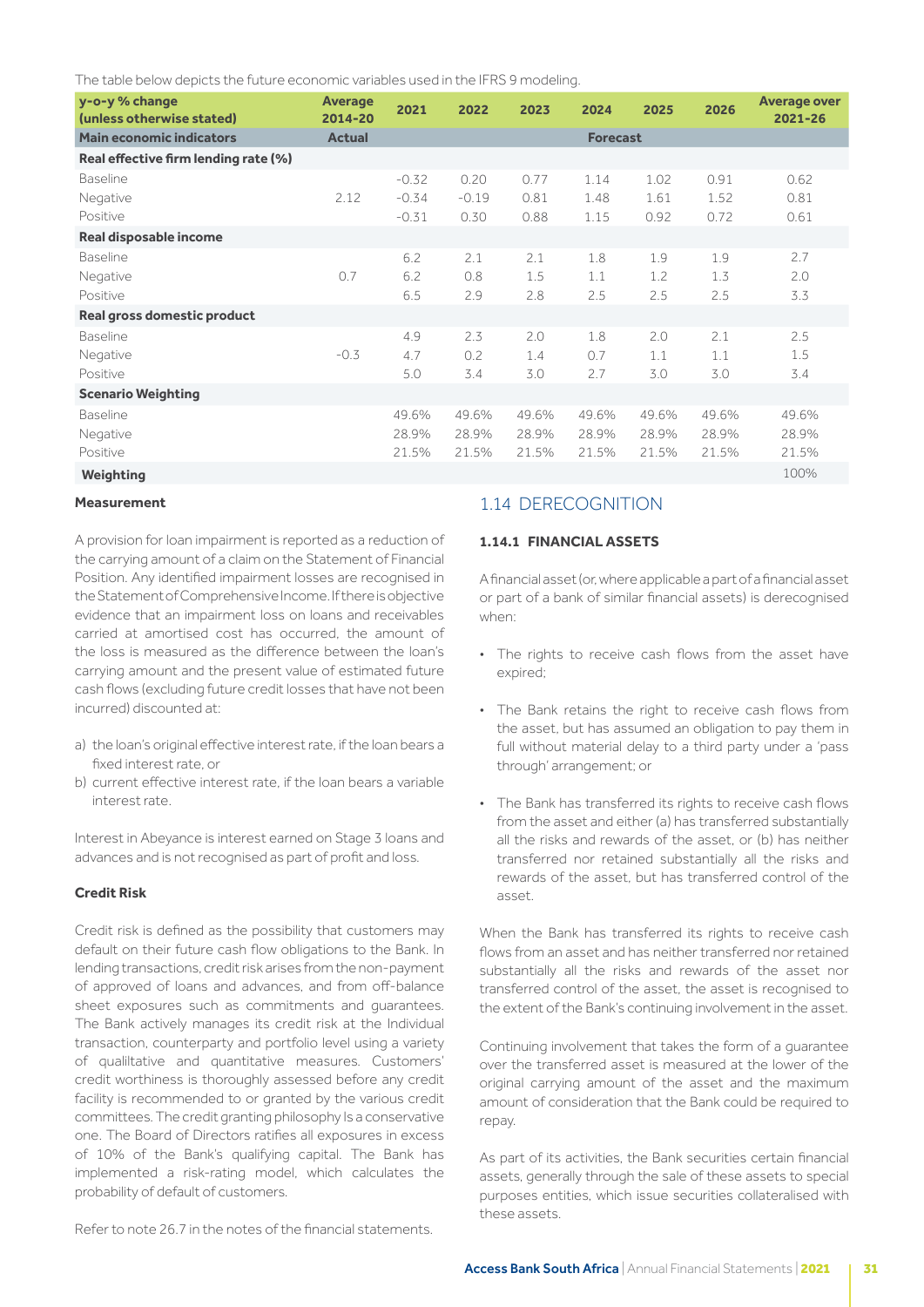To the extent that the Bank sells these securities to third party investors, the transferred assets may qualify for derecognition in full or in part. Gains or losses on securitisations are based on the carrying amount of the financial assets derecognised and the retained interest, based on their relative fair values at the date of the transfer.

#### **1.14.2 FINANCIAL LIABILITIES**

A financial liability is derecognised when the obligation under the liability is discharged, cancelled or expired.

When an existing financial liability is replaced by another from the same lender on substantially different terms, or the terms of an existing liability are substantially modified, such an exchange or modification is treated as a derecognition of the original liability and the recognition of a new liability, and the difference in the respective carrying amounts is recognised in the Statement of Comprehensive Income.

# 1.15 REGULAR WAY PURCHASES AND SALES

"Regular way" purchases and sales of financial assets and liabilities (that is, those that require delivery within the time frame established by regulation or market convention) are recognised on the settlement date apart from trading and investment securities and derivative financial instruments, which are recognised on the trade date, which is the date that the Bank commits to purchase or sell the asset. Other purchases and sales of trading securities are treated as derivatives until settlement occurs.

# 1.16 INTEREST INCOME AND EXPENSE

Interest income and expense are recognised in the Statement of Comprehensive Income for all interest bearing financial instruments using the effective interest rate method. Interest income includes interest on loans and advances to customers, coupons earned on fixed income investment and trading securities and accrued discount and premium on treasury bills and other instruments. The effective interest method is a method of calculating the amortised cost of a financial asset or a financial liability and of allocating the interest income or interest expense over the relevant period. The effective interest rate is the rate that exactly discounts estimated future cash payments or receipts through the expected life of the financial instrument or, when appropriate, a shorter period to the net carrying amount of the financial asset or financial liability. When calculating the effective interest rate, the Bank estimates cash flows, considering all contractual terms of the financial instrument (for example, prepayment options) but does not consider future credit losses.

The calculation includes all fees at points paid or received between parties to the contract that are an integral part of the effective interest rate, transaction costs and all other premiums or discounts. Fees and direct costs relating to a loan origination or acquiring a security, financing or restructuring loan commitments are deferred and amortised over the life of the instrument using the effective interest rate method. Once a financial asset or a bank of similar financial assets has been written down as a result of an impairment loss, interest income is recognised using the rate of effective interest to discount the future cashflows for the purpose of measuring the impairment loss. Included in interest expense is foreign funding costs of converting foreign funds received into local currency.

## 1.17 FEE AND COMMISSION INCOME

Fees and commissions are generally recognised on an accrual basis over the period the service is provided. Commissions and fees arising from negotiating  $-$  or participating in the negotiation of a transaction for a third party, such as acquisition of loans, equity shares or other securities or the purchase or sale of businesses – are recognised upon completion of the underlying transaction.

## 1.18 PROPERTY AND EQUIPMENT

Property and equipment include land and buildings, leasehold improvements and transportation and other equipment, held by the Bank for use in the supply of services or for administrative purposes. Property and equipment are initially recorded at cost, which includes all costs that are required to bring an asset into operating condition.

Subsequent to initial recognition, property and equipment excluding Land are measured at cost less accumulated depreciation and accumulated impairment losses. Costs incurred subsequent to the acquisition of an asset, which is classified as property and equipment are capitalised, only when it is probable that they will result in future economic benefits to the Bank beyond those originally anticipated for the asset, otherwise they are expensed as incurred. Land and Buildings are subsequently measured, using the revaluation model, at its fair value less accumulated depreciation and impairment losses.

Land and Buildings are revalued annually by an independent valuator using market observable data and sufficiently recent similar market transactions.

Depreciation of an item of property and equipment begins when it is available for use and ceases only when the asset is derecognised. Therefore, the depreciation of an item of property and equipment that is retired from active use does not cease unless it is fully depreciated, but its useful life is reassessed. Property and equipment are depreciated on a straight-line basis over their estimated useful lives as follows:

| $L$ and                            | No depreciation                                |
|------------------------------------|------------------------------------------------|
| Buildings used in operations       | not exceeding 20 years                         |
| Leasehold Improvements             | Residual lease term, not<br>exceeding 10 years |
| Furniture and related<br>equipment | not exceeding 10 years                         |
| Motor vehicles                     | not exceeding 5 years                          |
| Hardware and other<br>equipment    | not exceeding 5 years                          |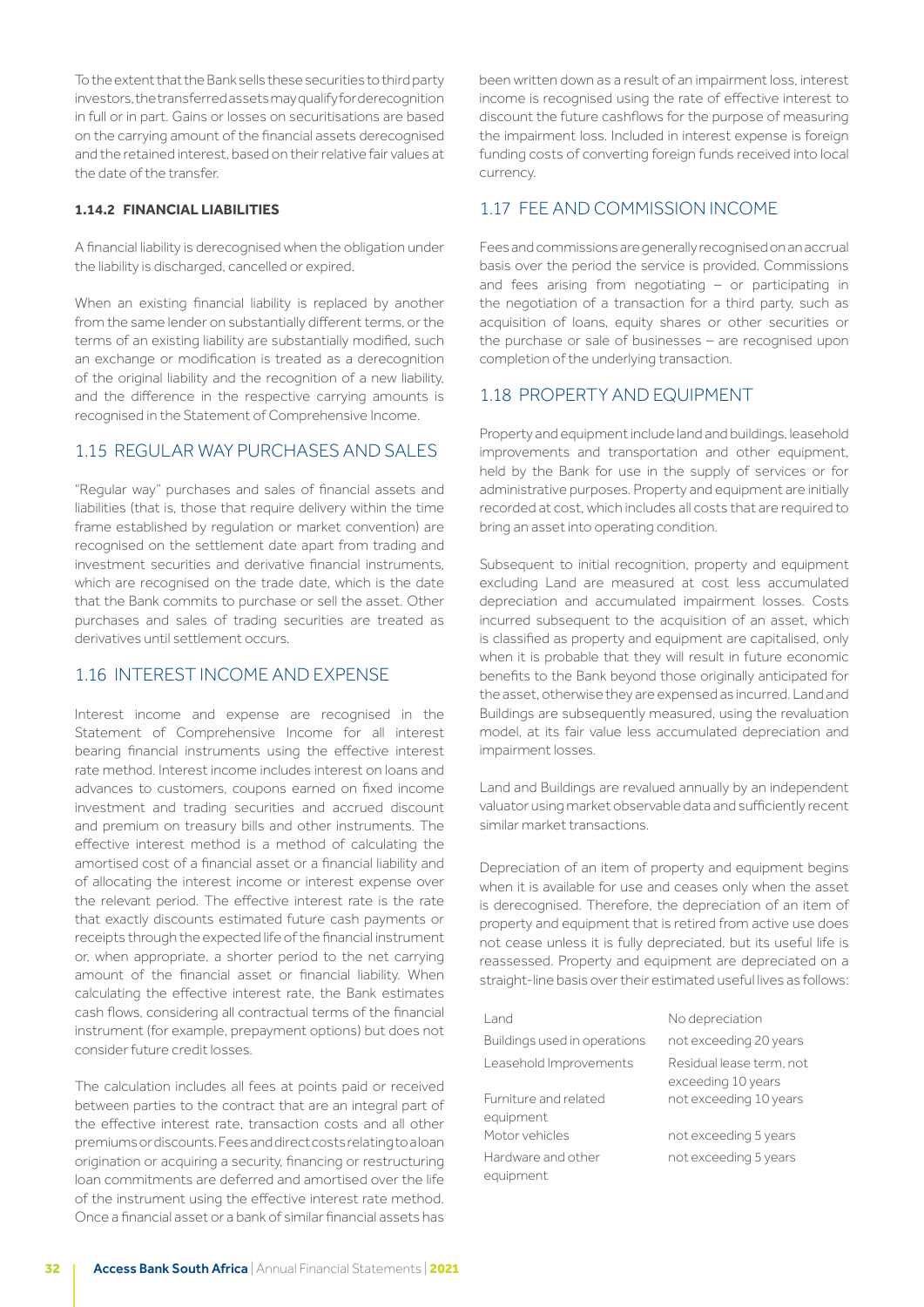At each reporting date the Bank assesses whether there is any indication that an item of property and equipment may be impaired. If any such indication exists, the Bank estimates the recoverable amount of the asset. Where the carrying amount of an asset is greater than its estimated recoverable amount, it is written down immediately to its recoverable amount.

Gains and losses on disposal of property and equipment are determined by reference to their carrying amount and are taken into account in determining operating profit. Where property is revalued, the write down is first applied to the revaluation reserve to the extent that the reserve relates to the asset being written down. Foreclosed assets, which consist of properties acquired through foreclosure in full or partial satisfaction of a related loan, are initially measured at cost, which includes transaction costs, and reported under other assets.

After initial recognition, foreclosed assets are remeasured at the lower of their carrying amount and fair value less estimated costs to sell. Any gains or losses on liquidation of foreclosed assets are included in other operating income.

## 1.19 INTANGIBLE ASSETS

Intangible assets include computer software and other intangible assets that are separately identifiable.

Computer software and implementation costs include costs that are directly associated with identifiable and unique software products controlled by the Bank that are anticipated to generate future economic benefits exceeding costs beyond one year. Expenditure, which enhances or extends the performance of computer software programmes beyond their original specifications is recognised as a capital improvement and added to the original cost of the software.

Computer software development costs recognised as assets, are amortised using the straight-line method over their useful lives, not exceeding a period of 10 years rolling, based on annual management assessment. Expenditure on starting up an operation or branch, training personnel, advertising and promotion and relocating or reorganising part or the entire Bank is recognised as an expense when it is incurred.

At each Statement of Financial Position date, management reviews intangible assets and assesses whether there is any indication of impairment. If such indications exist an analysis is performed to assess whether the carrying amount of intangible assets is fully recoverable. A write-down is made if the carrying amount exceeds the recoverable amount.

An intangible asset is derecognised on disposal, or when no future economic benefits are expected from use or disposal. Gains or losses arising from derecognition of an intangible asset, measured as the difference between the net disposal proceeds and the carrying amount of the asset, are recognised as a profit or loss when the asset is derecognised.

#### **1.19.1 IMPAIRMENT OF INTANGIBLE ASSETS**

At the end of each reporting period, the Bank reviews the carrying amounts of its intangible assets to determine whether there is any indication that those assets have suffered an impairment loss. If any such indication exists, the recoverable amount of the asset is estimated in order to determine the extent if the impairment loss (if any). Intangible assets with indefinite useful lives and intangible assets not yet available for use are tested for impairment at least annually and whenever there is an indication that the asset may be impaired.

The recoverable amount is the higher of fair value less costs to sell and value in use. In assessing value in use, the estimated future cash flows are discounted to their present value using a pre-tax discount rate that reflects current market assessments of the time value of money and the risks specific to the asset for which the estimates of future cash flows have not been adjusted.

If the recoverable amount of an asset is estimated to be less than its carrying amount, the carrying amount of the asset is reduced to its recoverable amount. An impairment loss is recognised immediately in profit or loss, unless the relevant asset is carried at a revalued amount, in which case the impairment loss is treated as a revaluation decrease.

Where an impairment loss subsequently reverses, the carrying amount of the asset is increased to the revised estimate of its recoverable amount, but so the increased carrying amount does not exceed the carrying amount that would have been determined had no impairment loss been recognised for the asset in prior years. A reversal of an impairment loss is recognised immediately in profit or loss, unless the relevant asset is carried at a revalued amount, in which case the reversal of the impairment loss is treated as a revaluation increase.

# 1.20 INVESTMENT PROPERTY

Property is initially recognised at cost and subsequently measured using the fair value model. The investment is held by the Bank for investment appreciation purposes. A valuation is performed annually by an independent valuer. The fair value gains or losses are accounted through profit and loss.

#### 1.21 LEASES

The determination of whether an arrangement is or contains a lease is based on the substance of the arrangement. It requires an assessment of whether: (a) fulfilment of the arrangement is dependent on the use of a specific asset or assets (the asset); and (b) the arrangement conveys a right to use the asset. At inception of an agreement, the bank assesses whether an agreement is, or contains, a lease. An agreement is, or contains, a lease if the agreement conveys the right to control the use of an identified asset for a period of time in exchange for consideration. To assess whether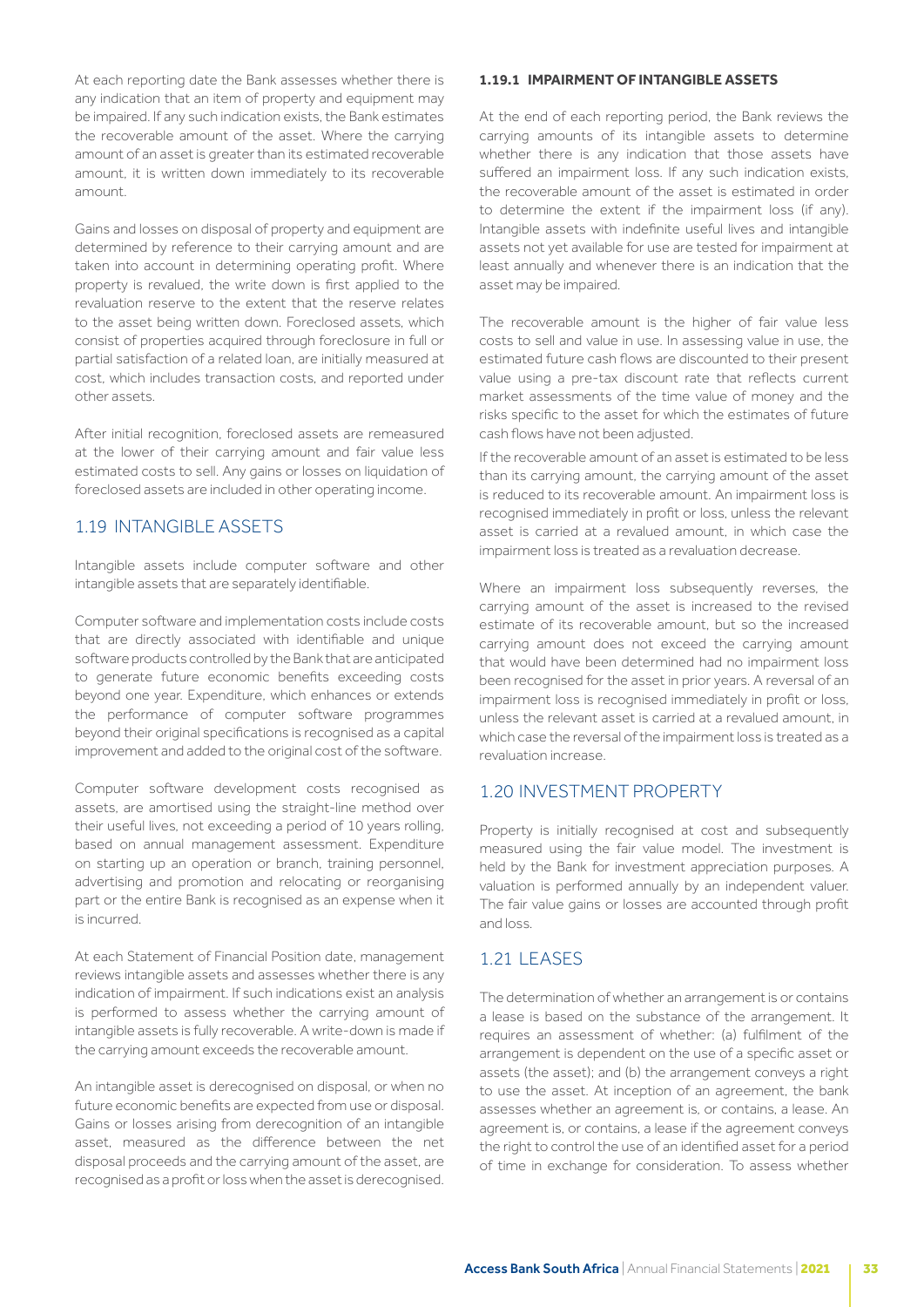an agreement conveys the right to control the use of an identified asset, the bank assess whether:

- the agreement involves the use of an identified asset this may be specified explicitly or implicitly, and should be a physically distinct asset. If the supplier has a substantive right, then the asset is not identified
- the bank has the right to obtain substantially all of the economic benefits from use of the asset throughout the period of use
- the bank has the right to direct the use of the asset.

#### **1.21.1 FINANCE LEASE:**

Leases where the Bank has substantially all the risks and rewards of ownership of the asset are classified as finance leases. Finance leases are capitalised at the inception of the lease at the lower of the fair value of the leased property or the present value of the minimum lease payments.

Each lease payment is allocated between the liability and finance charges so as to achieve a constant rate on the finance balance outstanding.

The outstanding rental obligations, net of finance charges, are included in other liabilities. The interest element of the finance cost is charged to the Statement of Comprehensive Income over the lease period. All assets acquired under finance leases are depreciated over the shorter of the useful life of the asset or the lease term.

#### **1.21.2 RIGHT OF USE OF ASSET**

Where the bank is the lessee the Bank recognises a right-ofuse asset and a lease liability at the lease commencement date. The right-of-use asset is initially measured at cost (which is equal to the lease liability adjusted for upfront deposits) and increased with initial direct costs incurred and the amount of any provision recognised where the bank is contractually required to dismantle, remove or restore the leased asset. The bank applies the cost model subsequent to the initial measurement of the right-of-use asset. The rightof-use asset is depreciated over the shorter of the asset's useful life and the lease term on a straight-line basis. The estimated useful lives of right-of-use assets are determined on the same basis as those of property and equipment.

#### **Lease liability**

The lease liability is initially measured at the present value of the remaining lease payments on the commencement date, discounted using the interest rate implicit in the lease, if that rate can be readily determined. If that rate cannot be determined, the lessee uses the lessee's incremental borrowing rate.

The bank has elected not to recognise right-of-use assets and lease liabilities for short-term leases of equipment that have a lease term shorter than 12 months and leases of low-value assets. Low-value assets comprise information technology (IT) equipment. The bank recognises the lease payments associated with these leases as an expense on a straight-line basis over the lease term.

#### **1.21.3 THE BANK IS THE LESSOR**

#### **1.21.3.1 FINANCE LEASE:**

When assets are leased out under a finance lease, the present value of the minimum lease payments is recognised as a receivable. Lease income is recognised over the term of the lease using the net investment method (before tax), which reflects a constant periodic rate of return.

Finance lease receivables are included in loans and advances to customers.

#### **1.21.3.2 OPERATING LEASE:**

Fixed assets leased out under right of use of assets are included in the statement of financial position based on the nature of the asset. They are depreciated over their useful lives on a basis consistent with similar owned property.

# 1.22 CASH AND CASH EQUIVALENTS

For the purposes of the cash flow statement, cash and cash equivalents include: cash on hand, unrestricted balances held with central banks, amounts due from other banks, and highly liquid financial assets with original maturities of less than three months from the date of acquisition such as treasury bills and other eligible bills, investment and trading securities which are subject to insignificant risk of changes to fair value and are used by the Bank in the management of its short term commitments.

# 1.23 PROVISIONS

Provisions are recongised when the Bank has a present legal or constructive obligation as a result of a past event, it is probable that an outflow of resources embodying economic benefits will be required to settle the obligation and a reliable estimate of the amount of the obligation can be made.

The amount recognised as a provision is the best estimate of the consideration required to settle the present obligation at the end of the reporting period, taking into account the risks and uncertainties surrounding the obligation. When a provision is measured using the cash flows estimated to settle the present obligation, its carrying amount is the present value of those cash flows (where the effect of the time value of money is material).

When some or all of the economic benefits required to settle a provision are expected to be recovered from a third party, a receivable is recognised as an asset if it is virtually certain that reimbursement will be received and the amount of the receivable can be measured reliably.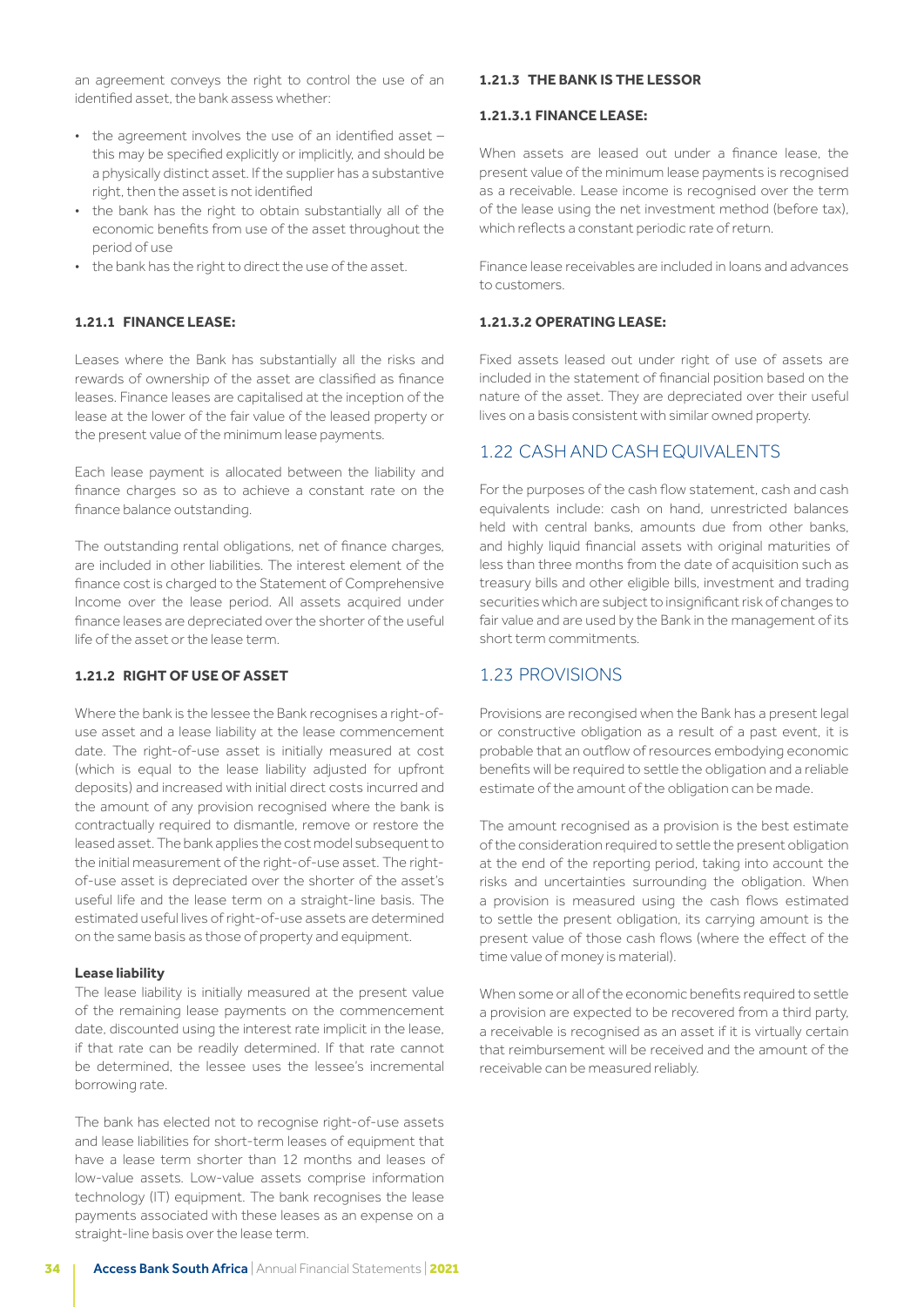# 1.24 EMPLOYEE BENEFITS

The Bank has a defined contribution retirement benefit plan in accordance with Section 12(4) of the Pension Funds second Amendment Act No. 39 of 2001. Such plans are classified as pension plans or other post-retirement benefit plans. Company contributions to the retirement fund are based on a percentage of employees' remuneration.

The minimum percentage contribution is recommended by the independent actuaries. Retirement benefits are provided for all permanent staff.

#### **1.24.1 DEFINED CONTRIBUTION PLANS**

A defined contribution plan is a provident plan under which the Bank pays fixed contributions into a separate entity (a fund) and will have no legal or constructive obligations to pay further contributions if the fund does not hold sufficient assets to pay all employees' benefits relating to employee service in the current and prior periods.

The Bank's contributions to defined contribution plans are charged to the Statement of Comprehensive Income in the year to which they relate and are included in staff costs.

#### 1.25 INCOME TAXES

Income tax payable on profits, based on the applicable tax laws in each jurisdiction, is recognised as an expense in the period in which profits arise.

Deferred income tax is fully provided, using the liability method, on all temporary differences arising between the carrying amounts of assets and liabilities in the Statement of Financial Position and their amounts as measured for tax purposes.

## 1.26 BORROWINGS

Borrowings are initially recognised at fair value net of transaction costs incurred.

Subsequent measurement is at amortised cost and any difference between net proceeds. The redemption value is recognised in the Statement of Comprehensive Income over the period of the borrowings using the effective interest rate method.

# 1.27 SHARE CAPITAL

#### **1.27.1 SHARE ISSUE COSTS:**

Incremental external costs directly attributable to the issue of shares and other equity items, other than on a business combination, are shown in equity as a deduction, net of tax, from the proceeds.

### 1.28 CRITICAL ACCOUNTING ESTIMATES, ASSUMPTIONS AND JUDGEMENTS

#### **Introduction**

In preparing the annual financial statements, management makes estimates and assumptions that affect the reported amounts of assets and liabilities. Estimates, assumptions and judgements are continually evaluated and are based on historical experience use of independent experts and other factors, including expectations of future events that are believed to be reasonable under the circumstances.

Unless stated otherwise the judgements applied by management in applying the accounting policies are consistent with the prior year. Included below are all the critical accounting estimates, assumptions and judgements made by the Bank. The assumptions and estimates applied for;

- fair value measurement is included in note 25 and 1.11
- impairments note 11 and 1.13
- investment in securities note 4, note 9 and 1.9

#### **Estimated useful lives**

The useful life of each asset is assessed individually. The benchmarks used when assessing the useful life of the individual assets are set out in accounting policy note 1.18 and 1.19.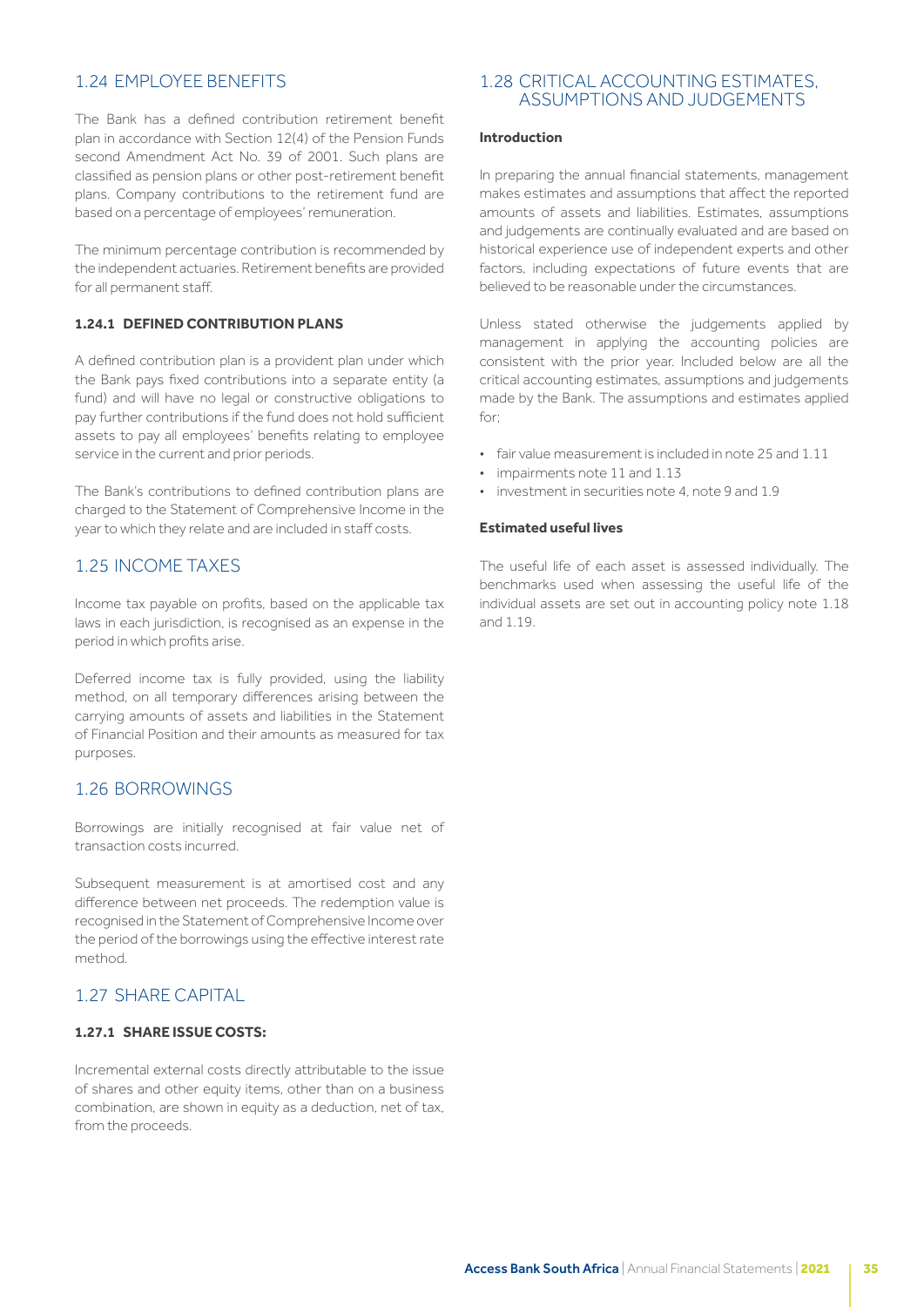# Notes to the Financial Statements

Financial Statements for the year ended 31 December 2021

# 2. CASH AND CASH EQUIVALENTS

|                                                                                       | 2021         | 2020         |
|---------------------------------------------------------------------------------------|--------------|--------------|
|                                                                                       | <b>R'000</b> | <b>R'000</b> |
| Coin and bank notes                                                                   | 24           | 33           |
| Local currency deposits with other banks                                              | 543.629      | 276.532      |
| Foreign currency balances                                                             | 307.806      | 257.223      |
| Balances with the Central Bank                                                        | 71.558       | 84,780       |
|                                                                                       | 923,017      | 618,568      |
| The mandatory South African Reserve Bank reserve requirement is included in the above |              |              |
| figures.                                                                              | 59.970       | 54.533       |

Banks are required to keep a mandatory average balance with the Central Bank. According to the Bank Act, 2.5% of the Bank's liabilities as adjusted should be maintained therefore no withdrawal below the agreed level should be allowed to this account. The balance earns interest at 0%.

|                                  |            | 2021         | 2020         |
|----------------------------------|------------|--------------|--------------|
|                                  |            | <b>R'000</b> | <b>R'000</b> |
| <b>Foreign currency balances</b> |            | 307,806      | 257 223      |
| Stanbic Bank Botswana            | <b>BWP</b> | 8            | 10           |
| Deutsche Bank, Frankfurt         | CAD        | 2.543        | 6,305        |
| Deutsche Bank, Frankfurt         | <b>EUR</b> | 28,828       | 73,879       |
| National Bank of Greece. Athens  | <b>EUR</b> | 7,886        | 546          |
| Deutsche Bank, London            | <b>GBP</b> | 5,726        | 29,541       |
| Access Bank, United Kingdom      | <b>USD</b> | 13,455       |              |
| US Bank, New York (Collateral)   | <b>USD</b> | 3.191        | 19,000       |
| Deutsche Bankers Trust. New York | <b>USD</b> | 182,343      | 127,942      |
| <b>ABSA South Africa</b>         | <b>USD</b> | 63,826       |              |

The balances on the Nostro and Collateral accounts are managed on a daily basis and kept to a minimum, hence these balances are not hedged. The conversion rates used are as per note 30.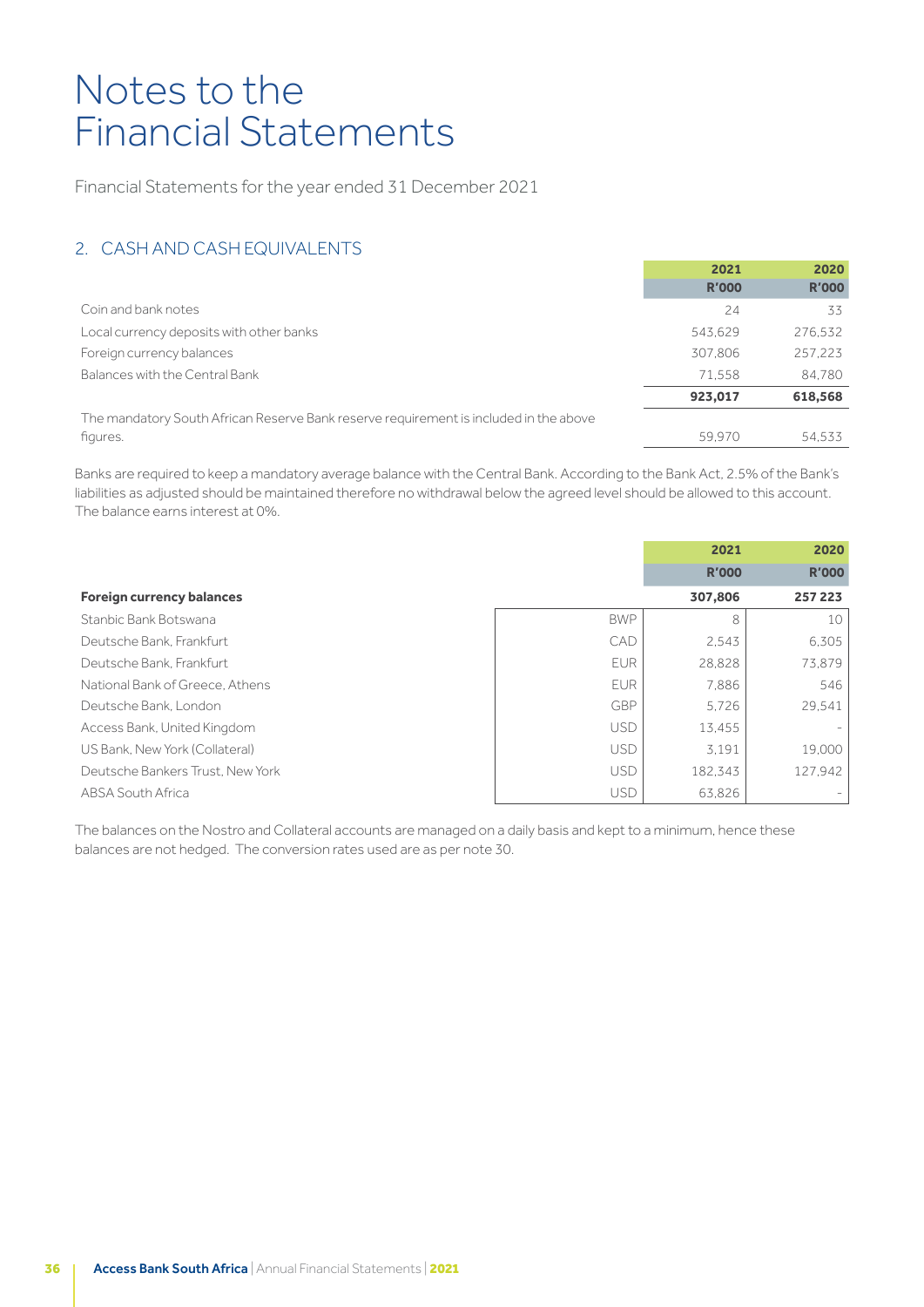Financial Statements for the year ended 31 December 2021

## 3. DERIVATIVE FINANCIAL INSTRUMENTS

The notional amount of the derivative instruments do not necessarily indicate the amounts of future cash flows involved or the current fair value of the instruments. The notional amounts of these instruments indicate the nominal value of transactions outstanding at the statement of financial position date. Derivative instruments become favourable (assets) or unfavourable (liabilities) based on changes in the market. The derivative instruments are carried at fair value with movements going through the Statement of Comprehensive Income. The valuation method used to determine the fair value, is market observable inputs as obtained from Reuters as defined in IFRS 13 fair value measurement, these fall within level 2 classification.

|                                                              | 2021         | 2020         |
|--------------------------------------------------------------|--------------|--------------|
| <b>Assets</b>                                                | <b>R'000</b> | <b>R'000</b> |
| Foreign exchange contracts                                   |              |              |
| Notional                                                     | 1,582,900    | 503,781      |
| <b>Fair value</b>                                            | 54,734       | 52,644       |
| - Gross                                                      | 55,934       | 53,093       |
| - Expected credit loss                                       | (1,200)      | (449)        |
| <b>Liabilities</b><br>Foreign exchange contracts<br>Notional | 1,122,093    | 624.396      |
| <b>Fair value</b>                                            | 41,528       | 56,722       |

### 4. SHORT-TERM NEGOTIABLE SECURITIES

The Short-Term Negotiable Securities consisted of RSA Government Treasury Bills and Debentures.

|                                                                 |              | 2021         | 2020         |
|-----------------------------------------------------------------|--------------|--------------|--------------|
| <b>Investments Amortised cost</b>                               | <b>Notes</b> | <b>R'000</b> | <b>R'000</b> |
| At 1 January                                                    |              | 60.051       | 221.519      |
| Purchased Treasury Bills and Debentures                         | 26.3         | 630,000      | 2.035.000    |
| Proceeds on maturity from sale of Treasury Bills and Debentures | 26.3         | (690.577)    | (2,202,880)  |
| Interest earned                                                 |              | 526          | 6.412        |
| At 31 December                                                  |              |              | 60,051       |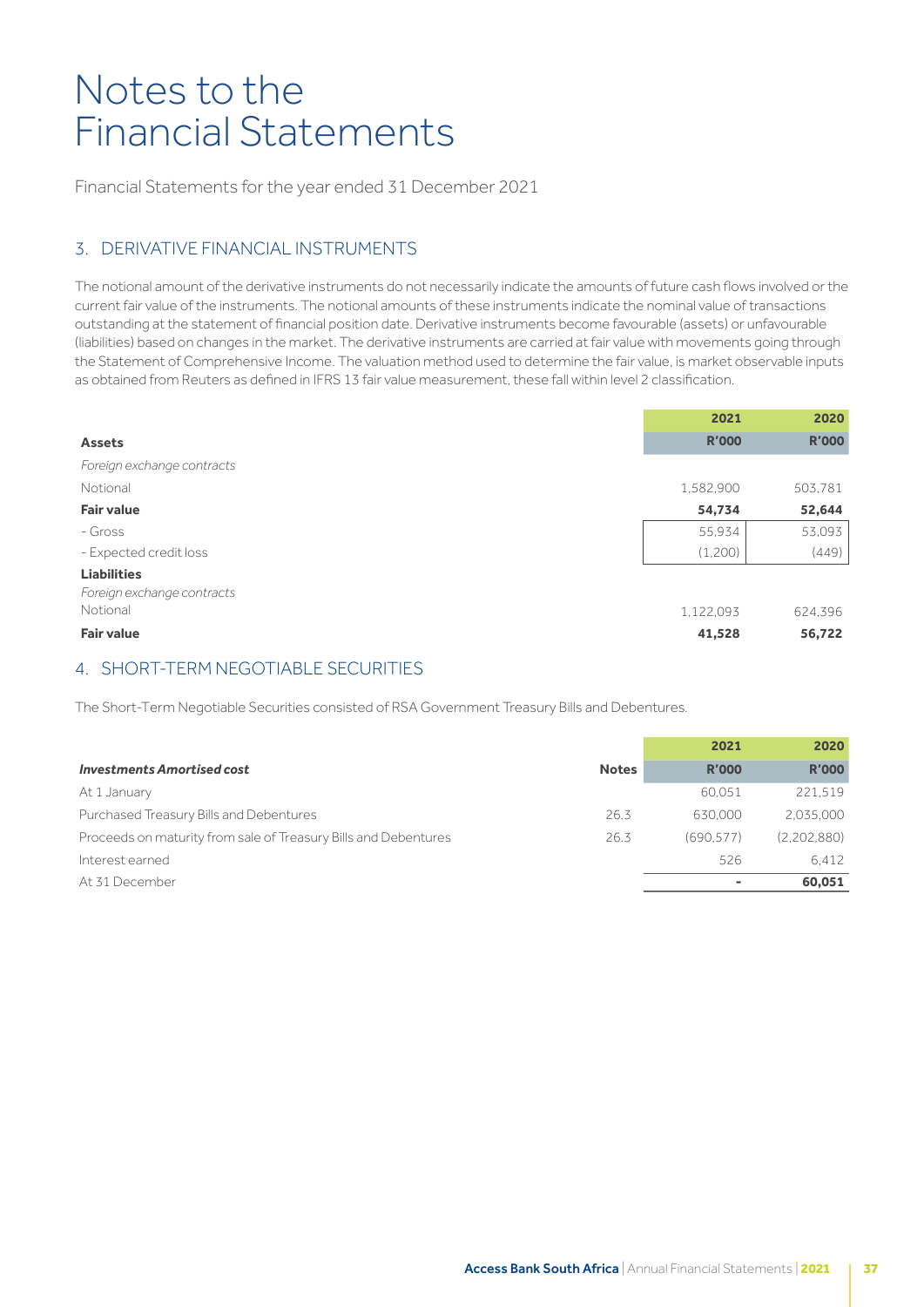Financial Statements for the year ended 31 December 2021

## 5. GOVERNMENT BONDS - FAIR VALUE THROUGH COMPREHENSIVE INCOME

Goverment bonds comprise the following balances :

|                                            | 2021         | 2020         |
|--------------------------------------------|--------------|--------------|
|                                            | <b>R'000</b> | <b>R'000</b> |
|                                            |              |              |
|                                            | 881,461      |              |
| Proceeds from sale                         | (760, 890)   |              |
|                                            | (4, 438)     |              |
|                                            | 9,320        |              |
| Profit on sale of bond                     | 10,258       |              |
|                                            | 135,711      |              |
| IFRS 9 Mark to Market valuation adjustment | (649)        |              |
| At 31 December                             | 135,062      |              |
| R2035 Government Bonds                     | 46,515       |              |
| R2037 Government Bonds                     | 88,547       |              |
|                                            | 135,062      |              |

These bonds are classified as fair value through comprehensive income and are carried at fair value through OCI. The nominal value of the Government bonds is R150million.

### 6. ACCOUNTS RECEIVABLE AND PREPAYMENTS

|                      | 2021         | 2020         |
|----------------------|--------------|--------------|
|                      | <b>R'000</b> | <b>R'000</b> |
| Accounts receivable* | 22,035       | 8.938        |
| Prepaid Expenses     | 19,248       | 11,089       |
| Other receivables    | 37,322       | 8.061        |
| Interest accrued     | 2.238        | 941          |
|                      | 80,843       | 29,029       |

Included in Prepaid Expenses is R750,000 (2020:R1,500,000) paid to Meraki Capital (Pty) Ltd for facilitating the raising of R150 million Institutional Loan. See note 19. The amortised fee has been included as part of operational fee expenses. \*Refer to note 22.4 for expected credit loss, on accounts receivable.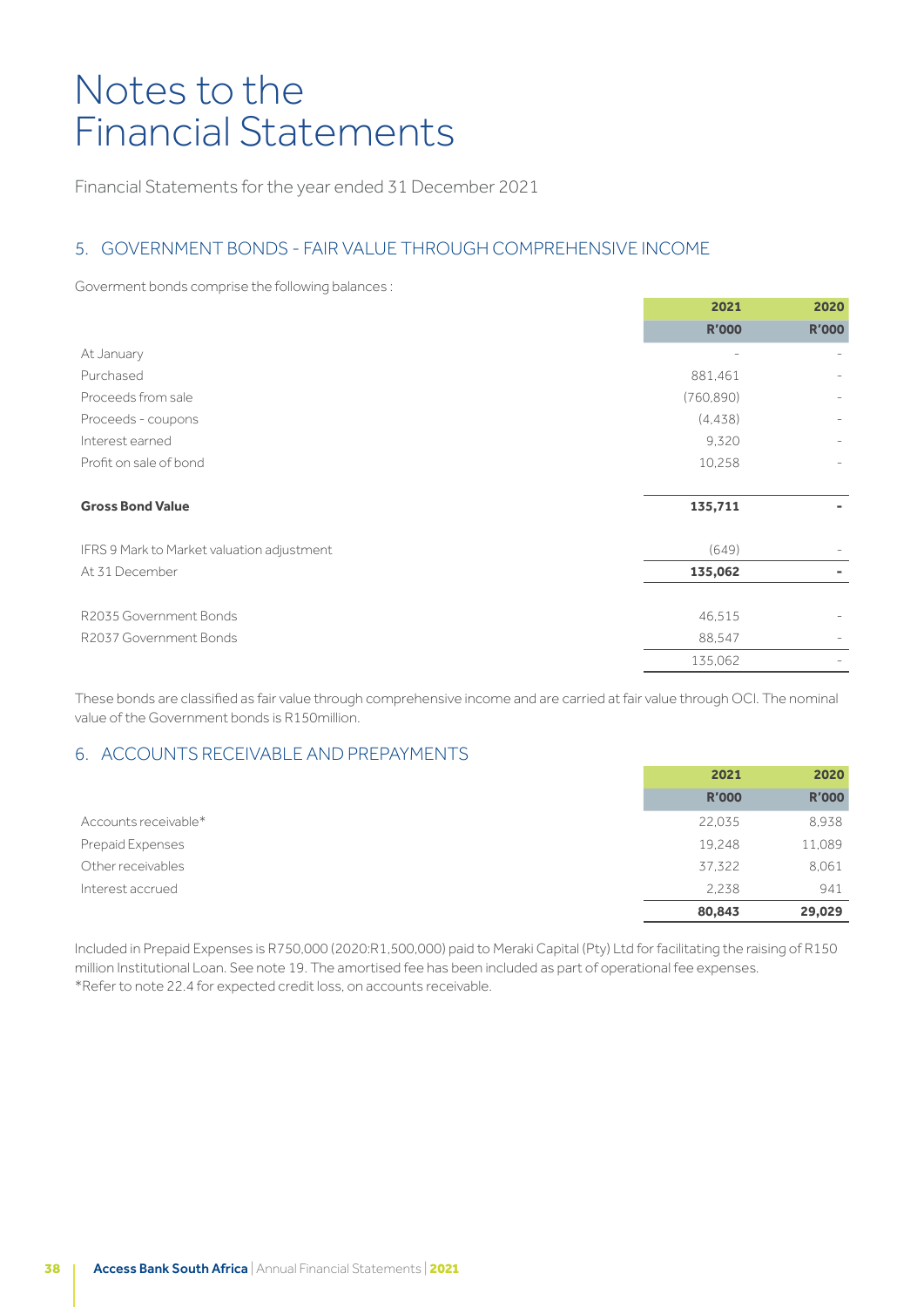Financial Statements for the year ended 31 December 2021

## 7. OTHER ASSETS

| 2021         | 2020         |
|--------------|--------------|
| <b>R'000</b> | <b>R'000</b> |
| 2,401        | $-$          |

### 8. OTHER INVESTMENTS

Other investments relate to an investment acquired 15 years ago in an unlisted company, called Dandyshelf 3 (Pty)Ltd.

The investment acquired consists of 100 shares in the Dandyshelf 3 (Pty) Ltd. No dividend was received during 2021 or 2020.

The shares are unlisted, and the Directors' valuation of the unlisted investment equates to the fair value which approximates cost as defined in IFRS 13 fair value measurement, these fall within level 3 classification.

|                                              | 2021         | 2020         |
|----------------------------------------------|--------------|--------------|
|                                              | <b>R'000</b> | <b>R'000</b> |
| <b>Financial asset carried at fair value</b> |              |              |
| Unlisted - Dandyshelf 3 (Pty) Ltd            |              |              |
| <b>Fair value</b>                            | 15           | 15           |

### 9. GOVERNMENT BONDS - AMORTISED COST

Government bonds comprise the following balances:

| 2021         | 2020         |
|--------------|--------------|
| <b>R'000</b> | <b>R'000</b> |
| 139,699      | 167,346      |
| 1,452,864    | 298,630      |
| (15, 794)    | (354, 610)   |
| 36,393       | 13,737       |
|              | 14,596       |
| 1,613,161    | 139,699      |
| (999)        | (160)        |
| 1,612,162    | 139,539      |
| 140,332      | 139,539      |
| 29,110       |              |
| 299,315      |              |
| 1,143,405    |              |
| 1,612,162    | 139.539      |

 These bonds are classified as Amortised cost and are carried at amortised costs. The nominal value of the Government bonds is R1,8billion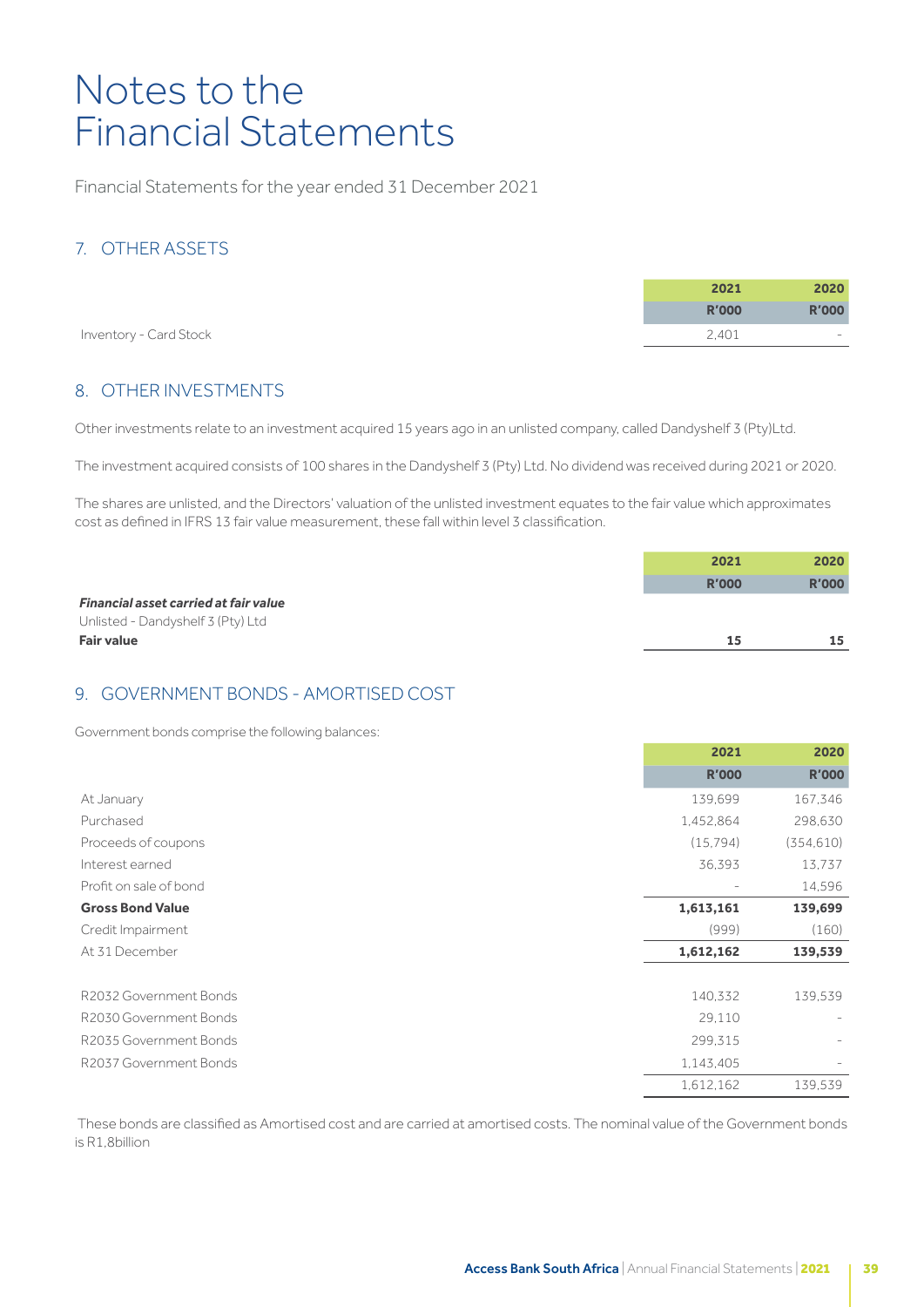Financial Statements for the year ended 31 December 2021

## 10. LOANS AND ADVANCES

|                                        |                  |                            | <b>Expected Credit</b>              |                  |
|----------------------------------------|------------------|----------------------------|-------------------------------------|------------------|
| 2021                                   |                  | <b>Gross Loans</b>         | <b>Loss (ECL)</b>                   | <b>Net Loans</b> |
|                                        |                  | <b>R'000</b>               | <b>R'000</b>                        | <b>R'000</b>     |
| <b>Business and Commercial Banking</b> |                  | 1,676,475                  | (61.460)                            | 1,615,015        |
| Guarantees                             |                  |                            | (3)                                 | (3)              |
|                                        |                  | 1,676,475                  | (61, 463)                           | 1,615,012        |
| 2020                                   |                  |                            |                                     |                  |
| <b>Business and Commercial Banking</b> |                  | 2,058,387                  | (114, 578)                          | 1,943,809        |
| Guarantees                             |                  |                            | (157)                               | (157)            |
|                                        |                  | 2,058,387                  | (114, 735)                          | 1,943,652        |
| <b>Overdrafts</b>                      |                  |                            |                                     |                  |
| 2021                                   | Stage 1          | <b>Stage 2</b>             | Stage 3                             | <b>Total</b>     |
| Loan product by crodit quality         | $12$ month $ECI$ | $l$ if $\alpha$ time $ECl$ | $l$ if $\lambda$ im $\lambda$ $ECl$ | D'OOO            |

| Loan product by credit quality | 12 month ECL             | <b>Lifetime ECL</b>      | <b>Lifetime ECL</b>      | <b>R'000</b> |
|--------------------------------|--------------------------|--------------------------|--------------------------|--------------|
| Standard monitoring            | 111.087                  | 32.068                   | $\overline{\phantom{0}}$ | 143,155      |
| Special monitoring             | $\qquad \qquad$          | 17.094                   | $\qquad \qquad$          | 17.094       |
| Default                        | $\overline{\phantom{0}}$ | $\overline{\phantom{a}}$ | 8.898                    | 8.898        |
| Gross carrying amount          | 111.087                  | 49.162                   | 8.898                    | 169.147      |
| Loss allowance                 | (596)                    | (1.699)                  | (6.229)                  | (8,524)      |
|                                | 110.491                  | 47,463                   | 2,669                    | 160,623      |

| 2020                           | Stage 1                  | Stage 2                  | Stage 3             | <b>Total</b> |
|--------------------------------|--------------------------|--------------------------|---------------------|--------------|
| Loan product by credit quality | 12 month ECL             | <b>Lifetime ECL</b>      | <b>Lifetime ECL</b> | <b>R'000</b> |
| Standard monitoring            | 157.823                  | 25.823                   |                     | 183,646      |
| Special monitoring             | $\overline{\phantom{0}}$ | 20.433                   |                     | 20,433       |
| Default                        | $\overline{\phantom{a}}$ | $\overline{\phantom{a}}$ | 54.717              | 54,717       |
| Gross carrying amount          | 157,823                  | 46.256                   | 54.717              | 258.796      |
| Loss allowance                 | (830)                    | (908)                    | (52, 724)           | (54, 462)    |
|                                | 156,993                  | 45,348                   | 1,993               | 204,334      |

| .                              |              |                     |                          |              |
|--------------------------------|--------------|---------------------|--------------------------|--------------|
| 2021                           | Stage 1      | Stage 2             | Stage 3                  | <b>Total</b> |
| Loan product by credit quality | 12 month ECL | <b>Lifetime ECL</b> | <b>Lifetime ECL</b>      | <b>R'000</b> |
| Standard monitoring            | 455.227      | 59.706              | $\overline{\phantom{a}}$ | 514,933      |
| Special monitoring             |              | 181.032             | $\overline{\phantom{m}}$ | 181,032      |
| Default                        | -            | $\sim$              | 56,021                   | 56,021       |
| Gross carrying amount          | 455.227      | 240.738             | 56.021                   | 751.986      |
| Loss allowance                 | (897)        | (2.793)             | (17.621)                 | (21, 311)    |
|                                | 454.330      | 237,945             | 38,400                   | 730,675      |

| 2020                           | Stage 1                  | Stage 2                  | Stage 3                  | <b>Total</b> |
|--------------------------------|--------------------------|--------------------------|--------------------------|--------------|
| Loan product by credit quality | 12 month ECL             | <b>Lifetime ECL</b>      | <b>Lifetime ECL</b>      | <b>R'000</b> |
| Standard monitoring            | 612.229                  | 94,612                   | $\overline{\phantom{0}}$ | 706,841      |
| Special monitoring             | $\overline{\phantom{a}}$ | 99.416                   | $-$                      | 99.416       |
| Default                        | $\overline{\phantom{a}}$ | $\overline{\phantom{a}}$ | 65.647                   | 65,647       |
| Gross carrying amount          | 612.229                  | 194.028                  | 65.647                   | 871.904      |
| Loss allowance                 | (1.519)                  | (1.574)                  | (16, 143)                | (19, 236)    |
|                                | 610.710                  | 192.454                  | 49.504                   | 852,668      |

**Property, commercial and other term loans**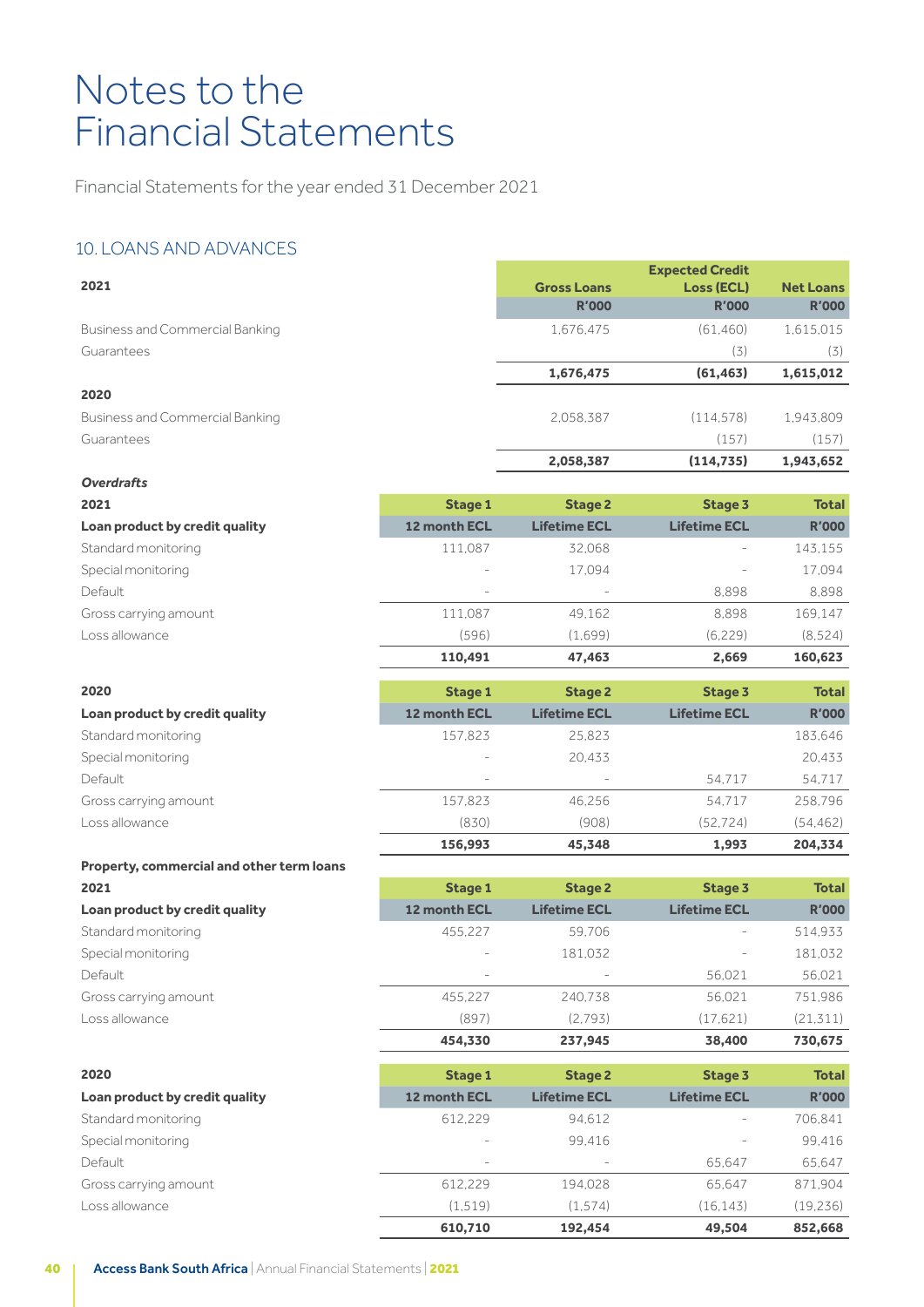Financial Statements for the year ended 31 December 2021

### **10. LOANS AND ADVANCES (CONTINUED)**

| <b>Home loans</b>              |                |                     |                     |              |
|--------------------------------|----------------|---------------------|---------------------|--------------|
| 2021                           | <b>Stage 1</b> | <b>Stage 2</b>      | Stage 3             | <b>Total</b> |
| Loan product by credit quality | 12 month ECL   | <b>Lifetime ECL</b> | <b>Lifetime ECL</b> | <b>R'000</b> |
| Standard monitoring            | 489,440        | 50,574              |                     | 540,014      |
| Special monitoring             |                | 10,759              |                     | 10,759       |
| Default                        |                |                     | 76,391              | 76,391       |
| Gross carrying amount          | 489,440        | 61,333              | 76,391              | 627,164      |
| Loss allowance                 | (1,714)        | (1,712)             | (19, 846)           | (23, 272)    |
|                                | 487,726        | 59,621              | 56,545              | 603,892      |
|                                |                |                     |                     |              |
| 2020                           | <b>Stage 1</b> | <b>Stage 2</b>      | Stage 3             | <b>Total</b> |
| Loan product by credit quality | 12 month ECL   | <b>Lifetime ECL</b> | <b>Lifetime ECL</b> | <b>R'000</b> |
| Standard monitoring            | 561,279        | 54,140              |                     | 615,419      |
| Special monitoring             |                | 29,408              |                     | 29,408       |
| Default                        |                |                     | 90,518              | 90,518       |
| Gross carrying amount          | 561,279        | 83,548              | 90,518              | 735,345      |
| Loss allowance                 | (2, 121)       | (4,320)             | (24,600)            | (31,041)     |
|                                | 559,158        | 79,228              | 65,918              | 704,304      |

| 2021                           | <b>Stage 1</b>      | <b>Stage 2</b>      | Stage 3             | <b>Total</b> |
|--------------------------------|---------------------|---------------------|---------------------|--------------|
| Loan product by credit quality | 12 month ECL        | <b>Lifetime ECL</b> | <b>Lifetime ECL</b> | <b>R'000</b> |
| Standard monitoring            | 65,011              | 29,486              |                     | 94,497       |
| Special monitoring             |                     | 26,745              |                     | 26,745       |
| Default                        |                     |                     | 6,936               | 6,936        |
| Gross carrying amount          | 65.011              | 56,231              | 6,936               | 128,178      |
| Loss allowance                 | (184)               | (1,634)             | (6, 535)            | (8,353)      |
|                                | 64,827              | 54,597              | 401                 | 119,825      |
| 2020                           | Stage 1             | <b>Stage 2</b>      | Stage 3             | <b>Total</b> |
| Loan product by credit quality | 12 month ECL        | <b>Lifetime ECL</b> | <b>Lifetime ECL</b> | <b>R'000</b> |
| Standard monitoring            | 124,139             | 45,568              |                     | 169,707      |
| Special monitoring             |                     | 11,516              |                     | 11,516       |
| Default                        |                     |                     | 11,119              | 11,119       |
| Gross carrying amount          | 124,139             | 57,084              | 11,119              | 192,342      |
| Loss allowance                 | (418)               | (576)               | (8,845)             | (9,839)      |
|                                | 123,721             | 56,508              | 2,274               | 182,503      |
| <b>Loans and advances</b>      |                     |                     |                     |              |
| 2021                           | Stage 1             | <b>Stage 2</b>      | Stage 3             | <b>Total</b> |
| Loan product by credit quality | <b>Lifetime ECL</b> | <b>Lifetime ECL</b> | <b>Lifetime ECL</b> | <b>R'000</b> |
| Standard monitoring            | 1,120,765           | 171,834             |                     | 1,292,599    |
| Special monitoring             |                     | 235,630             |                     | 235,630      |
| Default                        |                     |                     | 148,246             | 148,246      |
| Gross carrying amount          | 1,120,765           | 407,464             | 148,246             | 1,676,475    |

Loss allowance (3,391) (7,838) (50,231) (61,460)

 **1,117,374 399,626 98,015 1,615,015**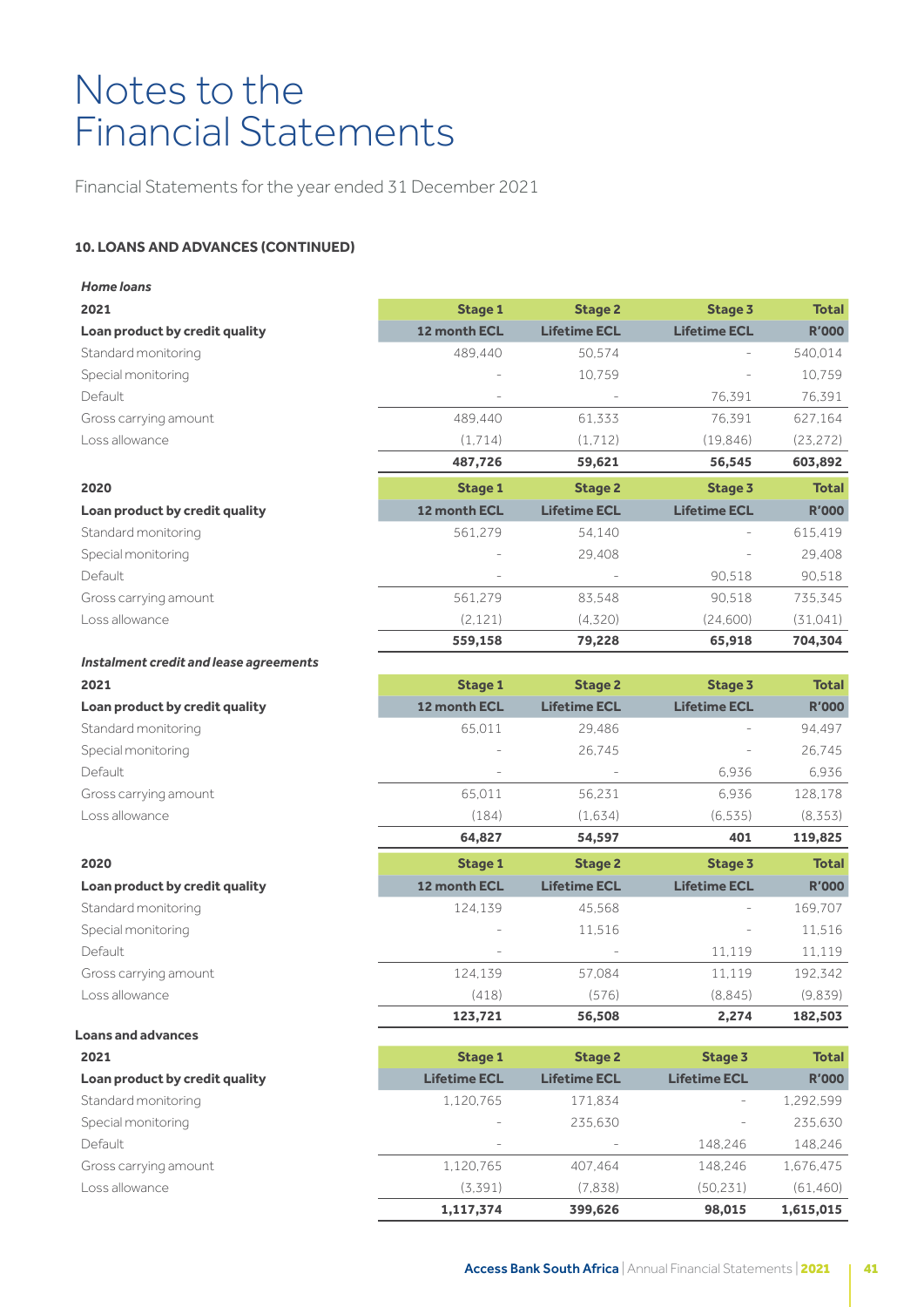Financial Statements for the year ended 31 December 2021

### **10. LOANS AND ADVANCES (CONTINUED)**

| 2020                           | Stage 1      | Stage 2             | Stage 3             | <b>Total</b> |
|--------------------------------|--------------|---------------------|---------------------|--------------|
| Loan product by credit quality | 12 month ECL | <b>Lifetime ECL</b> | <b>Lifetime ECL</b> | <b>R'000</b> |
| Standard monitoring            | 1.455.470    | 220.143             | $\qquad \qquad =$   | 1,675,613    |
| Special monitoring             |              | 160.773             |                     | 160.773      |
| Default                        |              |                     | 222.001             | 222,001      |
| Gross carrying amount          | 1,455,470    | 380.916             | 222.001             | 2.058.387    |
| Loss allowance                 | (4,888)      | (7.378)             | (102.312)           | (114, 578)   |
|                                | 1,450,582    | 373,538             | 119.689             | 1,943,809    |

| <b>Guarantees and letters of credit</b> |                      |                     |                     |                                      |
|-----------------------------------------|----------------------|---------------------|---------------------|--------------------------------------|
| 2021                                    | Stage 1              | Stage 2             | Stage 3             | Total                                |
| Loan product by credit quality          | <b>12 month ECL</b>  | <b>Lifetime ECL</b> | <b>Lifetime ECL</b> | <b>R'000</b>                         |
|                                         | $\sim$ $\sim$ $\sim$ |                     |                     | $\cdot$ $\cdot$ $\sim$ $\sim$ $\sim$ |

| Loan product by credit quality | 12 month ECL | <b>Lifetime ECL</b>      | <b>Lifetime ECL</b>      | <b>R'000</b> |
|--------------------------------|--------------|--------------------------|--------------------------|--------------|
| Standard monitoring            | 40.318       | 4.285                    |                          | 44,603       |
| Special monitoring             | $\sim$       | $\overline{\phantom{0}}$ | $\qquad \qquad$          |              |
| Default                        | $\sim$       | $\overline{\phantom{a}}$ | $\overline{\phantom{a}}$ |              |
| Gross carrying amount          | 40.318       | 4.285                    | $\overline{\phantom{0}}$ | 44,603       |
| Loss allowance                 | (2)          | (1)                      |                          | (3)          |
|                                | 40.316       | 4.284                    | $\blacksquare$           | 44.600       |

| 2020                           | Stage 1                  | Stage 2             | Stage 3                         | <b>Total</b> |
|--------------------------------|--------------------------|---------------------|---------------------------------|--------------|
| Loan product by credit quality | 12 month ECL             | <b>Lifetime ECL</b> | <b>Lifetime ECL</b>             | <b>R'000</b> |
| Standard monitoring            | 24.277                   | 30.657              |                                 | 54,934       |
| Special monitoring             | $\overline{\phantom{a}}$ | $\qquad \qquad$     | $\overline{\phantom{a}}$        |              |
| Default                        | $\overline{\phantom{a}}$ | $\qquad \qquad$     | $\overline{\phantom{0}}$        |              |
| Gross carrying amount          | 24.277                   | 30.657              | $\qquad \qquad$                 | 54,934       |
| Loss allowance                 | (50)                     | (107)               | $\hspace{0.1mm}-\hspace{0.1mm}$ | (157)        |
|                                | 24,227                   | 30,550              | $\overline{\phantom{a}}$        | 54,777       |

|                                        | 2021         | 2020         |
|----------------------------------------|--------------|--------------|
| Category analysis                      | <b>R'000</b> | <b>R'000</b> |
| Overdrafts                             | 160.249      | 204.079      |
| Property, commercial and other loans   | 695.966      | 806,257      |
| Home loans                             | 550,773      | 644,827      |
| Instalment credit and lease agreements | 121.242      | 181,223      |
| Non-Performing Loans                   | 148.245      | 222,001      |
|                                        | 1,676,475    | 2,058,387    |

| Less: Expected credit loss (ECL) - Refer Note 7 | (61, 463) | (114, 735) |
|-------------------------------------------------|-----------|------------|
| Overdrafts                                      | (8,524)   | (54, 462)  |
| Property, commercial and other loans            | (21.311)  | (19, 236)  |
| Home loans                                      | (23.272)  | (31,041)   |
| Instalment credit and lease agreements          | (8.353)   | (9,839)    |
| Guarantees                                      | (3)       | (157)      |

### *Net loans and advances* **1,615,012 1,943,652**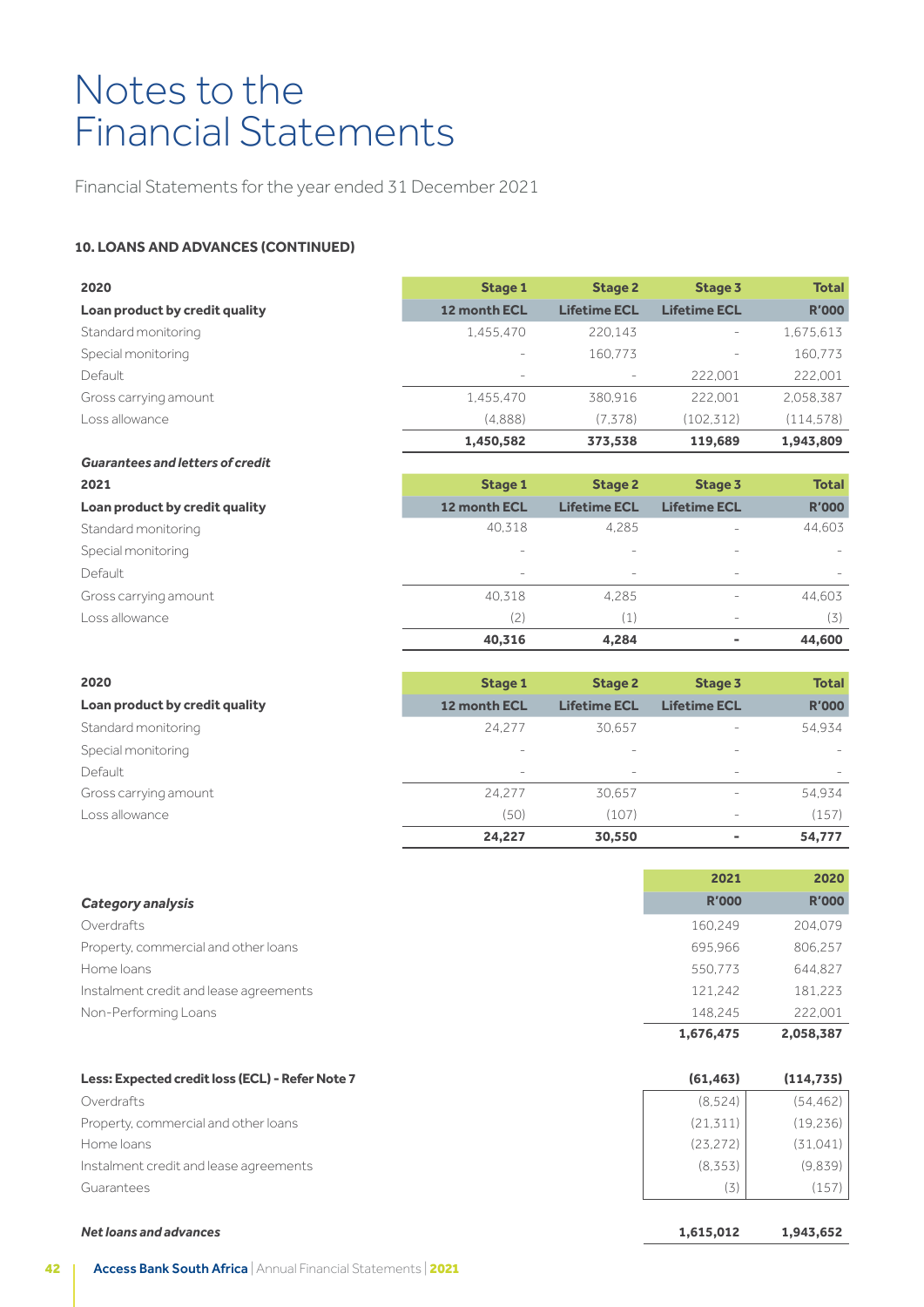Financial Statements for the year ended 31 December 2021

### **10. LOANS AND ADVANCES (CONTINUED)**

Included in ECL is suspended interest amounting to R13,673,657 (2020: R11,595,258). The Bank continues to accrue interest, where appropriate on doubtful debts when there is a realistic prospect of recovery.

This interest is not recognised in the statement of comprehensive income but allocated to the customer's account and interest in suspense. The interest is only recognised in the statement of comprehensive income once recovered or rehabilitated to stage 2.

|                                               | 2021         | 2020         |
|-----------------------------------------------|--------------|--------------|
| <b>Sectorial analysis</b>                     | <b>R'000</b> | <b>R'000</b> |
| Agriculture                                   | 116,004      | 189,185      |
| Financial, Building and property development  | 553,379      | 568,700      |
| Individuals                                   | 329,884      | 399,926      |
| Manufacturing and commerce                    | 496,055      | 533,242      |
| Transport and communication                   | 113,327      | 127,464      |
| <b>Electricity and Water</b>                  |              | 5,790        |
| Mining                                        | 5,532        | 17,798       |
| Other services                                | 62,294       | 216,282      |
|                                               | 1,676,475    | 2,058,387    |
| <b>Maturity analysis</b>                      |              |              |
| Maturing within one year                      | 370,375      | 465,643      |
| Maturing after one year but within five years | 549,529      | 641,008      |
| Maturing after five years                     | 756,571      | 951,736      |
|                                               | 1,676,475    | 2,058,387    |

All loans and advances are granted within the Republic of South Africa and can be denominated in different currencies.

| Non-performing loans and advances by category | As a % of<br><b>Advances</b> | <b>Credit Risk</b> | <b>Securities and</b><br>other expected<br>recoveries | <b>Impairment</b><br>allowance |
|-----------------------------------------------|------------------------------|--------------------|-------------------------------------------------------|--------------------------------|
| 2021                                          |                              | <b>R'000</b>       | <b>R'000</b>                                          | <b>R'000</b>                   |
| Overdraft                                     | 0.53%                        | 8,898              | 2,669                                                 | 6,229                          |
| Commercial and property loans                 | 3.34%                        | 56,021             | 38,400                                                | 17,621                         |
| Instalment sale                               | 0.41%                        | 6.936              | 401                                                   | 6.535                          |
| Home loans                                    | 4.56%                        | 76,391             | 56,545                                                | 19,846                         |
| Total                                         | 8.84%                        | 148,246            | 98,015                                                | 50,231                         |
| Non-performing loans and advances by sector   |                              |                    |                                                       |                                |
| Individuals                                   | 2.50%                        | 41,869             | 31,590                                                | 10,279                         |
| Manufacturing                                 | 3.03%                        | 50,797             | 31,329                                                | 19,468                         |
| Transport                                     | 0.28%                        | 4,736              | 3.099                                                 | 1,637                          |
| <b>Financial and Real Estate</b>              | 2.85%                        | 47,738             | 30,534                                                | 17,204                         |
| Agriculture                                   | 0.03%                        | 527                |                                                       | 527                            |
| Electricity and water                         | $0.00\%$                     |                    |                                                       |                                |
| Other services                                | 0.15%                        | 2,579              | 1,463                                                 | 1,116                          |
| Total                                         | 8.84%                        | 148,246            | 98,015                                                | 50,231                         |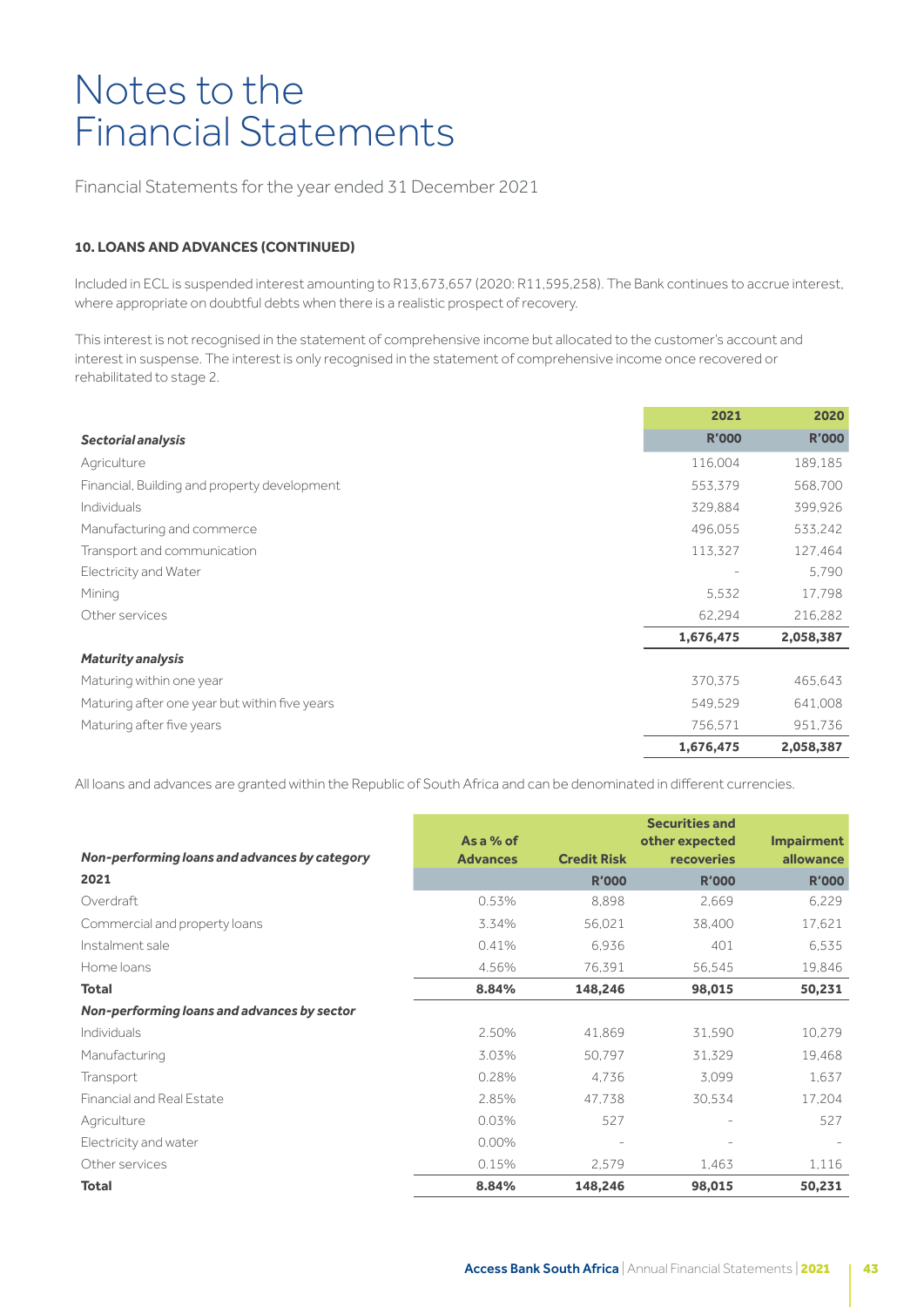Financial Statements for the year ended 31 December 2021

### **10. LOANS AND ADVANCES (CONTINUED)**

|                                               |                 |                    | <b>Securities</b><br>and other |                   |
|-----------------------------------------------|-----------------|--------------------|--------------------------------|-------------------|
|                                               | As a % of       |                    | expected                       | <b>Impairment</b> |
| Non-performing loans and advances by category | <b>Advances</b> | <b>Credit Risk</b> | recoveries                     | allowance         |
| 2020                                          |                 | <b>R'000</b>       | <b>R'000</b>                   | <b>R'000</b>      |
| Overdraft                                     | 2.66%           | 54,717             | 1,994                          | 52,723            |
| Commercial and property loans                 | 3.19%           | 65,647             | 49,504                         | 16,143            |
| Instalment sale                               | 0.54%           | 11,119             | 2,274                          | 8,845             |
| Home loans                                    | 4.40%           | 90,518             | 65,918                         | 24,600            |
| <b>Total</b>                                  | 10.79%          | 222,001            | 119,690                        | 102,311           |
| Non-performing loans and advances by sector   |                 |                    |                                |                   |
| Individuals                                   | 2.27%           | 46,637             | 32,831                         | 13,806            |
| Manufacturing                                 | 2.36%           | 48,545             | 25,546                         | 22,999            |
| Transport                                     | 0.34%           | 7,057              | 4.622                          | 2,435             |
| <b>Financial and Real Estate</b>              | 2.61%           | 53,809             | 40,210                         | 13,599            |
| Agriculture                                   | 2.20%           | 45,363             | 363                            | 45,000            |
| Electricity and water                         | 0.05%           | 1,001              | 966                            | 35                |
| Other services                                | 0.95%           | 19,589             | 15,152                         | 4,437             |
| <b>Total</b>                                  | 10.79%          | 222,001            | 119,690                        | 102,311           |

| Mortgage portfolio - LTV distribution | <b>Credit</b><br>impaired<br>(Gross<br><b>Carrying</b><br>amount)<br>2021<br><b>R'000</b> | <b>Credit</b><br><b>impaired</b><br>(Gross<br><b>Carrying</b><br>amount)<br>2020<br><b>R'000</b> |
|---------------------------------------|-------------------------------------------------------------------------------------------|--------------------------------------------------------------------------------------------------|
| Less than 50%                         |                                                                                           |                                                                                                  |
| 50% to 60%                            | 686                                                                                       | 2,098                                                                                            |
| 60 to 70%                             | $\overline{\phantom{0}}$                                                                  |                                                                                                  |
| 70 % to 80%                           | 4,086                                                                                     | 8,415                                                                                            |
| 80% to 90%                            | 3.198                                                                                     | 4,155                                                                                            |
| 90%to 100%                            | 27,460                                                                                    | 39,837                                                                                           |
| Greater than 100%                     | 40,961                                                                                    | 36,013                                                                                           |
|                                       | 76,391                                                                                    | 90,518                                                                                           |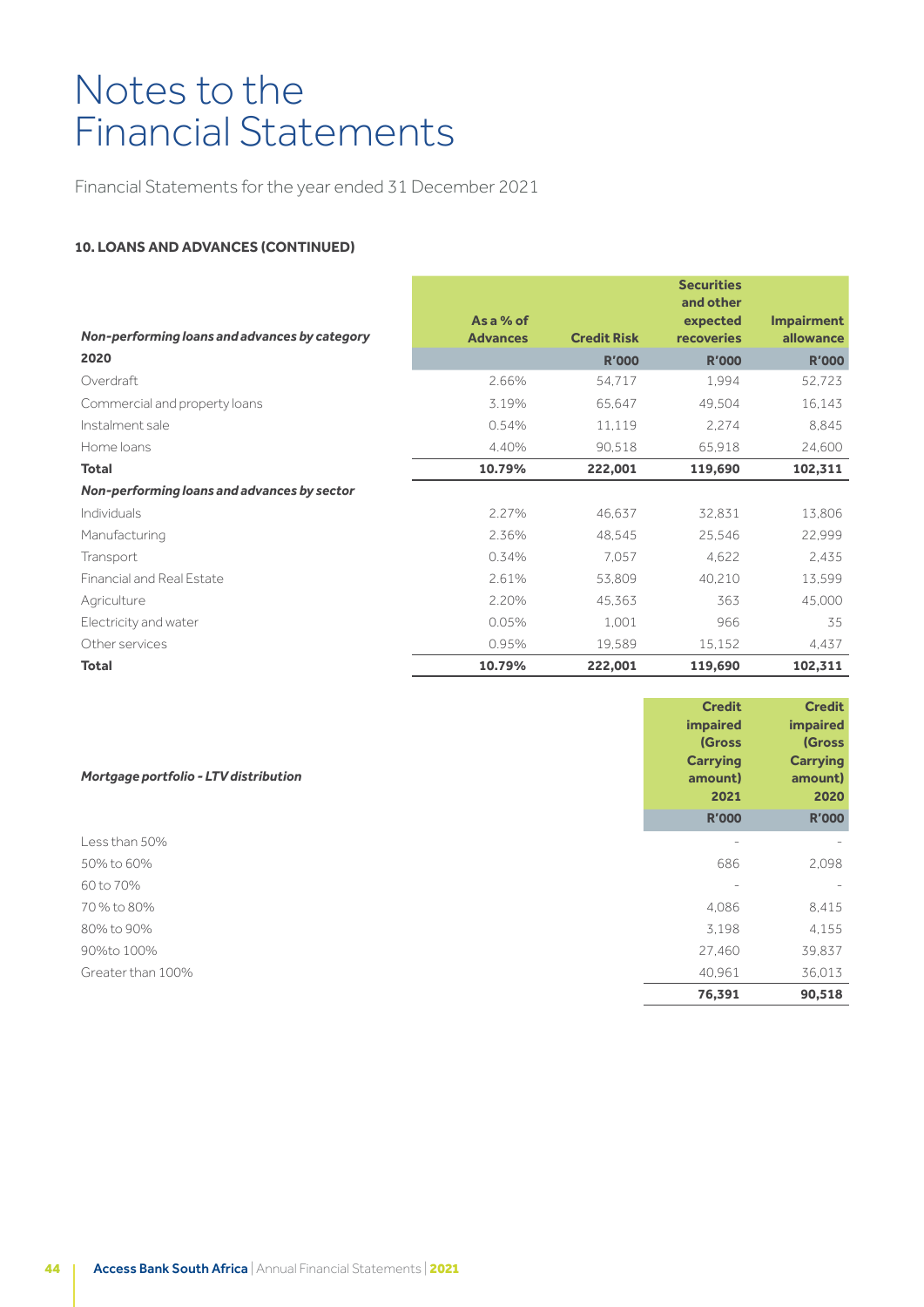Financial Statements for the year ended 31 December 2021

### **10. LOANS AND ADVANCES (CONTINUED)**

| <b>Expected Credit Loss provision: reconciliation of</b><br>movement | <b>Loans and</b><br>advances<br>Stage 1<br>12-month ECL<br><b>R'000</b> | Stage 2<br><b>Lifetime ECL</b><br><b>R'000</b> | <b>Total</b><br>Stage 3<br><b>Lifetime ECL</b><br><b>R'000</b> | 2021<br><b>Total</b><br><b>R'000</b> |
|----------------------------------------------------------------------|-------------------------------------------------------------------------|------------------------------------------------|----------------------------------------------------------------|--------------------------------------|
| Balance as at 1 January 2021                                         | 4.939                                                                   | 7,485                                          | 102,311                                                        | 114,735                              |
| <b>Movements with P&amp;L impact</b>                                 |                                                                         |                                                |                                                                |                                      |
| New loans and advances originated                                    | 1,523                                                                   |                                                |                                                                | 1,523                                |
| New loans and advances originated moved from<br>stage 1 to stage 2   | (1, 166)                                                                | 1.166                                          |                                                                |                                      |
| Settlement of loans and advances                                     | (810)                                                                   | (1,341)                                        | (1,079)                                                        | (3,230)                              |
| Amounts written off                                                  |                                                                         |                                                | (56, 255)                                                      | (56, 255)                            |
| Transfers:                                                           |                                                                         |                                                |                                                                |                                      |
| Transfer from Stage 1 to Stage 2                                     | (588)                                                                   | 588                                            |                                                                |                                      |
| Transfer from Stage 1 to Stage 3                                     | (6)                                                                     |                                                | 6                                                              |                                      |
| Transfer from Stage 2 to 3                                           |                                                                         | (2.934)                                        | 2.934                                                          |                                      |
| Transfer from Stage 2 to 1                                           | 985                                                                     | (985)                                          |                                                                |                                      |
| Transfer from Stage 3 to 2                                           |                                                                         | 4,468                                          | (4, 468)                                                       |                                      |
| Transfer from Stage 3 to 1                                           | 558                                                                     |                                                | (558)                                                          |                                      |
| Changes in PD's/LGD's/EAD                                            | (2.042)                                                                 | (608)                                          | 7.340                                                          | 4,690                                |
|                                                                      | 3.393                                                                   | 7,839                                          | 50,231                                                         | 61,463                               |

| <b>Expected Credit Loss provision: reconciliation of</b><br>movement | <b>Loans</b> and<br>advances<br>Stage 1 | Stage 2             | <b>Total</b><br>Stage 3 | 2020<br><b>Total</b> |
|----------------------------------------------------------------------|-----------------------------------------|---------------------|-------------------------|----------------------|
|                                                                      | 12-month ECL                            | <b>Lifetime ECL</b> | <b>Lifetime ECL</b>     |                      |
|                                                                      | <b>R'000</b>                            | <b>R'000</b>        | <b>R'000</b>            | <b>R'000</b>         |
| Balance as at 1 January 2020                                         | 5.614                                   | 10.442              | 24.786                  | 40.842               |
| IFRS 9 opening balance adjustment                                    |                                         |                     |                         |                      |
| <b>Movements with P&amp;L impact</b>                                 |                                         |                     |                         |                      |
| New loans and advances originated                                    | 1,214                                   | 322                 |                         | 1,536                |
| New loans and advances originated moved from<br>stage 1 to stage 2   |                                         |                     |                         |                      |
| Settlement of loans and advances                                     | (520)                                   | (811)               | (1,887)                 | (3,218)              |
| Amounts written off                                                  |                                         |                     | (812)                   | (812)                |
| Transfers:                                                           |                                         |                     |                         |                      |
| Transfer from Stage 1 to Stage 2                                     | (790)                                   | 790                 |                         |                      |
| Transfer from Stage 1 to Stage 3                                     | (342)                                   |                     | 342                     |                      |
| Transfer from Stage 2 to 3                                           |                                         | (6.085)             | 6,085                   |                      |
| Transfer from Stage 2 to 1                                           | 1.143                                   | (1, 143)            |                         |                      |
| Transfer from Stage 3 to 2                                           |                                         |                     |                         |                      |
| Transfer from Stage 3 to 1                                           |                                         |                     |                         |                      |
| Changes in PD's/LGD's/EAD                                            | (1,380)                                 | 3,970               | 73,797                  | 76,387               |
|                                                                      | 4.939                                   | 7.485               | 102.311                 | 114.735              |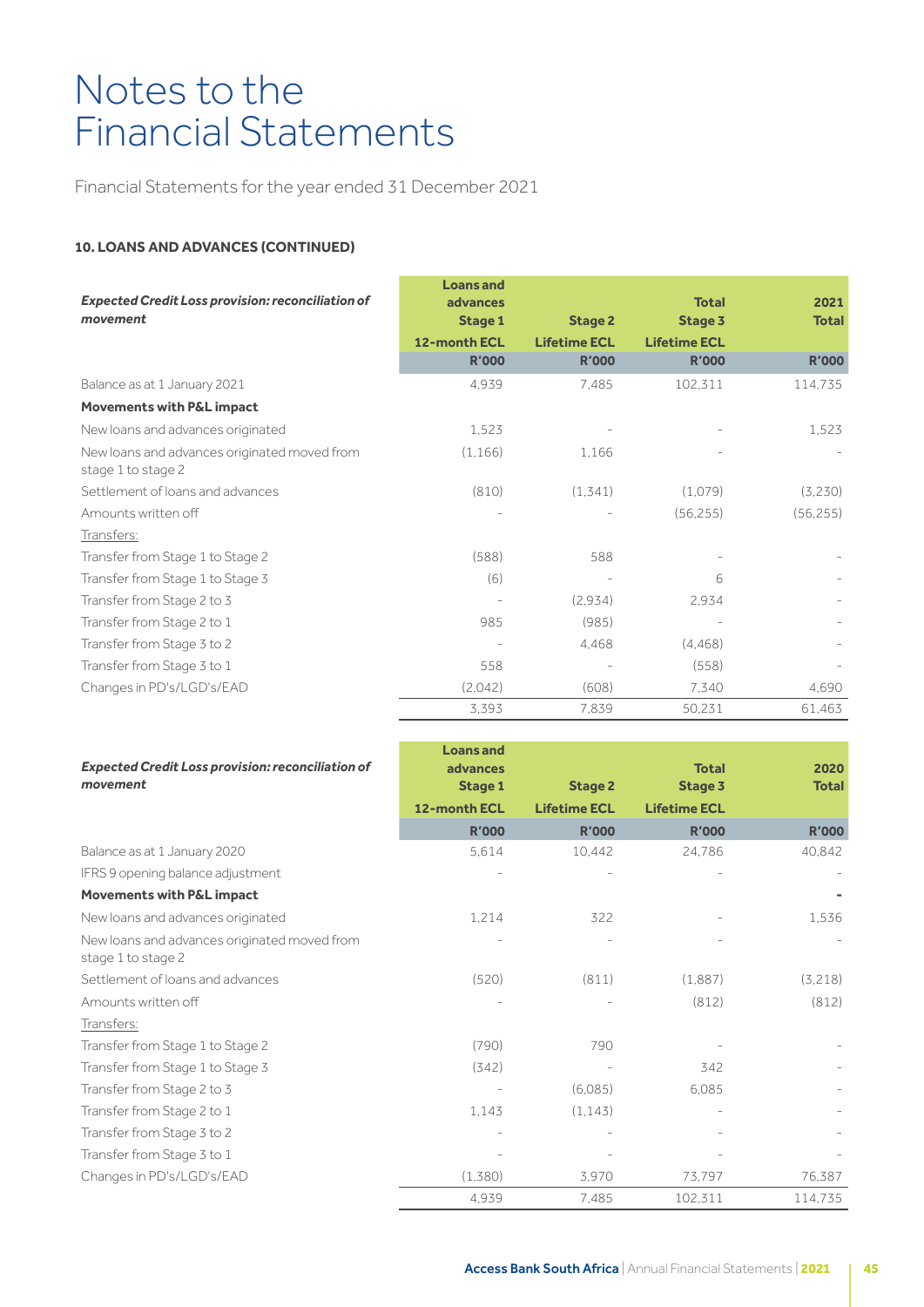Financial Statements for the year ended 31 December 2021

#### **10. LOANS AND ADVANCES (CONTINUED)**

| Securities in respect of loans and advances                  | 2021         | 2020         |
|--------------------------------------------------------------|--------------|--------------|
| Overdrafts, property and commercial loans                    | <b>R'000</b> | <b>R'000</b> |
| - Cash Investments                                           | 15,158       | 18,208       |
| - Guarantees                                                 | 550          | 1,905        |
| - Mortgage Bonds                                             | 762.759      | 848,630      |
| - Ceded Insurance Policies                                   | 2,471        | 149          |
| - Other Securities                                           | 5,727        | 90,801       |
| - Secondary Security                                         | 56,231       | 30,928       |
|                                                              | 842,896      | 990,621      |
| <b>Home Loans</b>                                            |              |              |
| - Mortgage Bonds (Residential)                               | 549,795      | 641,016      |
| Instalment credit and lease agreements                       | 121,554      | 181,223      |
| <b>Non-performing loans:</b>                                 |              |              |
| - Mortgage Bonds (residential and commercial)                | 97.614       | 117,417      |
| - 'Assets Financed in respect of Instalment Credit Agreement | 401          | 2,274        |
|                                                              | 98,015       | 119,691      |
| Total secured loans and advances                             | 1,612,261    | 1,932,551    |
| Total unsecured loans and advances                           | 64,214       | 125,836      |
| <b>Total loans and advances</b>                              | 1,676,475    | 2,058,387    |

The directors consider that the carrying amount of loans and advances approximates fair value.

#### **Impact of Covid 19 – Moratoriums**

During 2021, the Bank has continued to support its clients and provide financial relief through the granting of loan payment moratoriums on a case-by-case basis to clients. The moratoriums were initially granted for a period of four months and in some cases were extended further. By the end of December 2021 there were no moratoriums remaining.

#### **Loans and advances - Fair value through comprehensive income**

An agreement to sell a portfolio of loans was entered into with Mercantile Bank in the prior year. A fee of 1% of the carrying amount is payable to Mercantile on conclusion of each loan transfered. The amount sold to Mercantile under the agreement was approximately R40million and the agreement has now came to an end in December 2021.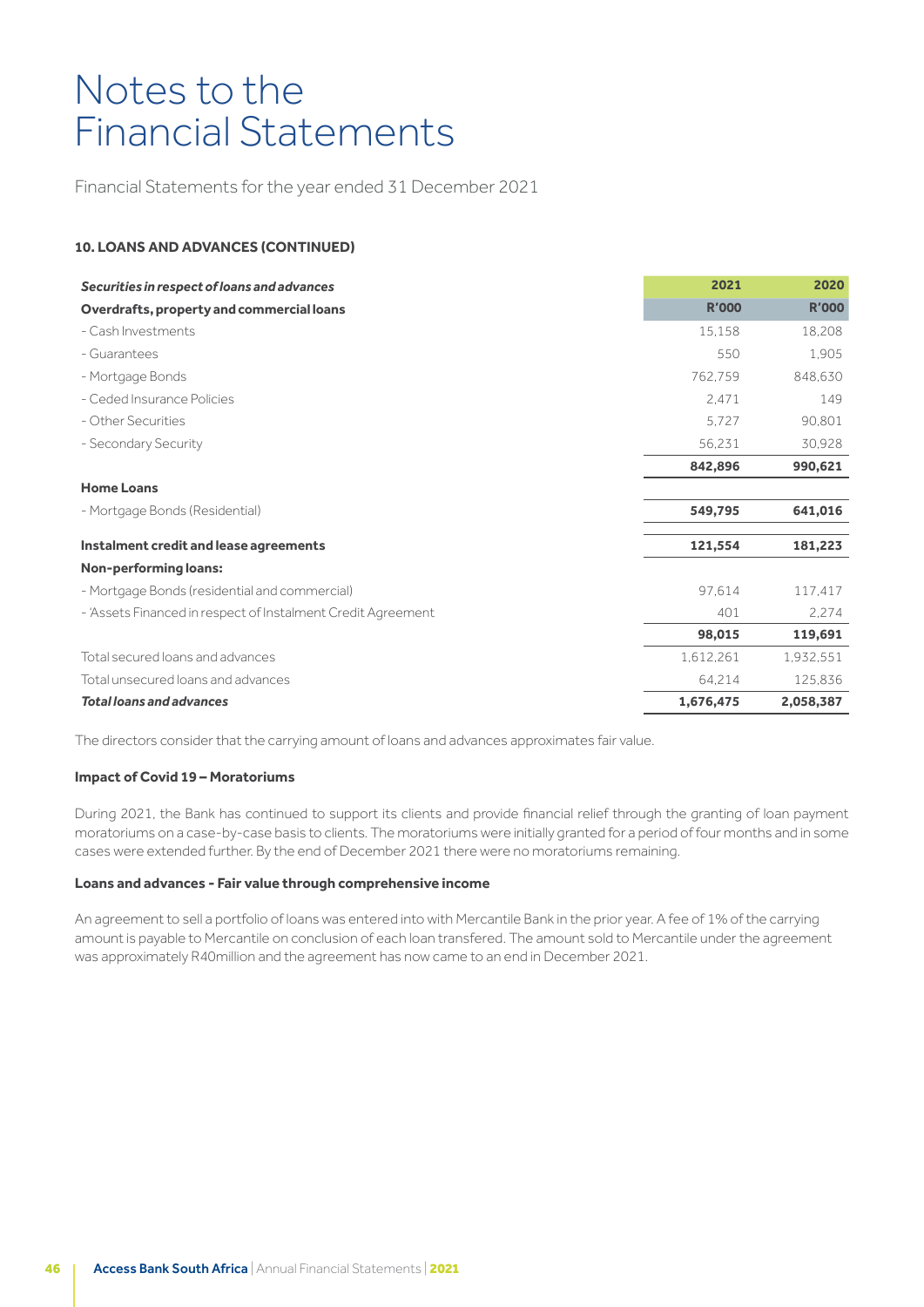Financial Statements for the year ended 31 December 2021

## 11. CREDIT IMPAIRMENT FOR LOANS AND ADVANCES

|                                                                    | 2021         | 2020         |
|--------------------------------------------------------------------|--------------|--------------|
|                                                                    | <b>R'000</b> | <b>R'000</b> |
| Balance at 1 January                                               | 114,735      | 40.842       |
| Amounts written off against provisions                             | (56, 253)    | (812)        |
|                                                                    | 58,482       | 40,030       |
| Charge to the Statement of Comprehensive Income                    | (3,510)      | 71,108       |
| Specific impairment: raised in the current year                    | 11,222       | 84,887       |
| Specific provisions: recoveries of balances raised in current year | (9,200)      | (8,672)      |
| Interest in abeyance recovered                                     | (3,508)      | (1,320)      |
| Portfolio impairment reversal                                      | (1, 192)     | (3,630)      |
| Recoveries of Balance previously written off.                      | (832)        | (157)        |
| Recoveries of Balance previously written off                       | 832          | 157          |
| Interest in abeyance raised deducted against interest income       | 5,659        | 3,440        |
| <b>Balance at 31 December</b>                                      | 61,463       | 114,735      |
| <b>Analysis</b>                                                    |              |              |
| Specific impairment                                                | 50.231       | 102.311      |
| Portfolio impairment                                               | 11.232       | 12,424       |
|                                                                    | 61,463       | 114,735      |
| <b>Sectorial analysis</b>                                          |              |              |
| Individuals                                                        | 12.428       | 16.607       |
| Manufacturing                                                      | 22.764       | 2.149        |
| Transport and communication                                        | 3.189        | 3.093        |
| Financial and real estate                                          | 19,899       | 15,059       |
| Mining                                                             | 11           | 75           |
| Electricity and water                                              |              | 51           |
| Agriculture                                                        | 1,406        | 45,545       |
| <b>Other Services</b>                                              | 1,766        | 32,156       |
|                                                                    | 61,463       | 114,735      |
|                                                                    |              |              |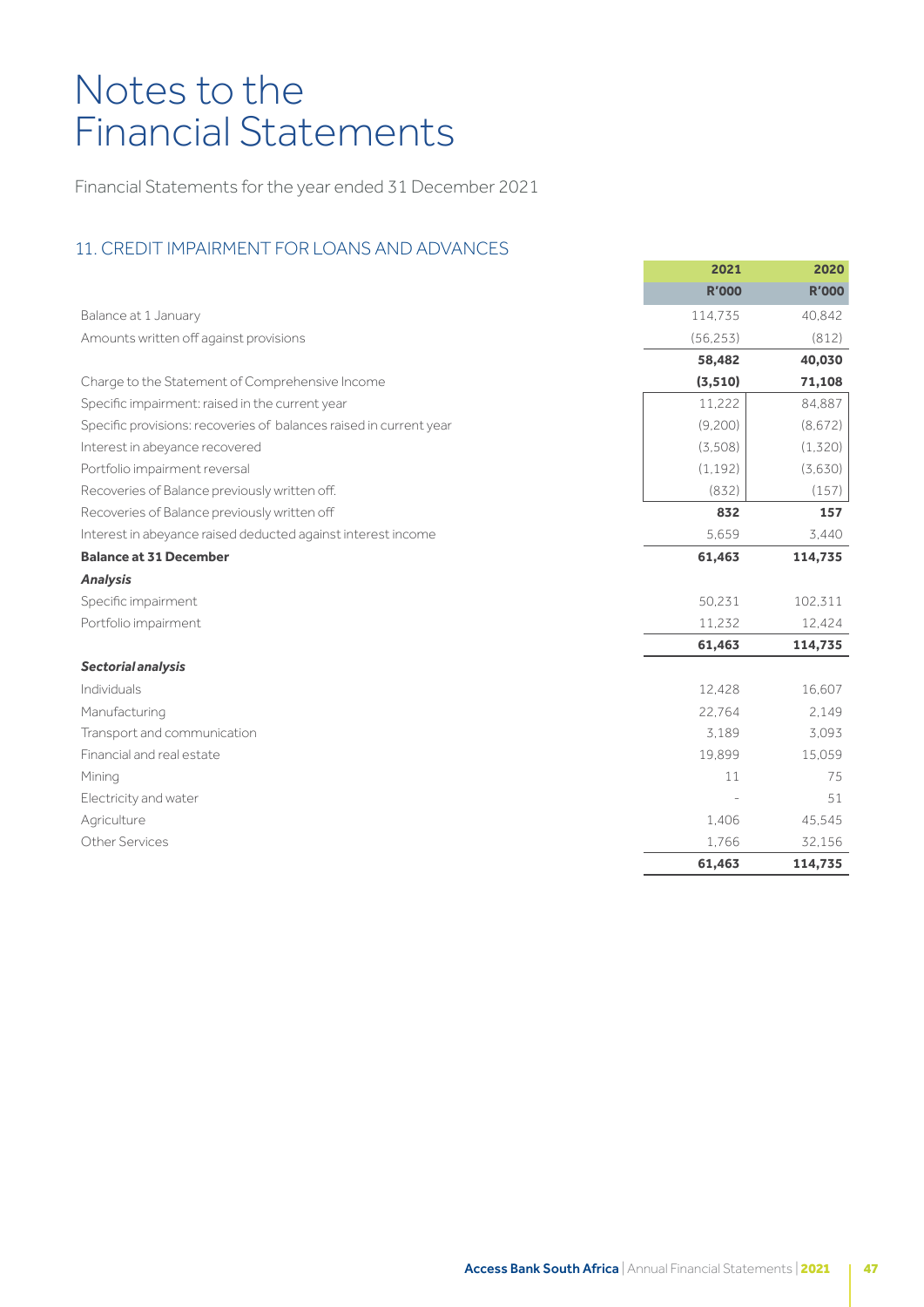Financial Statements for the year ended 31 December 2021

### 12. PROPERTY AND EQUIPMENT

|                                     | <b>Motor</b><br>vehicles | <b>Properties</b><br><b>Brought in</b> | <b>Furniture and</b><br><b>Fittings</b> | <b>Office</b><br><b>Equipment</b> | <b>Computer</b><br><b>Equipment</b> | <b>Total</b> |
|-------------------------------------|--------------------------|----------------------------------------|-----------------------------------------|-----------------------------------|-------------------------------------|--------------|
| Cost                                | <b>R'000</b>             | <b>R'000</b>                           | <b>R'000</b>                            | <b>R'000</b>                      | <b>R'000</b>                        | <b>R'000</b> |
| <b>Balance as at 1 January 2020</b> | 1.183                    | 79                                     | 26.770                                  | 2.591                             | 11.735                              | 42,358       |
| Additions                           |                          | $\overline{\phantom{a}}$               | 2,436                                   | 4                                 | 10,276                              | 12,716       |
| <b>Disposals</b>                    | $\overline{a}$           | $\overline{\phantom{a}}$               | (7.754)                                 | (134)                             | (2,819)                             | (10, 707)    |
| <b>Balance as at 1 January 2021</b> | 1,183                    | 79                                     | 21,452                                  | 2,461                             | 19,192                              | 44,367       |
| Additions                           | 2,365                    | $\qquad \qquad -$                      | 5,416                                   |                                   | 3.968                               | 11,749       |
| <b>Disposals</b>                    | (885)                    | $\overline{\phantom{a}}$               | (1,666)                                 |                                   | (835)                               | (3,386)      |
| At 31 December 2021                 | 2,663                    | 79                                     | 25,202                                  | 2,461                             | 22,325                              | 52,730       |
| <b>Accumulated depreciation</b>     |                          |                                        |                                         |                                   |                                     |              |
| <b>Balance as at 1 January 2020</b> | (1,038)                  | (79)                                   | (17, 625)                               | (1.899)                           | (5,651)                             | (26, 292)    |
| Depreciation charge for the year    | (65)                     |                                        | (4.015)                                 | (245)                             | (2,914)                             | (7, 239)     |
| Eliminated on scrapping             |                          |                                        | 3.931                                   | 125                               | 2,804                               | 6,860        |
| <b>Balance as at 1 January 2021</b> | (1, 103)                 | (79)                                   | (17, 709)                               | (2,019)                           | (5,761)                             | (26, 671)    |
| Depreciation charge for the year    | (149)                    | $\overline{a}$                         | (1,484)                                 | (113)                             | (4,062)                             | (5,808)      |
| Eliminated on scrapping             | 858                      | $\overline{a}$                         | 1.406                                   |                                   | 835                                 | 3,099        |
| At 31 December 2021                 | (394)                    | (79)                                   | (17, 787)                               | (2, 132)                          | (8,988)                             | (29, 380)    |
| <b>Carrying amount</b>              |                          |                                        |                                         |                                   |                                     |              |
| At 31 December 2020                 | 80                       |                                        | 3.743                                   | 442                               | 13,431                              | 17,696       |
| At 31 December 2021                 | 2 2 6 9                  | -                                      | 7,415                                   | 329                               | 13,337                              | 23,350       |

## 13. INTANGIBLE ASSETS

|                           |              |                     | <b>Carrying</b> |
|---------------------------|--------------|---------------------|-----------------|
|                           | Cost         | <b>Amortisation</b> | <b>Amount</b>   |
|                           | <b>R'000</b> | <b>R'000</b>        | <b>R'000</b>    |
| At 31 December 2019       | 141,847      | (52, 124)           | 89,723          |
| Additions                 | 30,132       |                     | 30,132          |
| <b>Disposals</b>          | (19, 184)    | 19,184              |                 |
| Amortisation for the year |              | (47, 933)           | (47, 933)       |
| At 31 December 2020       | 152,795      | (80, 873)           | 71,922          |
| Additions                 | 45,893       |                     | 45,893          |
| <b>Disposals</b>          | (146)        | 146                 |                 |
| Amortisation for the year |              | (33.824)            | (33,824)        |
| At 31 December 2021       | 198,542      | (114, 551)          | 83,991          |

Intangible assets consist of computer software, licenses and internal and external software development and implementation costs.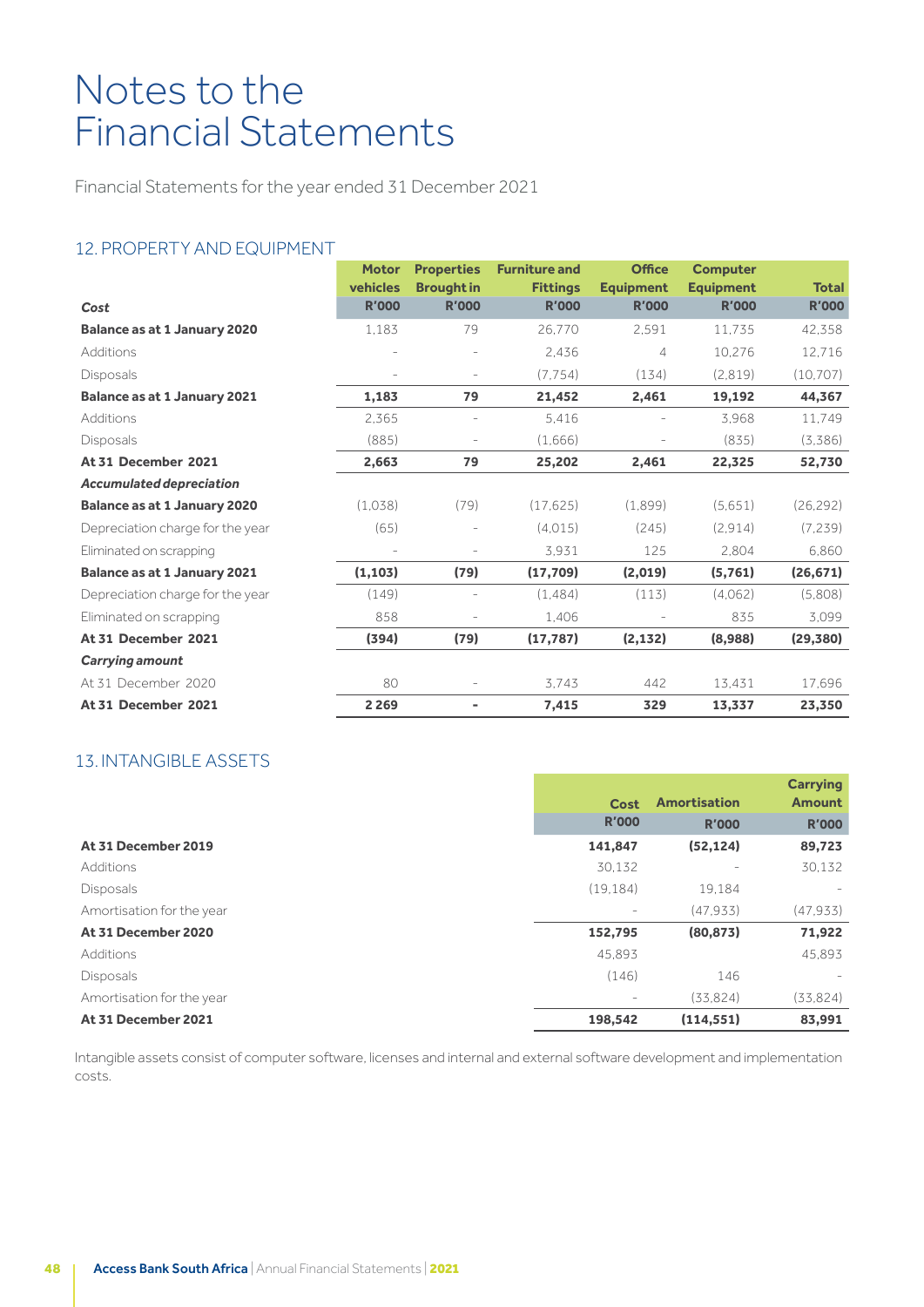Financial Statements for the year ended 31 December 2021

## 14. LEASES

| 14.1 Right of use asset                                                                                   | 2021         | 2020         |
|-----------------------------------------------------------------------------------------------------------|--------------|--------------|
|                                                                                                           | <b>R'000</b> | <b>R'000</b> |
| Opening Balance                                                                                           | 6,115        | 12,329       |
| Recognition of right of assets in current year                                                            | 42,013       | 5.282        |
| Depreciation of right of use assets                                                                       | (7.594)      | (7,944)      |
| Derecognition of right on termination of lease in current period                                          |              | (3, 552)     |
| At 31 December                                                                                            | 40,534       | 6,115        |
| 14.2 Lease liabilities                                                                                    |              |              |
| Opening Balance                                                                                           | 5,975        | 11,980       |
| Recognition of lease liability in current year                                                            | 42,013       | 5,282        |
| Interest expense on lease liabilities                                                                     | 1,734        | 4,803        |
| Minimum lease payments                                                                                    | (9,649)      | (12, 623)    |
| Derecognition of liability on termination of lease in current year                                        |              | (3, 467)     |
| At 31 December                                                                                            | 40,073       | 5,975        |
| Maturity analysis of lease liabilities                                                                    |              |              |
| Year 1                                                                                                    | 8,432        | 2,924        |
| Year 2                                                                                                    | 7,820        | 1,181        |
| Year 3                                                                                                    | 7,271        | 746          |
| After Year 3                                                                                              | 16,550       | 1,124        |
|                                                                                                           | 40,073       | 5,975        |
| <b>15. SHARE CAPITAL</b>                                                                                  |              |              |
|                                                                                                           | 2021         | 2020         |
| <b>Authorised</b>                                                                                         | <b>R'000</b> | <b>R'000</b> |
| 1 000 000 000 (2020:1 000 000 000) ordinary shares of R1 each (par value)<br><b>Issued and fully paid</b> | 1,000,000    | 1,000,000    |

At the beginning of the year 91 482 763 (2020: 67 855 763) shares of R1 each 91,482 91,482 67,856 Shares issued at R1 each during the year\* 856,950 compared at R1 each during the year\* At the end of the year 948 432 074 (2020:91 482 763) shares of R1 each **948,432** 91,482

The Bank has one class of ordinary shares which carry no right to fixed income. The unissued shares are under the control of the Directors subject to the notification to and specific approval by Access Bank Plc, until the next AGM.

### 16. SHARE PREMIUM

|                                                   | 2021         | 2020         |
|---------------------------------------------------|--------------|--------------|
|                                                   | <b>R'000</b> | <b>R'000</b> |
| Balance at beginning and end of the year          | 734.838      | 626.927      |
| Shares issued during the year                     | (456.950)    | 107,911      |
| Balance at end of the year                        | 277.888      | 734,838      |
| Refer to directors' report for further breakdown. |              |              |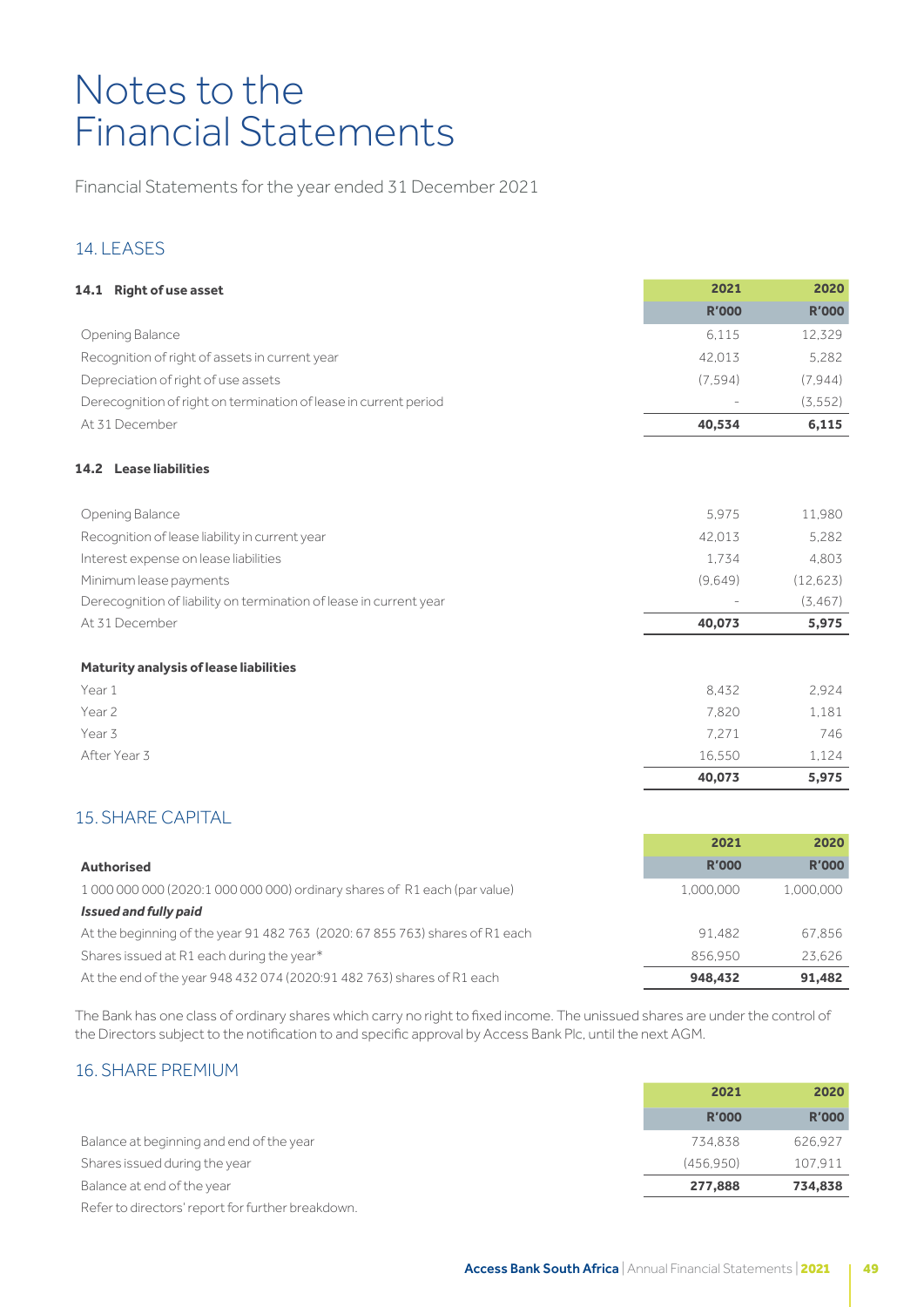Financial Statements for the year ended 31 December 2021

## 17. DEPOSITS AND CURRENT ACCOUNTS

|                                                      | 2021         | 2020         |
|------------------------------------------------------|--------------|--------------|
|                                                      | <b>R'000</b> | <b>R'000</b> |
| Demand deposits                                      | 1,075,137    | 1,248,092    |
| Customer foreign currency deposits (demand deposits) | 160,556      | 293,075      |
| Term deposits                                        | 855,467      | 873,319      |
|                                                      | 2,091,160    | 2,414,486    |
| Deposits from banks                                  | 1,641,480    | 35,731       |
|                                                      | 3,732,640    | 2,450,217    |
| Included in deposits from banks are:                 |              |              |
| Amounts due to other banks                           | 1,641,480    | 35,731       |
| <b>Maturity analysis</b>                             |              |              |
| On demand                                            | 1,281,598    | 1,581,899    |
| Maturing within one month                            | 39,591       | 34,245       |
| Maturing after one but within six months             | 1,276,034    | 485,974      |
| Maturing after six months but within twelve months   | 1,093,187    | 303,391      |
| Maturing greater than 12 months                      | 42,230       | 44,708       |
|                                                      | 3,732,640    | 2,450,217    |
| <b>Sector analysis</b>                               |              |              |
| Agriculture, Hunting, Forestry and Fishing           | 124.152      | 184.706      |
| Community, Social and Personal                       | 529,710      | 560,499      |
| Construction                                         | 21.122       | 26.499       |
| Electricity and Water                                | 2,580        | 2,499        |
| Financial, Insurance, Real estate and Business       | 2,351,125    | 962,937      |
| Manufacturing                                        | 18.425       | 19,904       |
| Mining                                               | 12,273       | 16,254       |
| Other                                                | 39,377       | 51,032       |
| Transport and communication                          | 70,733       | 111,727      |
| Wholesale and Retail trade                           | 563,143      | 514,160      |
|                                                      | 3,732,640    | 2,450,217    |

### 18.ACCOUNTS PAYABLE

|                                    | <b>R'000</b> | <b>R'000</b>             |
|------------------------------------|--------------|--------------------------|
| Sundry creditors                   | 28,811       | 30,128                   |
| Accruals                           | 103.655      | 70.237                   |
| Receiver of Revenue - Payroll cost | 3.625        | $\overline{\phantom{0}}$ |
| Receiver of Revenue - VAT          | 1.288        | 307                      |
|                                    | 137,379      | 100,672                  |

**2021 2020**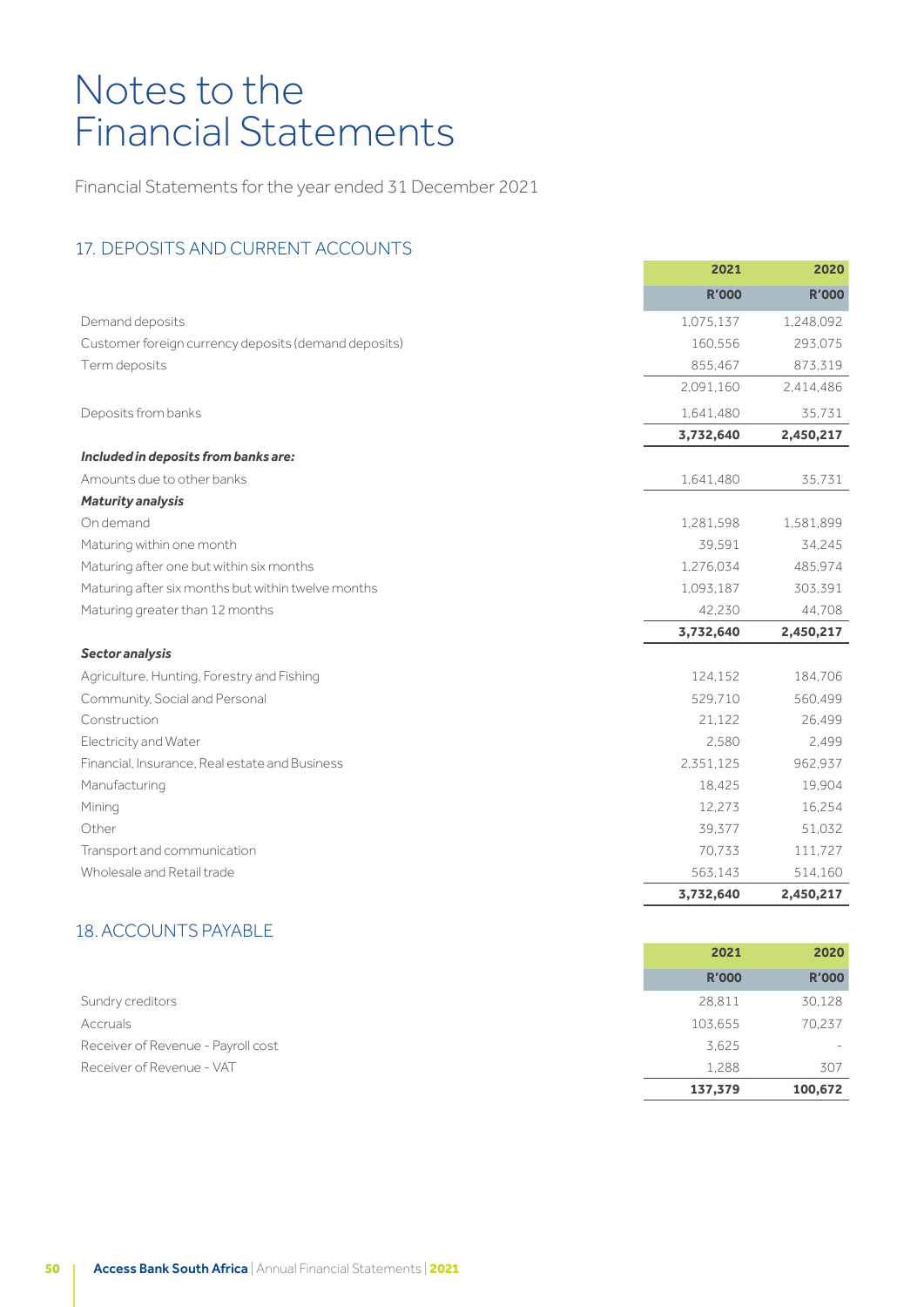Financial Statements for the year ended 31 December 2021

### 19. INSTITUTIONAL LOANS

|                                   | 2021              | 2020         |
|-----------------------------------|-------------------|--------------|
|                                   | <b>R'000</b>      | <b>R'000</b> |
| Openning balance                  | 150,000           |              |
| Loan received                     | $\qquad \qquad -$ | 150,000      |
| Loan repaid                       | (75,000)          |              |
| Interest expense for current year | 11,158            | 14,080       |
| Interest settled during the year  | (11, 158)         | (14,080)     |
|                                   | 75,000            | 150,000      |

On the 31 January 2020, a three year loan of R150 million at 3 month jibar plus 5.5% was received from Norsad with capital repayments from the 2nd year. Interest payable quarterly. This loan is unsecured.

### 20.DEBENTURE INSTRUMENTS

| 2020         | 2021         |  |
|--------------|--------------|--|
| <b>R'000</b> | <b>R'000</b> |  |
| $\sim$       | 183.161      |  |

Comprises of 3 unsecured debentures issued in 2021 in favour of 3 investors.

The debentures bear interest at the aggregate of 12month Jibar plus a margin of 2% per annum with a maturity of 5years and 3months.

The capital amount is payable on maturity. The debentures at the sole discretion of the Prudential Authority (PA) can be converted into ordinary shares on the occurance of a trigger event as determined by the PA. The debentures qualify as Tier 2 capital in terms of the Bank Regulations. The future discounted cashflows are disclosed in note 24. In 2023 Jibar will be replaced with another base rate and this has been considered in the legal documents of the debentures.

### 21. CONTINGENCIES AND COMMITMENTS

|                                     | 2021         | 2020         |
|-------------------------------------|--------------|--------------|
| 21.1 Contingencies                  | <b>R'000</b> | <b>R'000</b> |
| Letters of credit                   | 7.897        | 1.905        |
| Liabilities under quarantees        | 36.706       | 53.029       |
| Revocable unutilised facilities     | 127.904      | 169.797      |
| Irrevocable unutilised facilities   | 82.612       | 140.199      |
| <b>EFT Debit services</b>           | 2.200        | 2.200        |
| Legal claim instituted by borrowers | 92.630       | 45.000       |
| Committed capital expenditure       | 14.325       | 4,268        |
| Deferred Sanction fine              | 5.000        | 5,000        |
| Centurion lease option              | 35,500       |              |
|                                     | 404,774      | 421,398      |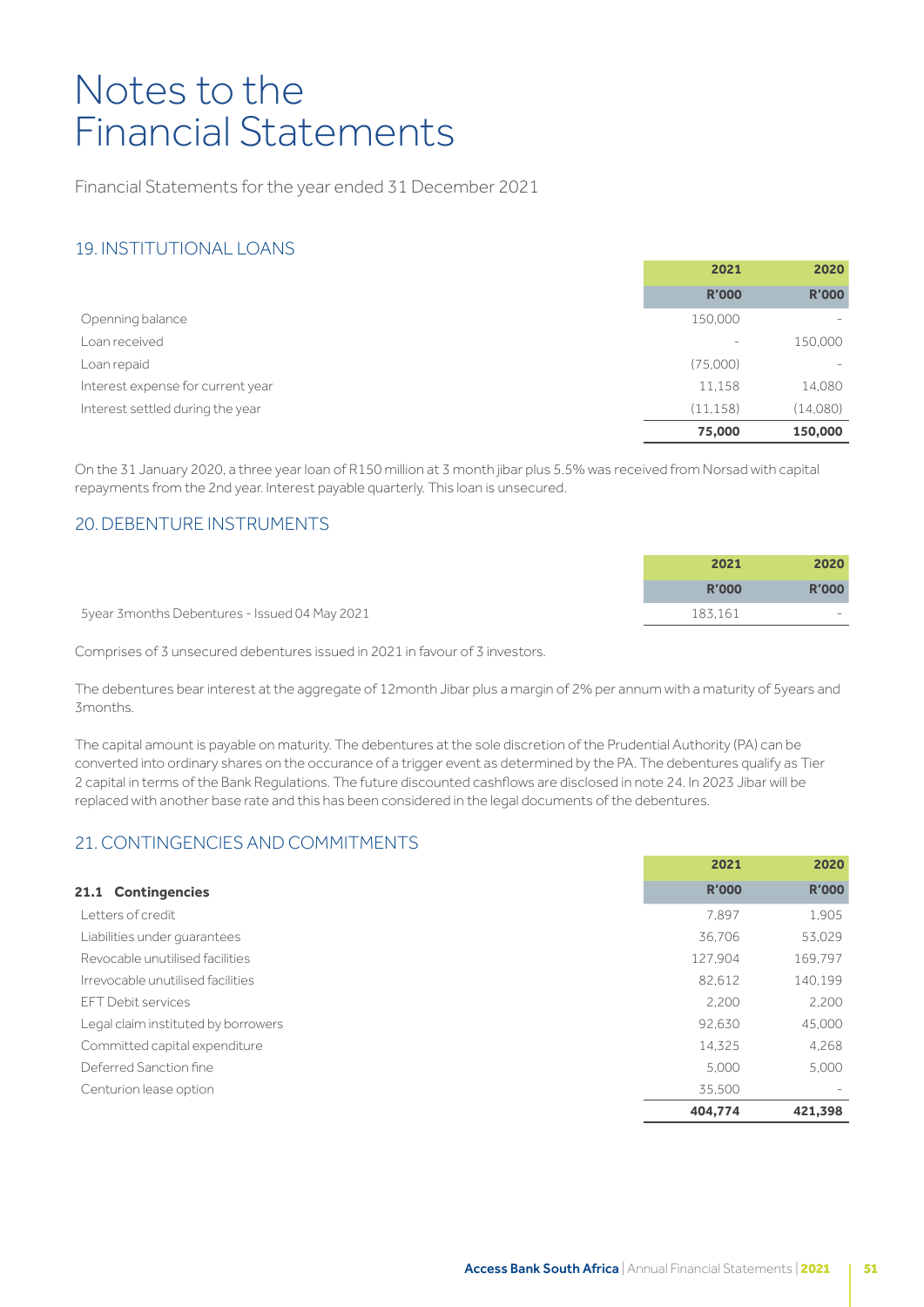Financial Statements for the year ended 31 December 2021

## 22. LOSS FROM OPERATIONS

### **22.1 Interest income 2021 2020 R'000 R'000** Balances with banks and short-term funds 14,745 13,517 Short-term negotiable securities 526 6,412 Government bonds 13,737 and 13,737 and 13,737 and 13,737 and 13,737 and 13,737 and 13,737 and 13,737 and 13,737 and 13,737 and 13,737 and 13,737 and 13,737 and 13,737 and 13,737 and 13,737 and 13,737 and 13,737 and 13,737 Loans and advances - performing 138,625 171,809 Other interest earned 6 178  **199,614 205,653 22.2 Interest expense 2021 2020 R'000 R'000** Deposits from banks 20,867 3,996 Current and call deposit accounts 21,634 16,433 Savings accounts 6,837 5,837 5,837 5,837 5,837 5,837 5,837 5,837 5,837 5,837 5,837 5,837 5,837 5,837 5,837 5,837 5,837 5,837 5,837 5,837 5,837 5,837 5,837 5,837 5,837 5,837 5,837 5,837 5,837 5,837 5,837 5,837 5,837 5,837 5 Other term deposits 62,618 Negotiable certificates of deposits and the set of the set of deposits and the set of deposits of the set of deposits of the set of the set of deposits of deposits of the set of the set of deposits of deposits of the set o Interest bearing institutional loans 11,158 14,080 Debentures 7,904 -  **115,207 104,703**

Included in interest paid in 2020 is penalty interest of R16,5million charged for early redemption of a notice deposit.

The deposit was withdrawn by the customer without providing the necessary notice period of 188 days to The Bank. Notice period deposit products require the relevant notice to be given to The Bank before the withdrawal otherwise a penalty will be charged against the interest earned by the customer. This is a normal banking practice within the banking industry. This dispute between the Bank and the customer is at arbitration and is still ongoing. In the unlikely event of the Bank lossing the arbitration the Bank would need to refund the R16,5 million plus interest to the customer.

| 22.3 Interest expense from non-banking activities  | 2021         | 2020         |
|----------------------------------------------------|--------------|--------------|
|                                                    | <b>R'000</b> | <b>R'000</b> |
| Interest on lease liabilities                      | 1.734        | 4,803        |
|                                                    | 1,734        | 4,803        |
| Net interest income                                | 82,673       | 96,147       |
| 22.4 Non - interest income                         |              |              |
|                                                    |              |              |
| Fee income                                         | 95.545       | 65,428       |
| Foreign exchange profit                            | 20.602       | 15,596       |
| Profit on sale of Government bonds                 | 10,258       | 14,596       |
| Profit on scrapping of assets                      | 299          |              |
| Other income                                       | 705          | 3.329        |
| Less: Credit impairment on other financial assests | (1,339)      | (1,695)      |
|                                                    | 126,070      | 97,254       |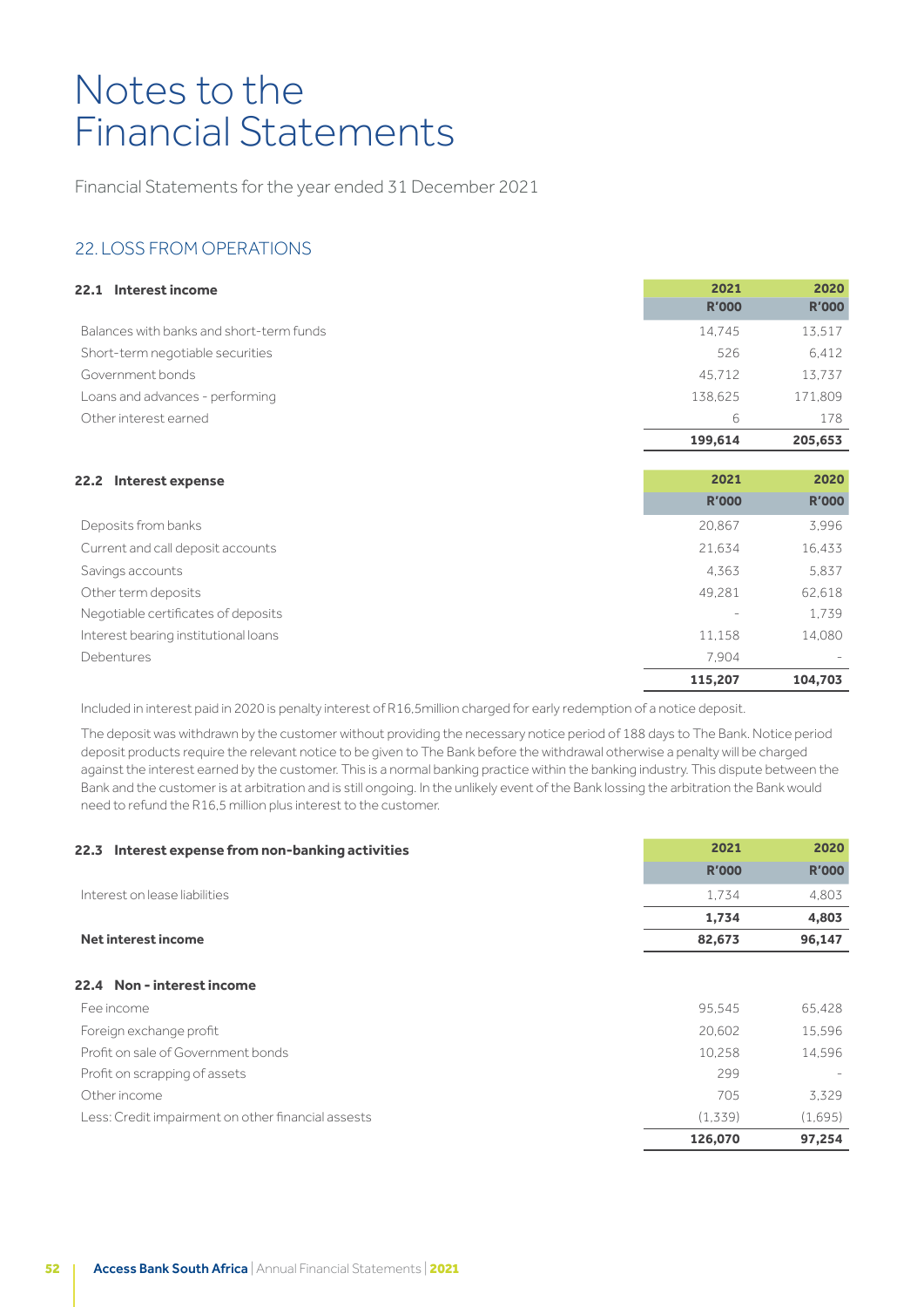### Financial Statements for the year ended 31 December 2021

| 22.5 Operating expenses                               | 2021         | 2020         |
|-------------------------------------------------------|--------------|--------------|
|                                                       | <b>R'000</b> | <b>R'000</b> |
| <b>Staff costs</b>                                    | 158,833      | 169,268      |
| Salaries, wages and allowances                        | 115,178      | 132,798      |
| Contributions to provident fund and other staff funds | 19,037       | 19,424       |
| Directors' emoluments                                 | 18,935       | 12,776       |
| Other                                                 | 5,683        | 4,270        |
|                                                       |              |              |
| <b>Depreciation and amortisation</b>                  | 47,226       | 63,116       |
| <b>Owned assets</b>                                   | 39,632       | 55,172       |
| Motor vehicles                                        | 149          | 65           |
| Furniture and fittings                                | 1,484        | 4,015        |
| Office equipment                                      | 113          | 245          |
| Computer equipment                                    | 4,062        | 2,914        |
| Computer software                                     | 33,824       | 47,933       |
| Lease assets                                          | 7,594        | 7,944        |
| <b>Buildings</b>                                      | 7,594        | 7,944        |
| Audit fees                                            | 6,520        | 5,905        |
| Loss on scrapping of fixed assets                     | 287          | 3,847        |
| <b>Other operating expenses</b>                       | 213,043      | 234,287      |
|                                                       | 425,909      | 476,423      |

### 23.TAXATION

The Bank has a tax assessed loss position of R585,253,554 as at 31 December 2020. December 2020 was the latest tax year assessed by SARS.

A deferred tax asset has not been recognised. The raising of a deferred tax asset will be considered based on future profitability.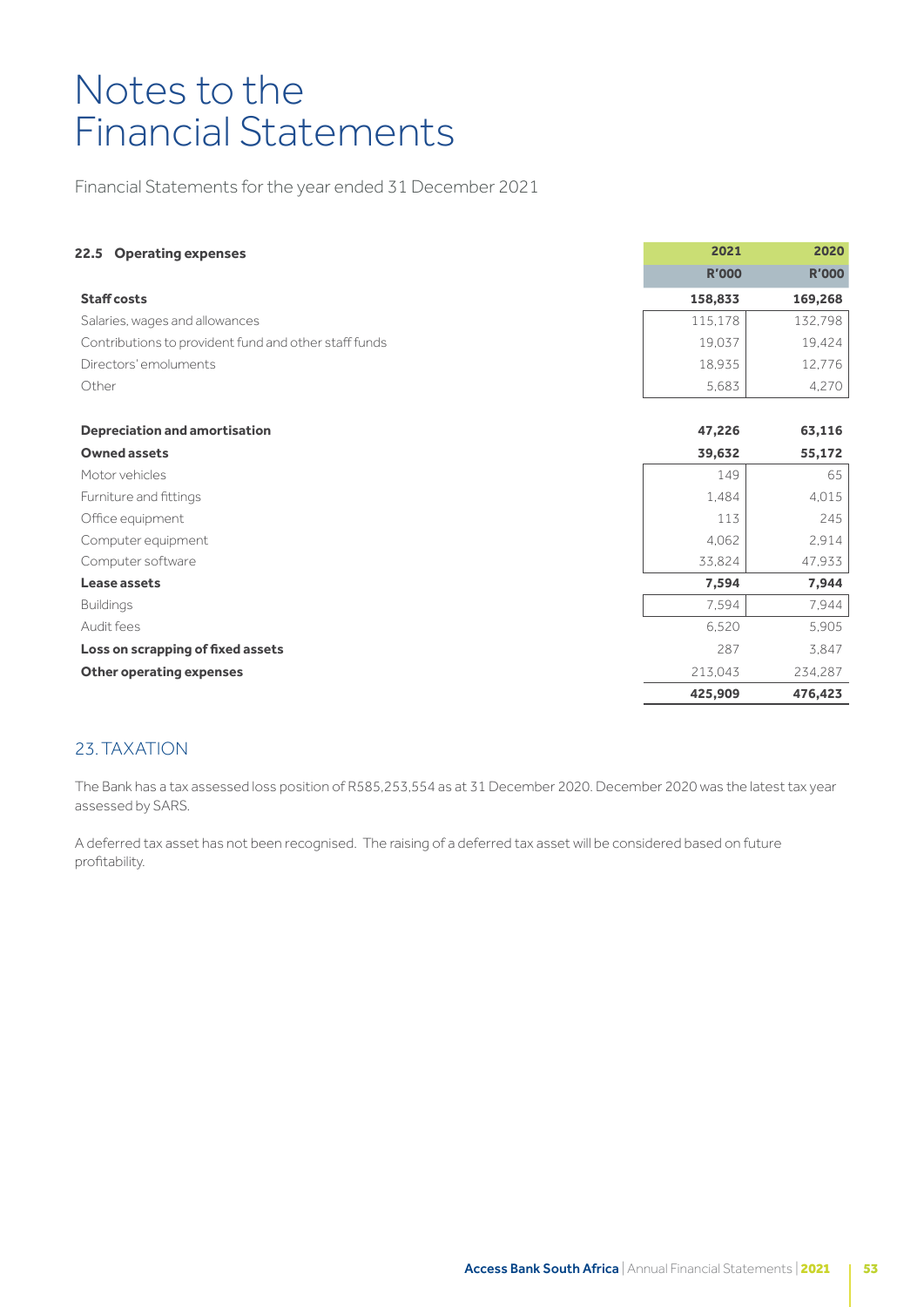Financial Statements for the year ended 31 December 2021

## 24.UNDISCOUNTED CASH FLOWS OF FINANCIAL LIABILITIES

|                                    | <b>Amount</b> | <b>Carrying Subject to</b><br>notice | Up to<br>1 month         | $1 - 3$<br>months | $3 - 12$<br>months | $1 - 2$<br>years | $2 - 5$<br><b>vears</b> | $5+$<br>years            | Non-<br>contractual |
|------------------------------------|---------------|--------------------------------------|--------------------------|-------------------|--------------------|------------------|-------------------------|--------------------------|---------------------|
|                                    | <b>R'000</b>  | <b>R'000</b>                         | <b>R'000</b>             | <b>R'000</b>      | <b>R'000</b>       | <b>R'000</b>     | <b>R'000</b>            | <b>R'000</b>             | <b>R'000</b>        |
| 2021                               |               |                                      |                          |                   |                    |                  |                         |                          |                     |
| Derivative financial<br>instrument | 41.528        | $\overline{\phantom{0}}$             | 1.663                    | 37.415            | 2,450              |                  |                         |                          |                     |
| Due to customers                   | 2.091.160     | 329.321                              | 1.262.198                | 89.720            | 367.691            | 22.210           | 20.020                  |                          |                     |
| Due to banks                       | 1,641,480     | -                                    | 45,900                   | 159,558           | 1,436,022          |                  |                         |                          |                     |
| Long term debt<br>instrument       | 75,000        |                                      | $\overline{\phantom{0}}$ | 18.750            | 56.250             |                  |                         |                          |                     |
| Lease liabilities                  | 40.073        |                                      | 749                      | 1,512             | 6.171              | 7,820            | 17.503                  | 6.318                    |                     |
| Accounts payable                   | 137.379       | $\overline{\phantom{a}}$             | 52,266                   | 34,049            | 14.951             | 620              | 8.462                   | $\overline{\phantom{a}}$ | 27,031              |
| Debentures                         | 245,765       |                                      |                          |                   | 7.903              | 11.920           | 35.793                  | 190.149                  |                     |
|                                    | 4,272,385     | 329,321                              | 1,362,776                | 341,004           | 1,891,438          | 42,570           | 81,778                  | 196,467                  | 27,031              |

|                                          | <b>R'000</b> | <b>R'000</b>             | <b>R'000</b>      | <b>R'000</b> | <b>R'000</b> | <b>R'000</b> | <b>R'000</b> | <b>R'000</b>             | <b>R'000</b> |
|------------------------------------------|--------------|--------------------------|-------------------|--------------|--------------|--------------|--------------|--------------------------|--------------|
| 2020                                     |              |                          |                   |              |              |              |              |                          |              |
| Derivative financial<br>instrument       | 56.722       | $\overline{\phantom{0}}$ | 27,355            | 21,523       | 7.844        |              |              |                          |              |
| Due to customers                         | 2.414.486    | 281.224                  | 1.299.189         | 382,148      | 407,217      | 4,708        | 20,000       | 20,000                   |              |
| Due to banks                             | 35.731       | $\overline{\phantom{0}}$ | 35.731            |              |              |              |              |                          |              |
| Long term debt<br>instrument             | 150,000      |                          | $\qquad \qquad -$ | 18,750       | 56,250       | 75,000       |              |                          |              |
| Lease liabilities                        | 5.975        | $\overline{\phantom{0}}$ | 489               | 698          | 1.737        | 1,181        | 1,870        | $\overline{\phantom{0}}$ |              |
| Negotiable<br>certificate of<br>deposits |              |                          |                   |              |              |              |              |                          |              |
| Accounts payable                         | 100.672      | $-$                      | 35.623            | 7.125        | 3.622        | 149          | 633          | 633                      | 52,887       |
|                                          | 2,763,586    | 281,224                  | 1,398,387         | 430,244      | 476,670      | 81,038       | 22,503       | 20,633                   | 52,887       |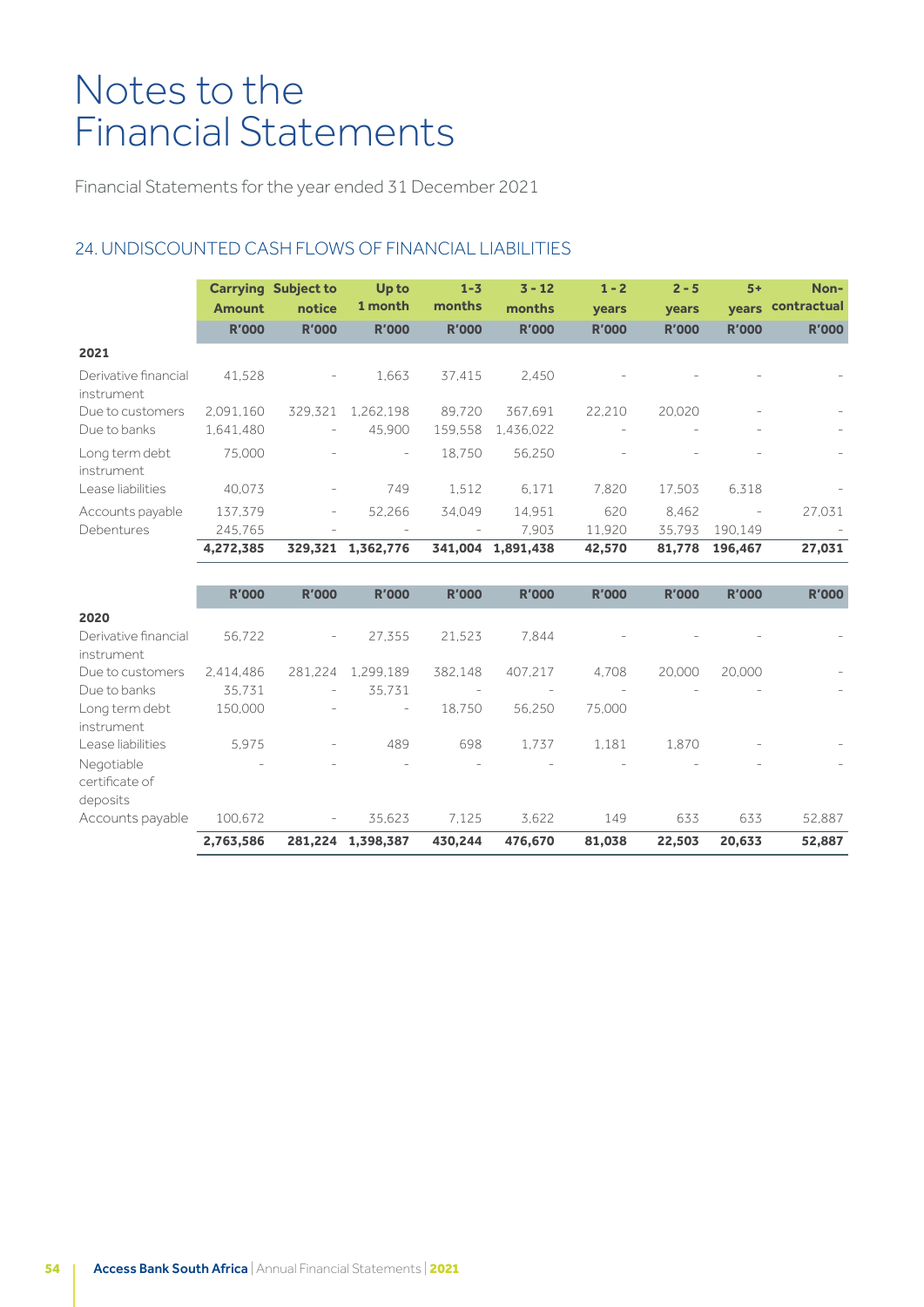Financial Statements for the year ended 31 December 2021

## 25.CATEGORIES AND FAIR VALUES OF FINANCIAL INSTRUMENTS

|                                           | 2021                              | 2020                              |
|-------------------------------------------|-----------------------------------|-----------------------------------|
|                                           | <b>Fair Value</b><br><b>R'000</b> | <b>Fair Value</b><br><b>R'000</b> |
| Asset                                     |                                   |                                   |
| <b>Amortised cost</b>                     | 1,615,949                         | 209,119                           |
| Short term negotiable securities          |                                   | 60,051                            |
| Government Bonds                          | 1,615,949                         | 149,068                           |
| Fair value through comprehensive income   | 135,062                           |                                   |
| Government Bonds                          | 135,062                           |                                   |
| <b>Loans and receivables</b>              | 2,618,872                         | 2,591,249                         |
| Cash and cash equivalents                 | 923,017                           | 618,568                           |
| Loans and advances                        | 1,615,012                         | 1,943,652                         |
| Other Accounts receivable and prepayments | 80,843                            | 29,029                            |
| Fair value through Profit or Loss         | 54,734                            | 52,644                            |
| Derivative financial instrument           | 54,734                            | 52,644                            |
| <b>Held at fair value</b>                 | 15                                | 15                                |
| Other investments                         | 15                                | 15                                |
| <b>Liabilities</b>                        |                                   |                                   |
| Fair value through Profit or Loss         | 41,528                            | 56,722                            |
| Derivative financial instruments          | 41,528                            | 56,722                            |
| <b>Other financial liabilities</b>        | 3,985,092                         | 2,706,864                         |
| Deposits                                  | 3,732,640                         | 2,450,217                         |
| Institutional loan                        | 75,000                            | 150,000                           |
| Accounts payable and Provisions           | 137,379                           | 100,672                           |
| Lease liabilities                         | 40,073                            | 5,975                             |
| <b>Fair Value Levels</b>                  |                                   |                                   |
| 2021                                      |                                   |                                   |
| Asset                                     | Level <sub>2</sub>                | Level 3                           |
| Derivative Financial Instrument           | 54,734                            |                                   |
| Other investments                         |                                   | 15                                |
| <b>Liabilities</b>                        |                                   |                                   |
| Derivative Financial Instruments          | 41,528                            |                                   |
| 2020                                      |                                   |                                   |
| Asset                                     | Level <sub>2</sub>                | Level 3                           |

| Asset                            | Level Z | Level 5 |
|----------------------------------|---------|---------|
| Derivative Financial Instrument  | 52.644  |         |
| Other investments                |         |         |
| <b>Liabilities</b>               |         |         |
| Derivative Financial Instruments | 56.722  |         |

The bank does not have Level 1 financial instruments.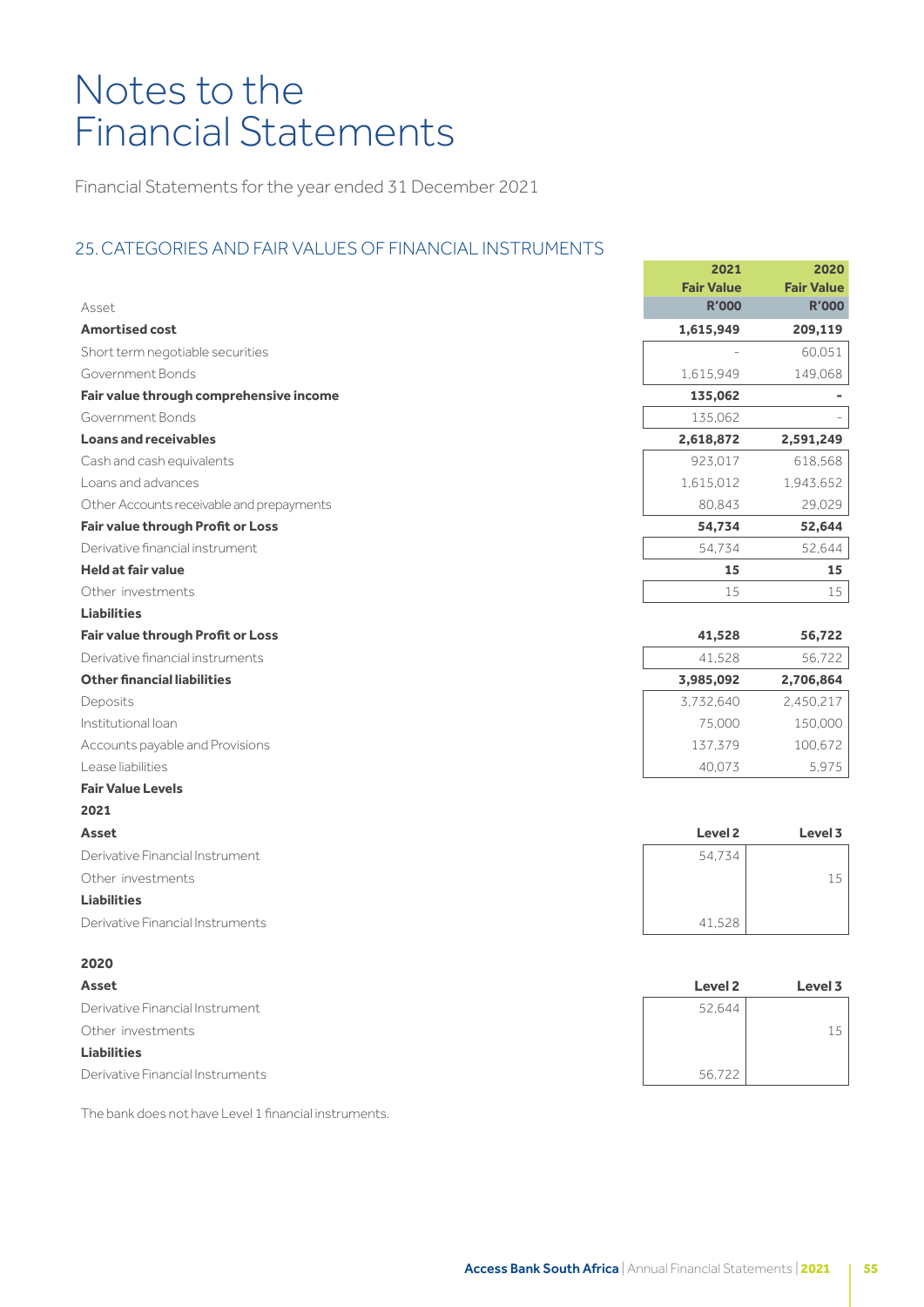Financial Statements for the year ended 31 December 2021

#### **25.1 Fair Value Measurements**

This note provides information about how the Bank determines fair value of various financial assets and financial liabilities. The fair values are measured on a recurring basis.

| <b>Financial assets / financial liabilities</b> | <b>Fair value hierarchy</b> | <b>Valuation techniques and key inputs</b>                                                                                                                                                                                                                                                                                                                                                                                                                                                                                                  |
|-------------------------------------------------|-----------------------------|---------------------------------------------------------------------------------------------------------------------------------------------------------------------------------------------------------------------------------------------------------------------------------------------------------------------------------------------------------------------------------------------------------------------------------------------------------------------------------------------------------------------------------------------|
| 1. Foreign currency forward contracts (note 3)  |                             | Discounted cash flow.                                                                                                                                                                                                                                                                                                                                                                                                                                                                                                                       |
|                                                 | Level 2                     | Future cash are determined based on the forward<br>exchange rates from observable forward exchange rate<br>at the end of the reporting period and contract forward<br>rates, discounted at a rate that reflects the credit risk of<br>the various counter parties.                                                                                                                                                                                                                                                                          |
| 2. Other investments (note 6)                   | _evel 3                     | Other investments relate to an investment acquired 15<br>years ago in an unlisted company, called Dandyshelf 3<br>(Pty) Ltd. No dividend was received during 2021 or 2020.<br>The shares are unlisted, and the Directors' valuation<br>of the unlisted investment equates to the fair value<br>which approximates cost as defined in IFRS 13 fair value<br>measurement, these fall within level 3 classification. If one<br>had to participate in Dandyshelf as a new shareholder a<br>similar amount would be paid for said participation. |

### 26. FINANCIAL RISK MANAGEMENT

The Bank's Treasury function provides services to the business, and co - ordinates access to domestic and international financial markets and manages the various financial risks. The Risk department of the Bank monitors the financial risks relating to the operations of the Bank through internal risk reports which analyses exposures by degree and magnitude of risks. These risks include market risk, credit risk and liquidity risk.

#### **26.1 Market Risk**

The Bank seeks to minimise market risk by using derivatives to economically hedge market risk - currency risk. The use of financial derivatives is governed by the Bank's policy approved by the board of directors, which provides written principles on foreign exchange risk, interest rate and credit risk. The Bank does not enter into or trade financial instruments, including derivative instruments for speculative risk purposes.

The Bank's activities expose it primarily to the financial risks of change in foreign currency exchange rate (see note 23.6) and interest rate risk (note 23.4).

The Bank manages it foreign exchange risk by entering into forward exchange contracts. This exchange rate risk arises from the intragroup loans which are denominated in foreign currency.

#### **26.2 Capital Management**

The Bank's objectives when managing capital, which is a broader concept than the 'equity' on the face of the Statement of Financial Position, are:

- To comply with the capital requirements set by the regulators of the banking industry in which the Bank operates
- To safeguard the Bank's ability to continue as a going concern so that it can continue to provide returns for shareholders and benefits for other stakeholders
- To maintain a strong capital base to support the development of its business.

Capital adequacy and the use of regulatory capital are monitored daily by the Bank's management, employing techniques based on the guidelines developed by the Basel Committee, as implemented by the South African Reserve Bank, for supervisory purposes.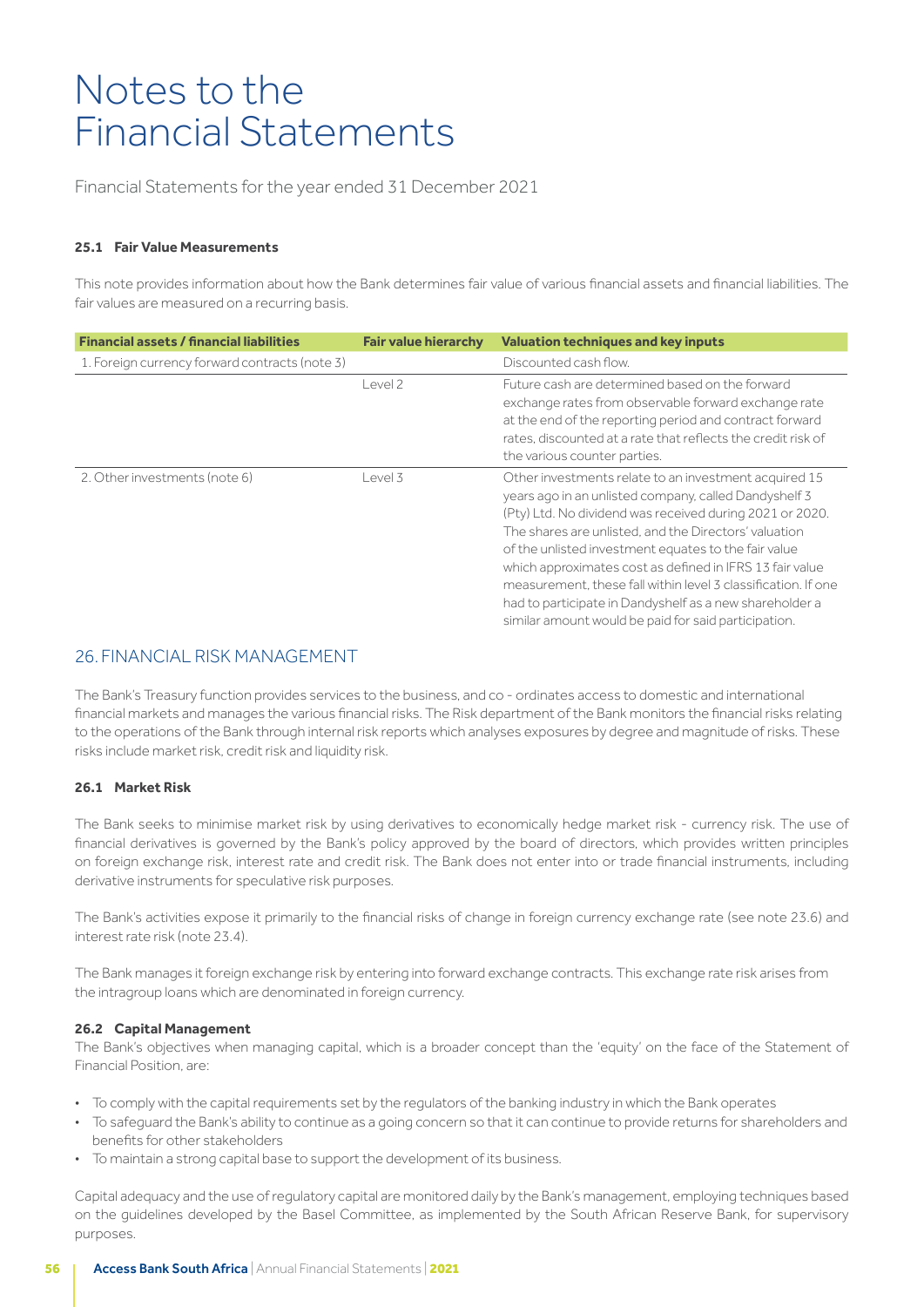Financial Statements for the year ended 31 December 2021

#### **26.2 Capital Management (continued)**

The required information is filed with the South African Reserve Bank on a monthly basis. The Bank maintains a ratio of total regulatory capital to its risk-weighted assets above a minimum level agreed with the South African Reserve Bank which takes into account the risk profile of the Bank. The regulatory capital requirements are strictly observed when managing capital. The Bank's regulatory capital comprises two tiers:

- Tier 1 capital: share capital, share premium, general bank reserve and statutory reserves. The book value of goodwill is deducted in arriving at Tier 1 capital; and
- Tier 2 capital: 5 year debentures and collective impairment allowances.

Shortfalls of value adjustments and provisions as compared to expected losses are deducted from Tier 1 and Tier 2 capital to calculate regulatory capital.

"The risk-weighted assets are measured using the 'standardised approach' (SA) for credit risk. Risk weights are assigned to assets and off balance sheet items according to their asset class and credit assessment. For the determination of credit assessments, the Fitch rating agency is nominated. Any eligible collateral and netting agreements are taken into account for calculating risk-weighted assets"

|                                              | 2021         | 2020         |
|----------------------------------------------|--------------|--------------|
| <b>Tier 1 capital</b>                        | <b>R'000</b> | <b>R'000</b> |
| Share capital                                | 948,432      | 91.482       |
| Share premium                                | 277,888      | 734,839      |
| Revaluation reserves                         | (649)        |              |
| Deductions against capital and reserve funds | (872, 129)   | (665, 818)   |
| Less: intangible assets                      | (83,991)     | (71, 923)    |
| <b>Total qualifying tier 1 capital</b>       | 269,551      | 88,580       |
| <b>Tier 2 capital</b>                        |              |              |
| Debenture instruments issued                 | 146,529      |              |
| Collective impairment allowance              | 11.233       | 12,424       |
| <b>Total qualifying tier 2 capital</b>       | 157,762      | 12,424       |
|                                              |              |              |
| <b>Total regulatory capital</b>              | 427,313      | 101,004      |
| <b>Risk-weighted assets:</b>                 |              |              |
| Credit risk                                  | 1,604,217    | 1,732,821    |
| Counter party risk                           | 151,237      | 78,284       |
| Market risk                                  | 18,537       | 3.373        |
| Equity risk                                  | 15           | 15           |
| Operational risk                             | 276,017      | 254,483      |
| Other risk                                   | 148,698      | 51,896       |
| <b>Total risk-weighted assets</b>            | 2,198,721    | 2,120,872    |
| Capital adequacy ratio                       | 19.43%       | 4.76%        |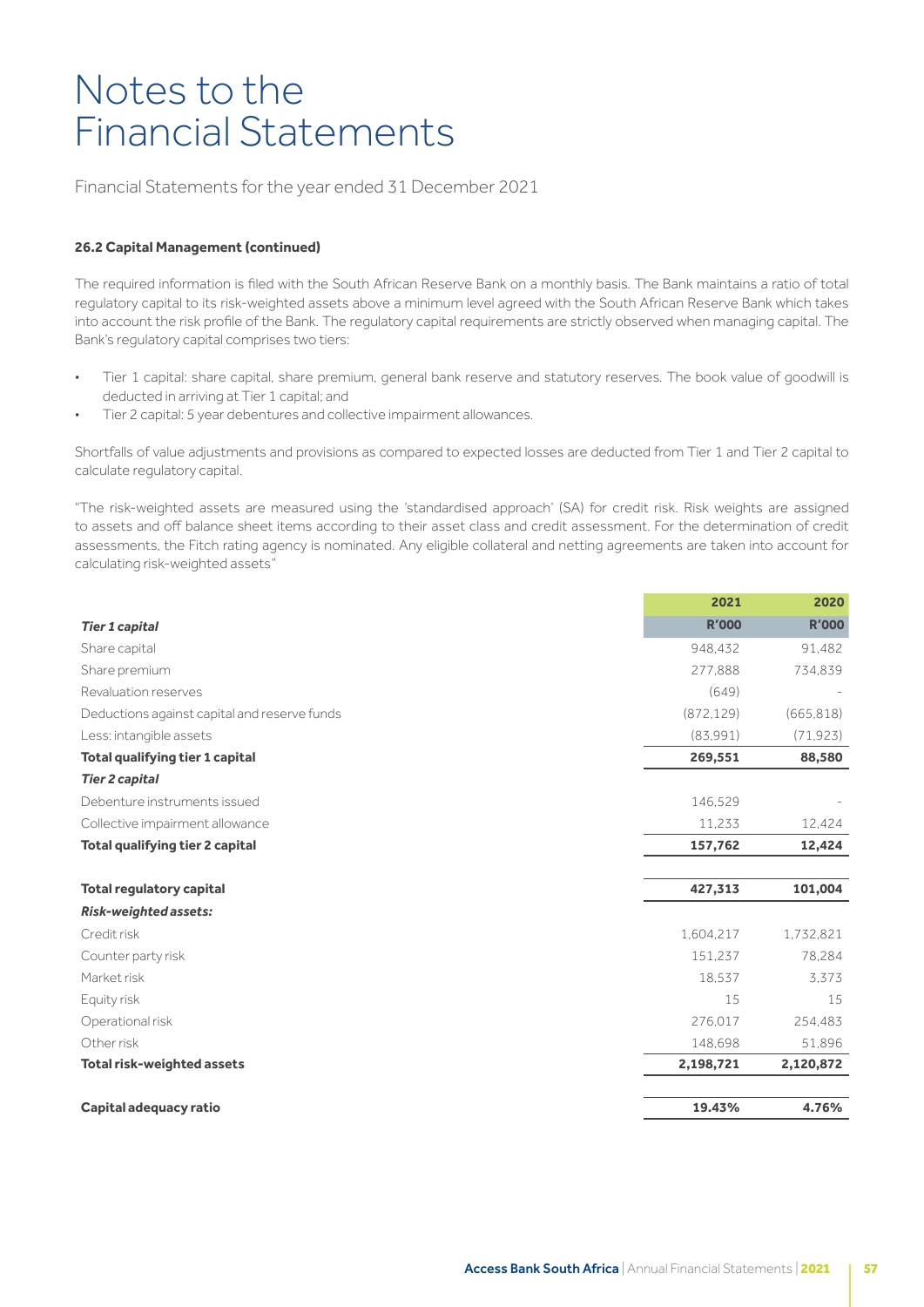Financial Statements for the year ended 31 December 2021

#### **26.3 Liquidity Risk**

"Liquidity risk is defined as the risk of not being able to generate sufficient cash to meet the Bank's commitment to lenders, depositors and other creditors at any point in time. The management of liquidity is primarily designed to ensure that depositors' funding requirements can be met and that the bank has sufficient funding in place to ensure payment of daily transactions."

"Ultimate responsibility for liquidity risk management rests with the Board of Directors, which has established an appropriate liquidity risk management framework for the management of the Bank's short-, medium- and long-term funding and liquidity management requirements. The Bank manages liquidity risk by maintaining adequate reserves, banking facilities and reserve borrowing facilities, by continuously monitoring forecast and actual cash flows, and by matching the maturity profiles of financial assets and liabilities. Liquidity and interest rate risk management are essentially inseparable from the core banking activities of advances growth and profitability management. Liquidity and interest rate risk management form an integral part of proactive asset and liability management, which is managed by the Bank's Asset and Liability Committee (ALCCO). Liquidity is ensured through optimal funding strategies taking into account various interest rate scenarios, as well as taking cognisance of available inter-bank lines of credit and the substantial committed lines of credit from the Bank's majority shareholder to cater for unforeseen circumstances."

Stress scenarios and testing have been undertaken thereby allowing the bank to identify and be prepared for such eventualities.

These scenarios have ensured that the Bank is well prepared to manage any liquidity or interest rate risks that may occur.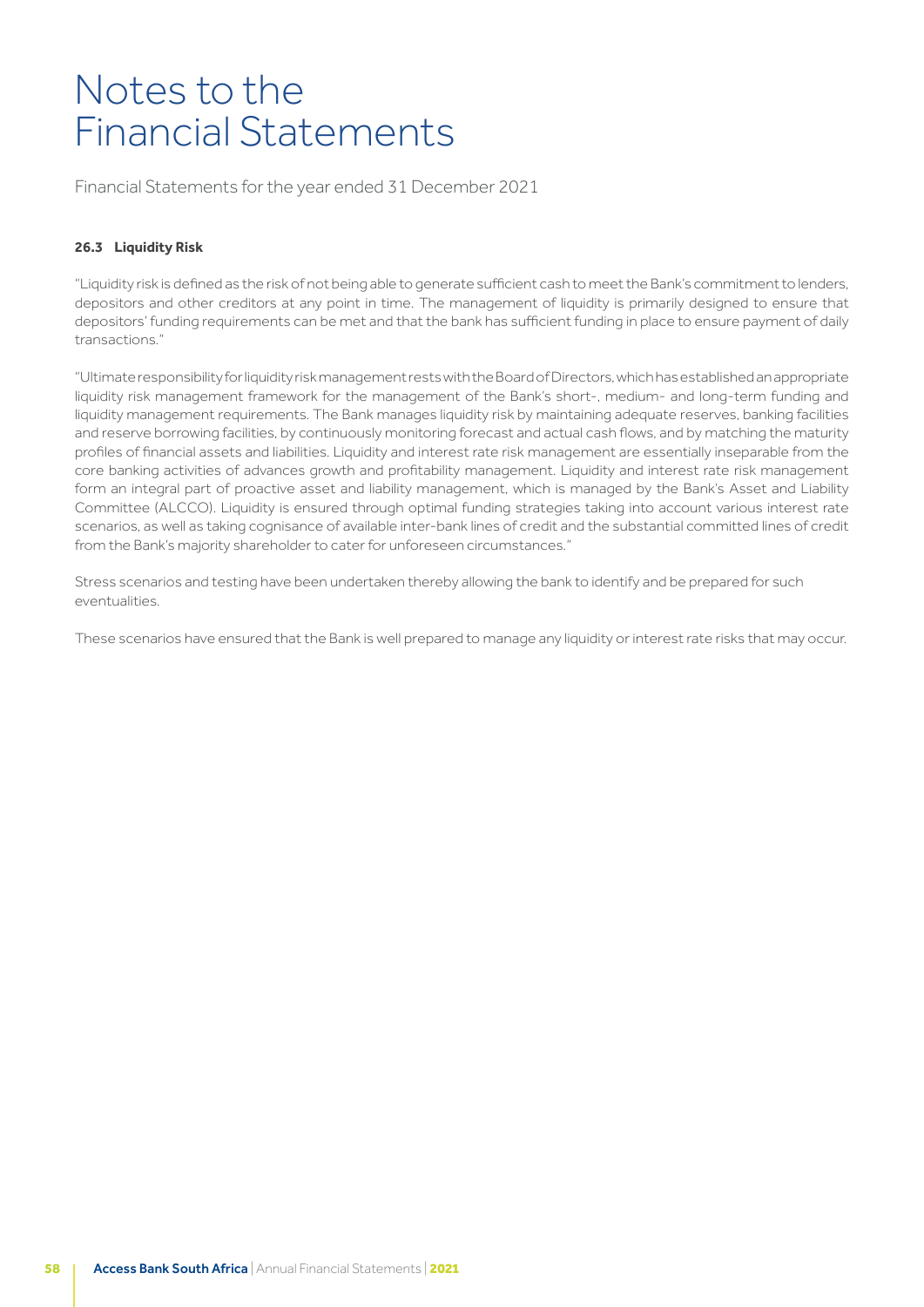Financial Statements for the year ended 31 December 2021

#### **26.3 Liquidity Risk (continued)**

|                                                           | Non-<br>contractual | Up to 1<br>month | $1 - 3$<br>months | $3 - 6$<br>months | $7 - 12$<br>months | $1 - 5$<br>years | Over <sub>5</sub><br>years | <b>Total</b> |
|-----------------------------------------------------------|---------------------|------------------|-------------------|-------------------|--------------------|------------------|----------------------------|--------------|
| 2021                                                      | <b>R'000</b>        | <b>R'000</b>     | <b>R'000</b>      | <b>R'000</b>      | <b>R'000</b>       | <b>R'000</b>     | <b>R'000</b>               | <b>R'000</b> |
| <b>Assets</b>                                             |                     |                  |                   |                   |                    |                  |                            |              |
| Cash and cash<br>equivalents<br>Derivative financial      |                     | 890,287          | 32,730            |                   |                    |                  |                            | 923,017      |
| instruments<br>Accounts receivable                        | (1,200)             | 1,669            | 52,234            | 1,888             | 143                |                  |                            | 54.734       |
| and prepayments                                           | 36,282              | 33,544           | 11,017            |                   |                    |                  |                            | 80,843       |
| Other investments                                         | 15                  |                  |                   |                   |                    |                  |                            | 15           |
| Other assets                                              | 2,401               |                  |                   |                   |                    |                  |                            | 2,401        |
| Loans and Advances<br>Property and                        | 148,246             | 191,521          | 46,631            | 45,767            | 86,456             | 549,529          | 546,862                    | 1,615,012    |
| equipment                                                 | 23,350              |                  |                   |                   |                    |                  |                            | 23,350       |
| Intangible assets                                         | 83,991              |                  |                   |                   |                    |                  |                            | 83,991       |
| Government Bonds -<br>Amortised cost                      | (999)               |                  |                   |                   |                    |                  | 1,613,161                  | 1,612,162    |
| Government Bonds<br>- Fair value through<br>comprehensive |                     |                  |                   |                   |                    |                  |                            |              |
| income                                                    | (649)               |                  |                   |                   |                    |                  | 135,711                    | 135,062      |
| Right of use of asset                                     | 40,534              |                  |                   |                   |                    |                  |                            | 40,534       |
|                                                           | 331,971             | 1,117,021        | 142,612           | 47,655            | 86,599             | 549,529          | 2,295,734                  | 4,571,121    |
| <b>Liabilities</b>                                        |                     |                  |                   |                   |                    |                  |                            |              |
| Institutional loans<br>Derivative financial               |                     |                  | 18,750            | 18,750            | 37,500             |                  |                            | 75,000       |
| liabilities                                               |                     | 1.663            | 37,415            | 2,312             | 138                |                  |                            | 41,528       |
| Deposits, current<br>and other accounts                   | $\overline{a}$      | 1,321,189        | 565,508           | 710,526           | 1,093,187          | 42.230           | $\overline{a}$             | 3,732,640    |
| Accounts payable                                          | 27,031              | 52,265           | 34,049            | 10,166            | 4,785              | 9.083            |                            | 137,379      |
| Lease liabilities                                         |                     | 749              | 1,512             | 2,190             | 3.981              | 25,323           | 6.318                      | 40,073       |
| Debentures                                                |                     |                  |                   |                   |                    | 183,161          | $\qquad \qquad -$          | 183,161      |
|                                                           | 27,031              | 1,375,866        | 657,234           | 743,944           | 1,139,591          | 259,797          | 6,318                      | 4,209,781    |
| Contractual liquidity<br>mismatch                         | 304,940             | (258, 845)       | (514, 622)        | (696, 289)        | (1,052,992)        | 289,732          | 2,289,416                  | 361,340      |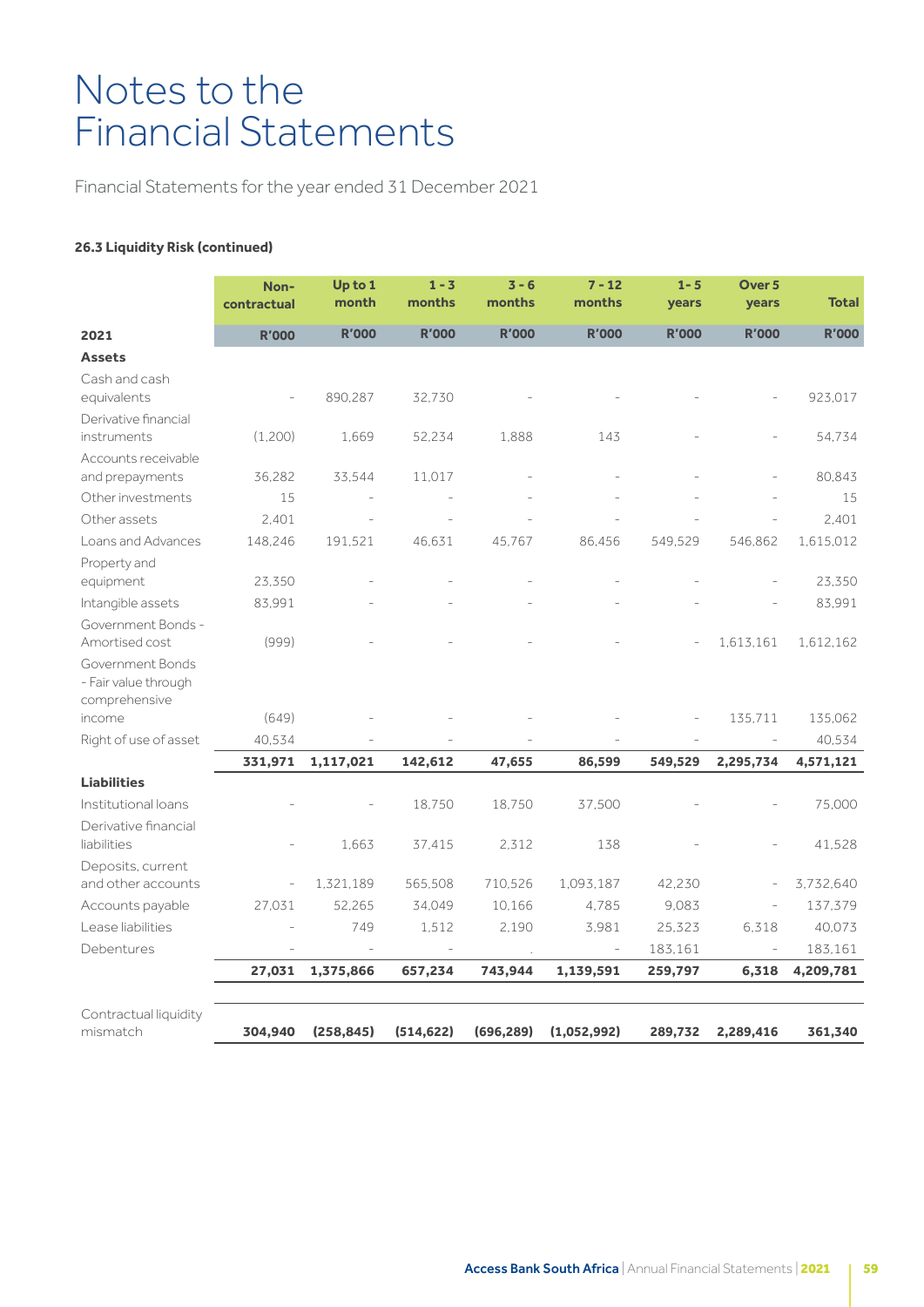Financial Statements for the year ended 31 December 2021

### **26.3 Liquidity Risk (continued)**

|                                                     | Non-<br>contractual | Up to 1<br>month | $1 - 3$<br>months | $3 - 6$<br>months | $7 - 12$<br>months | $1 - 5$<br>years         | Over <sub>5</sub><br>years | <b>Total</b> |
|-----------------------------------------------------|---------------------|------------------|-------------------|-------------------|--------------------|--------------------------|----------------------------|--------------|
| 2020                                                | <b>R'000</b>        | <b>R'000</b>     | <b>R'000</b>      | <b>R'000</b>      | <b>R'000</b>       | <b>R'000</b>             | <b>R'000</b>               | <b>R'000</b> |
| <b>Assets</b>                                       |                     |                  |                   |                   |                    |                          |                            |              |
| Cash and cash<br>equivalents                        |                     | 618,568          |                   |                   |                    |                          |                            | 618,568      |
| Derivative<br>financial                             |                     |                  |                   |                   |                    |                          |                            |              |
| instruments                                         | (449)               | 23,635           | 21,612            | 6,383             | 1,463              |                          |                            | 52,644       |
| Short-term<br>negotiable<br>securities              |                     | 60,051           |                   |                   |                    |                          |                            | 60,051       |
| Accounts<br>receivable and                          |                     |                  |                   |                   |                    |                          |                            |              |
| prepayments<br>Other                                | 14,917              | 8,696            | 5,416             |                   |                    |                          |                            | 29,029       |
| investments                                         | 15                  |                  |                   |                   |                    |                          |                            | 15           |
| Loans and<br>Advances                               | 107,266             | 235,067          | 53,665            | 68,968            | 107,943            | 641,008                  | 729,735                    | 1,943,652    |
| Property and<br>equipment                           | 17,696              |                  |                   |                   |                    |                          |                            | 17,696       |
| Intangible assets                                   | 71,922              |                  |                   |                   |                    |                          |                            | 71,922       |
| Government<br>bonds                                 | (160)               |                  |                   |                   |                    | $\overline{\phantom{a}}$ | 139,699                    | 139,539      |
| Right of use of                                     |                     |                  |                   |                   |                    |                          |                            |              |
| asset                                               | 6,115               |                  |                   |                   |                    |                          |                            | 6,115        |
|                                                     | 217,322             | 946,017          | 80,693            | 75,351            | 109,406            | 641,008                  | 869,434                    | 2,939,231    |
| <b>Liabilities</b><br>Long term debt<br>instruments |                     |                  | 18,750            | 18,750            | 37,500             | 75,000                   |                            | 150,000      |
| Derivative<br>financial liabilities                 |                     | 27,355           | 21,523            | 6,372             | 1,472              |                          |                            | 56,722       |
| Deposits, current<br>and other                      |                     |                  |                   |                   |                    |                          |                            |              |
| accounts<br>Negotiable                              | $\qquad \qquad -$   | 1,616,143        | 382,148           | 103,826           | 303,392            | 24,708                   | 20,000                     | 2,450,217    |
| certificate of<br>deposits                          |                     |                  |                   |                   |                    |                          |                            |              |
| Accounts<br>payable                                 | 52,888              | 35,622           | 7,125             | 2,144             | 1,478              | 782                      | 633                        | 100,672      |
| Lease liabilities                                   |                     | 489              | 698               | 637               | 1,100              | 3,051                    | $\overline{\phantom{0}}$   | 5,975        |
|                                                     | 52,888              | 1,679,609        | 430,244           | 131,729           | 344,942            | 103,541                  | 20,633                     | 2,763,586    |
| Contractual<br>liquidity<br>mismatch                | 164,434             | (733, 592)       | (349, 551)        | (56, 378)         | (235, 536)         | 537,467                  | 848,801                    | 175,645      |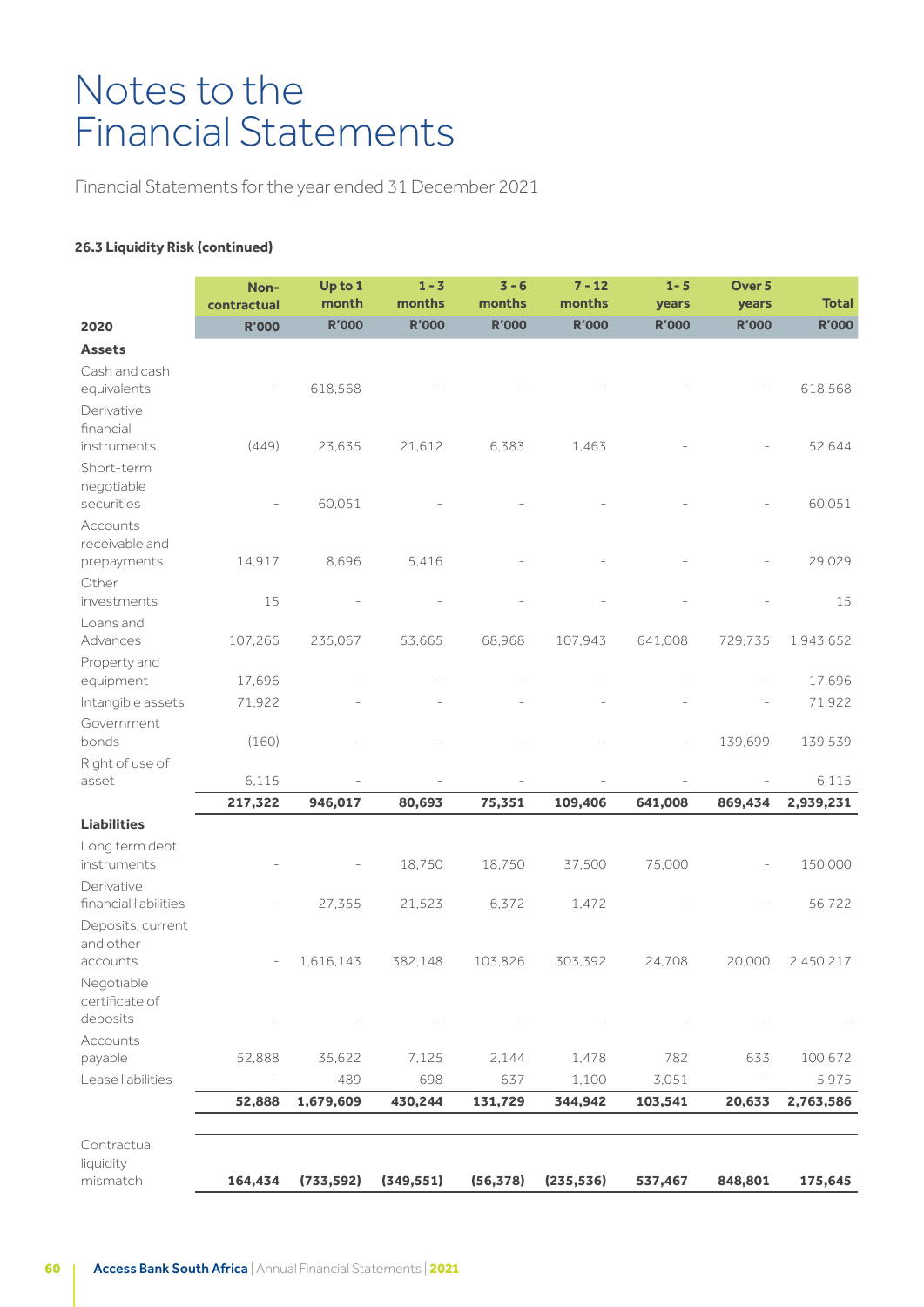Financial Statements for the year ended 31 December 2021

#### **26.4 Interest Rate Risk**

Interest rate risk is defined as the impact that the repricing of the Bank's assets and liabilities may have on the future cash flows and earnings.

"The risk is managed by the Bank by maintaining an appropriate mix between fixed and floating rate borrowings. Liquidity and interest rate risk management are essentially inseparable from the core banking activities of advances growth and profitability management. Liquidity and interest rate risk management form an integral part of proactive asset and liability management, which is managed by the Bank's Asset and Liability Committee (ALCCO).

Stress scenarios and testing have been undertaken thereby allowing the Bank to identify and be prepared for such eventualities.

These scenarios have ensured that the Bank is well prepared to manage any liquidity or interest rate risks that may occur.

The Bank's exposures to interest rates on financial assets and financial liabilities are detailed in the liquidity risk management section of this note.

|                                                            |                          |                 | <b>Non-interest</b> |              |
|------------------------------------------------------------|--------------------------|-----------------|---------------------|--------------|
| 2021                                                       | <b>Fixed</b>             | <b>Floating</b> | sensitive           | <b>Total</b> |
| <b>Assets</b>                                              | <b>R'000</b>             | <b>R'000</b>    | <b>R'000</b>        | <b>R'000</b> |
| Cash and cash equivalents                                  | 32,580                   | 574,875         | 315,562             | 923,017      |
| Derivative financial instruments                           |                          |                 | 54,734              | 54,734       |
| Short-term negotiable securities                           |                          |                 |                     |              |
| Accounts receivable and prepayments                        |                          |                 | 80,843              | 80,843       |
| Other investments                                          |                          |                 | 15                  | 15           |
| Other assets                                               |                          |                 | 2,401               | 2.401        |
| Loans and Advances                                         | $\overline{\phantom{a}}$ | 1,676,475       | (61, 463)           | 1,615,012    |
| Property and equipment                                     |                          |                 | 23,350              | 23,350       |
| Intangible assets                                          |                          |                 | 83,991              | 83,991       |
| Government bonds - Amortised cost                          | 1,612,162                |                 |                     | 1,612,162    |
| Government bonds - Fair value through comprehensive income | 135,062                  |                 |                     | 135,062      |
| Right of Use of asset                                      |                          |                 | 40,534              | 40,534       |
|                                                            | 1,779,804                | 2,251,350       | 539,967             | 4,571,121    |
| <b>Liabilities</b>                                         |                          |                 |                     |              |
| Institutional loans                                        |                          | 75,000          |                     | 75,000       |
| Derivative financial liabilities                           |                          |                 | 41,528              | 41,528       |
| Deposits, current and other accounts                       | 2,117,140                | 1,615,500       |                     | 3,732,640    |
| Accounts payable                                           |                          |                 | 137,379             | 137,379      |
| Lease liabilities                                          |                          |                 | 40,073              | 40,073       |
| Debentures                                                 |                          | 183,161         |                     | 183,161      |
|                                                            | 2,117,140                | 1,873,661       | 218,980             | 4,209,781    |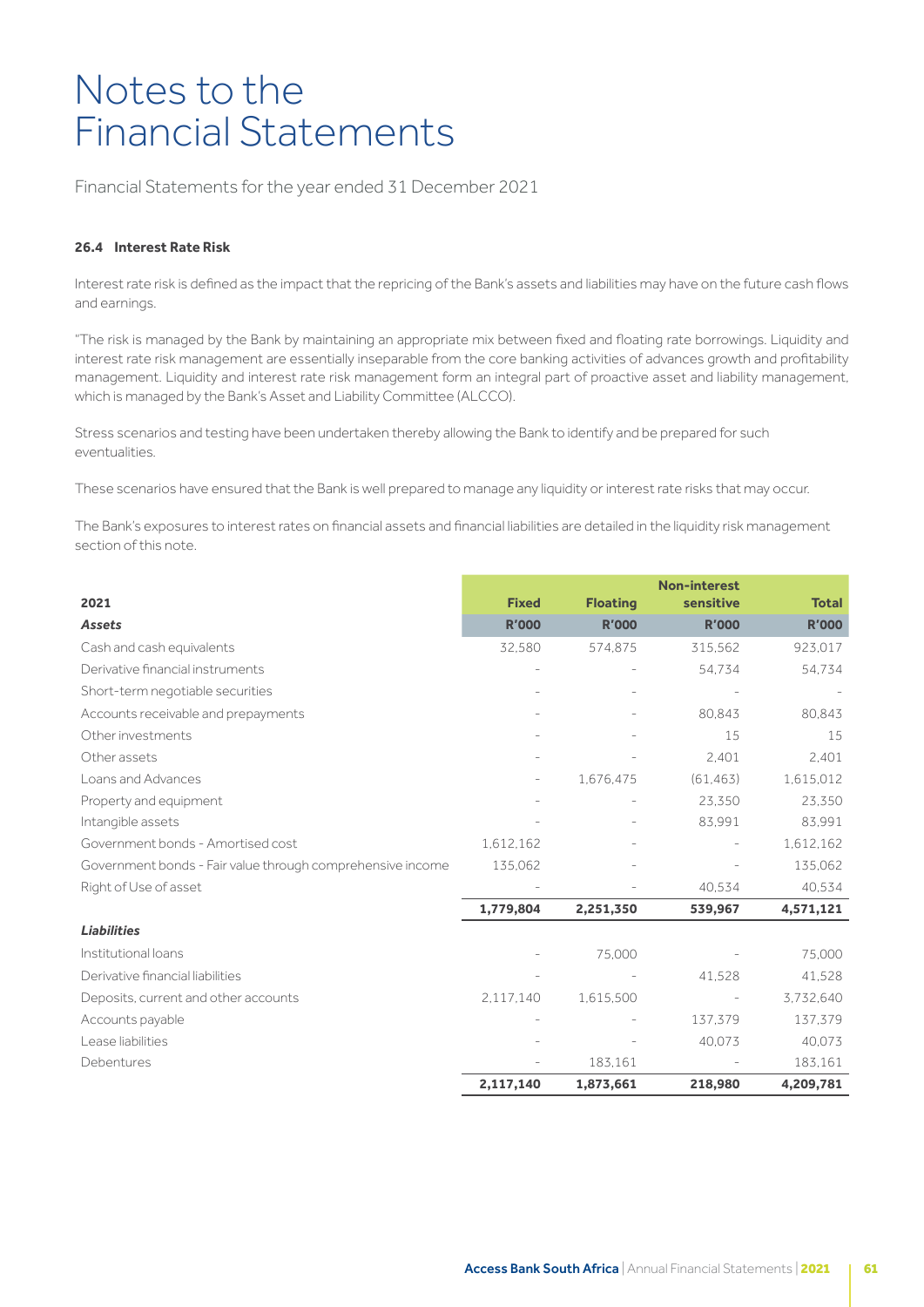Financial Statements for the year ended 31 December 2021

#### **26.4 Interest Rate Risk (continued)**

|                                      |                          |                 | <b>Non-interest</b> |              |
|--------------------------------------|--------------------------|-----------------|---------------------|--------------|
|                                      | <b>Fixed</b>             | <b>Floating</b> | sensitive           | <b>Total</b> |
| 2020                                 | <b>R'000</b>             | <b>R'000</b>    | <b>R'000</b>        | <b>R'000</b> |
| <b>Assets</b>                        |                          |                 |                     |              |
| Cash and cash equivalents            |                          | 276,532         | 342.036             | 618,568      |
| Derivative financial instruments     | $\overline{\phantom{m}}$ |                 | 52,644              | 52,644       |
| Short-term negotiable securities     | 60,051                   |                 |                     | 60,051       |
| Accounts receivable and prepayments  |                          |                 | 29.029              | 29,029       |
| Other investments                    | $\overline{a}$           |                 | 15                  | 15           |
| Loans and Advances                   | $\overline{\phantom{0}}$ | 2,058,387       | (114, 735)          | 1,943,652    |
| Property, plant and equipment        |                          |                 | 17,696              | 17,696       |
| Intangible assets                    |                          |                 | 71,922              | 71,922       |
| Government bonds                     | 139,699                  |                 | (160)               | 139,539      |
| Right of use of asset                |                          |                 | 6.115               | 6,115        |
|                                      | 199,750                  | 2,334,919       | 404,562             | 2,939,231    |
| <b>Liabilities</b>                   |                          |                 |                     |              |
| Institutional loans                  |                          | 150,000         |                     | 150,000      |
| Derivative financial liabilities     |                          |                 | 56,722              | 56,722       |
| Deposits, current and other accounts | 550,799                  | 1,899,418       |                     | 2,450,217    |
| Accounts payable                     |                          |                 | 100,672             | 100,672      |
| Lease liabilities                    |                          |                 | 5.975               | 5.975        |
|                                      | 550,799                  | 2,049,418       | 163,369             | 2,763,586    |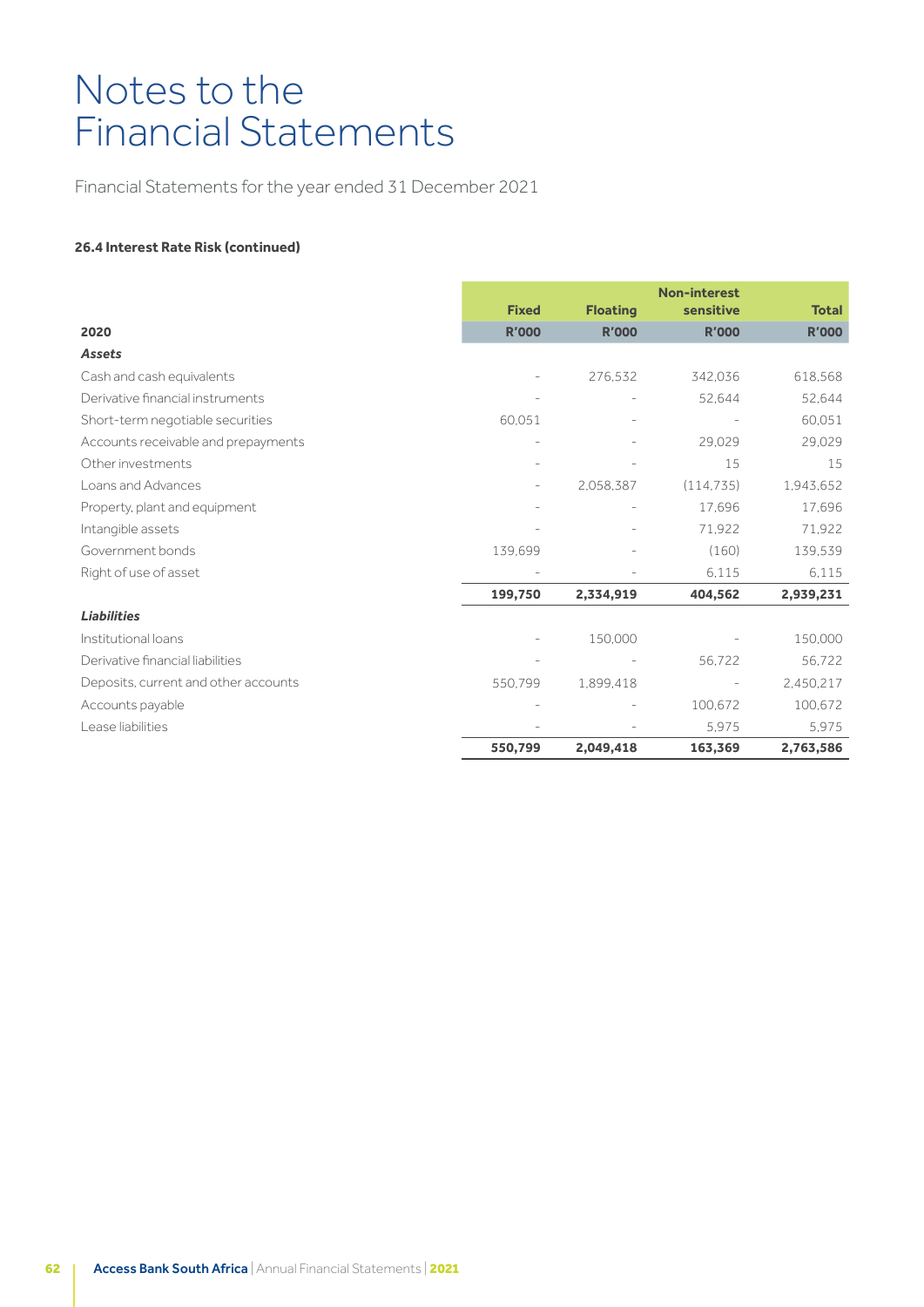Financial Statements for the year ended 31 December 2021

#### **26.5 Interest Rate Sensitivity Analysis**

The tables below summarise the Bank's exposure to interest rate risk. Assets and liabilities are included at the carrying amounts, categorised by the earlier of contractual repricing or maturity dates.

At the reporting date, a 200 basis point change in prevailing interest rates was applied as a sensitivity analysis to determine the impact on earnings as a result of a change in the interest rates.

If interest rates increased/decreased by 200 basis points and all other variables remained constant, the Bank's net profit and equity at year-end would increase by R14,3 million and decrease by R13,8 million (2020: increase by R24,2 million and decrease by R24,2 million)

| 2021                                                   | Up to     | 1 to 3  | 3 to 12                  | 1 to 2                   | $2$ to $5+$              | <b>Non</b><br><b>Interest</b> |              |
|--------------------------------------------------------|-----------|---------|--------------------------|--------------------------|--------------------------|-------------------------------|--------------|
|                                                        | 1 month   | months  | months                   | years                    | years                    | <b>Bearing</b>                | <b>Total</b> |
| <b>Assets</b>                                          |           |         |                          |                          |                          |                               |              |
| Cash and cash equivalents                              | 574,875   | 32,580  |                          |                          |                          | 315,562                       | 923,017      |
| Derivative financial<br>instruments                    |           |         |                          |                          |                          | 54,734                        | 54,734       |
| Short-term negotiable<br>securities                    |           |         |                          |                          |                          |                               |              |
| Accounts receivable and<br>prepayments                 |           |         |                          |                          |                          | 80,843                        | 80,843       |
| Other investments                                      |           |         |                          |                          |                          | 15                            | 15           |
| Other assets                                           |           |         |                          |                          |                          | 2.401                         | 2,401        |
| Loans and Advances                                     | 1,676,475 |         |                          |                          | $\overline{\phantom{0}}$ | (61, 463)                     | 1,615,012    |
| Property, plant and equipment                          |           |         |                          |                          |                          | 23,350                        | 23,350       |
| Intangible assets                                      |           |         |                          |                          |                          | 83,991                        | 83,991       |
| Government bonds - Fair<br>value through comprehensive |           |         |                          |                          |                          |                               |              |
| income                                                 |           |         |                          |                          | 135.062                  |                               | 135,062      |
| Government bonds -<br>Amortised cost                   |           |         |                          | $\overline{\phantom{m}}$ | 1,612,162                |                               | 1,612,162    |
| Right of use of asset                                  |           |         |                          |                          |                          | 40,534                        | 40,534       |
|                                                        | 2,251,350 | 32,580  | $\overline{\phantom{0}}$ | $\overline{\phantom{a}}$ | 1,747,224                | 539,967                       | 4,571,121    |
| <b>Liabilities</b>                                     |           |         |                          |                          |                          |                               |              |
| Due to other banks                                     | 45,900    | 159,558 | 1,436,022                |                          |                          |                               | 1,641,480    |
| Due to customers                                       | 1,596,100 | 85,139  | 367,691                  | 22,210                   | 20,020                   |                               | 2,091,160    |
| Institutional loans                                    |           | 75,000  |                          |                          |                          |                               | 75,000       |
| Debenture issued                                       |           |         | 183,161                  |                          |                          |                               | 183,161      |
| Derivative financial liabilities                       |           |         |                          |                          |                          | 41,528                        | 41,528       |
| Accounts payable                                       |           |         |                          |                          |                          | 137,379                       | 137,379      |
| Lease liabilities                                      |           |         |                          |                          |                          | 40,073                        | 40,073       |
|                                                        | 1,642,000 | 319,697 | 1,986,874                | 22,210                   | 20,020                   | 218,980                       | 4,209,781    |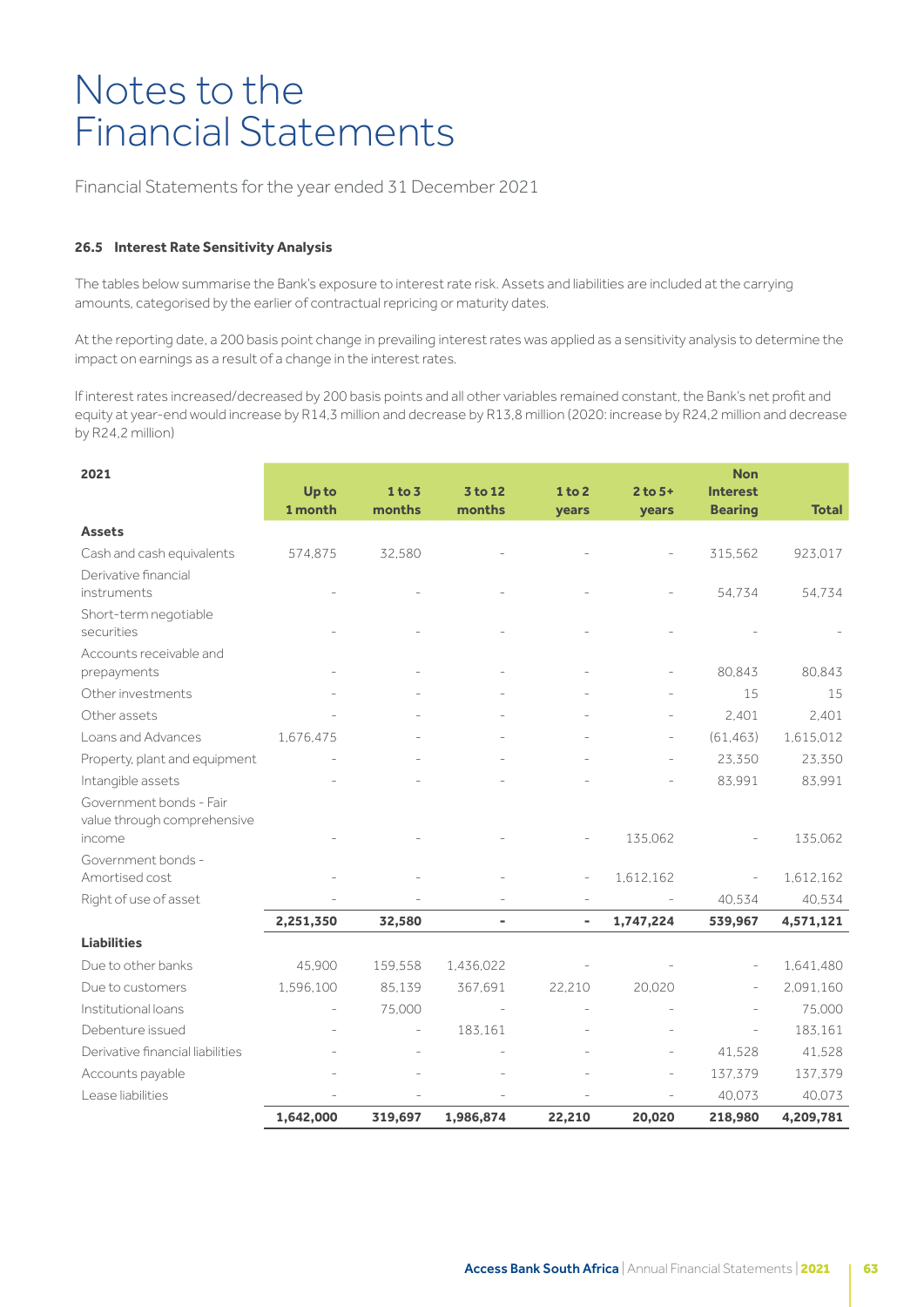Financial Statements for the year ended 31 December 2021

#### **26.5 Interest Rate Sensitivity Analysis (continued)**

| 2020                             | Up to<br>1 month         | 1 to 3<br>months | 3 to 12<br>months | 1 to 2<br><b>years</b>   | $2$ to $5+$<br><b>vears</b> | <b>Non Interest</b><br><b>Bearing</b> | <b>Total</b> |
|----------------------------------|--------------------------|------------------|-------------------|--------------------------|-----------------------------|---------------------------------------|--------------|
| <b>Assets</b>                    |                          |                  |                   |                          |                             |                                       |              |
|                                  |                          |                  |                   |                          |                             |                                       |              |
| Cash and cash equivalents        | 276,532                  |                  |                   |                          |                             | 342,036                               | 618,568      |
| Derivative financial instruments |                          |                  |                   |                          |                             | 52,644                                | 52,644       |
| Short-term negotiable securities | 60,051                   |                  |                   |                          |                             |                                       | 60,051       |
| Accounts receivable and          |                          |                  |                   |                          |                             |                                       |              |
| prepayments                      |                          |                  |                   |                          |                             | 29,029                                | 29,029       |
| Other investments                |                          |                  |                   |                          |                             | 15                                    | 15           |
| Loans and Advances               | 2,058,387                |                  |                   |                          |                             | (114, 735)                            | 1,943,652    |
| Property and equipment           |                          |                  |                   |                          |                             | 17,696                                | 17,696       |
| Intangible assets                |                          |                  |                   |                          |                             | 71,922                                | 71,922       |
| Government bonds                 |                          |                  | $\overline{a}$    | $\overline{\phantom{a}}$ | 139,699                     | (160)                                 | 139,539      |
| Right of use of asset            |                          |                  |                   |                          |                             | 6.115                                 | 6.115        |
|                                  | 2,394,970                | ۰                | $\blacksquare$    | $\sim$                   | 139,699                     | 404,562                               | 2,939,231    |
| <b>Liabilities</b>               |                          |                  |                   |                          |                             |                                       |              |
| Due to other banks               | 35,731                   |                  |                   |                          |                             |                                       | 35,731       |
| Due to customers                 | 1,890,503                | 72,058           | 407,217           | 4,708                    | 40,000                      | $\overline{\phantom{a}}$              | 2,414,486    |
| Long term debt instruments       | $\overline{\phantom{a}}$ | 150,000          |                   |                          |                             |                                       | 150,000      |
| Derivative financial liabilities |                          |                  |                   |                          |                             | 56.722                                | 56,722       |
| Accounts payable                 |                          |                  |                   |                          |                             | 100,672                               | 100,672      |
| Lease liabilities                |                          |                  |                   |                          |                             | 5.975                                 | 5,975        |
|                                  | 1,926,234                | 222,058          | 407,217           | 4,708                    | 40,000                      | 163,369                               | 2,763,586    |

#### **26.6 Foreign Currency Risk Management**

The Bank undertakes transactions denominated in foreign currencies; consequently, exposures to exchange rate fluctuations arise.

Exchange rate exposures are managed within approved policy parameters utilising forward foreign exchange contracts.

The carrying amounts of the Bank's foreign currency denominated monetary assets and monetary liabilities at the end of the reporting period are as follows.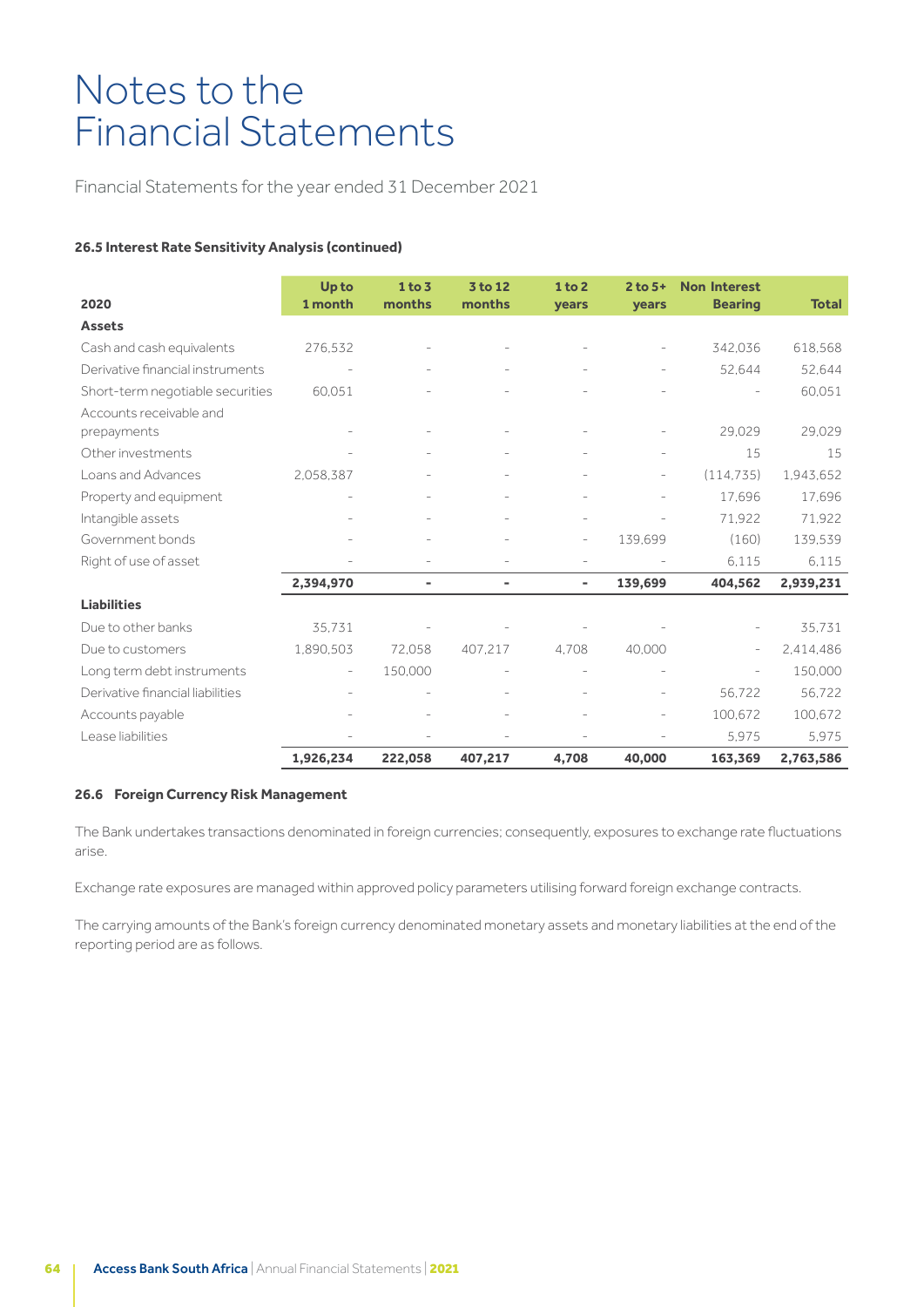Financial Statements for the year ended 31 December 2021

#### **26.6 Foreign Currency Risk Management (continued)**

#### **Foreign Currency exposure**

|                                  | <b>ZAR</b>   | <b>USD</b>   | <b>EURO</b>  | <b>Other</b> | <b>Total</b> |
|----------------------------------|--------------|--------------|--------------|--------------|--------------|
| 2021                             | <b>R'000</b> | <b>R'000</b> | <b>R'000</b> | <b>R'000</b> | <b>R'000</b> |
| <b>Assets</b>                    |              |              |              |              |              |
| Cash and cash equivalents        | 615,211      | 262,815      | 36,714       | 8,277        | 923,017      |
| Derivative financial instruments | (1,200)      | 54,477       | 1,310        | 147          | 54,734       |
| Accounts receivable and          |              |              |              |              |              |
| prepayments                      | 80,843       |              |              |              | 80,843       |
| Other investments                | 15           |              |              |              | 15           |
| Other assets                     | 2,401        |              |              |              | 2.401        |
| Government bonds - Fair value    |              |              |              |              |              |
| through comprehensive income     | 135,062      |              |              |              | 135,062      |
| Loans and Advances               | 1,595,337    | 19,675       |              |              | 1,615,012    |
| Property, plant and equipment    | 23,350       |              |              |              | 23,350       |
| Intangible assets                | 83,991       |              |              |              | 83,991       |
| Government bonds - Amortised     |              |              |              |              |              |
| cost                             | 1,612,162    |              |              |              | 1,612,162    |
| Right of use of asset            | 40,534       |              |              |              | 40,534       |
|                                  | 4,187,706    | 336,967      | 38,024       | 8,424        | 4,571,121    |
| <b>Liabilities</b>               |              |              |              |              |              |
| Institutional loans              | 75,000       |              |              |              | 75,000       |
| Derivative financial liabilities |              | 40,107       | 1,279        | 142          | 41,528       |
| Deposits, current and other      |              |              |              |              |              |
| accounts                         | 1,976,504    | 1,711,272    | 37,263       | 7,601        | 3,732,640    |
| Accounts payable                 | 132,426      | 4,953        |              |              | 137,379      |
| Lease liabilities                | 40,073       |              |              |              | 40,073       |
| Debentures                       | 183,161      |              |              |              | 183,161      |
|                                  | 2,407,164    | 1,756,332    | 38,542       | 7,743        | 4,209,781    |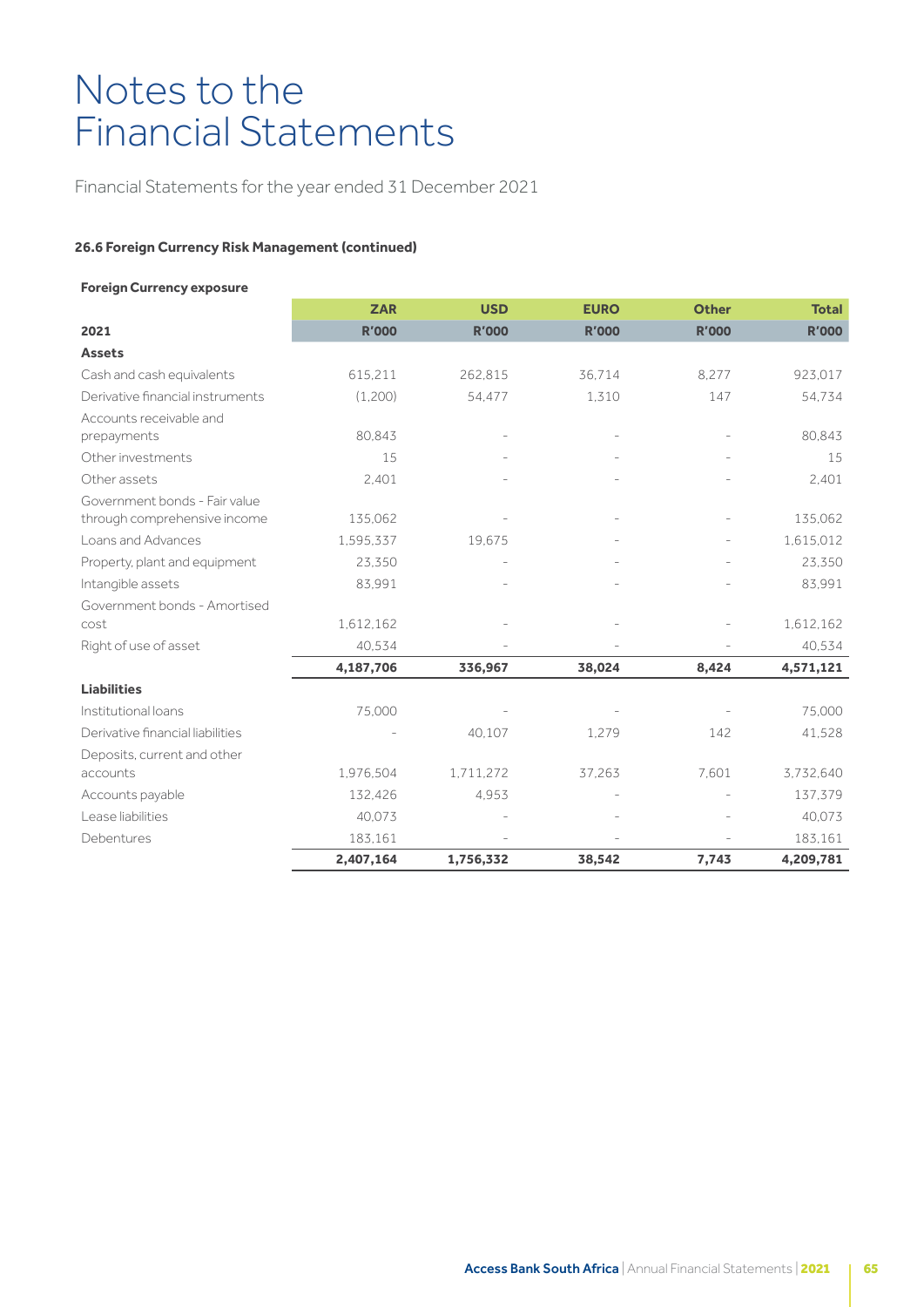### Financial Statements for the year ended 31 December 2021

#### **26.6 Foreign Currency Risk Management (continued)**

|                                        | <b>ZAR</b>   | <b>USD</b>   | <b>EURO</b>  | <b>Other</b> | <b>Total</b> |
|----------------------------------------|--------------|--------------|--------------|--------------|--------------|
| 2020                                   | <b>R'000</b> | <b>R'000</b> | <b>R'000</b> | <b>R'000</b> | <b>R'000</b> |
| <b>Assets</b>                          |              |              |              |              |              |
| Cash and cash equivalents              | 361,345      | 146,942      | 74,425       | 35,856       | 618,568      |
| Derivative financial instruments       | (449)        | 35,101       | 14,971       | 3,021        | 52,644       |
| Short-term negotiable securities       | 60,051       |              |              |              | 60,051       |
| Accounts receivable and<br>prepayments | 29.029       |              |              |              | 29.029       |
| Other investments                      | 15           |              |              |              | 15           |
| Loans and Advances                     | 1,942,550    | 1,102        |              |              | 1,943,652    |
| Property, plant and equipment          | 17,696       |              |              |              | 17.696       |
| Intangible assets                      | 71,922       |              |              |              | 71,922       |
| Government bonds                       | 139,539      |              |              |              | 139.539      |
| Right of use of asset                  | 6.115        |              |              |              | 6.115        |
|                                        | 2,627,813    | 183,145      | 89,396       | 38,877       | 2,939,231    |
| <b>Liabilities</b>                     |              |              |              |              |              |
| Institutional loan                     | 150,000      |              |              |              | 150,000      |
| Derivative financial liabilities       |              | 38.769       | 14,934       | 3.019        | 56,722       |
| Deposits, current and other            |              |              |              |              |              |
| accounts                               | 2,072,641    | 266,825      | 74,856       | 35,895       | 2,450,217    |
| Accounts payable                       | 100,672      |              |              |              | 100,672      |
| Right of Use of asset                  | 5.975        |              |              |              | 5,975        |
|                                        | 2,329,288    | 305,594      | 89,790       | 38,914       | 2,763,586    |

### **26.7 Credit Risk**

Credit risk is defined as the possibility that customers may default on their future cash flow obligations to the Bank. In lending transactions, credit risk arises from the non-payment of approved of loans and advances, and from off-balance sheet exposures such as commitments and guarantees. The Bank actively manages its credit risk at the Individual transaction, counterparty and portfolio level using a variety of qualiltative and quantitative measures. Customer's' credit worthiness is thoroughly assessed before any credit facility is recommended to or granted by the various credit committees. The credit granting philosophy is a conservative one. The Board of Directors ratifies all exposures in excess of 10% of the Bank's qualifying capital. The Bank has implemented a risk-rating model, which calculates the probability of default of customers.

Refer to accounting policy 1.13 for definitions and criteria used to allocate loans in stage 1, stage 2 or stage 3.

### 27. RETIREMENT FUND

All permanent employees of the Bank are members of The Access Bank Provident Fund, a defined contribution fund administered by 10X Investments.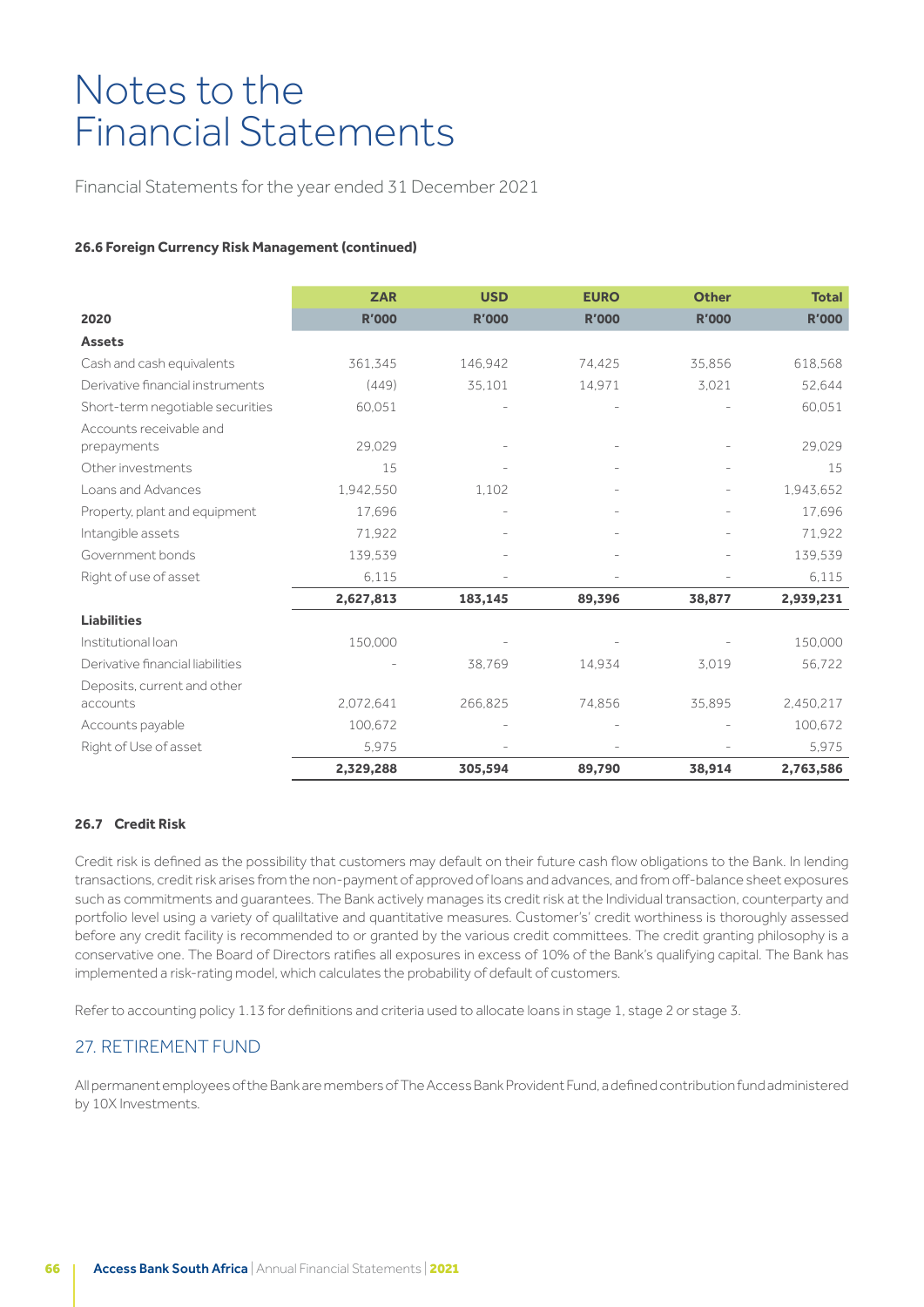Financial Statements for the year ended 31 December 2021

## 28.CASH FLOW FROM OPERATING ACTIVITIES

### **28.1 Cash received from customers**

|                 | 2021         | 2020         |
|-----------------|--------------|--------------|
|                 | <b>R'000</b> | <b>R'000</b> |
| Interest income | 205,273      | 209,093      |
|                 | 108.094      | 82,506       |
|                 | 313,367      | 291,599      |

#### **28.2 Cash paid to customers and employees**

|                                      | AVA P        | <b>LULU</b>  |
|--------------------------------------|--------------|--------------|
|                                      | <b>R'000</b> | <b>R'000</b> |
| Interest expenditure                 | (116.941)    | (109, 506)   |
| Operating expenditure                | (425,909)    | (476, 423)   |
|                                      | (542, 850)   | (585, 929)   |
| Adjusted for:                        |              |              |
| Depreciation - owned assets          | 5,808        | 7,239        |
| Depreciation - leased assets         | 7,594        | 7,944        |
| Amortisation - intangibles           | 33,824       | 47,933       |
| Loss on scrapping assets             | 287          | 3.847        |
| Interest on lease liabilities        | 1,734        | 4,803        |
| Profit on sale of Fixed assets       | (299)        |              |
| Profit on sale of Government bonds   | (10, 258)    | (14, 596)    |
| Interest accrued on Government bonds | (45, 712)    | (13, 737)    |
| Credit Impairment                    | 1,339        | 609          |
|                                      | (548, 532)   | (541, 887)   |

#### **28.3 Decrease (increase) in income-earning assets**

|                                           | <u>auz 1</u> | LULU         |
|-------------------------------------------|--------------|--------------|
|                                           | <b>R'000</b> | <b>R'000</b> |
| Negotiable securities and other assets    | 60,051       | 161,468      |
| Loans and advances                        | 325.659      | 4.452        |
| Net derivative instruments                | (18,035)     | 4,678        |
| Other Accounts receivable and prepayments | (51, 563)    | (1,765)      |
| Increase in Inventory                     | (2,401)      |              |
|                                           | 313,711      | 168,833      |

#### **28.4 (Decrease) Increase in deposits and other liabilities**

|                                       | <b>R'000</b> | <b>R'000</b> |
|---------------------------------------|--------------|--------------|
| Deposits and current accounts         | 1.282.423    | (245.354)    |
| Negotiable certificate of deposits    |              | (10,000)     |
| Other accounts payable and provisions | 36.707       | 9.541        |
|                                       | 1,319,130    | (245, 813)   |

**2021 2020**

**2021 2020**

**2021 2020**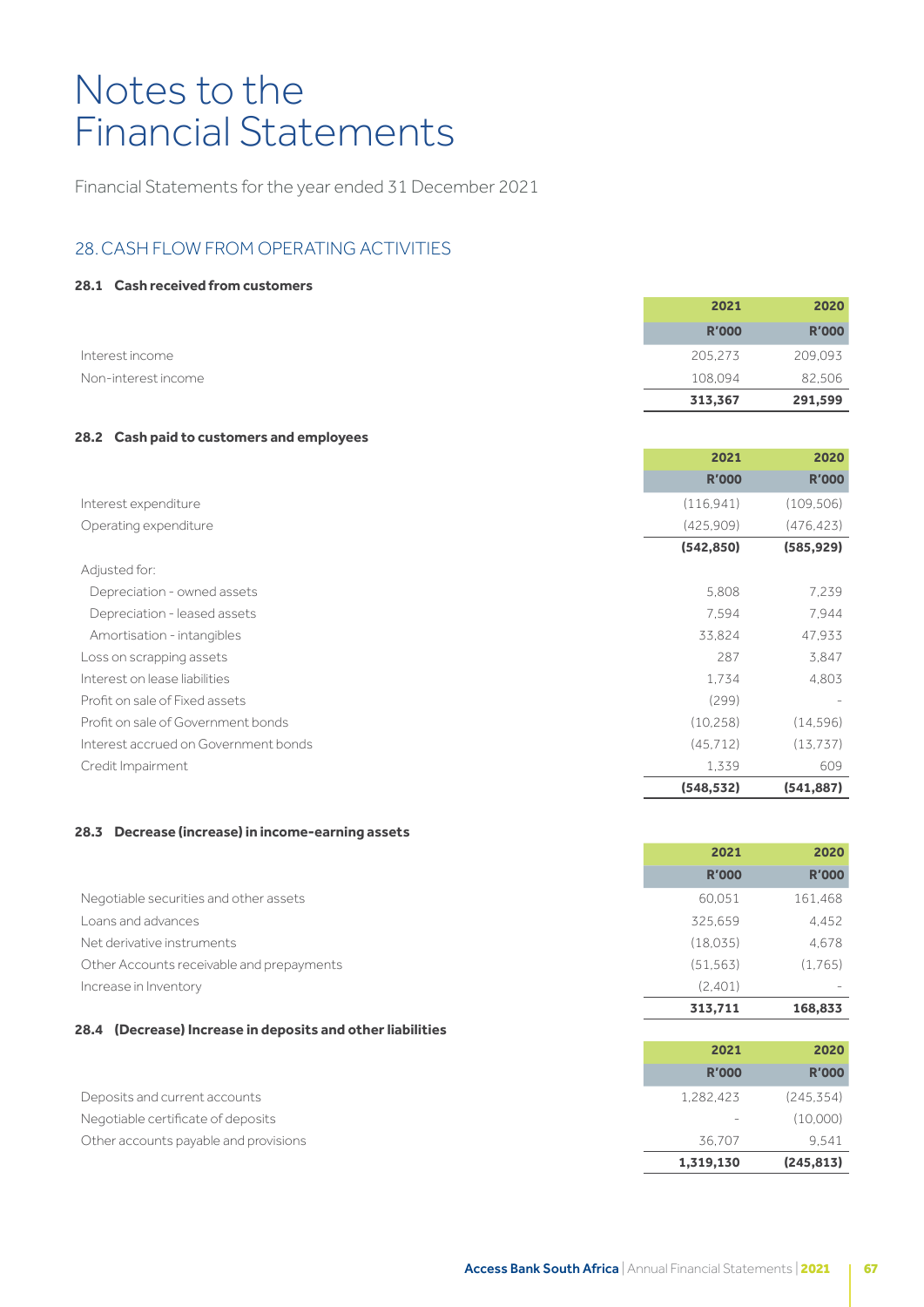Financial Statements for the year ended 31 December 2021

#### **28.5 Reconciliation of loss to net cash flows from operating activities**

|                                                                    | 2021         | 2020         |
|--------------------------------------------------------------------|--------------|--------------|
|                                                                    | <b>R'000</b> | <b>R'000</b> |
| Loss from operations                                               | (213, 656)   | (354, 130)   |
| Adjusted for non cashitems:                                        |              |              |
| - depreciation - owned assets                                      | 5,808        | 7,239        |
| - depreciation - leased assets                                     | 7,594        | 7,944        |
| - amortisation of intangible assets                                | 33,824       | 47,933       |
| - impairment charges                                               | (3.510)      | 71,108       |
| - bad debts recovered previously written off                       | 832          | 157          |
| - interest on lease liabilities                                    | 1,734        | 4,803        |
| - interest in abeyance raised deducted against interest income     | 5,659        | 3.440        |
| - Profit on sale of Fixed assets                                   | (299)        |              |
| - Profit on sale of Government bonds                               | (10, 258)    | (14, 596)    |
| - Loss on sale of fixed assets                                     | 287          | 3,847        |
| - Interest accrued on Government bonds                             | (45, 712)    | (13, 737)    |
| - Expected credilt loss on other financial assets                  | 1,339        | 609          |
| - Adjustment for exchange rate effect on cash and cash equivalents | (18,808)     | (14,905)     |
| <b>Cash generated from operations</b>                              | (235, 166)   | (250, 288)   |

#### **28.6 Purchases of Government Bonds**

|                                                            | <b>R'000</b> | <b>R'000</b> |
|------------------------------------------------------------|--------------|--------------|
| Government bonds - Fair value through comprehensive income | (881461)     | $-$          |
| Government bonds - Amortised cost                          | (1452864)    | (298630)     |
|                                                            | (2334325)    | (298630)     |

**2021 2020**

**2021 2020**

#### **28.7 Proceeds received from Sale of Government bonds**

|                                                            | 781 122      | (250, 288)   |
|------------------------------------------------------------|--------------|--------------|
| Government bonds - Amortised cost                          | 15794        | 354610       |
| Government bonds - Fair value through comprehensive income | 765328       | $-$          |
|                                                            | <b>R'000</b> | <b>R'000</b> |
|                                                            | LULL         | LULU         |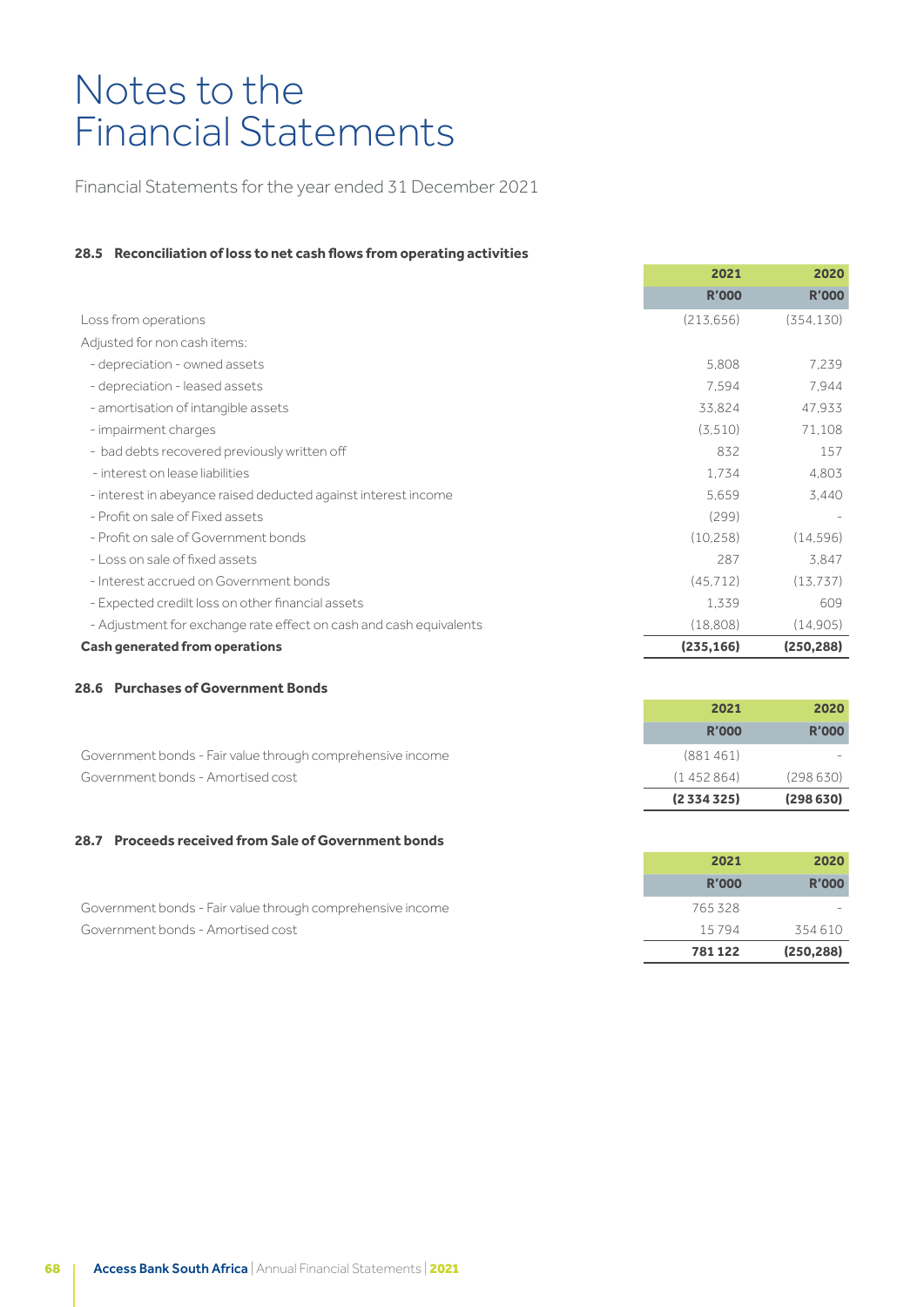Financial Statements for the year ended 31 December 2021

## 29.RELATED-PARTY TRANSACTIONS

Related parties include entities, which the Bank has the ability to exercise significant influence in making financial and operating decisions. Related parties include, the Bank's holding company, its respective shareholders and companies they control, directors, their close relatives, companies owned or controlled by them and companies over which they can influence the financial and operating policies.

All banking transactions entered into with related parties are made on substantially the same terms, including interest rates and collateral, as those prevailing at the same time for comparable transactions with unrelated parties and do not involve more than a normal amount of risk.

#### **29.1 Identification of Related Parties**

The holding company is Access Bank Plc (incorporated in Nigeria). During the year the Bank, in the ordinary course of business, entered into various transactions with Access Bank Plc, its subsidaries companies and directors of the Bank. These transactions occurred under terms that were no more or less favourable than those arranged with third parties. All of these entities listed below and the directors have been classified as related parties.

#### **29.2 Related-Party Transactions with Holding Company and Its Associated Companies**

|                                                                                                                                         | <b>Amounts owed</b><br>by related parties at<br><b>31 December</b><br>2021 | <b>Amounts owed to</b><br>related parties at<br><b>31 December</b><br>2021 |
|-----------------------------------------------------------------------------------------------------------------------------------------|----------------------------------------------------------------------------|----------------------------------------------------------------------------|
|                                                                                                                                         | <b>R'000</b>                                                               | <b>R'000</b>                                                               |
| <b>Holding company</b>                                                                                                                  |                                                                            |                                                                            |
| Access Bank Plc                                                                                                                         | 8,609                                                                      | 1,647,387                                                                  |
| <b>Other related parties</b>                                                                                                            |                                                                            |                                                                            |
| GroCapital Holdings (Minority shareholder)                                                                                              |                                                                            | 12,264                                                                     |
| AFGRI (Pty) Ltd (Related to minority shareholder)                                                                                       |                                                                            | 4,853                                                                      |
| HFP South Africa investments Proprietary Limited (Related to minority<br>shareholder)                                                   |                                                                            | 128,124                                                                    |
| Unigro Financial Services (Pty) Ltd (Related to minority shareholder)                                                                   | 226                                                                        |                                                                            |
| The Government Employees Pension Fund Represented by the Public Investment<br>Corporation SOC Limited (Related to minority shareholder) |                                                                            | 91,382                                                                     |
| Access Bank - United kingdom (Related to Bank Holding Entity)                                                                           | 13,455                                                                     |                                                                            |
| Access Bank - Mozambique (Related to Bank Holding Entity)                                                                               |                                                                            | 4.537                                                                      |
| Access Bank - Rwanda Plc (Related to Bank Holding Entity)                                                                               |                                                                            | 99                                                                         |
| Access Bank - Zambia Limited (Related to Bank Holding Entity)                                                                           |                                                                            | 858                                                                        |
| Access Bank - DR Congo SA (Related to Bank Holding Entity)                                                                              |                                                                            | 10                                                                         |
| Access Bank - Kenya Plc (Related to Bank Holding Entity)                                                                                |                                                                            | 53                                                                         |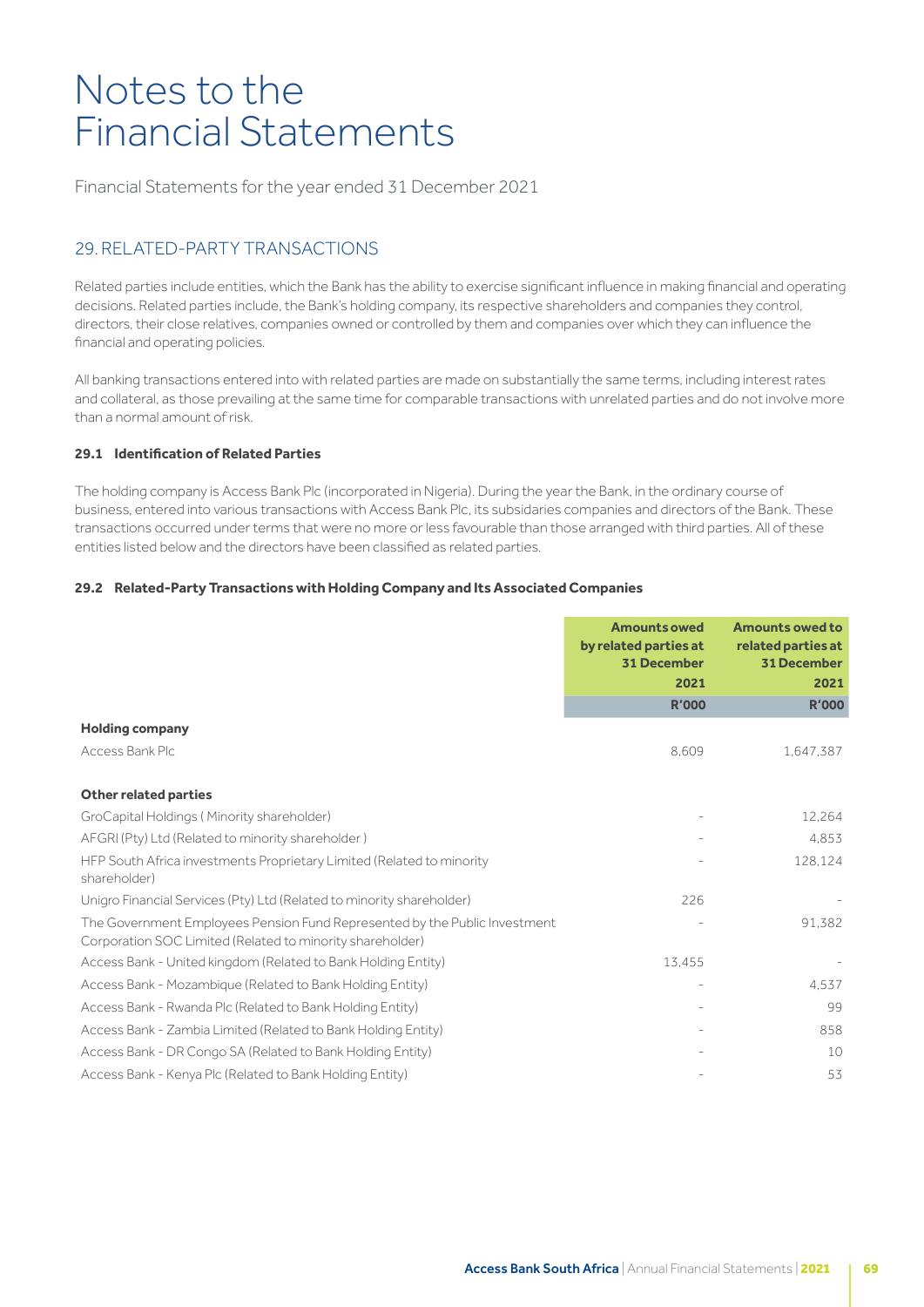Financial Statements for the year ended 31 December 2021

#### **29.2 Related-Party Transactions with Holding Company and Its Associated Companies (continued)**

|                                                                                     | <b>Amounts owed</b><br>by related parties at<br><b>31 December</b><br>2020 | <b>Amounts owed to</b><br>related parties at<br><b>31 December</b><br>2020 |
|-------------------------------------------------------------------------------------|----------------------------------------------------------------------------|----------------------------------------------------------------------------|
|                                                                                     | <b>R'000</b>                                                               | <b>R'000</b>                                                               |
| <b>Holding company</b>                                                              |                                                                            |                                                                            |
| <b>GroCapital Holdings</b>                                                          |                                                                            |                                                                            |
| - Rand deposits                                                                     |                                                                            | 274,128                                                                    |
| Other payables                                                                      |                                                                            | 1.960                                                                      |
| <b>Other related parties</b>                                                        |                                                                            |                                                                            |
| AFGRI (Pty) Ltd (Related to shareholder of Bank holding entity)                     | 1,657                                                                      | 40,809                                                                     |
| AFGRI Group Holdings (Pty) Ltd (Related to shareholder of Bank holding entity)      | 45,363                                                                     |                                                                            |
| Fairfax Africa Investments (Pty) Ltd (Related to Bank holding entity)               |                                                                            | 195,030                                                                    |
| AFGRI Operations (Pty) Ltd (Related to shareholder of Bank holding entity)          | 3.389                                                                      |                                                                            |
| Unigro Financial Services (Pty) Ltd (Related to shareholder of Bank holding entity) | 214                                                                        |                                                                            |

|                                                                                                              | 2021         | 2020         |
|--------------------------------------------------------------------------------------------------------------|--------------|--------------|
|                                                                                                              | <b>R'000</b> | <b>R'000</b> |
| <b>Interest Received</b>                                                                                     |              |              |
| Access Bank Plc                                                                                              |              |              |
| <b>Fees received</b>                                                                                         |              |              |
| AFGRI (Pty) Ltd                                                                                              |              | 7            |
| <b>Interest paid</b>                                                                                         |              |              |
| Access Bank Plc                                                                                              | 8,374        |              |
| AFGRI (Pty) Ltd                                                                                              |              | 1,995        |
| GroCapital Holdings Limited                                                                                  |              | 17,611       |
| HFP South Africa investments Proprietary Limited                                                             | 2.733        | 6,663        |
| The Government Employees Pension Fund Represented by the Public Investment Corporation<br><b>SOC Limited</b> | 3.982        |              |
| <b>Operational Costs</b>                                                                                     |              |              |
| GroCapital Holdings Limited                                                                                  |              | 3,026        |
| GroCapital Broking Services (Pty) Ltd                                                                        |              | 260          |
| <b>Other income</b>                                                                                          |              |              |
| GroCapital Holdings Limited                                                                                  |              | 199          |
| GroCapital Financial Services (Pty) Ltd                                                                      |              | 2,702        |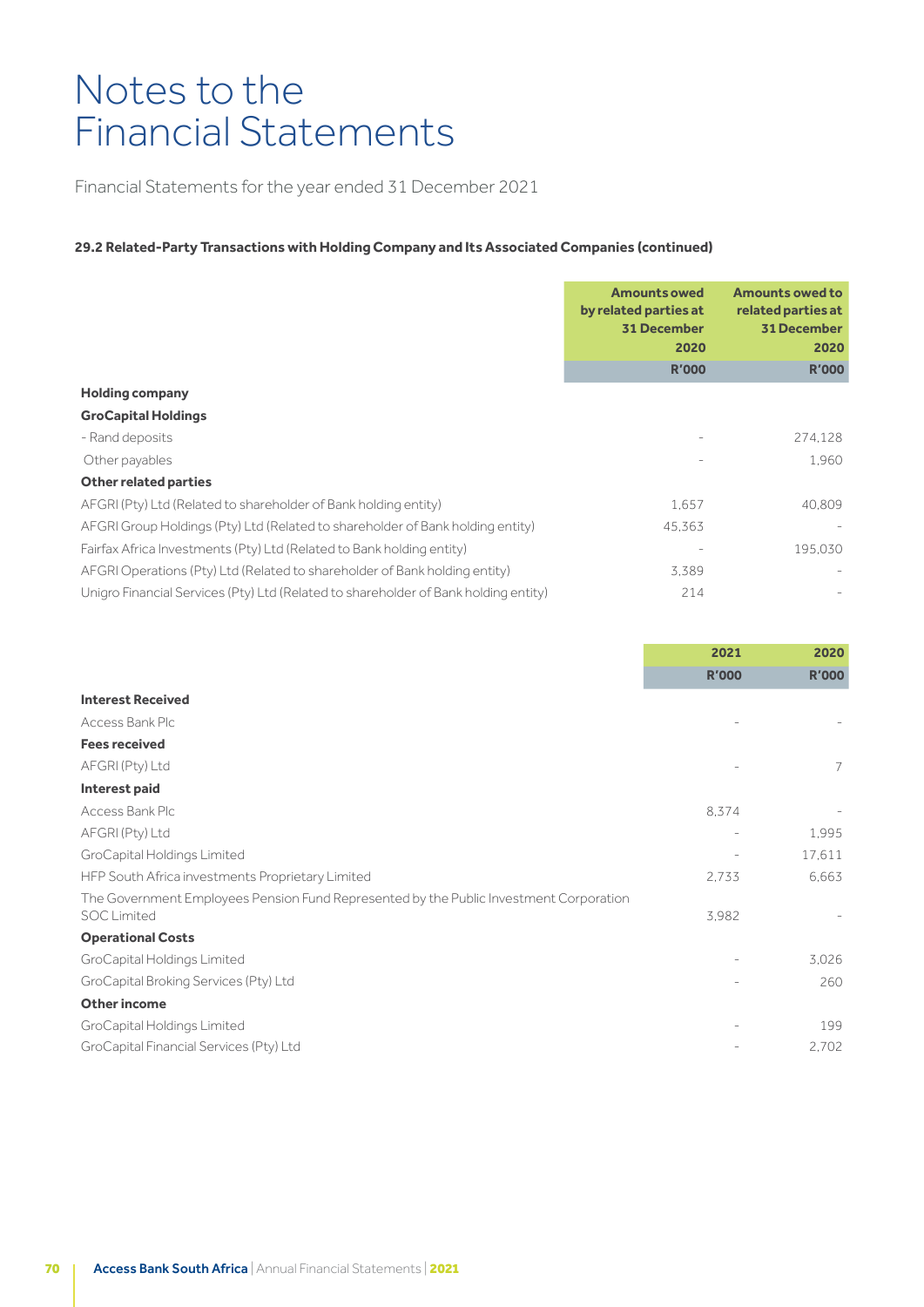Financial Statements for the year ended 31 December 2021

#### **29.3 Compensation of Key Management**

The remuneration of directors during the year was as follows:

|                              | 2021         | 2020         |
|------------------------------|--------------|--------------|
|                              | <b>R'000</b> | <b>R'000</b> |
| <b>Directors' emoluments</b> | 18,935       | 12,776       |
| Independent non-executives   | 3,215        | 4,038        |
| TJ Fearnhead                 |              | 38           |
| P Ranchod                    |              | 748          |
| R Shough                     | 470          | 791          |
| W Kruger                     | 413          | 685          |
| J Mirza                      |              | 580          |
| P Mathidi                    | 895          |              |
| NM Nene                      | 282          | 671          |
| P Hadebe                     | 340          | 150          |
| J E O'Neill                  | 230          | 150          |
| <b>AEM Beck</b>              | 383          | 150          |
| <b>B</b> Barungi             | 202          | 75           |
| <b>Executive Directors</b>   | 15,720       | 8,738        |
| B van Rooy                   | 11,838       | 4,454        |
| DJ Adriaanzen                |              | 1,330        |
| C Michaelides                | 3,882        | 2,954        |

The remuneration of directors is determined by the Remuneration Committee having regard to the performance of individuals and market trends.

|                                                     | Cash<br><b>Salary</b> | <b>Discretionary</b><br><b>Payment</b> | Leave<br>pay<br>payout | <b>Travel.</b><br><b>Subsistence</b><br>& use of<br>company car<br>allowance | <b>Cellphone</b><br>and data<br><b>Allowances</b> | <b>Medical Aid</b><br><b>contributions</b> | <b>Provident</b><br>fund<br>contributions | <b>Total</b> |
|-----------------------------------------------------|-----------------------|----------------------------------------|------------------------|------------------------------------------------------------------------------|---------------------------------------------------|--------------------------------------------|-------------------------------------------|--------------|
| 2021                                                | <b>R'000</b>          | <b>R'000</b>                           | <b>R'000</b>           | <b>R'000</b>                                                                 | <b>R'000</b>                                      | <b>R'000</b>                               | <b>R'000</b>                              | <b>R'000</b> |
| <b>Executive</b><br>directors salary<br>composition | 11,529                | 3,000                                  | 461                    | 80                                                                           | 31                                                | $\sim$                                     | 619                                       | 15,720       |
| B van Rooy                                          | 9.213                 | 1.767                                  | 461                    | 80                                                                           | 12                                                | $\overline{\phantom{a}}$                   | 305                                       | 11,838       |
| C Michaelides                                       | 2.316                 | 1.233                                  | $\qquad \qquad$        | -                                                                            | 19                                                | $\qquad \qquad =$                          | 314                                       | 3.882        |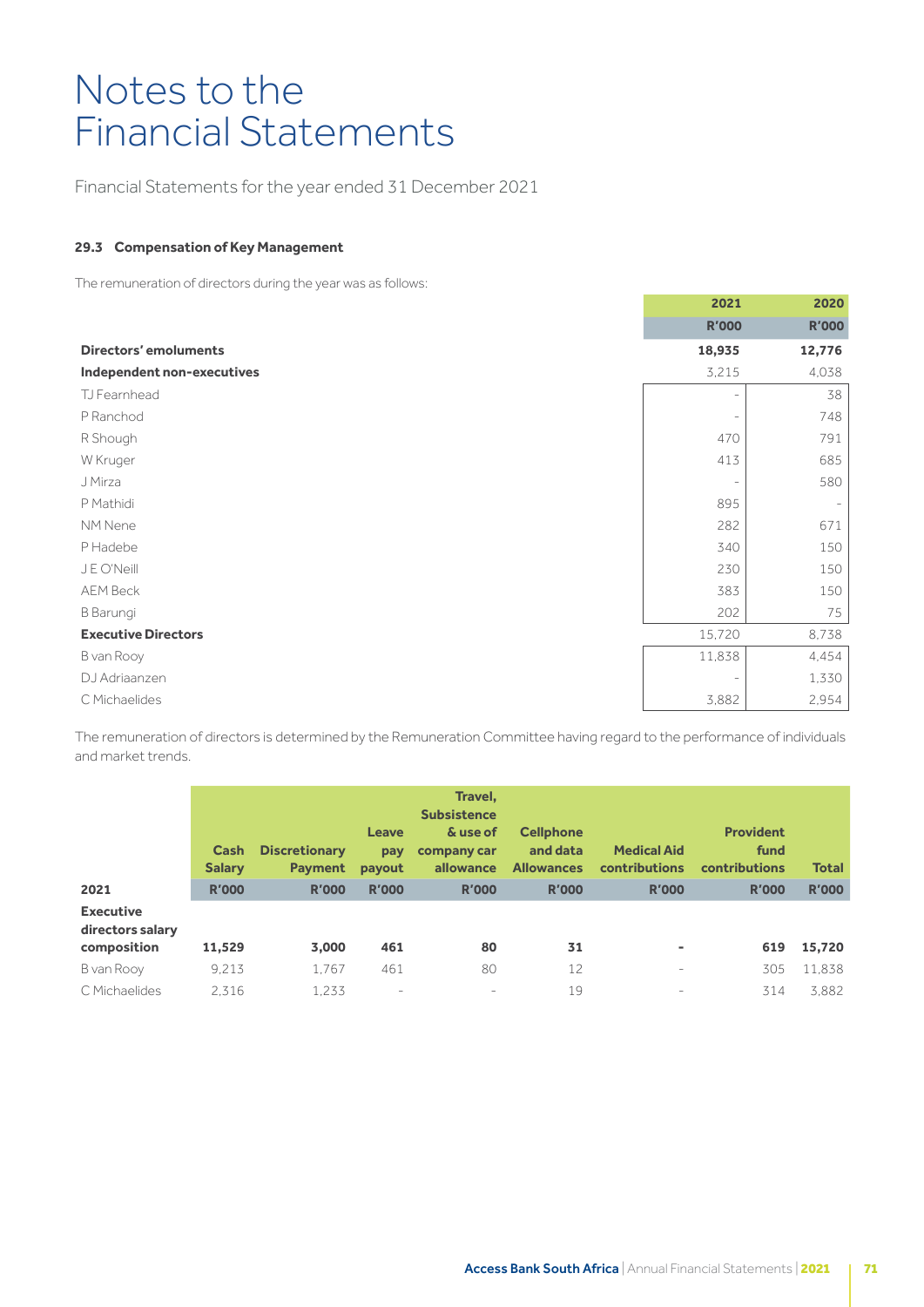Financial Statements for the year ended 31 December 2021

#### **29.3 Compensation of Key Management (continued)**

|                                      | Cash<br><b>Salary</b> | <b>Discretionary</b><br><b>Payment</b> | Leave<br>pay<br>payout   | <b>Travel,</b><br><b>Subsistence</b><br><b>&amp;use of</b><br>companycar<br>allowance | <b>Cellphone</b><br>anddata<br><b>Allowances</b> | <b>Medical Aid</b><br>contributions | <b>Provident</b><br>fund<br>contributions | <b>Total</b> |
|--------------------------------------|-----------------------|----------------------------------------|--------------------------|---------------------------------------------------------------------------------------|--------------------------------------------------|-------------------------------------|-------------------------------------------|--------------|
| 2020                                 | <b>R'000</b>          | <b>R'000</b>                           | <b>R'000</b>             | <b>R'000</b>                                                                          | <b>R'000</b>                                     | <b>R'000</b>                        | <b>R'000</b>                              | <b>R'000</b> |
| <b>Executive</b><br>directors salary | 6,468                 | 1,138                                  | ٠                        | 74                                                                                    | 48                                               | 52                                  | 958                                       |              |
| composition                          |                       |                                        |                          |                                                                                       |                                                  |                                     |                                           | 8,738        |
| B van Rooy                           | 3,220                 | 659                                    | $\overline{\phantom{a}}$ | 50                                                                                    | 19                                               | $\overline{\phantom{a}}$            | 506                                       | 4.454        |
| D.J Adriaanzen                       | 1.114                 | $\overline{\phantom{a}}$               | $\overline{\phantom{a}}$ | 24                                                                                    | 10                                               | 52                                  | 130                                       | 1,330        |
| C Michaelides                        | 2.134                 | 479                                    | $\overline{\phantom{a}}$ | $\overline{\phantom{a}}$                                                              | 19                                               | $\overline{\phantom{a}}$            | 322                                       | 2.954        |

#### **29.4 Transactions with Directors And Their Associated Companies Are At Arms Lengths**

#### **Amounts owed by/to related parties as at December 2021**

There were no amounts owed by/to the independent non-executive Directors and their associated companies for the year ended 31 December 2021 (RNil:2020).

### 30.PRINCIPAL FOREIGN CURRENCY CONVERSION CLOSING RATES

| 2021   |  |
|--------|--|
| 21,512 |  |
| 15,956 |  |
| 18,071 |  |
| 11,563 |  |
| 1,358  |  |
| 0.139  |  |
| 12,547 |  |
|        |  |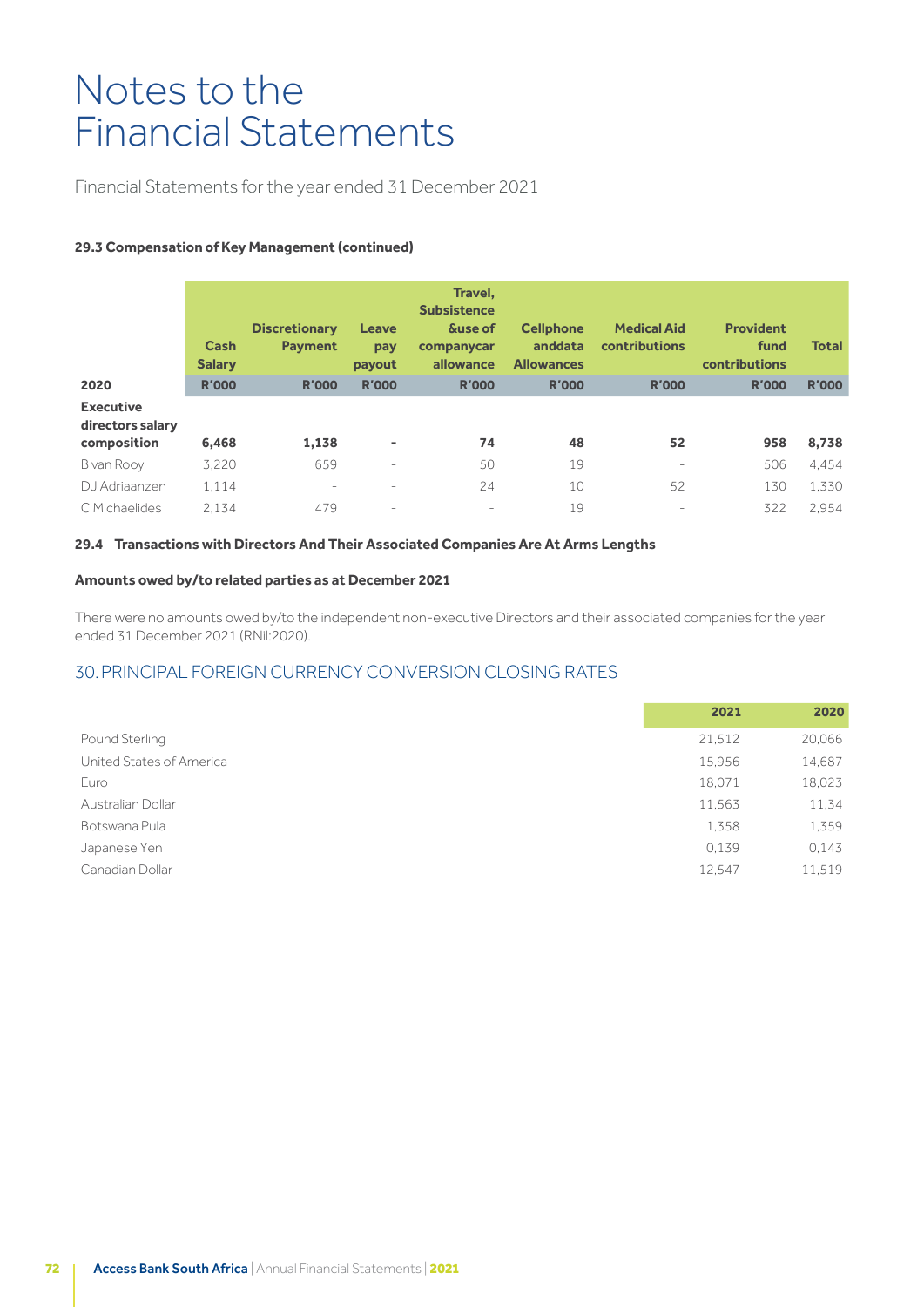# Notes to the Financial Statements

Financial Statements for the year ended 31 December 2021

## 31. GOING CONCERN

The Bank has made a loss in the financial year ended 2021 of R214 million and in the financial year ended 2020 of R354 million however, the Bank is solvent and has a current net asset value of R361 million and R176 million in 2020.

On the 25 March 2021, the Prudential Authority and the Minister of Finance approved that the application of Access Bank Plc to become the controlling shareholder of Access Bank (South Africa) previously known as Grobank.

After making due enquiries and having carefully considered all of the factors that may impact the Bank's going concern status, including the Bank's capital adequacy, liquidity for the next 12 months from the date of approving the annual financial statements, the Directors consider that the Bank has adequate resources to continue operating as a going concern for the foreseeable future.

#### **The factors considered were:**

- The new capital injection from Access Bank Plc of R375 million was injected into the Bank on 28 March 2022,
- The letter of support from Access Bank Plc pledging capital and funding support in the event of any capital or liquidity shortfall, under any market conditions.

The financial statements have therefore been prepared on the going concern basis.

## 32. POST BALANCE SHEET EVENTS

On the 28 March 2022, the Bank raised R375m in ordinary share capital from its shareholders. This new capital injection has resulted in the change of shareholder percentages to:

Access Bank Plc 95.210% GroCapital Holdings 4.787% Other Minorities 0.003%

#### **KZN Floods**

During April 2022 the country experieced floods in KZN. This impacted the country in terms of loss of lives and loss of businesses. The Bank was not impacted from a customer point view and the Bank's staff are all safe and accounted for.

#### **International markets**

The Ukraine / Russian conflict has not affected the Bank's clients and the Bank has no exposure to these countries.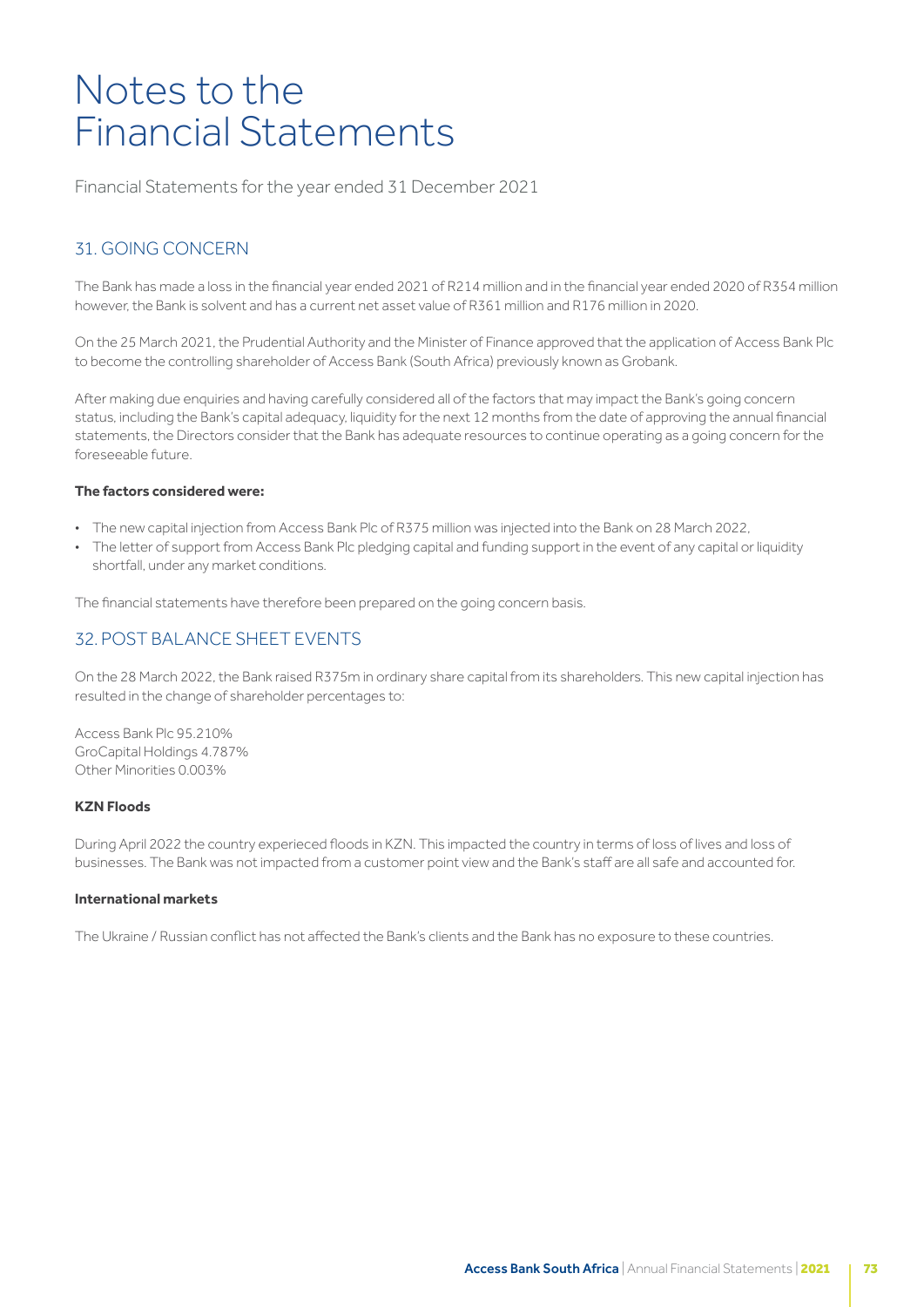# notes